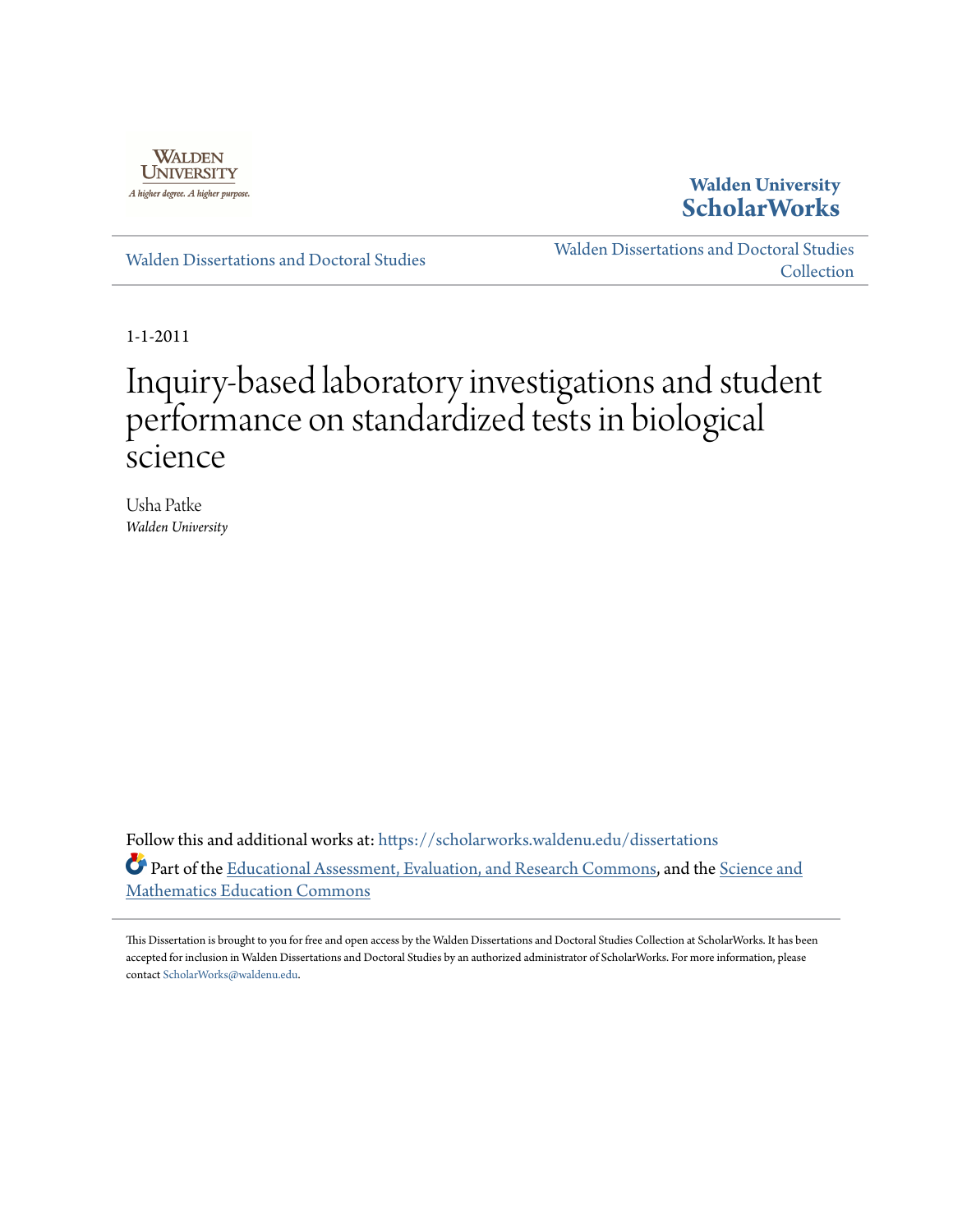## **Walden University**

### COLLEGE OF EDUCATION

This is to certify that the doctoral study by

Usha Patke

has been found to be complete and satisfactory in all respects, and that any and all revisions required by the review committee have been made.

Review Committee Dr. Franklin CampbellJones, Committee Chairperson, Education Faculty Dr. Patricia Hanrahan, Committee Member, Education Faculty Dr. Michelle Brown, University Reviewer, Education Faculty

Chief Academic Officer

Eric Riedel, Ph.D.

Walden University 2013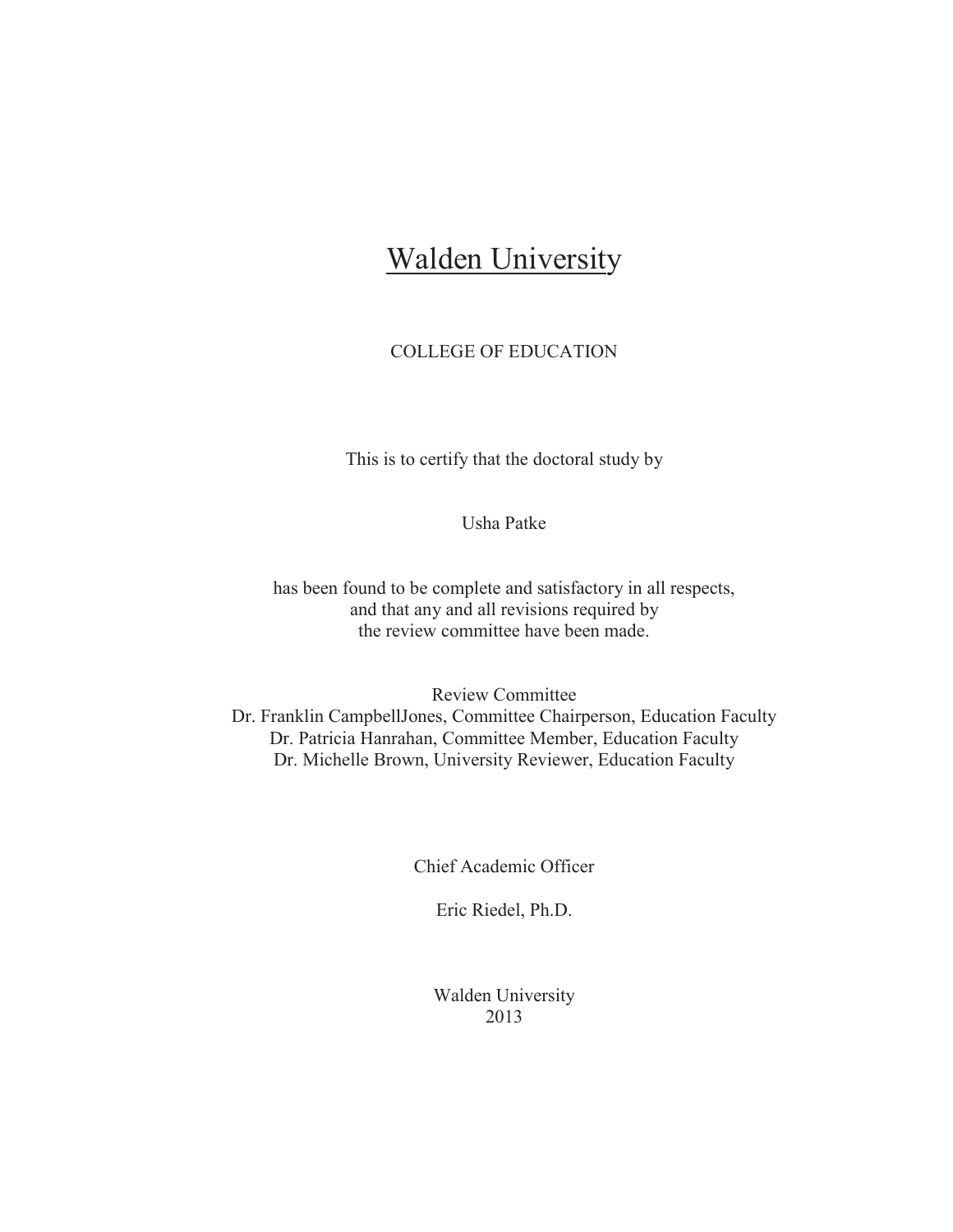#### Abstract

Inquiry-Based Laboratory Investigations and Student Performance on Standardized Tests in Biological Science

by

Usha Patke

MS, Osmania University, India, 1978

BS, Osmania University, India, 1976

Doctoral Study Submitted in Partial Fulfillment

of the Requirements for the Degree of

Doctor of Education

Administrative Leadership for Teaching and Learning

Walden University

October 2013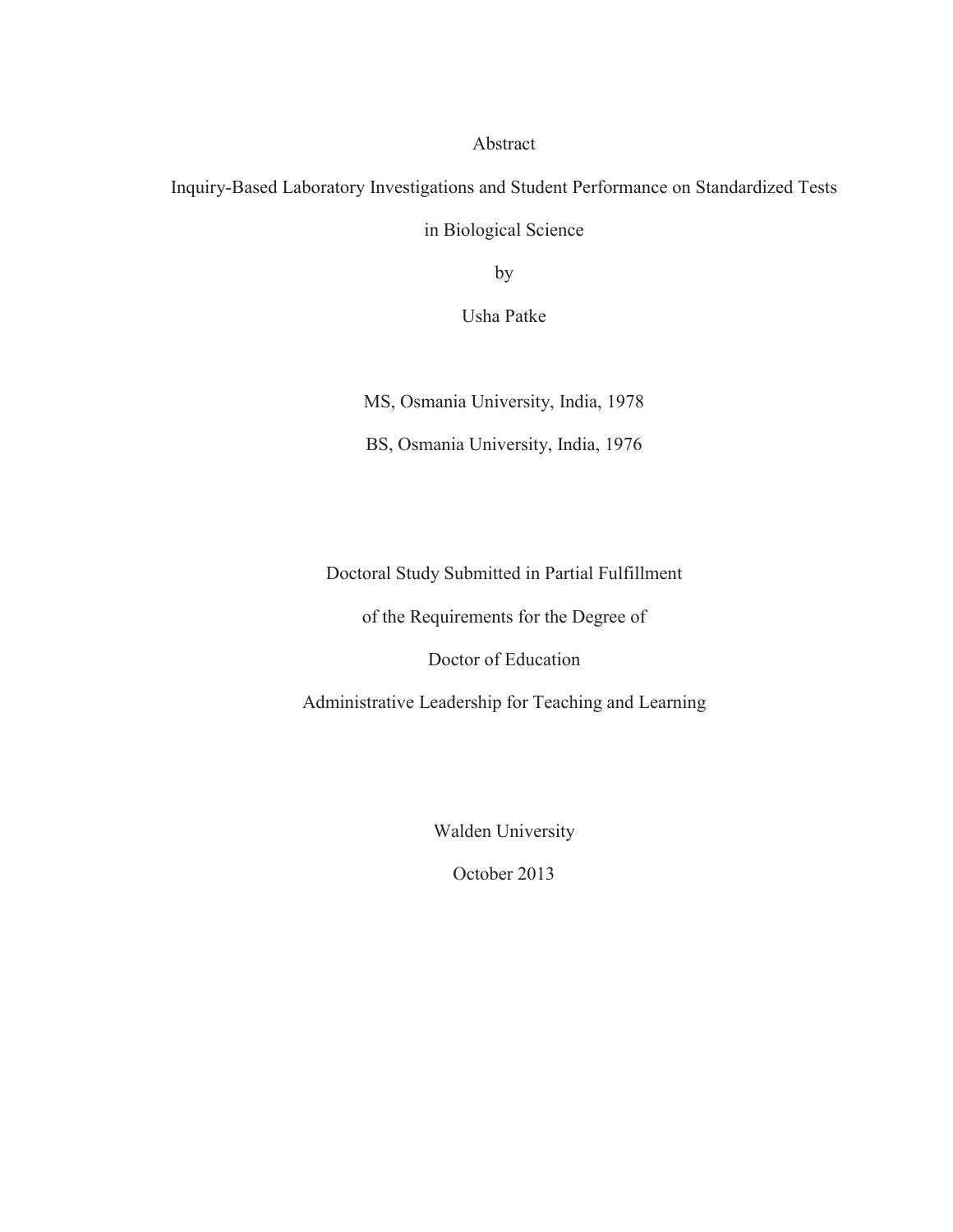Abstract

Achievement data from the 3rd International Mathematics and Sciences Study and Program for International Student Assessment in science have indicated that Black students from economically disadvantaged families underachieve at alarming rates in comparison to White and economically advantaged peer groups. The study site was a predominately Black, urban school district experiencing underachievement. The purpose of this correlational study was to examine the relationship between students' use of inquiry-based laboratory investigations and their performance on the Biology End of Course Test, as well as to examine the relationship while partialling out the effects of student gender. Constructivist theory formed the theoretical foundation of the study. Students' perceived levels of experience with inquiry-based laboratory investigations were measured using the Laboratory Program Variable Inventory (LPVI) survey. LPVI scores of 256 students were correlated with test scores and were examined by student gender. The Pearson correlation coefficient revealed a small direct correlation between students' experience in inquiry-based laboratory investigation classes and standardized test scores on the Biology EOCT. A partial correlational analysis indicated that the correlation remained after controlling for gender. This study may prompt a change from teacher-centered to student-centered pedagogy at the local site in order to increase academic achievement for all students. The results of this study may also influence administrators and policy makers to initiate local, state, or nationwide curricular development. A change in curriculum may promote social change as students become more competent, and more able, to succeed in life beyond secondary school.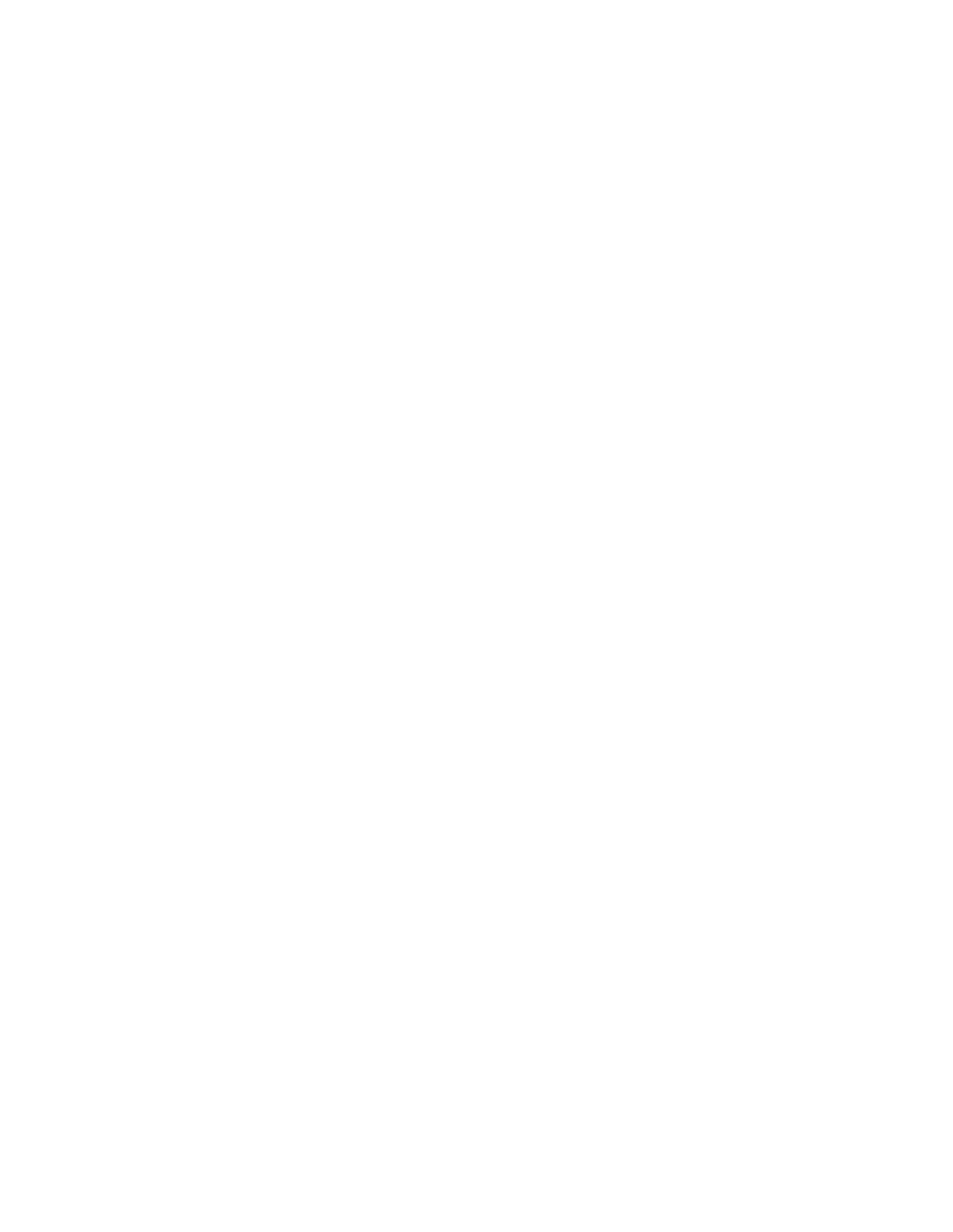## Inquiry-Based Laboratory Investigations and Student Performance on Standardized Tests

in Biological Science

by

Usha Patke

MS, Osmania University, India, 1978

BS, Osmania University, India, 1976

Doctoral Study Submitted in Partial Fulfillment

of the Requirements for the Degree of

Doctor of Education

Administrative Leadership for Teaching and Learning

Walden University

October 2013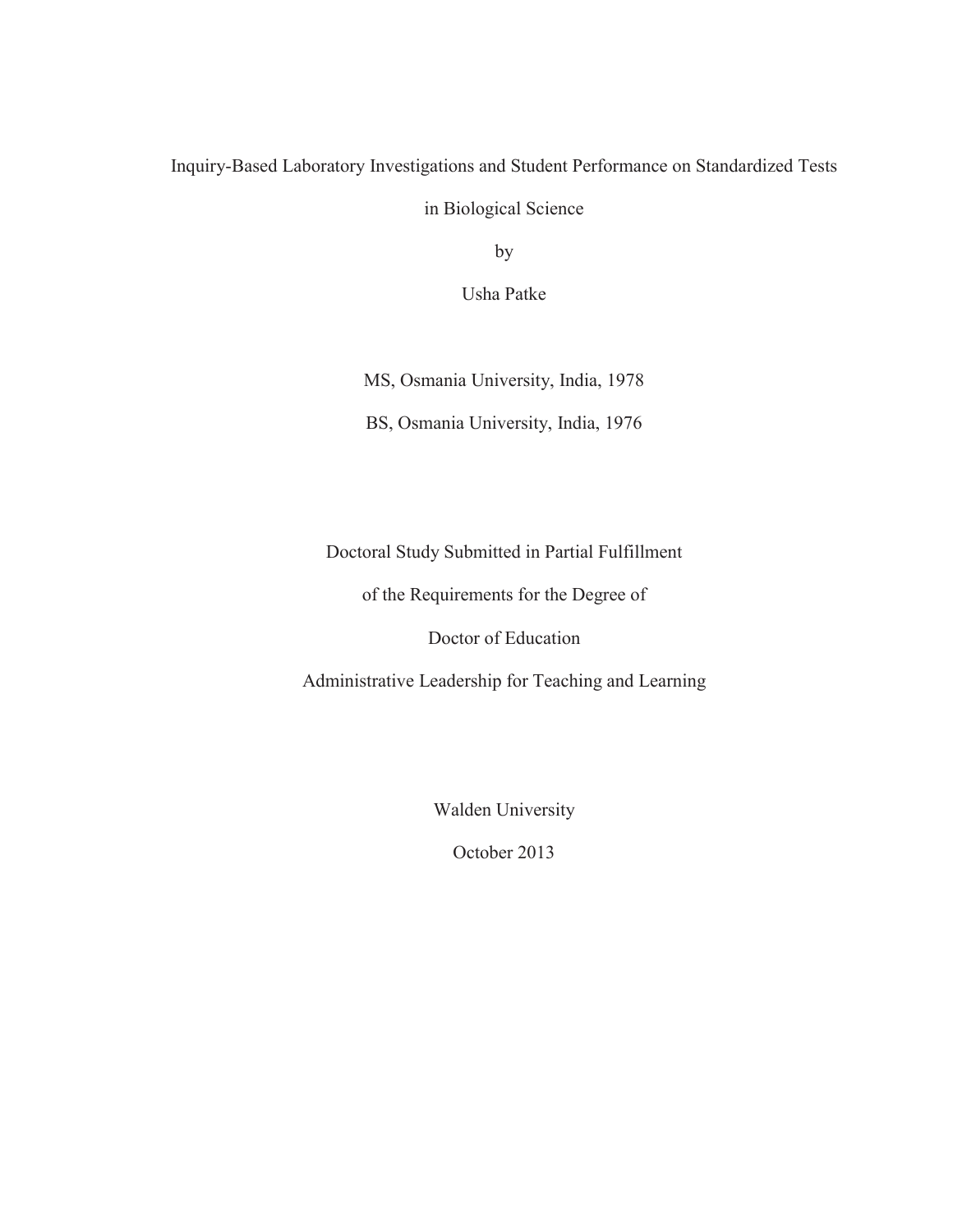UMI Number: 3600291

All rights reserved

INFORMATION TO ALL USERS The quality of this reproduction is dependent upon the quality of the copy submitted.

In the unlikely event that the author did not send a complete manuscript and there are missing pages, these will be noted. Also, if material had to be removed, a note will indicate the deletion.



UMI 3600291

Published by ProQuest LLC (2013). Copyright in the Dissertation held by the Author.

Microform Edition © ProQuest LLC. All rights reserved. This work is protected against unauthorized copying under Title 17, United States Code



ProQuest LLC. 789 East Eisenhower Parkway P.O. Box 1346 Ann Arbor, MI 48106 - 1346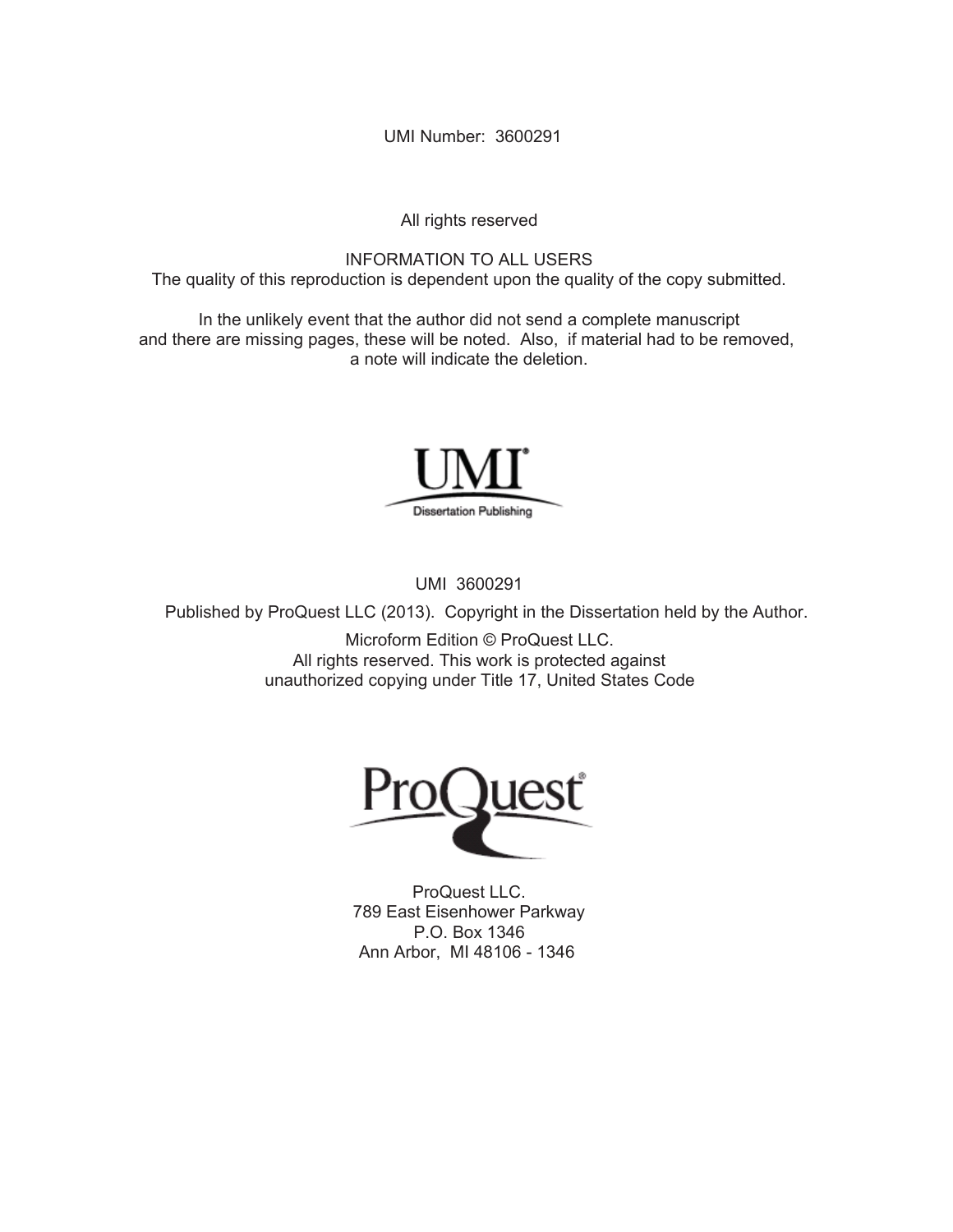## Dedication

This work is lovingly dedicated in memory to my wonderful mother, who instilled in me a belief in education and who always encouraged me to follow my dreams.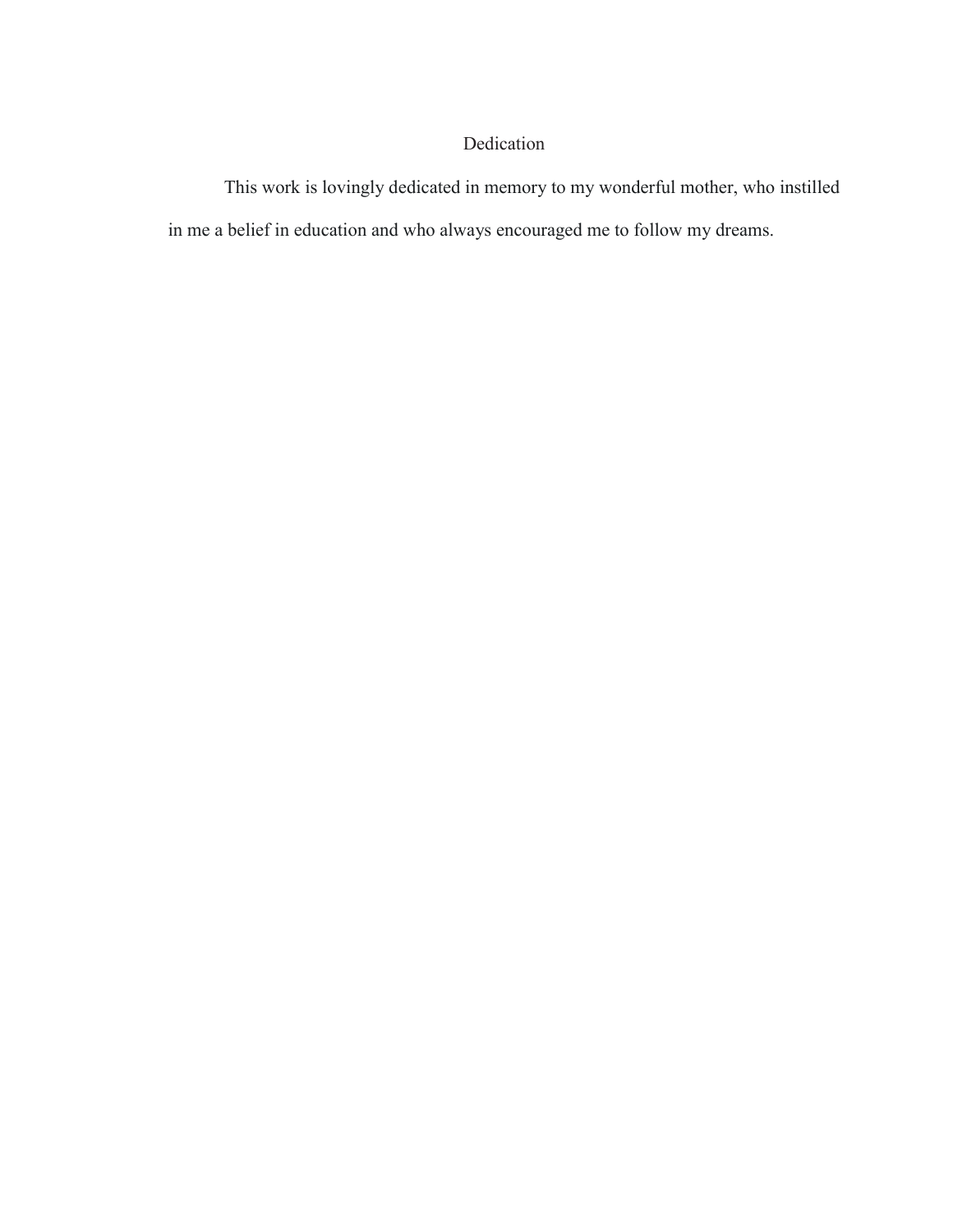#### Acknowledgments

I would like to thank Dr. Franklin Campbelljones, the chair of my committee, for his unlimited assistance, unwavering support, and dedication in helping me succeed. I am grateful for your dedication to my learning, which has provided the necessary scaffolds to support my growth. To the members of my doctoral committee Dr. Patricia Hanrahan and Dr. Michelle Brown, I express my sincere thanks for providing invaluable advice, support, direction, and insightful suggestions throughout the development of this research. Most of all, I would like to thank my husband for standing by my side, giving me all my strength, and never letting me quit. Without his continued encouragement, I would not have been able to make this dream come true. I would like to thank my amazing daughter for listening to my frustrations and providing technological support. To my family and friends, I would like to express my deepest appreciation for providing support and encouragement throughout my doctoral journey.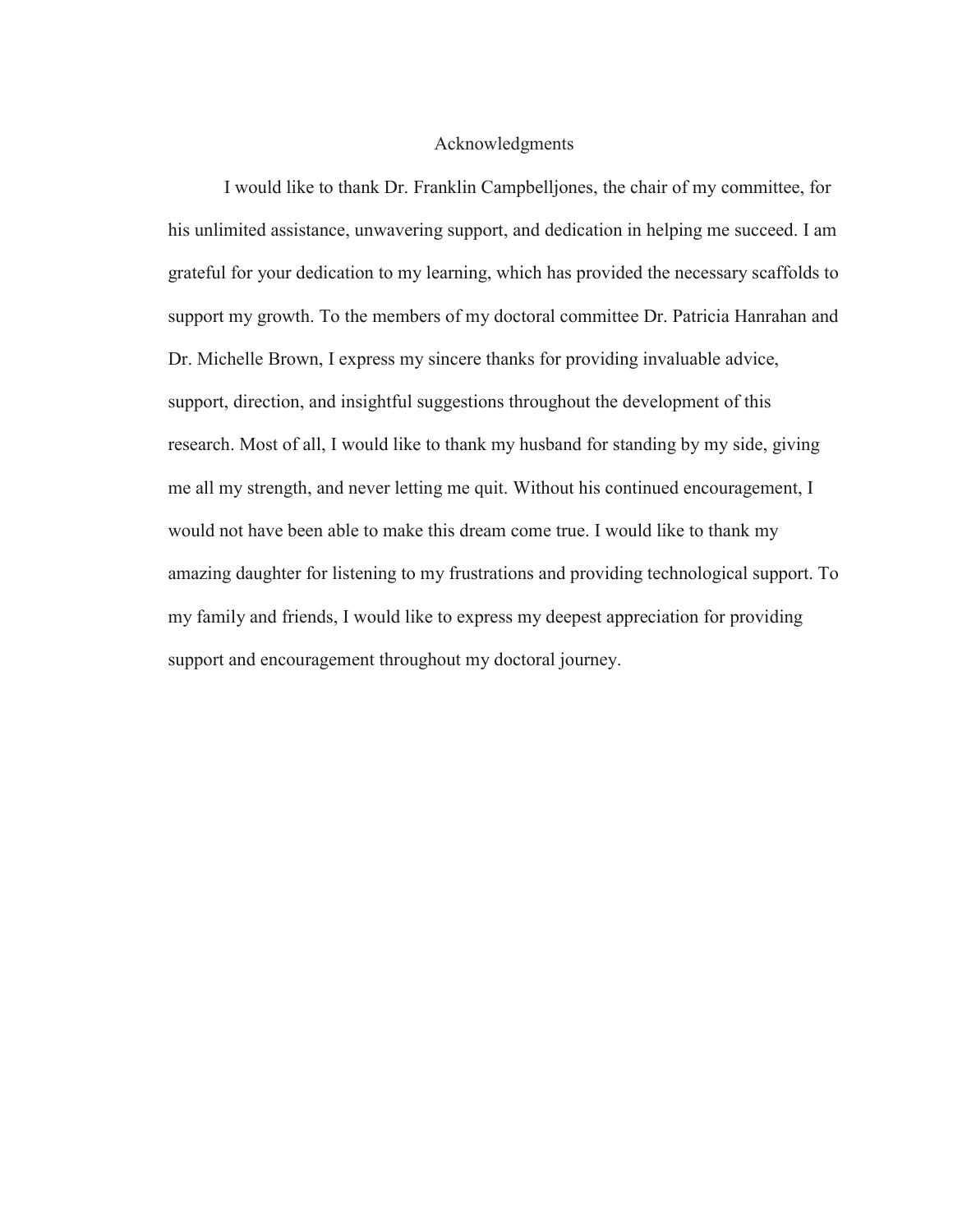## Table of Contents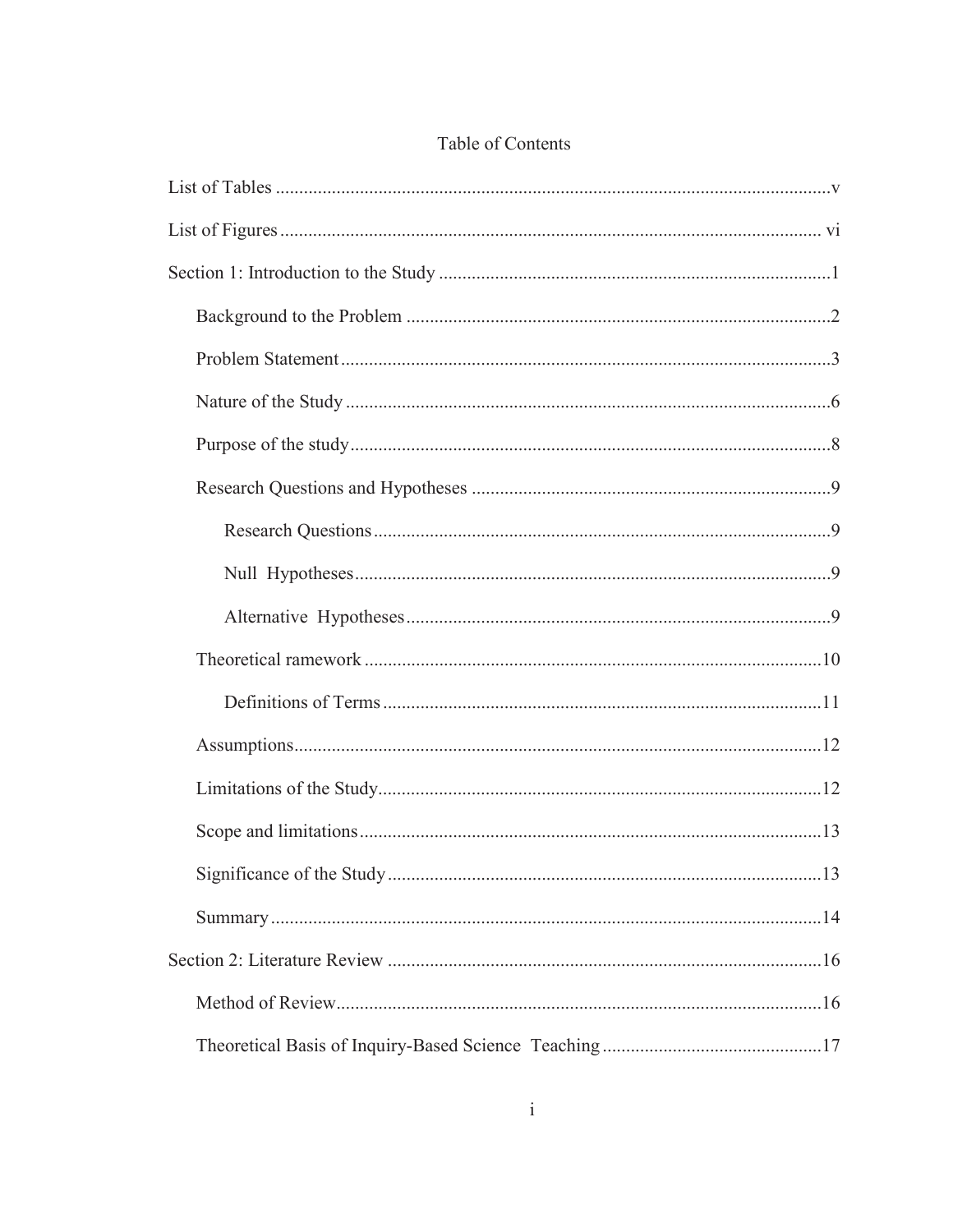| Importance of Inquiry-Based Science Teaching for Performance of Black students29 |  |
|----------------------------------------------------------------------------------|--|
|                                                                                  |  |
|                                                                                  |  |
|                                                                                  |  |
|                                                                                  |  |
|                                                                                  |  |
|                                                                                  |  |
|                                                                                  |  |
|                                                                                  |  |
|                                                                                  |  |
|                                                                                  |  |
|                                                                                  |  |
|                                                                                  |  |
|                                                                                  |  |
|                                                                                  |  |
|                                                                                  |  |
|                                                                                  |  |
|                                                                                  |  |
|                                                                                  |  |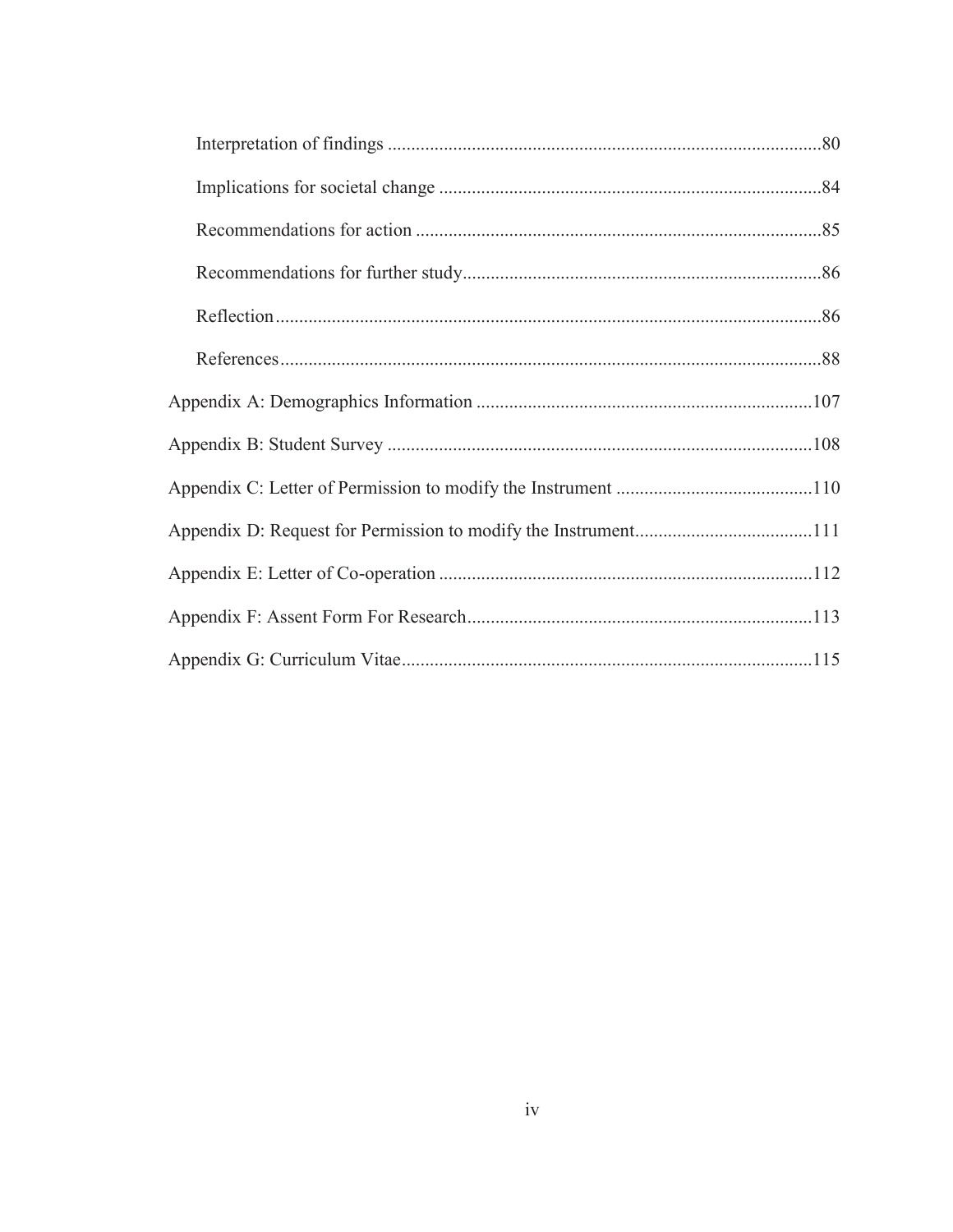## List of Tables

| Table 1. Enrolled Students According to Ethnic Group at District and School Levels, |  |
|-------------------------------------------------------------------------------------|--|
|                                                                                     |  |
| Table 2. Percentage of Respondents for Each Statement on the Survey Laboratory      |  |
|                                                                                     |  |
|                                                                                     |  |
|                                                                                     |  |
|                                                                                     |  |
|                                                                                     |  |
|                                                                                     |  |
|                                                                                     |  |
| Table 9. Zero-Order Correlation Results for the LPVI, Biology EOCT, and Gender  76  |  |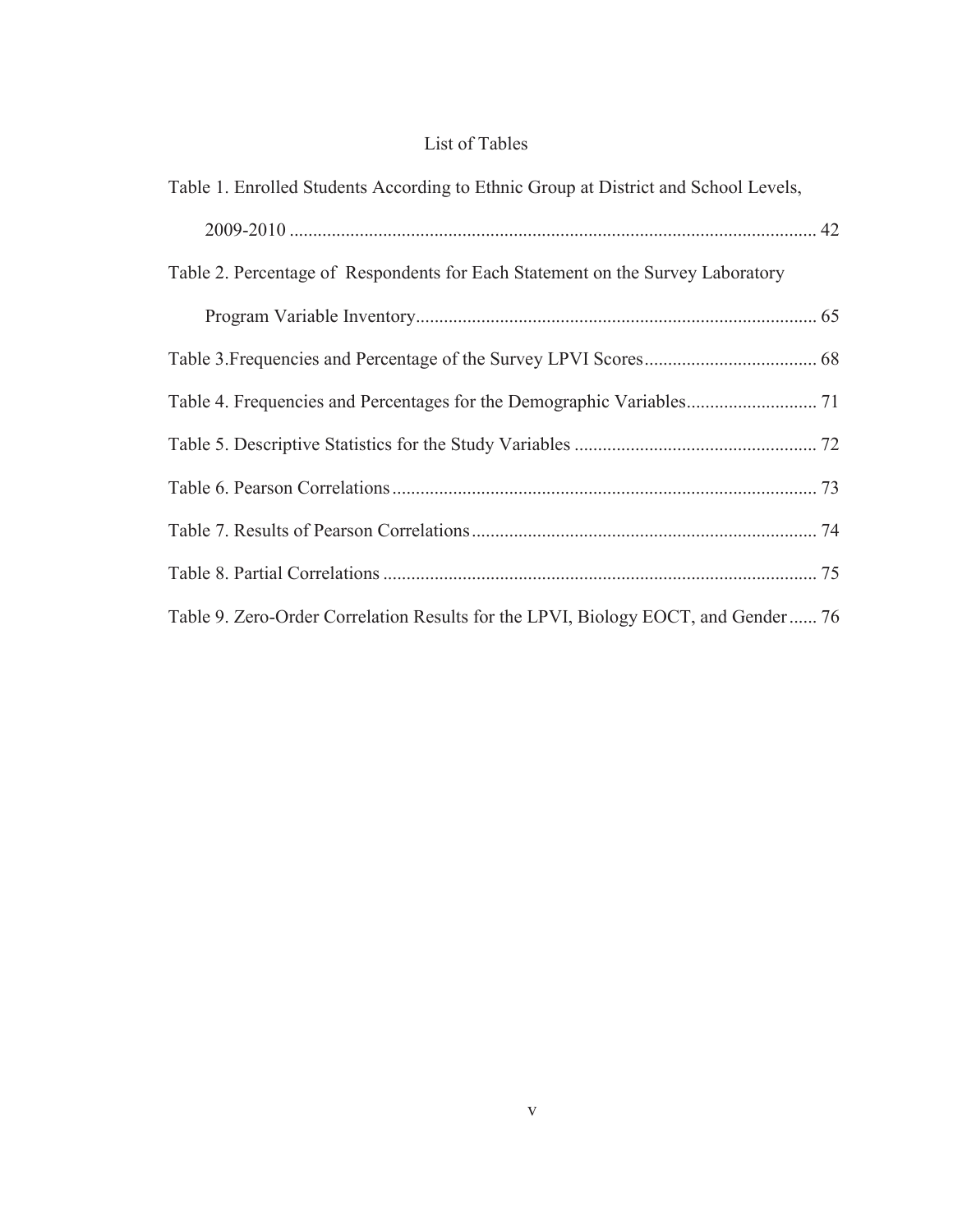## List of Figures

| Figure 1. Percentage of enrolled students according to race/ethnicity group at district |
|-----------------------------------------------------------------------------------------|
|                                                                                         |
| Figure 2. Percentage of enrolled students according to race/ethnicity group at district |
|                                                                                         |
|                                                                                         |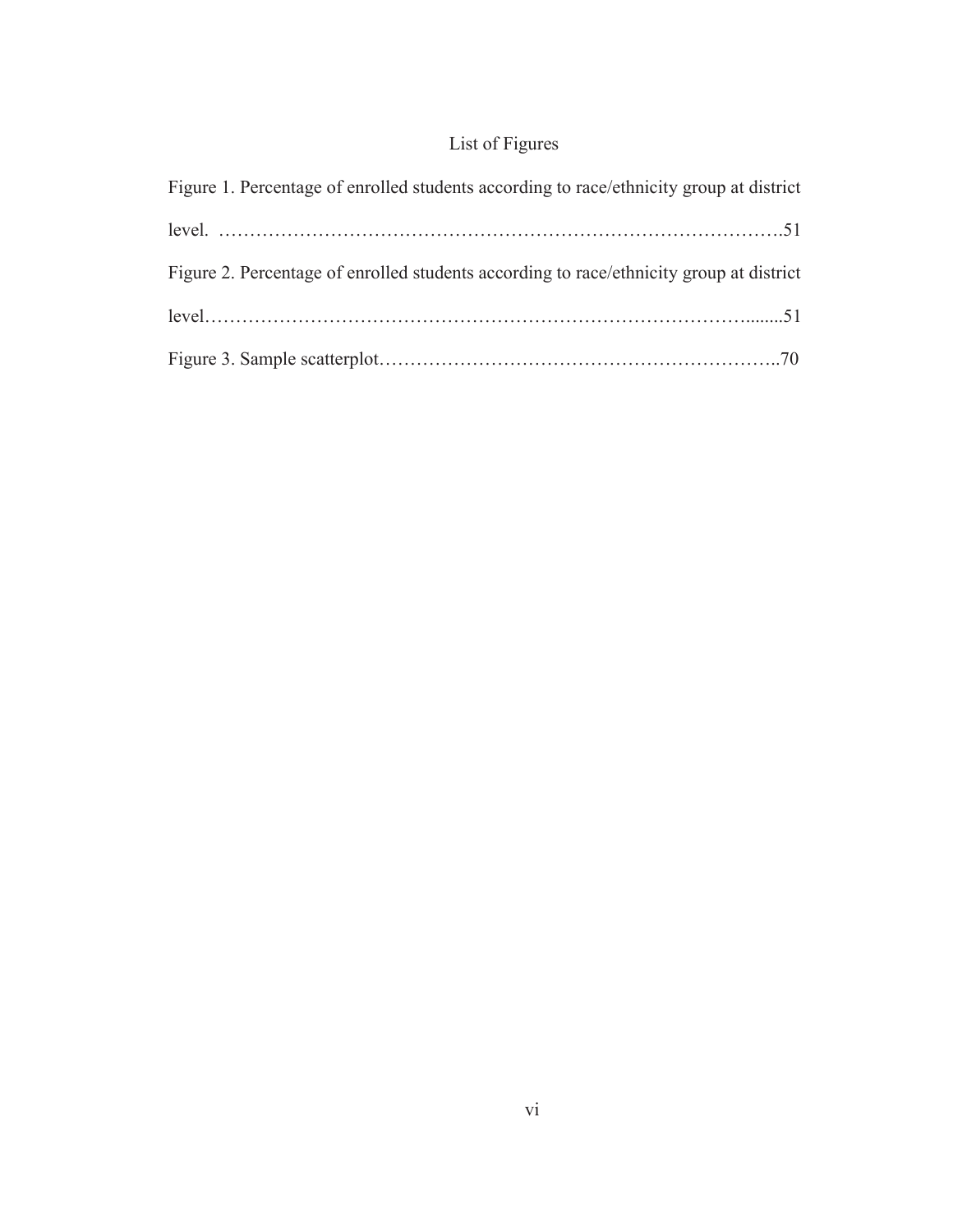#### Section 1: Introduction to the Study

*The Nation's Report Card*, a study published by the National Assessment of Educational Progress (NAEP), revealed that the performance gap between Black and White students widened between 2000 and 2005 (U.S. Department of Education [DOE], 2006). As indicated by the Trends in International Mathematics and Science Study (TIMSS; DOE, 2007b), this gap persisted in 2007. Black students in fourth and eighth grades had lower scores than other students. From 1996 to 2005, science scores of 12thgrade Black students were also lower than scores of White, Asian, and multiracial students. National data from the Program for International Student Assessment in science (PISA, 2009) showed that science literacy scores of U.S. students were lower than scores for 16 of 29 nations from the Organization for Economic Cooperation and Development. Nearly one quarter (24.4%) of U.S. 15-year-olds do not reach the baseline level of science achievement (PISA, 2009).

The report card issued by the Georgia Department of Education (GDOE) for 2005-2010 showed substantial improvement in the scores of racial minority students on standardized tests in biology, but there was a conspicuous difference between the scores of Black and White students (GDOE, 2010). Improvement was evident because the achievement gap of 37 percentage points in 2005 narrowed to 29 percentage points in 2010 (GDOE, 2010). The trend could be treated as positive, as the reduction was due to an increase in the achievement of Black students. However, the gap is still large and needs attention. The GDOE Report Cards revealed marked differences in performance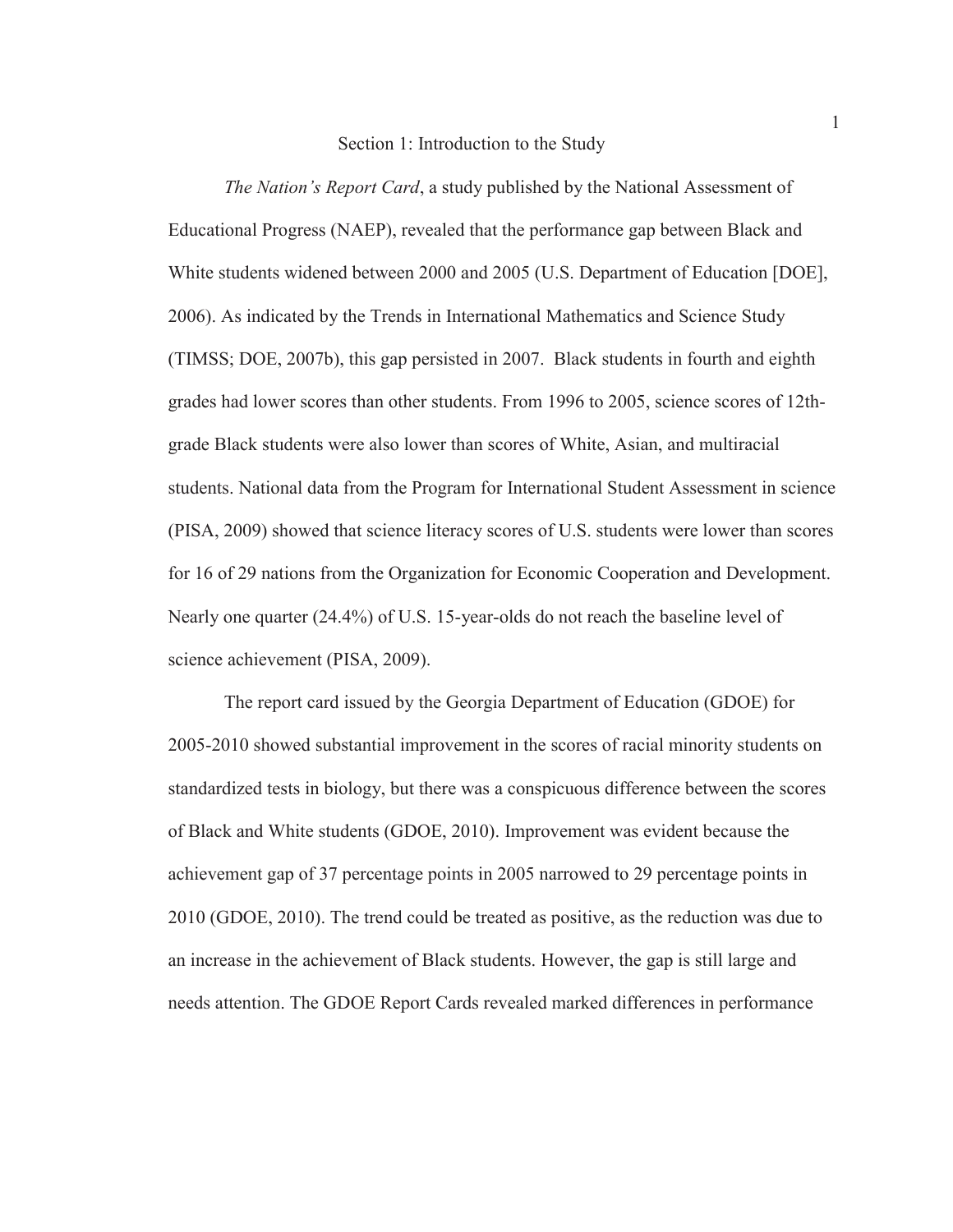among ethnic groups, not taking into account factors that may influence underperformance of any one group.

In the Early Childhood Longitudinal Study, researchers examined relationships among gender, poverty, and ethnicity in the science performance of 8,741 fifth graders. An analysis of variance (ANOVA) revealed that the performance of male students was significantly better than that of female students on science assessments (Kay, Hui, & Lee, 2010). There are gender disparities in science, and students attending urban schools seem to be at increased risk because of higher levels of negative social pressures (Lewis, James, Hancock, & Hill, 2008).

#### **Background of the Problem**

 Researchers have sought reasons for the underachievement of students in core subjects including science and have found that some of the causes were low socioeconomic status, family influence, failing schools, cultural gaps, lack of experienced teachers, and lack of parental involvement (Lynch, 2006). The No Child Left Behind (NCLB) Act (No Child Left Behind, 2002) holds teachers accountable for the performance of students in kindergarten through 12th grade (K-12), regardless of their race/ethnicity and socioeconomic backgrounds. Standardized test scores are the basis of measuring student performance for all public schools in the United States. This situation is an important reason why it is imperative for schools to provide meaningful science instruction through inquiry.

This correlational, quantitative research study examined whether inquiry-based laboratory (i.e., lab) investigations can be correlated with improved standardized-test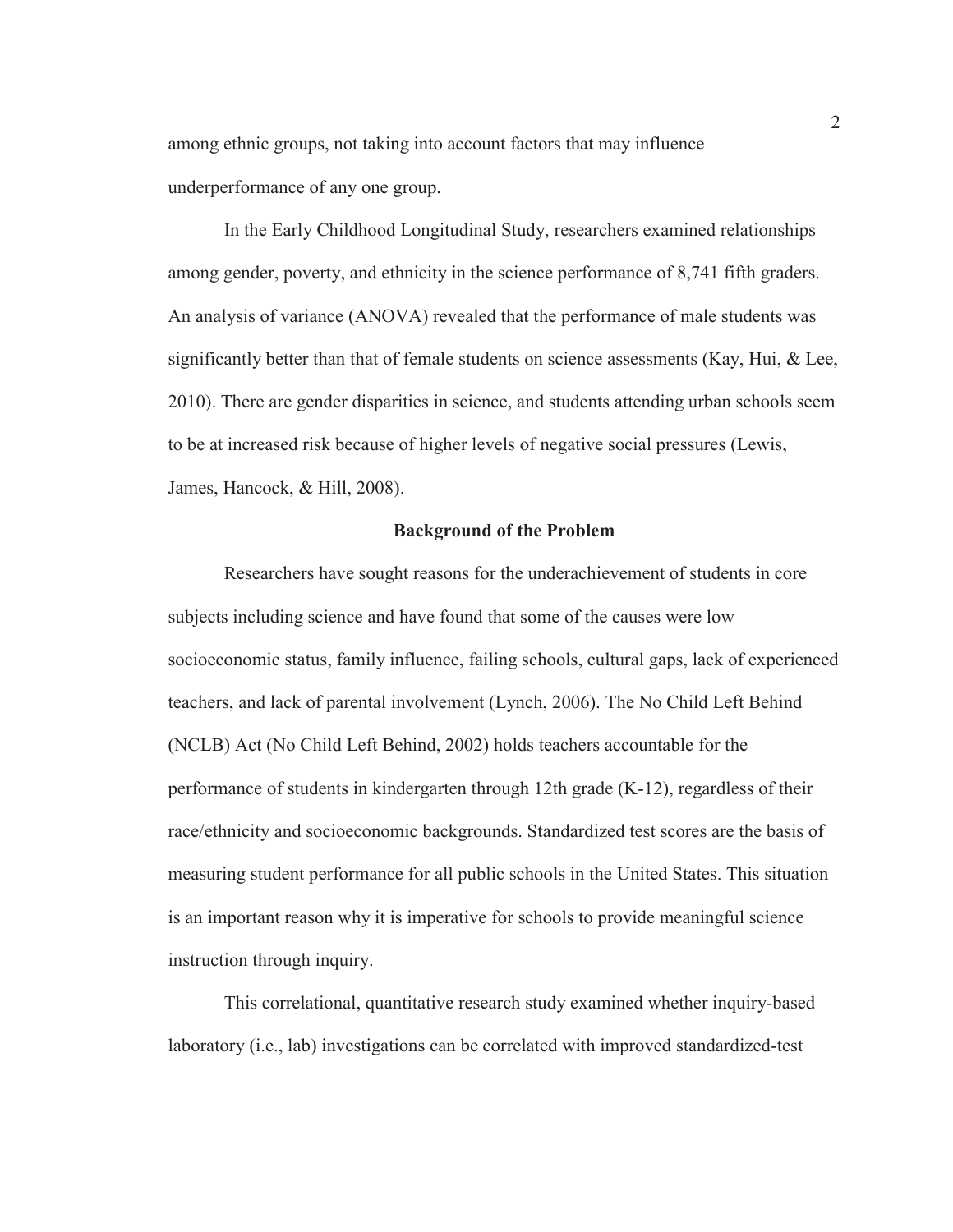scores for students. The outcome of the study may provide insight on whether professionals should initiate inquiry-based techniques to improve student achievement in science and address the fundamentals that may lead to underachievement relative to accessibility and academic service.

 Achievement data collected in the TIMMS and PISA (2009) suggested that Black students from low-socioeconomic-status households underperformed at alarming rates compared to their White peers from economically advantaged families. Closing the academic achievement gap is a high priority of U.S. schools (Berends, Lucas, & Penaloza, 2008). Various elements have contributed to the low achievement of students in science, and these have included lack of motivation, personal responsibility, and discrimination (Smith, 2008). However, researchers have also suggested that the strategies used by educators to increase the performance of Black students may be inadequate, as the gap between Black and White students persists.

#### **Problem Statement**

Although considerable research and scholarship exist on students' performance in science, few researchers have recommended a curriculum that incorporates inquiry for high school students (Duschl, 2008). Given the research regarding underachievement of students in science, more research is required to determine alternate techniques for decreasing the achievement gap (Gregory, Skiba, & Noguera, 2010). Thus, further study is required to determine factors that influence students' underachievement in science in high schools to add to efforts in educational reform and curriculum development.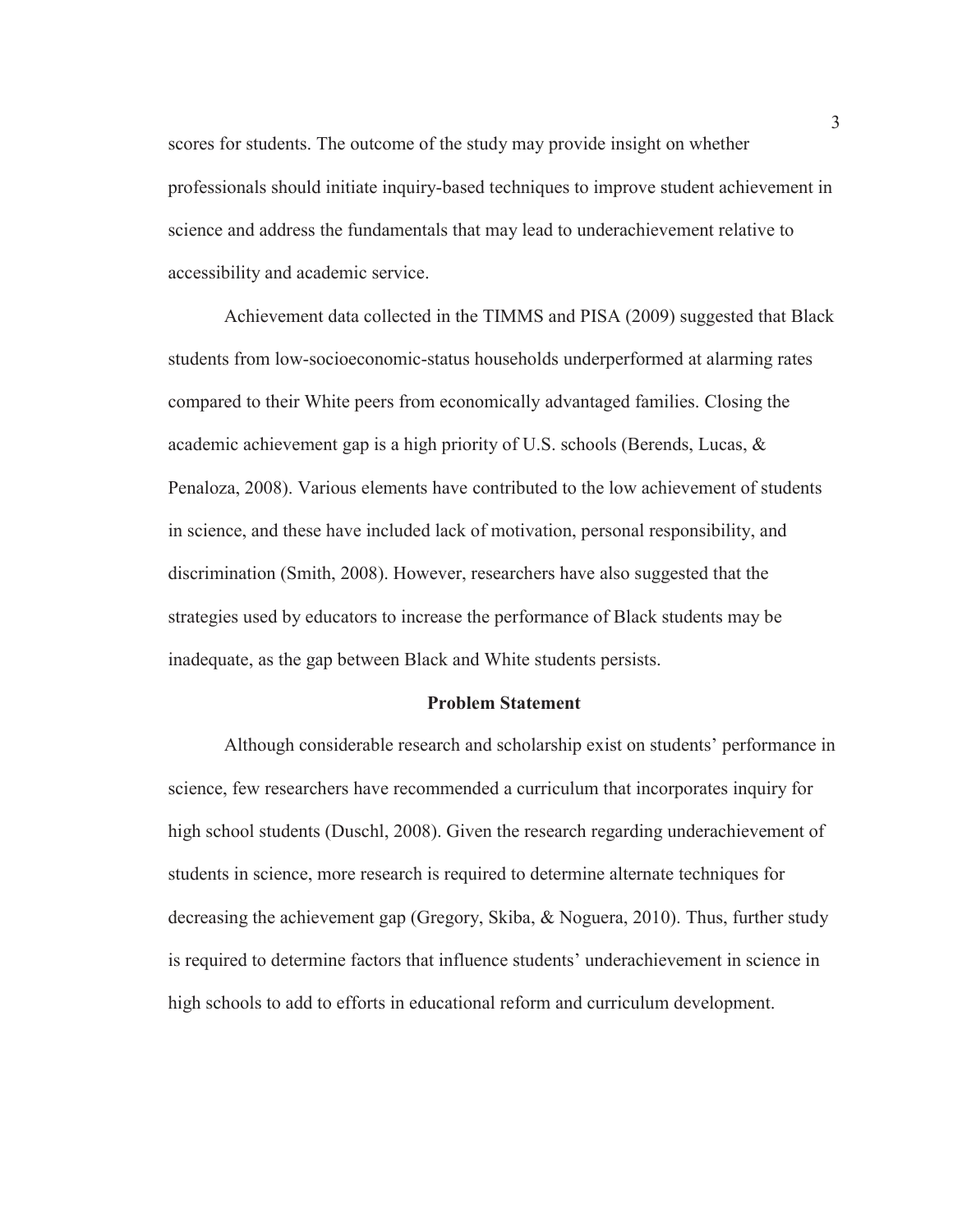Inquiry-based science instruction emphasizes student-centered activities oriented toward concrete observable concepts and uses questions that students can answer via investigations (Colburn, 2008). Inquiry-based science involves three levels of inquiry: (a) the structured inquiry lab, which involves predetermined answers; (b) guided inquiry, in which the teacher proposes the question; and (c) open inquiry, in which students generate questions, hypotheses, procedures, conclusions, and reports (Leonard, 2010). Sweeney, Hansen, Verma, and Dunkhase (2009) conducted lab investigations on diffusion and osmosis using guided inquiry. They indicated that students developed the skills of creating and evaluating questions and procedures for investigations while also learning about osmosis and diffusion. In inquiry-based laboratory investigations, probing questions are asked by the teacher, and students design their own procedures and formulate their own results. In student-initiated inquiry, students create their own questions, plan a procedure for answering questions, and then carry out the procedure and formulate the results (Llewellyn, 2005).

The low performance of students on standardized tests in biology has been a cause of concern for public-school administrators. This situation was of particular concern for a metropolitan public school system with an enrollment of over 49,000 students. These students attended classes in 57 elementary, 22 middle, and 14 high schools. Data from annual results of the End-Of-Course test (EOCT) in biology, retrieved from the GDOE (2010), indicated that student proficiency rates on standardized tests ranged between 57% and 64% from 2008 to 2010 for all students at the state level. Over the same time period, proficiency on standardized tests at the district level was 36% to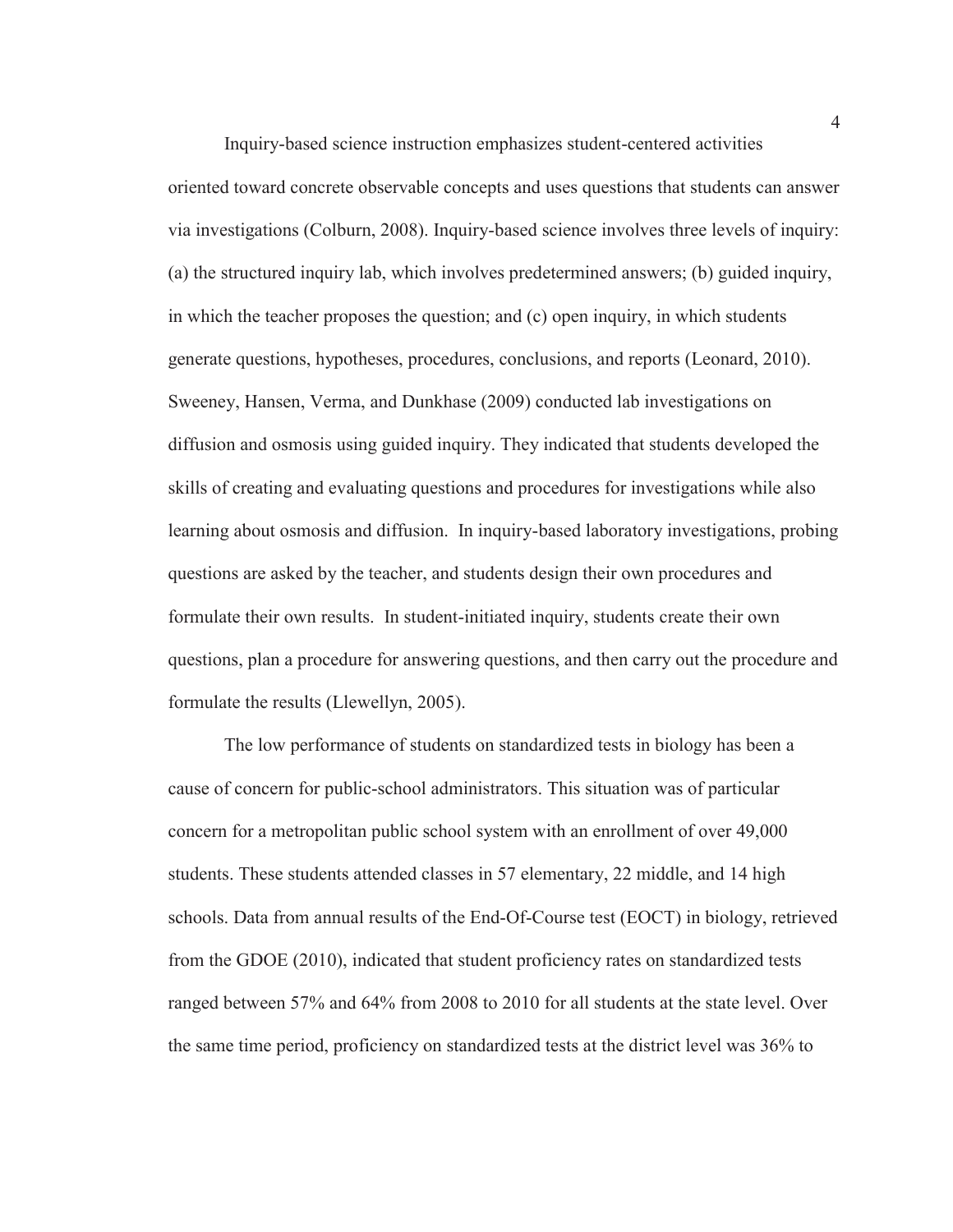49% and at individual schools was 39% to 69%. The demographic breakdown of these statistics showed a marked difference between Black and White students: 71% to 79% proficiency of White students at the state level versus 41% to 50% of Black students, 86% to 90% proficiency of White students at the district level versus 34% to 44% of Black students, and 88% to 91% proficiency of White students at the school level versus 34% to 66% of Black students. Therefore, while proficiency rates have improved over time, these data indicated there was still a large discrepancy between the scores of White and Black, high school students. This problem warrants further investigation to understand why gaps in science achievement persist between Black and White students (Williams, 2009).

The heart of inquiry science is investigation. Teaching this subject in a rote fashion rather than challenging students to observe and make their own deductions does them a major disservice. As noted, schools with a majority Black student population often lack the laboratory equipment that more affluent White school districts have, as well as qualified or dedicated teachers to present the somewhat rigorous inquiry-basedscience curriculum found in the more affluent districts. Turner and Rios (2008) investigated whether teaching science through inquiry-based activities (a) improved experimental-design laboratory skills of students and (b) increased scores on standardized tests. They indicated that laboratory activities increased students' understanding of science and process skills.

According to Long (2010), inquiry-oriented teaching promotes creativity by increasing curiosity and motivates students to learn. However, high-stakes testing and the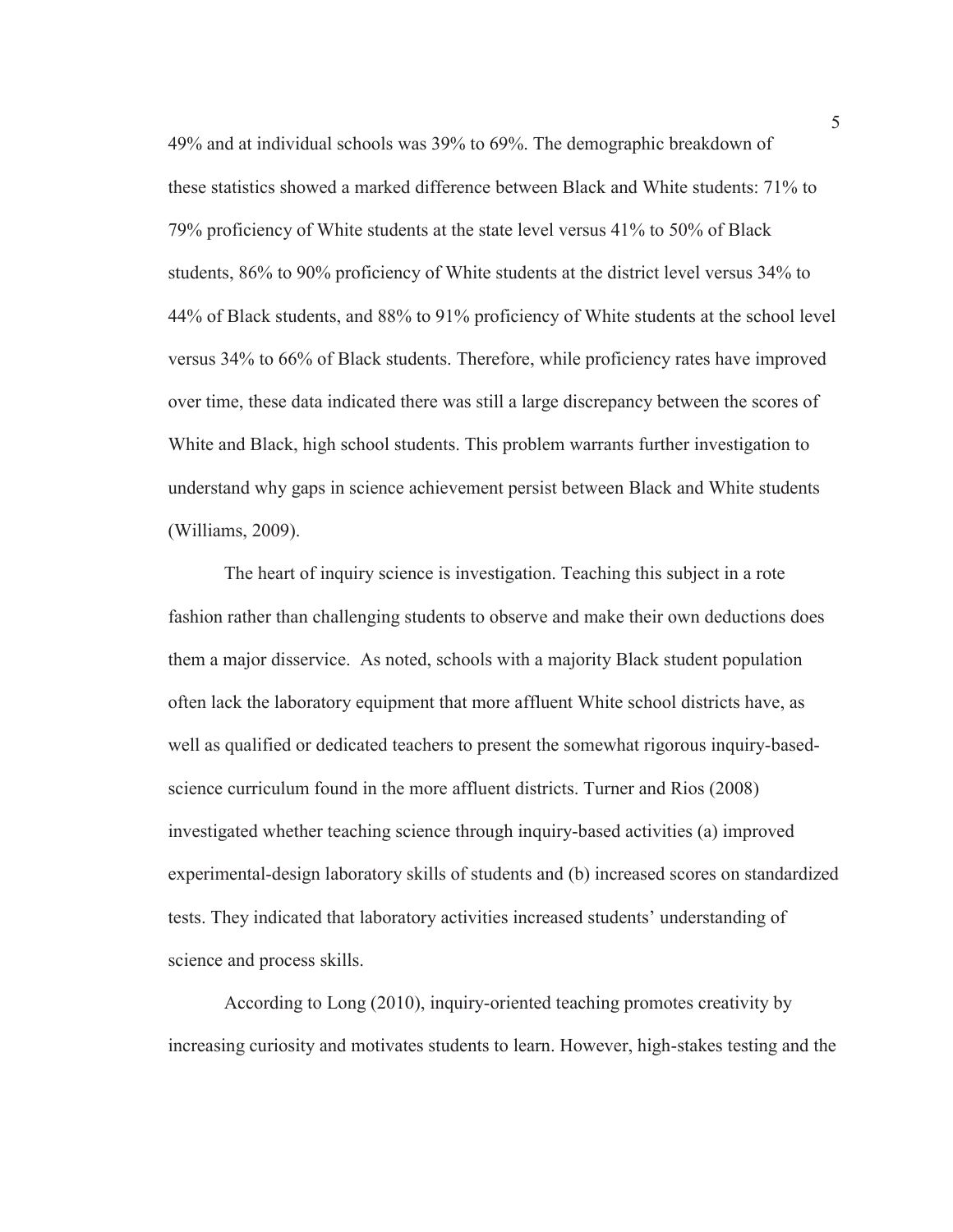new focus on accountability have impacted the way science educators deliver instruction (Berry, Daughtrey, & Wieder, 2010). This correlational, quantitative research study examined whether inquiry-based laboratory (i.e., lab) investigations can be correlated with improved standardized-test scores for students, and it examined whether there is a significant difference in the performance of students from different learning settings on EOCT biology examinations. I also examined differences in learning setting and gender as they relate to the performance of students on EOCT biology examinations. The findings of this study may provide insights to teachers, who may decide to use inquiry-based techniques to improve student achievement in science.

#### **Nature of the Study**

The purpose of this correlational, quantitative study was to test the relationship between students' use of inquiry-based laboratory investigations in class (as indicated by the LPVI survey) and students' biology performance as measured by standardized test scores in biology on the End Of Course Test (EOCT), as well as to investigate this relationship while partialling out the effects of student gender. In the first phase of the study, the Laboratory Program Variable Inventory (LPVI) survey (Abraham, 1982) was used to collect students' self-reports on their use of inquiry-based and non-inquiry-based laboratory investigations in their classes. In the second phase of the study, I examined differences by gender in EOCT scores from both learning settings. The independent variables were learning setting (i.e., inquiry-based and non-inquiry-based laboratory investigations) and gender (i.e., male and female). In inquiry-based laboratory investigations, students use integrated process skills such as the following: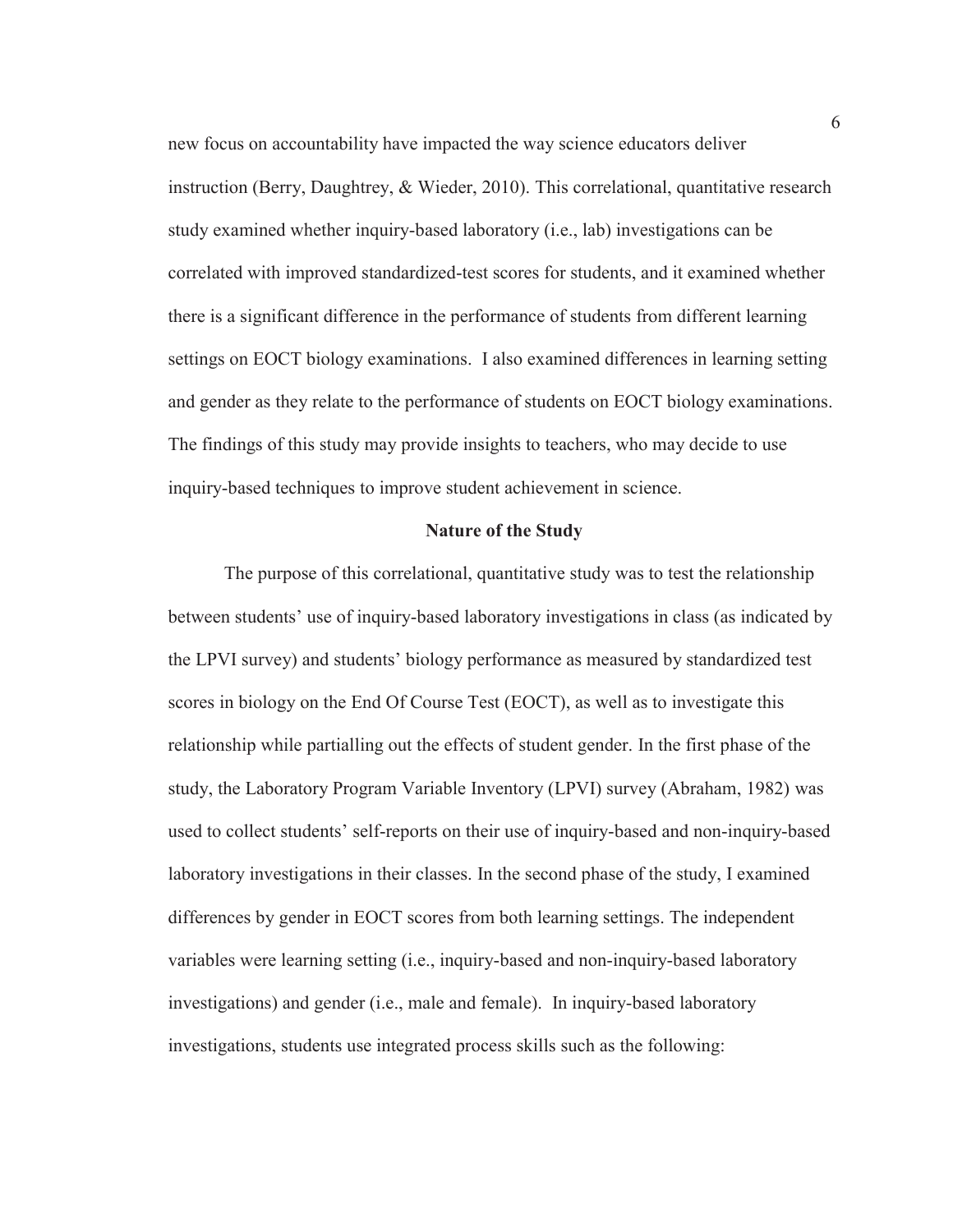- identifying variables,
- writing hypotheses,
- designing experiments and investigations,
- constructing data tables and graphs, and
- analyzing the relationship between variables.

The LPVI was used to survey students on their use of these integrated process skills in their classes. Non-inquiry-based laboratory investigations may be described as teacher-centered, and students may follow systematic procedures directed by the teacher.

The dependent variable for this study was biology standardized test (EOCT) scores. The EOCT is a state-mandated test that aligns with state professional standards and helps identify students' strengths and weaknesses in various domains. The EOCT is administered during the spring, summer, and fall. The EOCT program in Georgia evaluates student achievement in eight core high-school courses: (a) biology, (b) ninthgrade literature and composition, (c) economics, (d) U.S. history, (e) Algebra I, (f) American literature, (g) geometry, and (h) physical science. In Section 3, EOCT tests are discussed in further detail.

The sample for this research study was approximately 300 students enrolled in regular biology courses who had completed the EOCT in biology in the previous year at six selected high schools in an urban public school district. Schools in the district are located in four regions: south, north, east, and west. The schools were selected from the south and west regions based on approval given by the principals to conduct the study on their sites. This district is located in a metropolitan area in the southeastern U.S. The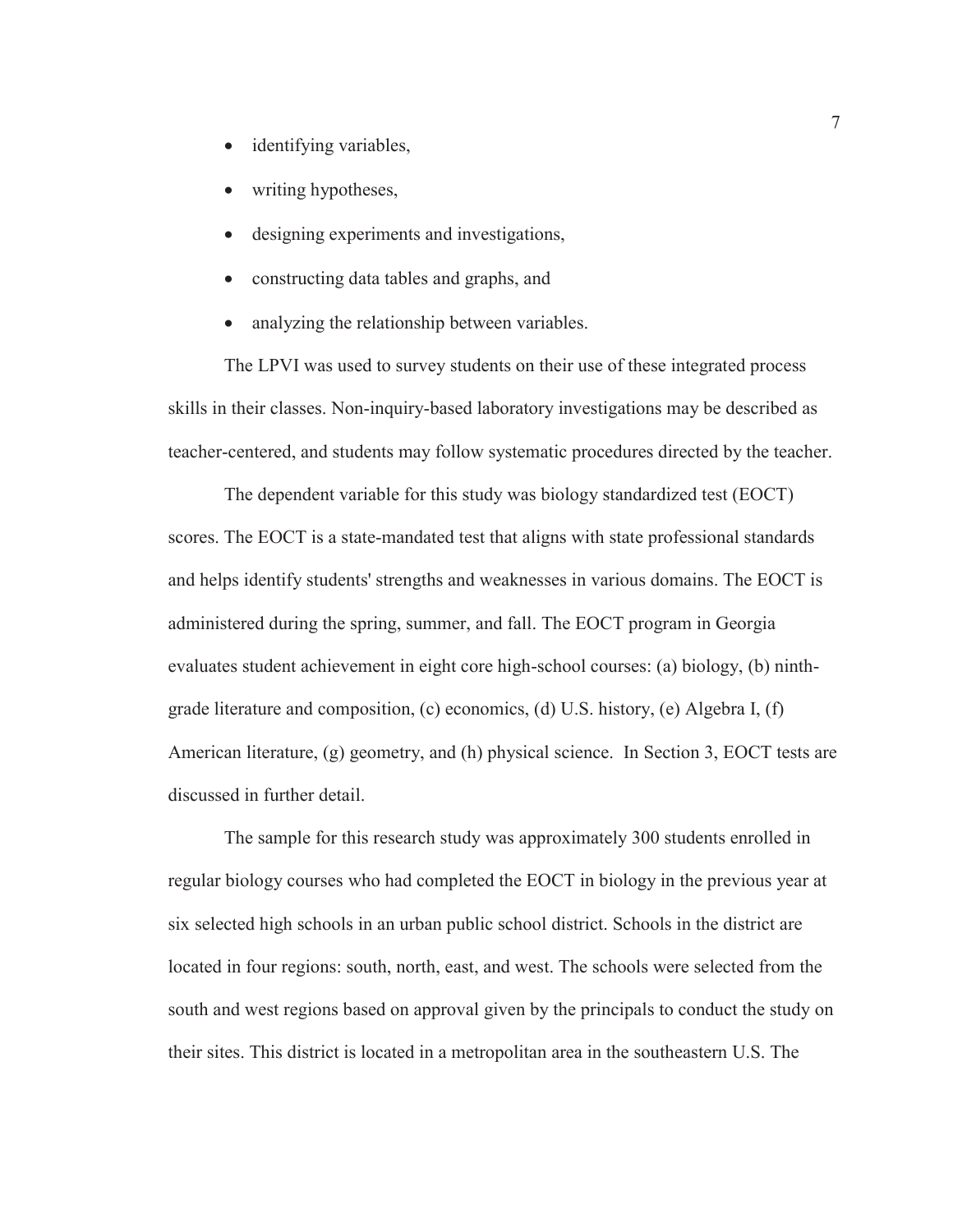student population of the school district is 81% Black, 11% White, and 8% other racial/ethnic groups. The LPVI survey was administered to students of all racial/ethnic groups who enrolled in a biology course and completed the Biology EOCT in the previous academic year, 2011- 2012.

The second component of the research was to determine whether male students perform better than female students on the EOCT. The first step of the research design involved gathering Biology EOCT scores from the April 2012 administration. The quantitative data were analyzed using descriptive analysis, and the Pearson correlation *r* was used to analyze the results of both LPVI survey scores and EOCT scores in biology in order to determine whether a relationship exists between the two variables. Student scores on the EOCT, disaggregated by gender, were also analyzed to determine if there was a significant difference in EOCT biology test scores by gender, using partial correlational analysis. Archived student test data were obtained from the department of research planning and development of an urban school district.

#### **Purpose of the Study**

The purpose of this correlational, quantitative study was to test the relationship between students' use of inquiry-based laboratory investigations in class (as indicated by the LPVI survey) and students' biology performance as measured by standardized test scores in biology on the EOCT. Another purpose was to examine the relationship while partialling out the effects of student gender. Inquiry-based science usually involves observing; questioning; designing experiments; planning investigations; and using tools to gather, analyze, and interpret data (National Science Educational Standards, 1996). In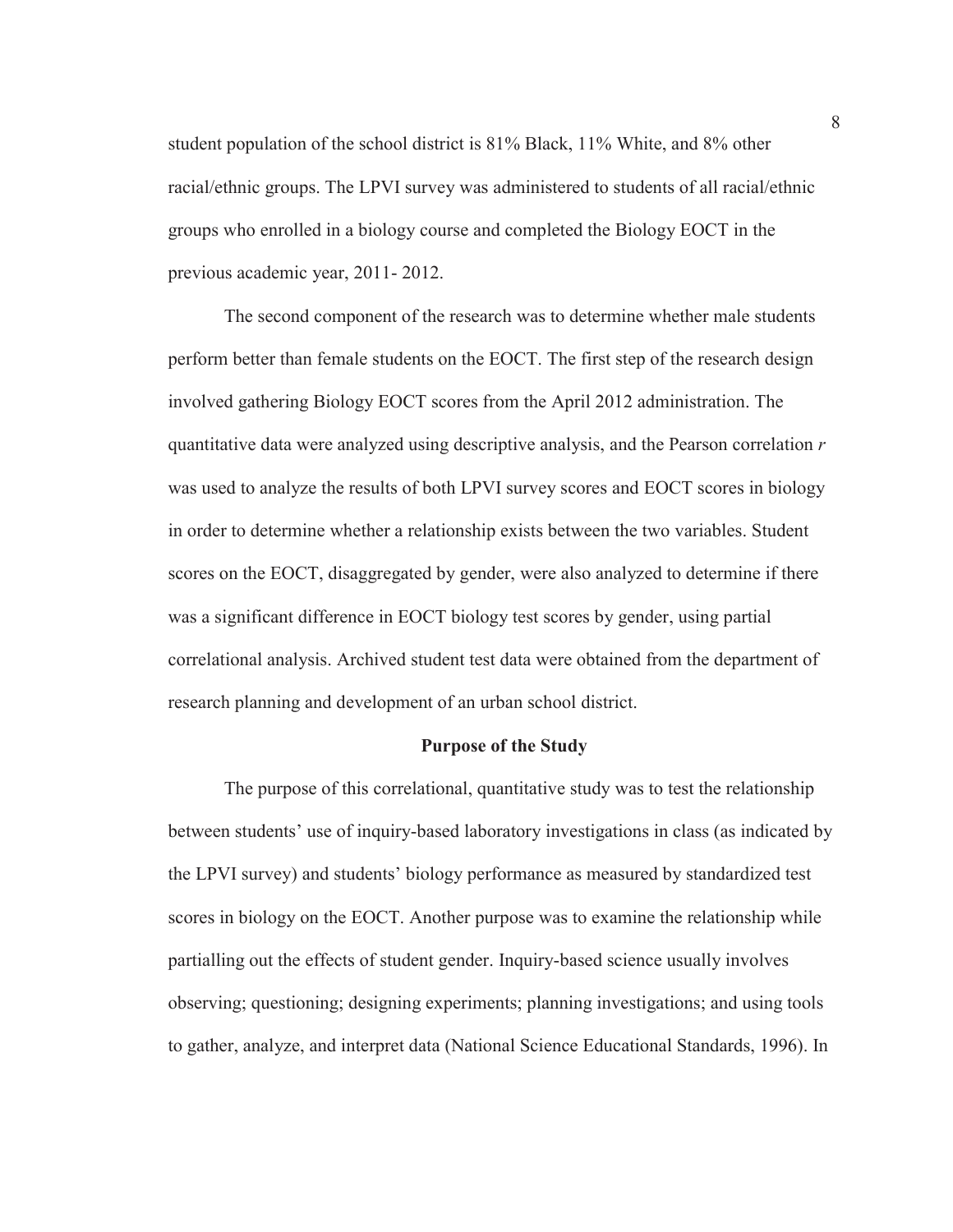this study, inquiry-based laboratory investigation was used to conceptually represent inquiry-based science; this learning setting includes all of the criteria required for inquiry-based teaching (Yager, 2009). As noted, the independent variables were learning setting and gender. The dependent variable was the biology EOCT scores of students.

#### **Research Questions and Hypotheses**

The research questions to be investigated were:

*Research Question 1 (RQ1)*: What is the relationship between standardized test scores and perceived level of experience in inquiry-based laboratory investigation classes?

*Research Question 2 (RQ2):* What is the relationship between standardized test scores and perceived level of experience in inquiry-based laboratory investigation classes when controlling for student gender?

*Null Hypothesis 1 (H<sub>01</sub>)*: There is no relationship between standardized test scores and perceived level of experience in inquiry-based laboratory investigation classes.

*Null Hypothesis*  $2(H_{02})$ : There is no relationship between standardized test scores and perceived level of experience in inquiry-based laboratory investigation classes when controlling for student gender.

*Alternative Hypothesis*  $I(H_1)$ *:* There is a relationship between standardized test scores and perceived level of experience in inquiry-based laboratory investigation classes.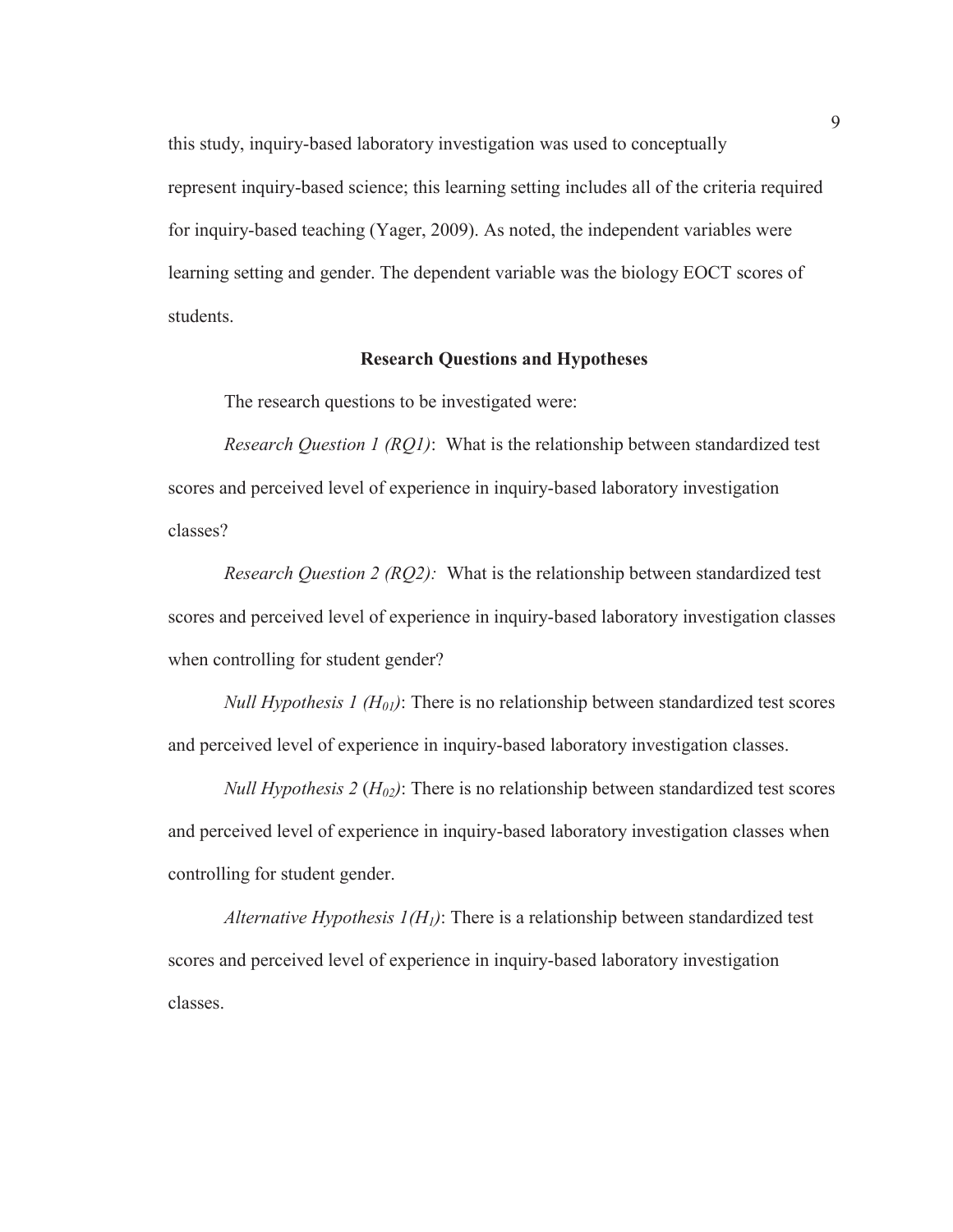#### *Alternative Hypothesis 2 (H<sub>2</sub>):* There is a relationship between

standardized test scores and perceived level of experience in inquiry-based laboratory investigation classes when controlling for student gender.

#### **Theoretical Framework**

The theoretical framework of the study reflects the principles of the constructivist theory of John Dewey (1916). Constructivist education emphasizes developing criticalthinking skills through the learner's active construction of knowledge based on experience. In a constructivist approach, students learn through inquiry, unlike the traditional approach in which learning is a process of gaining fixed knowledge (Vianna & Stetsenko, 2006). Students actively engage in creating, interpreting, and reorganizing knowledge in constructivist learning. Teachers not only take an active role in the learning process, but also maintain a balance between teacher- and student-directed teaching (Gordon, 2008).

Theories of constructivism from cognitive psychology also suggest that learning improves when information is embedded within meaningful contexts (Brooks & Brooks, 1999). Children construct knowledge and understand concepts through their own activity. The principles of constructivism have significant implications for science education, as these principles emphasize the importance of students engrossing themselves in the investigative process, rather than memorizing facts.

In scientific inquiry, learners are intensely involved in developing an understanding of their surroundings (National Research Council, 1996). Inquiry-based science aims to enhance learning by increasing student involvement, kindling curiosity,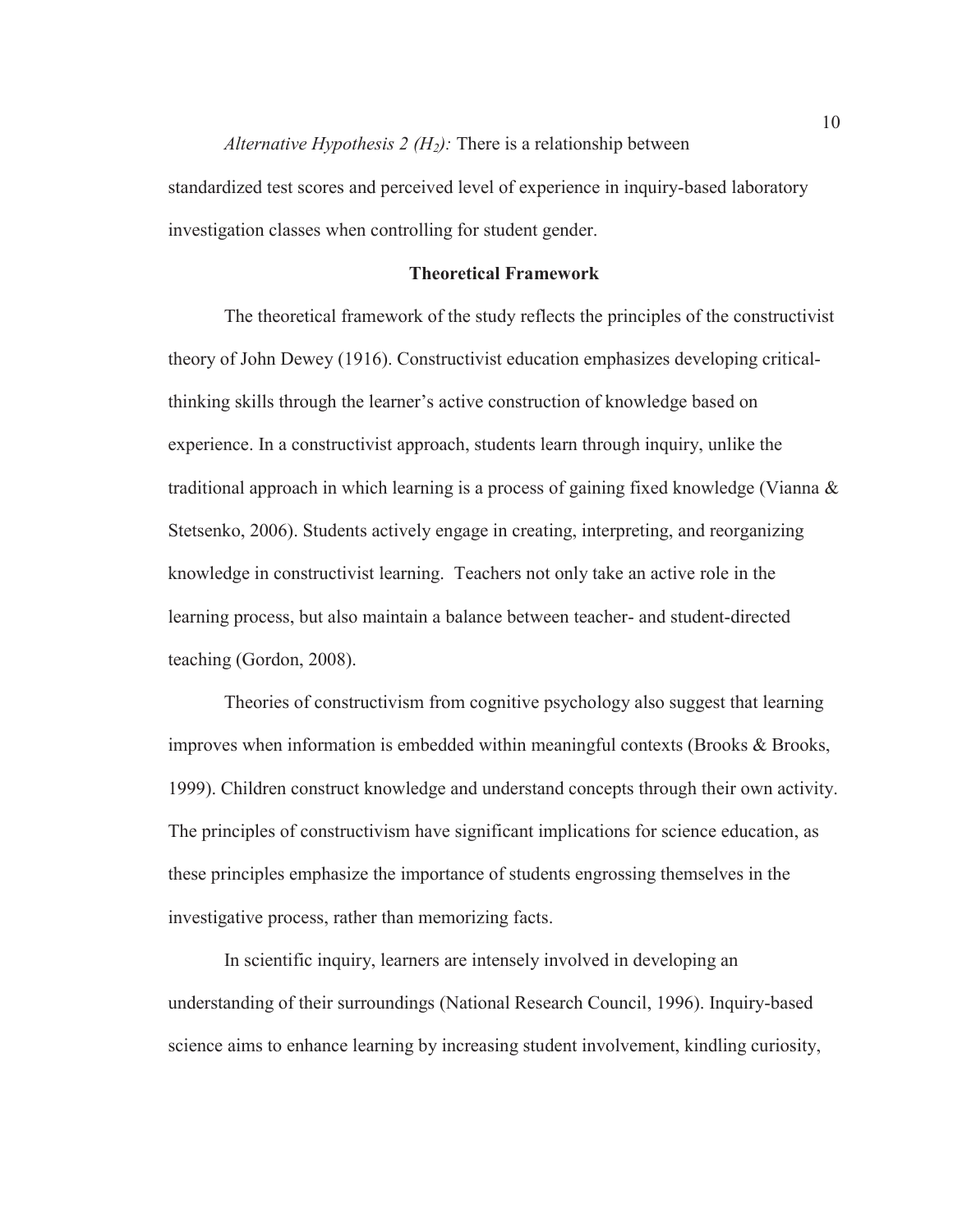and, offering multiple ways of learning. This study was designed to test the idea that inquiry-based laboratory investigations can affect students' learning and consequently improve their performance on standardized tests.

According to Campbell (2006), using inquiry as a central strategy for teaching science, promotes the conditions that Piaget deemed necessary for learning. The inquirybased approach allows students to create their own knowledge. The proposed reform by National Research Council (1996) in science education reflects constructivist-learning theory. When exposed to an inquiry pattern of teaching, students are expected to make observations on the topic under consideration; formulate research queries; and collect, arrange, and analyze data in a scientific pattern (Leonard & Penick, 2009). Constructivist methods of teaching have been used to increase standardized-test scores and improve critical thinking skills of students (Beamer, Sickle, Harrison, & Temple, 2008).

#### **Definitions of Terms**

*End-of-course test (EOCT)*: EOCT is a standardized test created to measure student achievement through effective instruction and assessment of standards specific to the eight EOCT core high school courses. The EOCT helps to ensure that all Georgia students have access to rigorous curriculum that meets high performance standards. The purpose of the EOCT is to provide diagnostic data that can be used to enhance the effectiveness of schools' instructional programs (Georgia Department of Education, 2010).

*Inquiry-based laboratory investigation*: A multifaceted activity that involves: observing; posing questions; designing experiments; planning investigations; using tools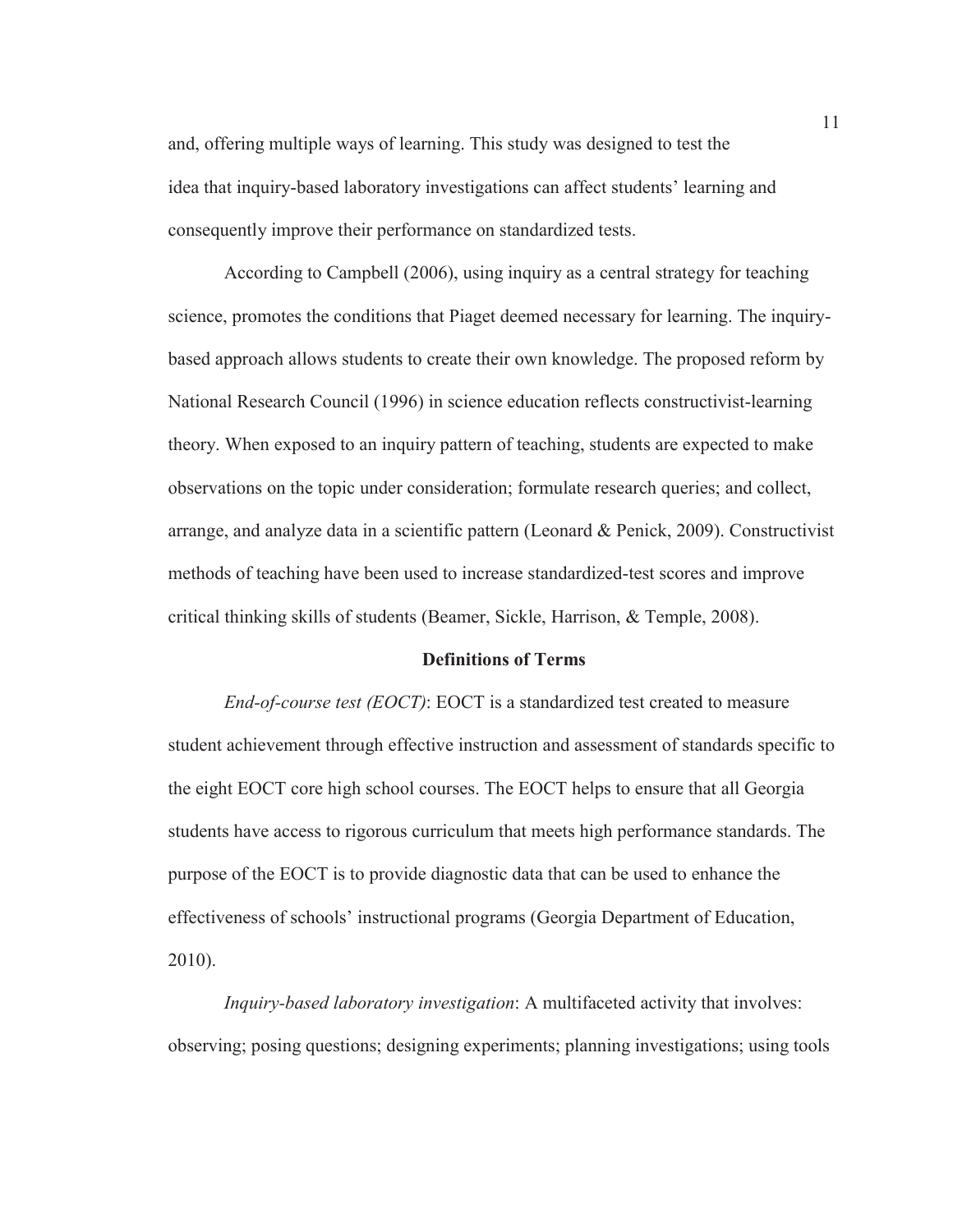to gather, analyze, and interpret data; and communicating results (National

Educational Standards, 2000, p. 23).

*Non-inquiry-based laboratory investigations:* In this learning setting, the students are provided with: the question to be investigated, materials to be used, a step-by-step procedure, safety precautions, a guide on how to organize the data in a table or a chart, and leading questions to assist in analyzing the data (Llewellyn, 2005).

#### **Assumptions**

The study was based on the following assumptions:

- 1. EOCT scores are a reliable measure of student performance in biology.
- 2. Teachers consistently use specified teaching strategies, namely inquiry-based versus non-inquiry-based laboratory investigations.
- 3. Students can identify the differences between inquiry-based and non-inquirybased laboratory investigations.
- 4. Students honestly completed survey items to help determine whether they were in classes with inquiry-based or non-inquiry-based laboratory investigations.

#### **Limitations of the Study**

 The study was limited to inquiry-based science, defined as inquiry-based laboratory investigations. The participants in the research were not a representative crosssection of all students in metropolitan public schools. Other factors that influence the performance of students on the EOCT, such as socioeconomic conditions, were not considered.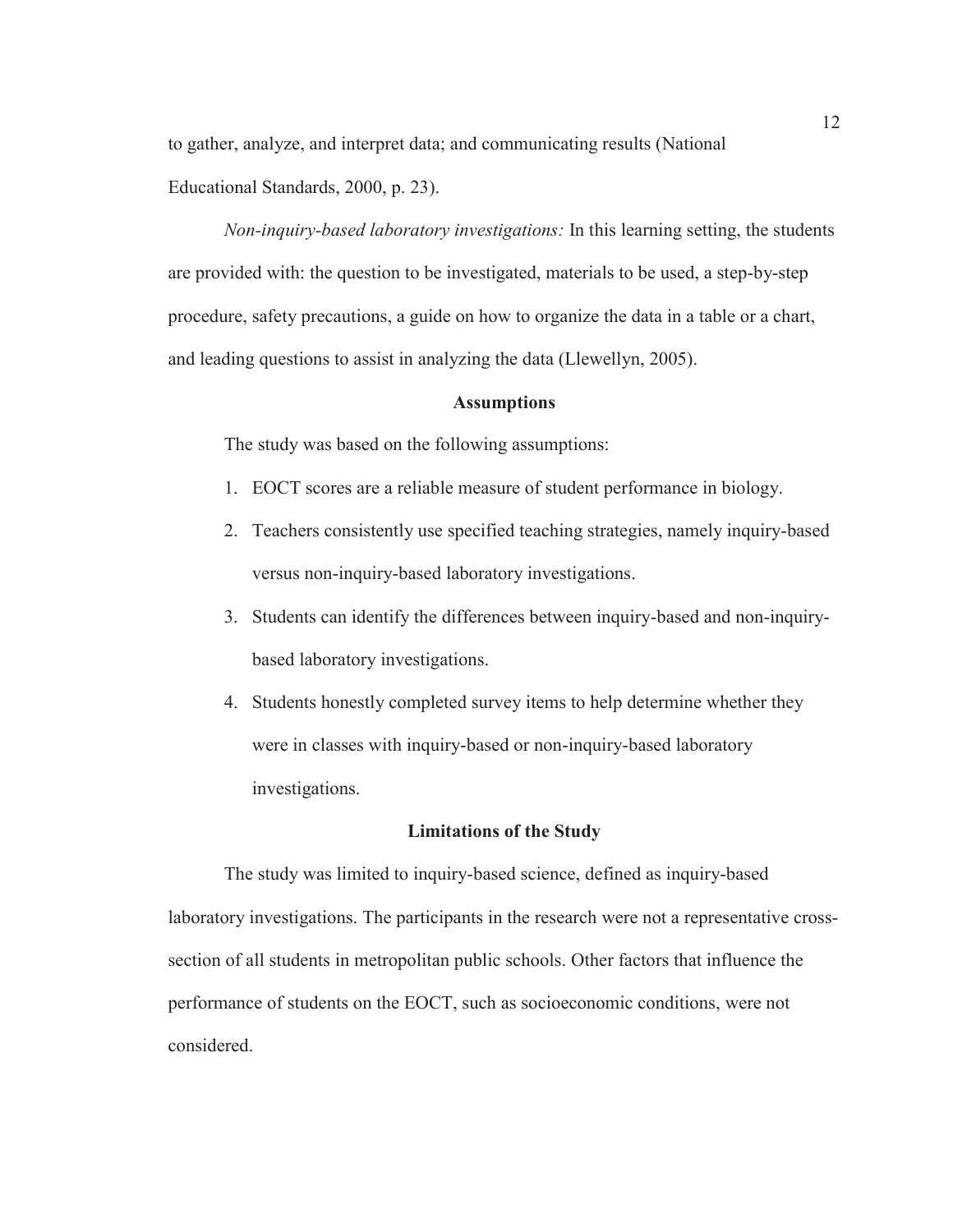#### **Scope and Delimitations**

The study is confined to the following scope and delimitations.

- 1. The scope of the research was limited to the test scores of students on the Biology EOCT.
- 2. The study was limited to laboratory investigations. Other classes were not included. Factors such as student age and household socioeconomic conditions were not considered.
- 3. This study examined the relationship between students' use of inquiry-based laboratory investigations in class (as indicated by the LPVI survey) and students' biology performance as measured by standardized test scores on the Biology End Of Course Test (EOCT).

 Through this study, a conjectured relationship between inquiry-based laboratory investigations and standardized biology test scores was examined. The emphasis was on the student's self-reported learning setting (inquiry-based laboratory investigations vs. non-inquiry-based laboratory investigations) and the relationship between the student's self-reported learning setting and EOCT score. Other teaching strategies that may affect student performance were not considered.

#### **Significance of the Study**

A study on the use of inquiry-based laboratory investigations and the performance of students on the EOCT was important for a number of reasons. National science educational standards require that high school teachers plan inquiry-based investigations that engage students in combining process and critical thinking skills toward the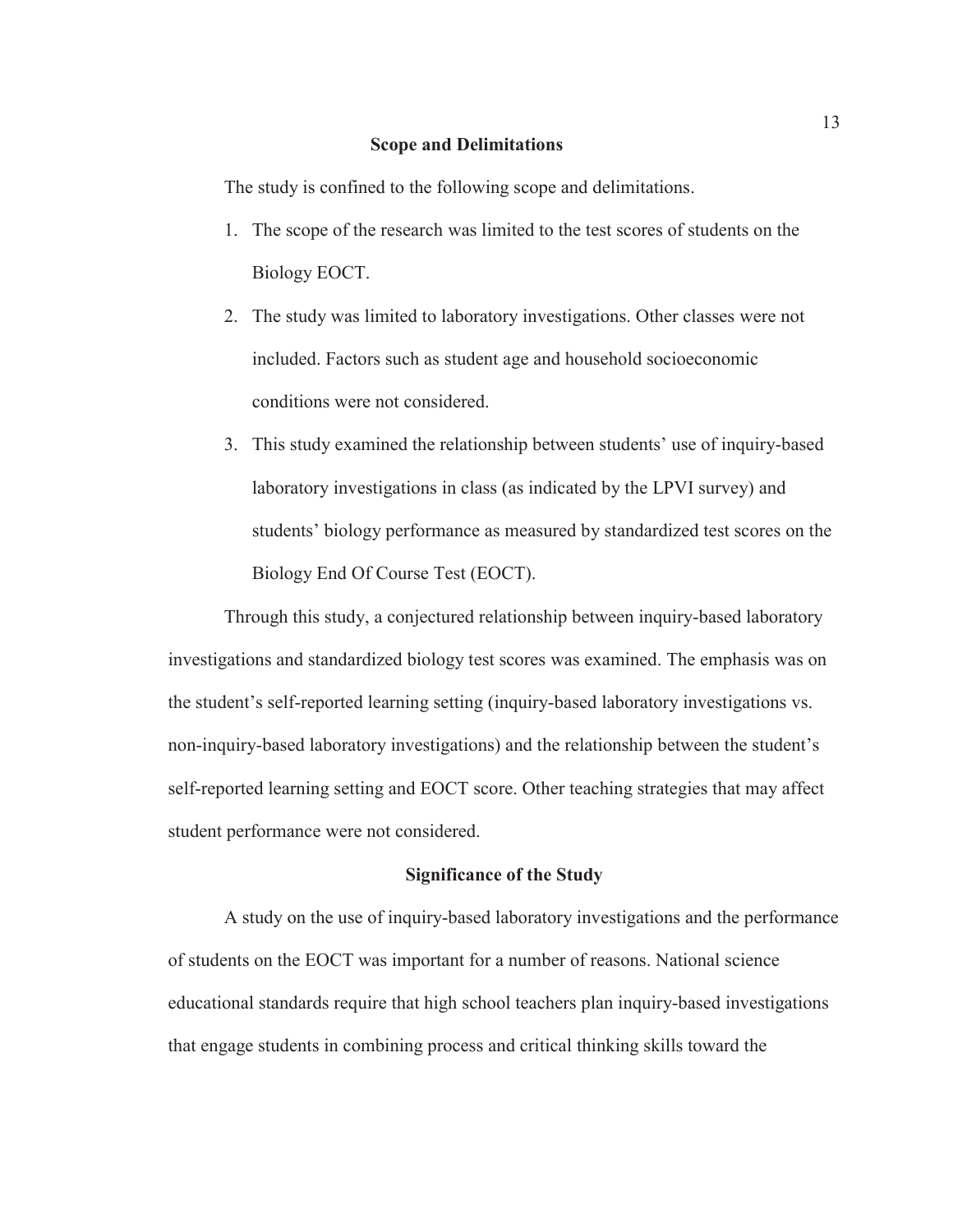understanding of science (National Research Council, 1996). This research study may suggest a link between inquiry-based laboratory investigations and the standardized-test performance of students.

This study has implications for societal change at the classroom, school, district, state, and national levels. During the last two decades, many policy changes regarding high-stakes testing have occurred. The passing threshold on these standardized tests has risen from minimum competency to proficiency (Lee, 2008). Consequently, the challenge for administrators and teachers lies in increasing student scores on standardized tests as an indicator of successful academic achievement under NCLB. A long-term outcome of this study may be a change from teacher-centered to student-centered pedagogy in order to increase standardized test scores for all students. The results of this study may also influence administrators and policy makers to initiate local, state, or nationwide curricular change. A change in curricula may also promote social change as students become more competent, and more able, to succeed in life beyond secondary school.

#### **Summary**

 Low academic achievement of students in science is a concern in the U.S. Several factors affect the underachievement of students, such as: socioeconomic conditions, parental involvement, time spent on homework, lack of personal responsibility, motivation, and confidence (Smith, 2008). Over the years, various recommendations have been made to encourage the development of an effective strategy to help students improve their skills. According to Turner and Rias (2008), inquiry-based laboratory investigations helped students develop critical-thinking skills. This study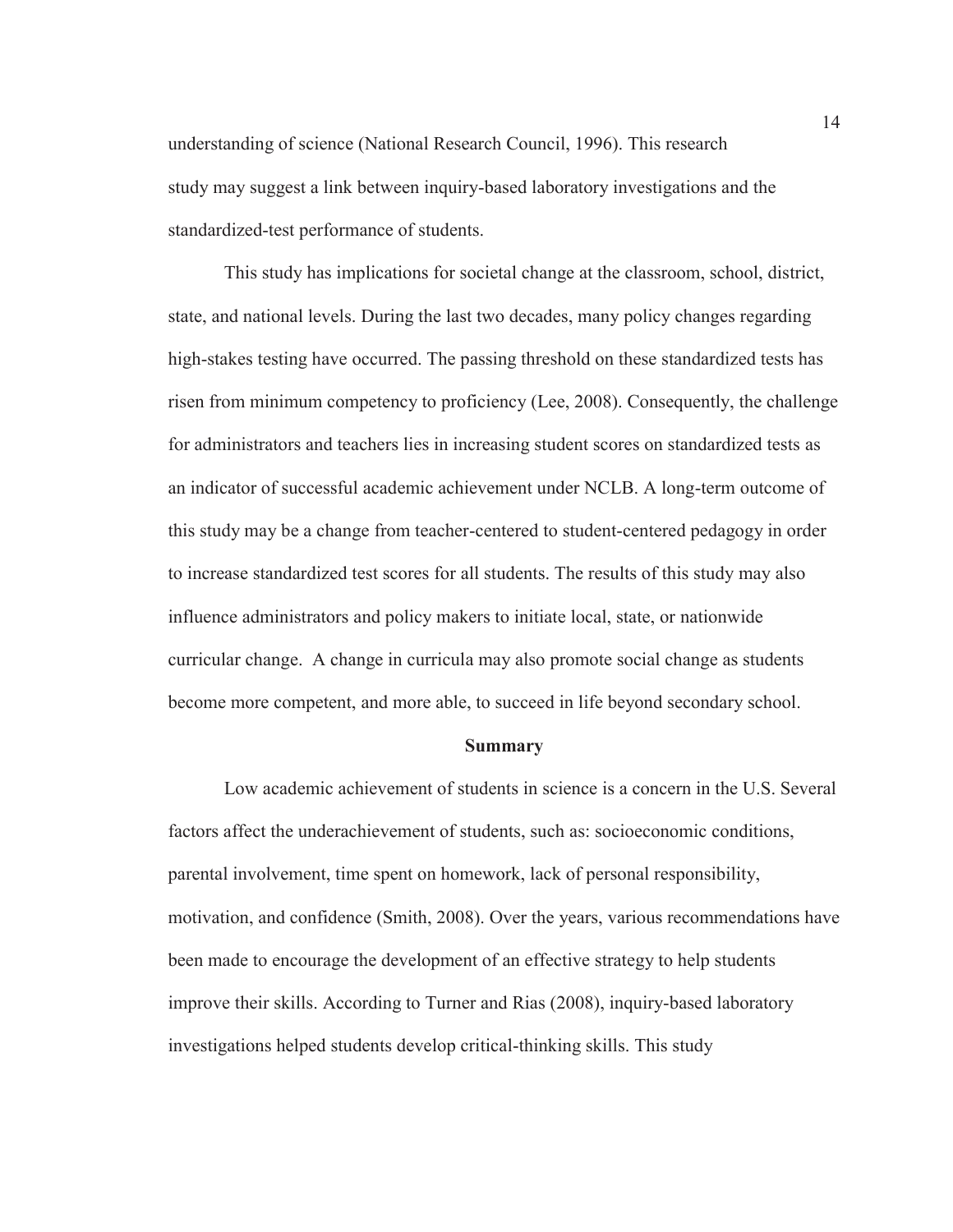examined the relationship between students' use of inquiry-based laboratory investigations in class (as indicated by the LPVI survey) and students' biology performance as measured by standardized test scores on the Biology End of Course Test (EOCT).

The literature review in Section 2 of this study explains: (a) factors that contribute to the academic performance of Black students, (b) the basis of inquiry-based teaching, (c) the advantages of inquiry-based teaching over the traditional method of teaching, and (d) the effect of inquiry-based teaching on standardized test scores of Black students. Section three contains a description of the methodology I used to conduct the study. Section 4 presents findings resulting from analysis of the data collected in the study and Section 5 presents the discussion, conclusions, and Recommendations.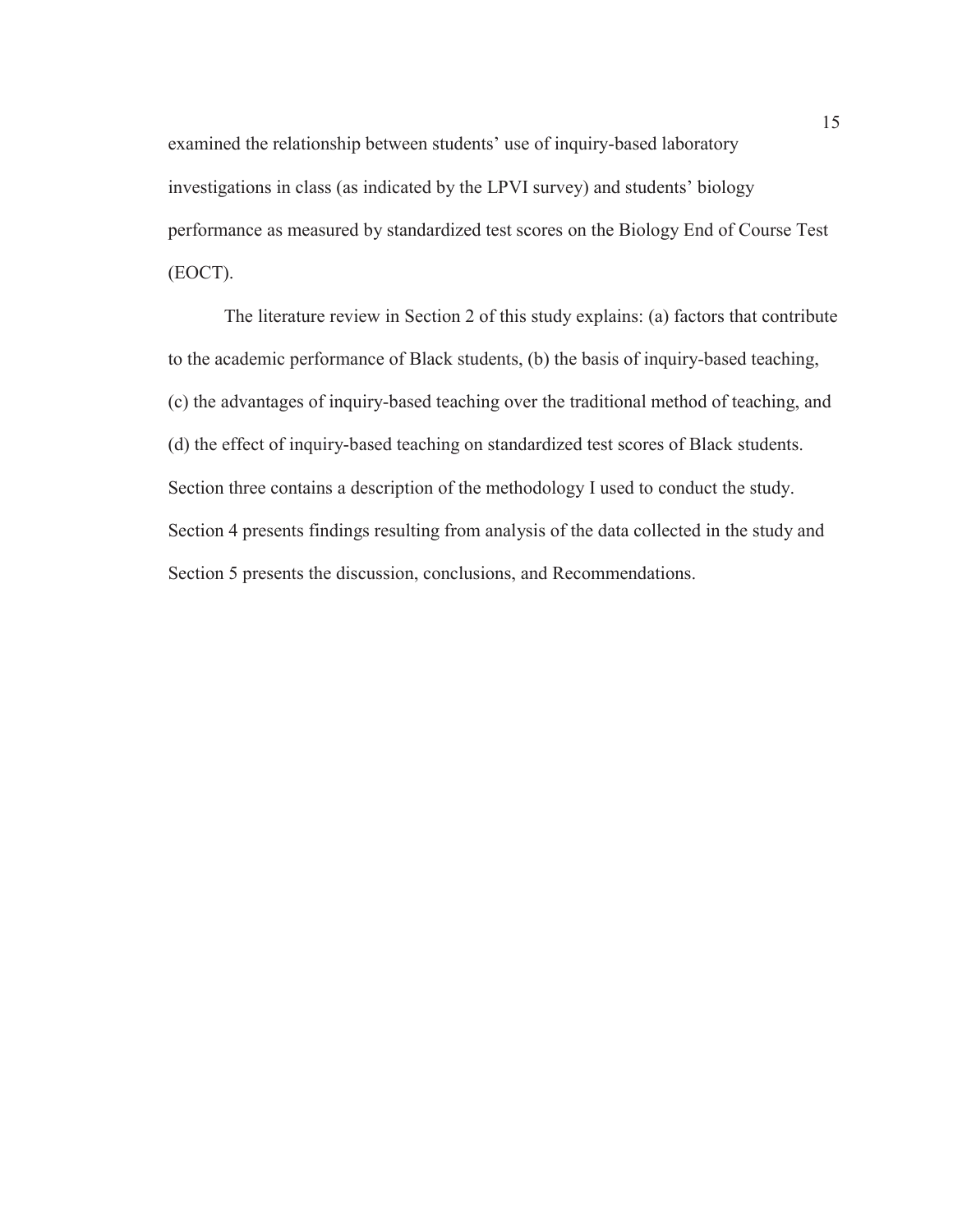#### Section 2: Literature Review

The literature review is divided into six parts for clarity of presentation and presents a review of relevant scholarly articles about the low test scores of students on standardized tests in science. The first part of the review addresses how constructivist learning enhances the critical-thinking skills of students. The second part of the review covers the benefits of inquiry-based teaching over traditional practice. Best teaching practices to improve the performance of students in science are also described. Finally, I present an analysis of studies that have used similar methodology.

#### **Method of Review**

Databases that included information from Sage journals, the Educational Research Information Center (ERIC), the National Science Teachers Association (NSTA), and ProQuest were used to gather information for the literature review. The range of dates for the reviewed research studies was 2006–2010. Keywords such as *inquiry, science, Blacks, teaching strategies, standardized tests,* and *achievement gaps* were used in searching the websites and databases. This search returned 76 articles. Additional keywords were then added: *low achievement*, *best teaching practices*, *urban schools*, and *performance*. These keywords yielded research studies along with descriptive articles. The purpose of this review is to analyze studies of inquiry-based and non-inquiry-based science teaching and examine how inquiry-based teaching influences the performance of Black students on standardized tests in biology. The review also includes factors that affect the performance of Black students on standardized tests.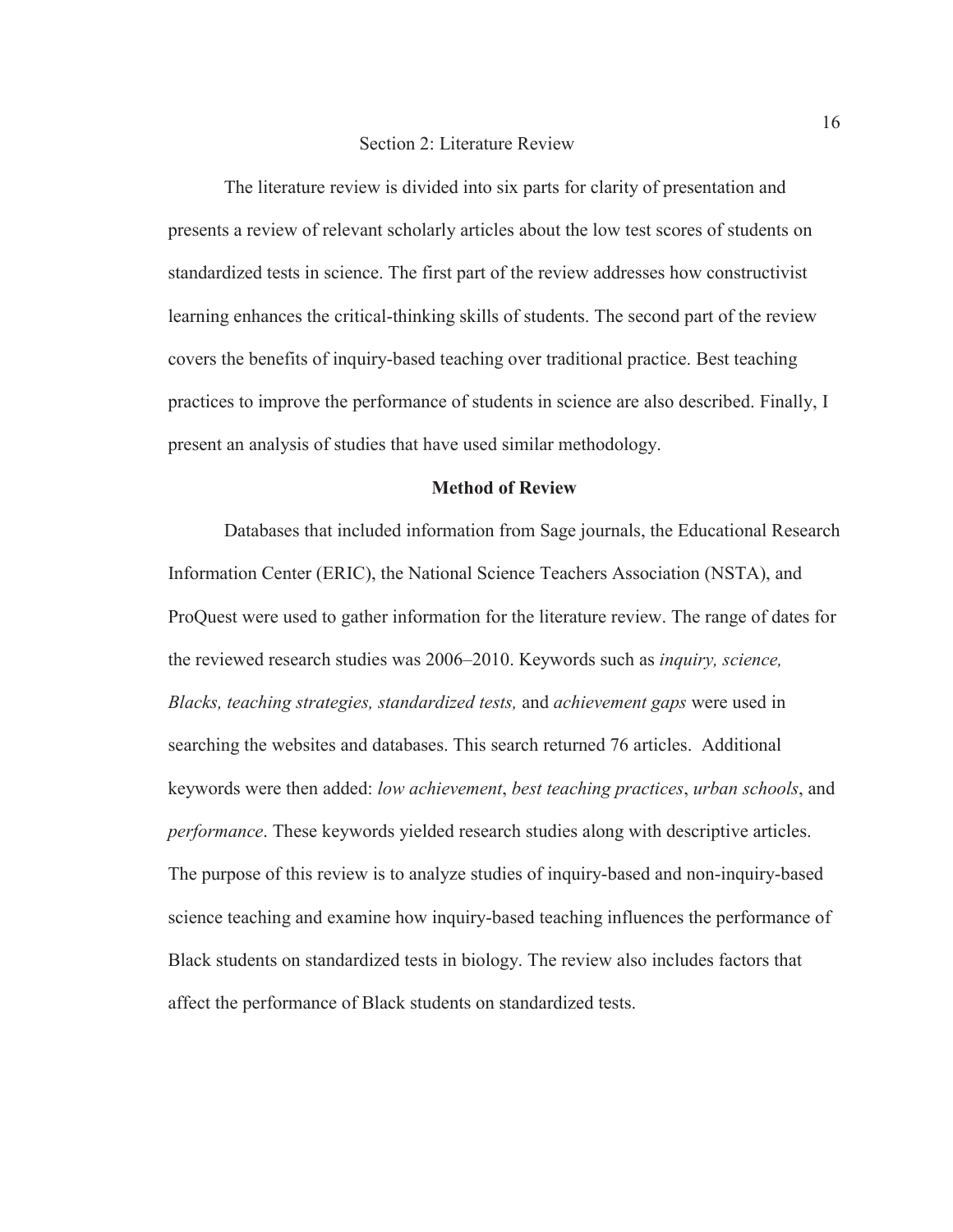#### **Theoretical Basis of Inquiry-Based Science Teaching**

According to John Dewey (as cited in Llewellyn, 2005), learning and experience go hand-in-hand, and knowledge emerges from a personal interaction between the learner and the external environment. According to Llewellyn (2005), Dewey perceived teaching as a dynamic process that enables students to find solutions to problems of their interest. Like Dewey, Piaget (as cited in Llewellyn, 2005) believed knowledge was a result of the interaction between individuals and the environment, something that is constantly constructed and reconstructed from previous and new experiences. Furthermore, Vygotsky (1979) asserted that the construction of knowledge is socially mediated. The common theme among these theorists is the idea that students construct knowledge; they do not simply receive it.

Incorporating inquiry into science teaching is a method based on the theory of constructivism. The strategy of inquiry is predicated on the belief that students will develop thinking skills and scientific knowledge by reflecting on their lessons in relation to their previous experiences (Walker & Zeidler, 2007). Clearly defined instructional objectives and the dynamic exchange between teacher and student are essential for the productive implementation of constructivism (Correiro, Griffin, & Hart, 2008). Constructivist education is a process of concept construction and emphasizes developing critical-thinking skills. In a constructivist approach, students learn through inquiry as opposed to memorization, which is the traditional way of learning (Vianna & Stetsenko, 2006).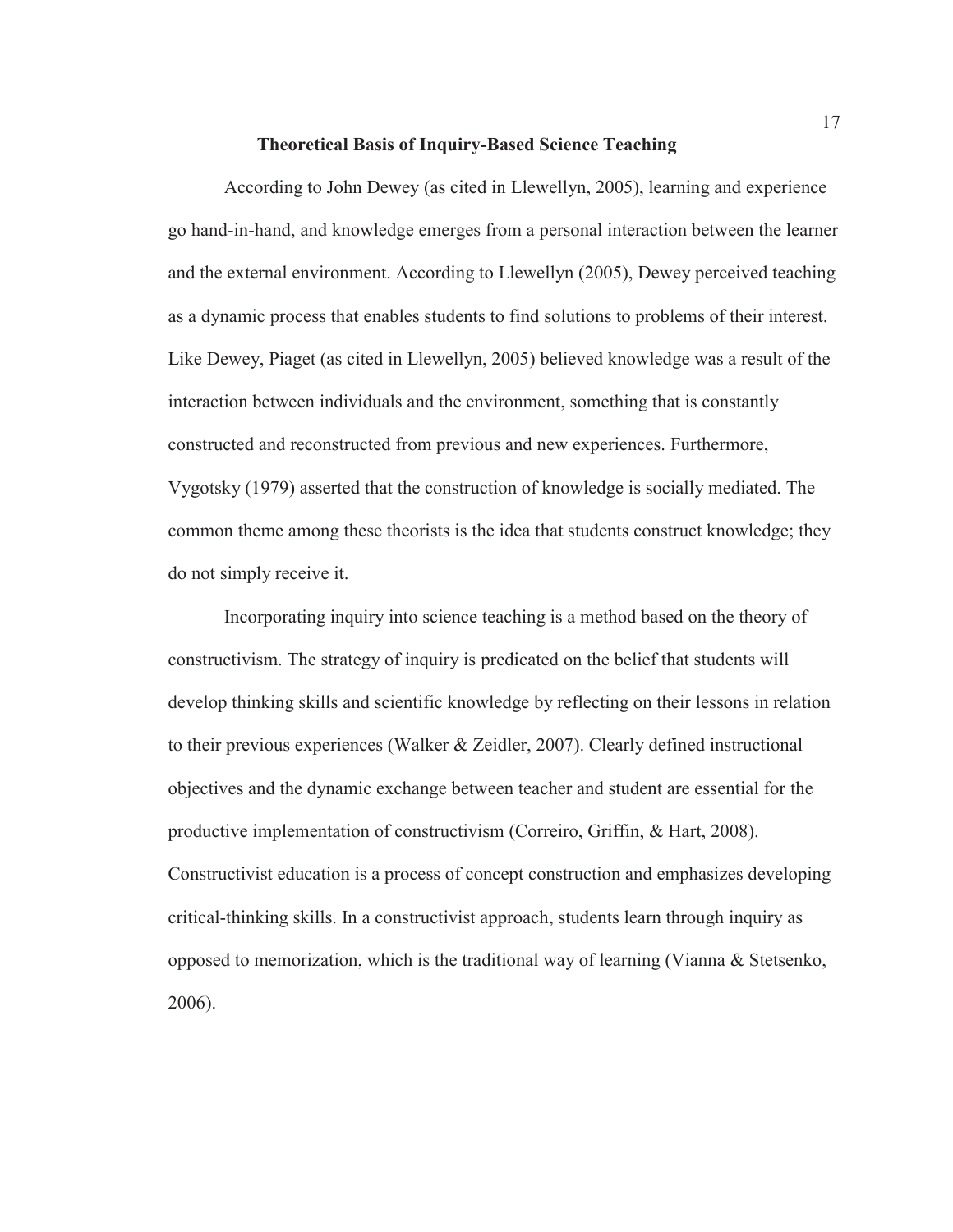A researcher who studied whether constructivist learning increased understanding of simulation gaming indicated that it was positively related to the learning in simulation gaming (Lainema, 2008). Inquiry in the science classroom not only emulates the principles of constructivism, but also assists students in constructing knowledge based upon their previous experiences (Walker & Zeidler, 2007). In another study of constructivist teaching methods in a science classroom, teachers trained in constructivist methods collected data through surveys and interviews. They reported a remarkable change in grades on standardized tests and improved critical-thinking skills in students (Beamer et al., 2008).

#### **Benefits of Inquiry-Based Science Teaching**

Research findings on teaching science through experiments related to day-to-day life showed that positive attitudes can be generated toward science through exploration and discovery. This teaching method can also improve test scores and academic skills by aligning an experience-based science curriculum with the types of questions found on state exams (Connors & Perkins, 2009). For instance, Stephen (2007) investigated inquiry-based labs in botany and found that students developed: (a) conceptual understanding in science, (b) the ability to perform scientific inquiries, (c) a better understanding about inquiry, and (d) the ability to make connections to the real world.

Likewise, Concannon and Brown (2008) suggested transforming verification labs into inquiry-based labs. This transformation reportedly resulted in higher student engagement, clarification of students' misconceptions, and the realization that everyday questions can be investigated in science class.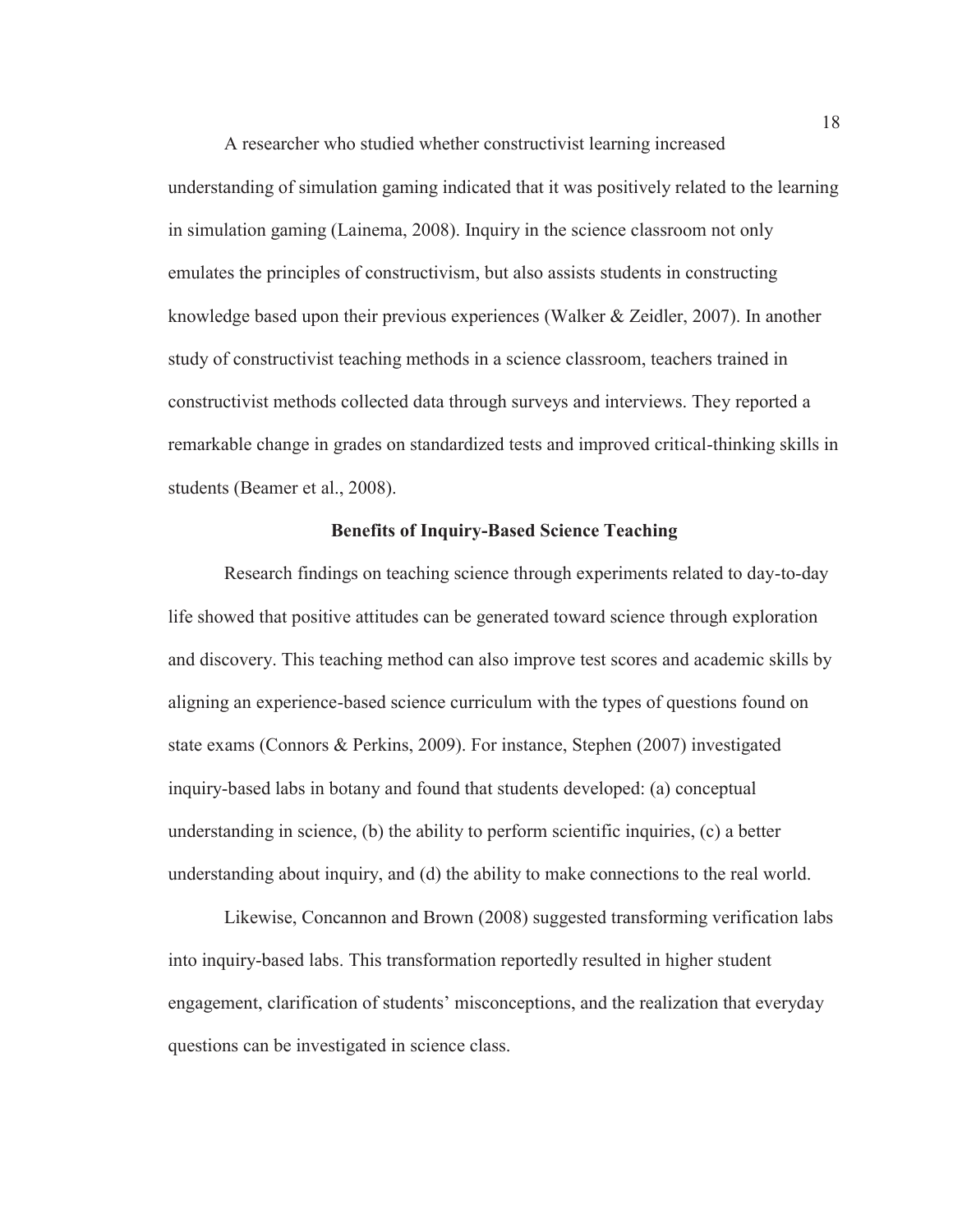An inquiry-based curriculum in earth science was adopted in five urban schools to teach fifth-grade students. Data were collected from pretests, posttests, the NAEP, and the TIMSS. The students showed significant improvement on science standardized-test scores (Lambert & Ariza, 2008). A similar study of inquiry-based activities in a biology classroom emphasized understanding of scientific concepts, competence in conducting scientific inquiry and understanding inquiry, and the relationship between nature and the history of science (Stephen, 2007).

By contrast, researchers in education have debated which teaching methodologies are best suited to improving student learning: traditional lecture or student-oriented activities. Wolf and Fraser (2007) compared inquiry-based and non-inquiry-based laboratory teaching, observed the attitudes of middle-school students, and measured their performance in physical science. The 1,434 participants were from four private and 14 public schools. Two groups with similar academic strengths were selected for inquirybased and non-inquiry-based teaching. Students in the inquiry group were challenged to design their own experiments while the non-inquiry group was given detailed instructions to follow. Data were analyzed using a *t* test. The comparative study examined the cohesiveness of students in an inquiry classroom compared to a non-inquiry one. There was a slight difference in students' scores on standardized tests in an inquiry-based classroom compared to scores for students in the non-inquiry-based classroom.

In addition, Eysink et al. (2009) conducted a comparative study of four different instructional approaches: (a) multimedia learning, (b) learning through observation, (c) learning through self-based teaching, and (d) inquiry learning. They determined that the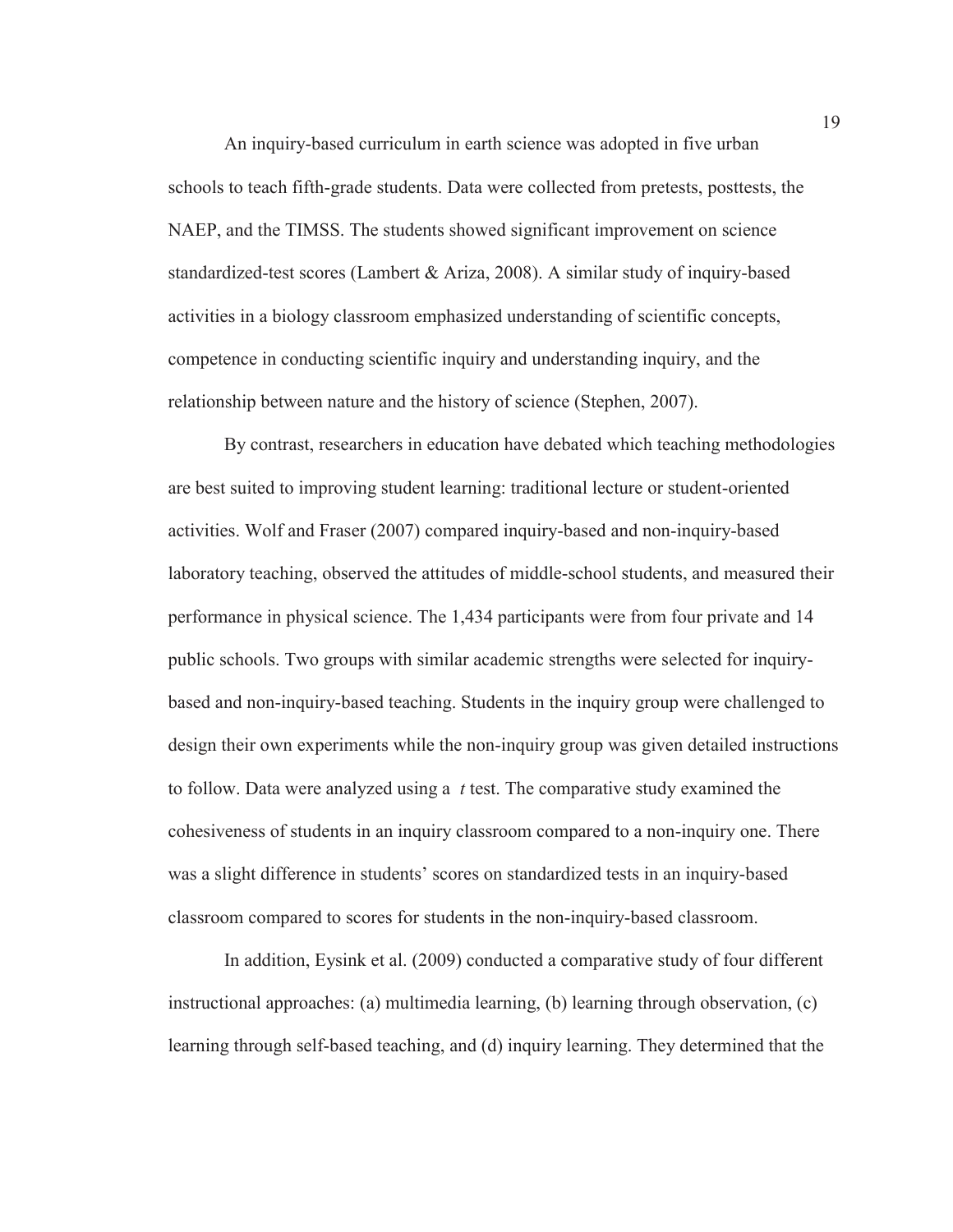procedural method was inferior to the inquiry-based method in terms of content retention and conceptualization. Continuous exposure to inquiry-based learning helps students acquire and develop: (a) logical approaches to answering questions, (b) cognitive skills, and (c) positive attitudes toward learning science (Southerland, Smith, Sowell, & Kittleson, 2007).

Vanosdall, Klentschy, Hedges, and Weisbaum (2007) conducted a sequence of experiments designed to assess the influence of scaffold-guided inquiry (SGI) instructional practice on student achievement. The study included 20 fifth-grade teachers and 563 students from four elementary schools. Data were collected using pretests and posttests. Students whose teachers used SGI showed greater improvement on posttest results than the control group.

Contrary to the previously noted findings, Giles et al. (2006) examined the effects of teaching methods on learning and established ground rules for such studies using a statistically controlled design. A mixed linear model was used to analyze data collected through a quiz and quantitative responses to attitude questions. Researchers concluded that traditional teacher-centered lecture methods were slightly more effective than student-centered methods in improving student learning. Lack of strong instructional guidance not only impeded learning, but also might have caused misconceptions.

Moreover, Mehalik, Doppelt, and Schunn (2008a) studied middle-school students exposed to science instruction either through traditionally scripted inquiry or a designbased method. They indicated that the performance of low-achieving Black students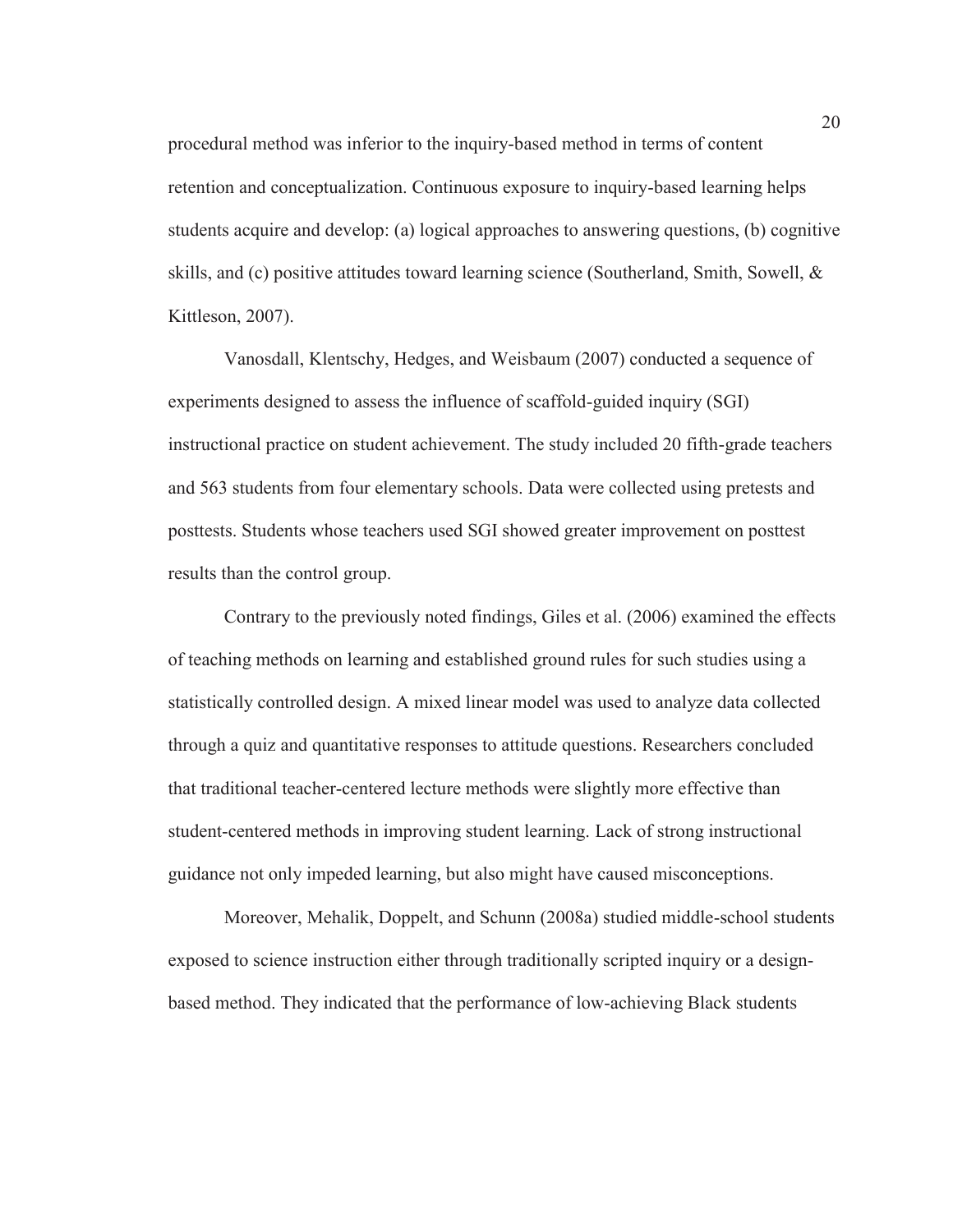improved with a systems-design approach. Specifically, achievements in science concepts, engagement, and retention were improved (Mehalik et al., 2008).

In addition, Metz (2008) incorporated statistics into teaching biology and used inquiry-based learning to strengthen student understanding of statistical analysis in biology laboratory investigations. Learning gains in statistics were measured using a survey instrument. Metz suggested that the use of statistics in biology might aid longterm retention of statistics knowledge.

Gengarelly and Abrams (2009) investigated the challenges and benefits of incorporating inquiry into science. Their research focused on teachers, graduate students, and the role of school culture in the implementation of inquiry. The graduate students in collaboration with schoolteachers introduced inquiry-based instruction in a school classroom. Teacher-directed inquiry was followed by structured inquiry, guided inquiry, and open inquiry. Interviews and other data indicated that the fundamental challenges to using inquiry were that students lacked the required skills and background knowledge and needed structured and guided inquiry to improve their knowledge and skills.

Although, several factors contributed to the low achievement of Black students on standardized tests, an instructional model of inquiry-based teaching that incorporated multimedia tools in the classroom improved the performance of Black students on standardized tests (Monica, 2005). Contrary to previously noted findings, Geier (2007) argued that a standards-based inquiry curriculum had improved the performance of urban Black middle-school students on standardized tests (Geier, 2007).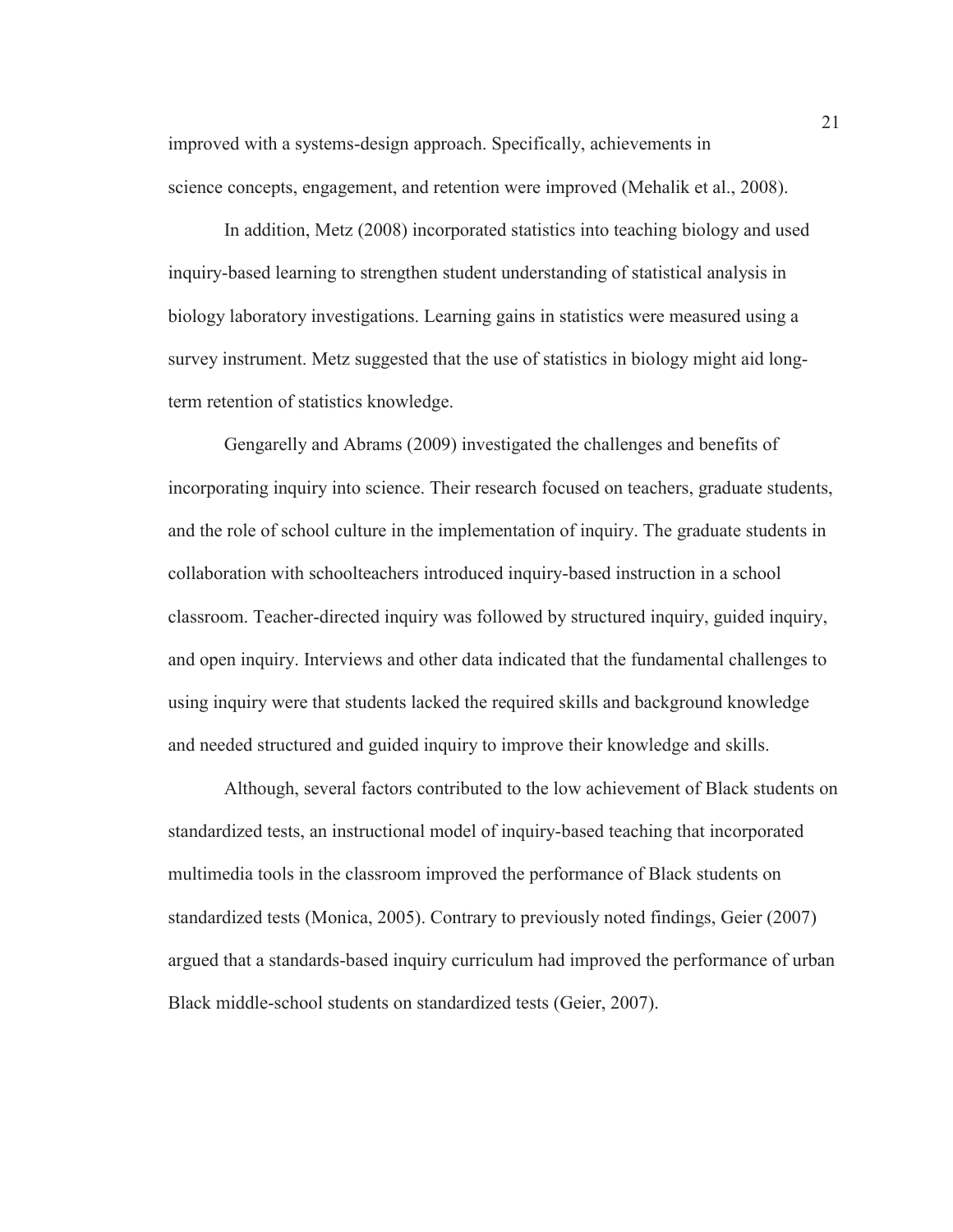Additionally, Kirchner, Sweller, and Clark (2006) found that less guidance from teachers did not affect student-learning abilities. Simsek and Kabapinar (2010) investigated the outcome of inquiry-based research on logical interpretation of students in a fifth-grade science classroom in a private school in Istanbul, Turkey. During the project, students shared ideas, worked in small groups, discussed observations, collected data, and interpreted findings. Researchers indicated that problem based learning (PBL) improved students' conceptual understanding and misconceptions were diminished (Kirchner et al., 2006). However, it seems logical that PBL is specific enough to enhance and guide student learning in ways that traditional teacher-centered lecture approaches cannot.

Furthermore, Mastropieri et al. (2009) studied the effects of incorporating inquiry in teaching an easy topic (e.g., harmonic motion) to students with learning disabilities and mental retardation compared to regular education students. Researchers revealed that students with mental retardation and learning disabilities had difficulty applying knowledge to different issues and answering questions relating to them.

Shaw and Nagashima (2009) examined science learning through inquiry-based units of instruction measured by performance-based assessments. Their participants were 834 fifth-grade students from 14 elementary schools. An ANOVA determined there were significant differences between the performances of subgroups (i.e., American Indian/Alaskan Native, Asian, Black, Hispanic, and White). The researchers reported that no significant differences in performance were found between Whites and Blacks.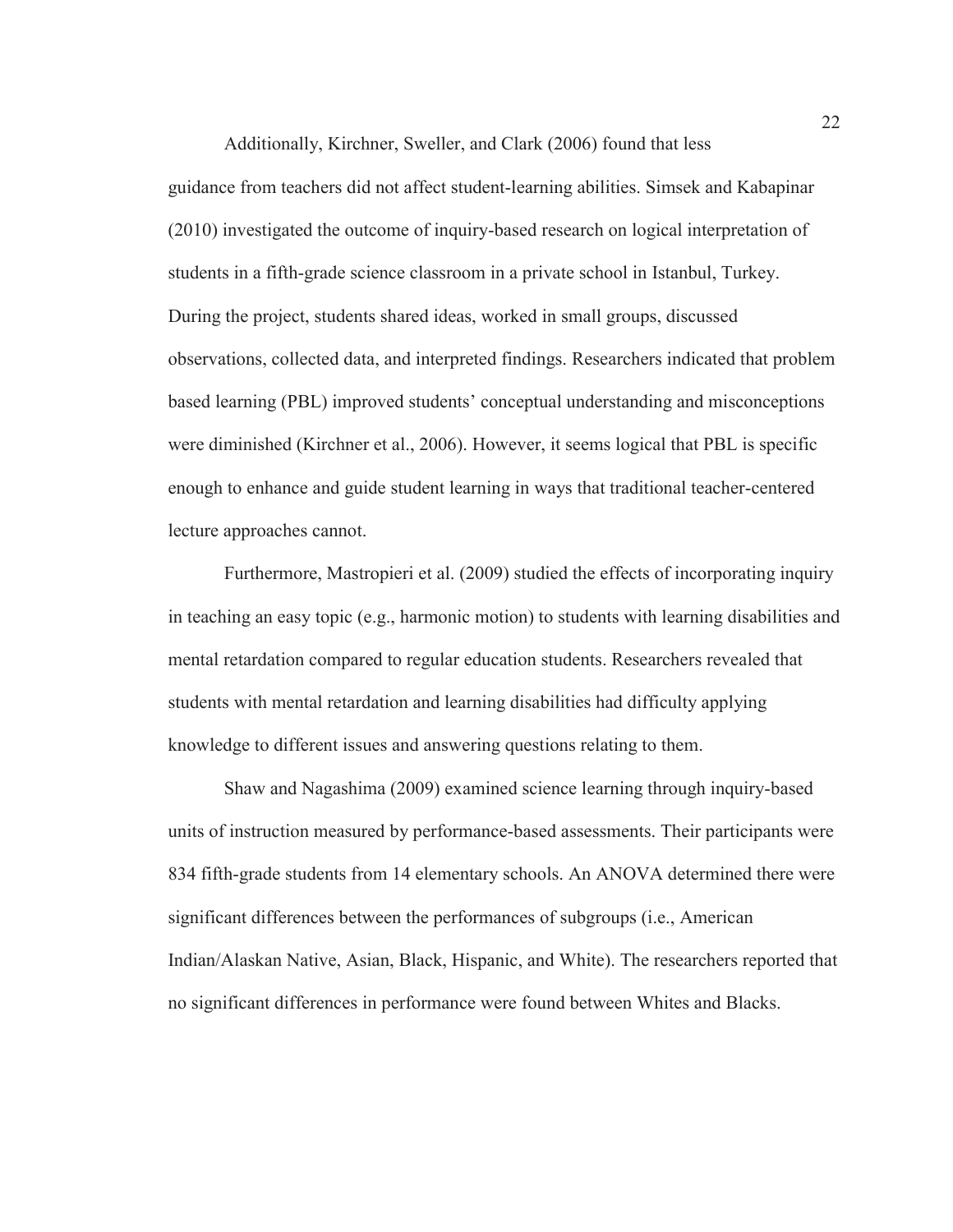Moreover, Fradd and Lee (2009) addressed the roles of teachers in promoting science inquiry in a class with different ethnic groups by examining the effect of incorporating inquiry in teaching science, particularly with bilingual students. The participants were fourth-grade inner-city Hispanic and Haitian students from low socioeconomic households. The researchers indicated that neither explicit nor experimental instruction met the needs of students.

 Research in education in the last few decades has focused on teaching strategies to determine whether teacher- or student-centered instruction is better for student achievement (Giles et al., 2006). Equally important are learning tools that support student-centered strategies, help students develop a greater understanding of science, and help science teachers to move from the traditional method of teaching to a more inquirybased teaching style. Two hundred and fifty students from seventh- and eighth-grade science classes and two teachers participated in a project using the PSI (Personal Study Instrument). The researchers indicated that with such learning tools teachers engaged in critical reflection about their teaching and easily transformed their teaching to an inquirybased style (Foti & Ring, 2008).

Other researchers examined the effectiveness of software that was developed to design inquiry-based projects in genetics. The interactions among students, teachers, software, and curriculum showed a significant difference in inquiry skills of middleschool students who designed the inquiry projects (Eslinger et al., 2008).

In addition, Le, Lockwood, Stecher, Hamilton, and Martinez (2009) explored the relationship between reform-oriented teaching and science achievement. Reform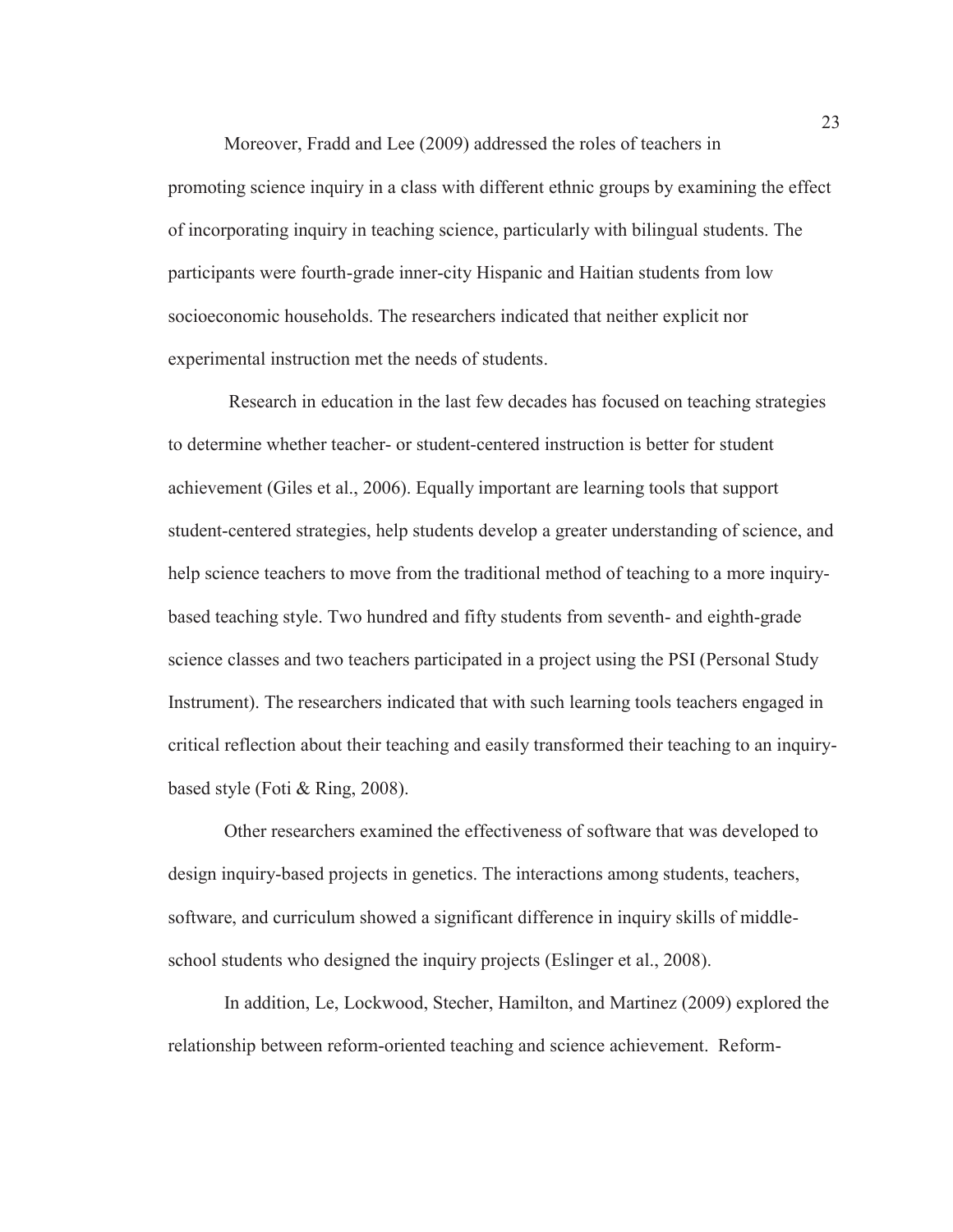oriented teaching, in which students engage actively and develop complex cognitive skills, has its roots in constructivism. Multiple measures of performance and diverse classroom practices were used. Researchers indicated that greater exposure to reform-oriented teaching was not significantly associated with higher student achievement; reform-oriented teaching had a significant relationship with open-ended measures compared to multiple-choice tests in science and mathematics.

Zacharias (2008) investigated the possibility of combining virtual experimentation with actual experimentation and observed changes in students' conceptual understanding of electrical circuits. The participants were 88 undergraduate students. Data were collected from pretests and posttests and an analysis of covariance (ANCOVA) was used to examine the data. Results confirmed that using actual and virtual experimentation significantly improved the ability of the undergraduate students to grasp scientific concepts.

Drake and Long (2009) investigated PBL in science in a fourth-grade science classroom. Using a quasi-experimental design, the researchers investigated: (a) content knowledge of students, (b) stereotypical images of scientists, (c) time-on-task, and (d) the transfer of problem-solving skills. The participants were Hispanic, Black, and Other minorities. Student outcomes were compared to those of a control group who received instruction in a thematic format. The pretests and posttests on content knowledge indicated that PBL had a positive effect because the students showed evidence of collateral learning.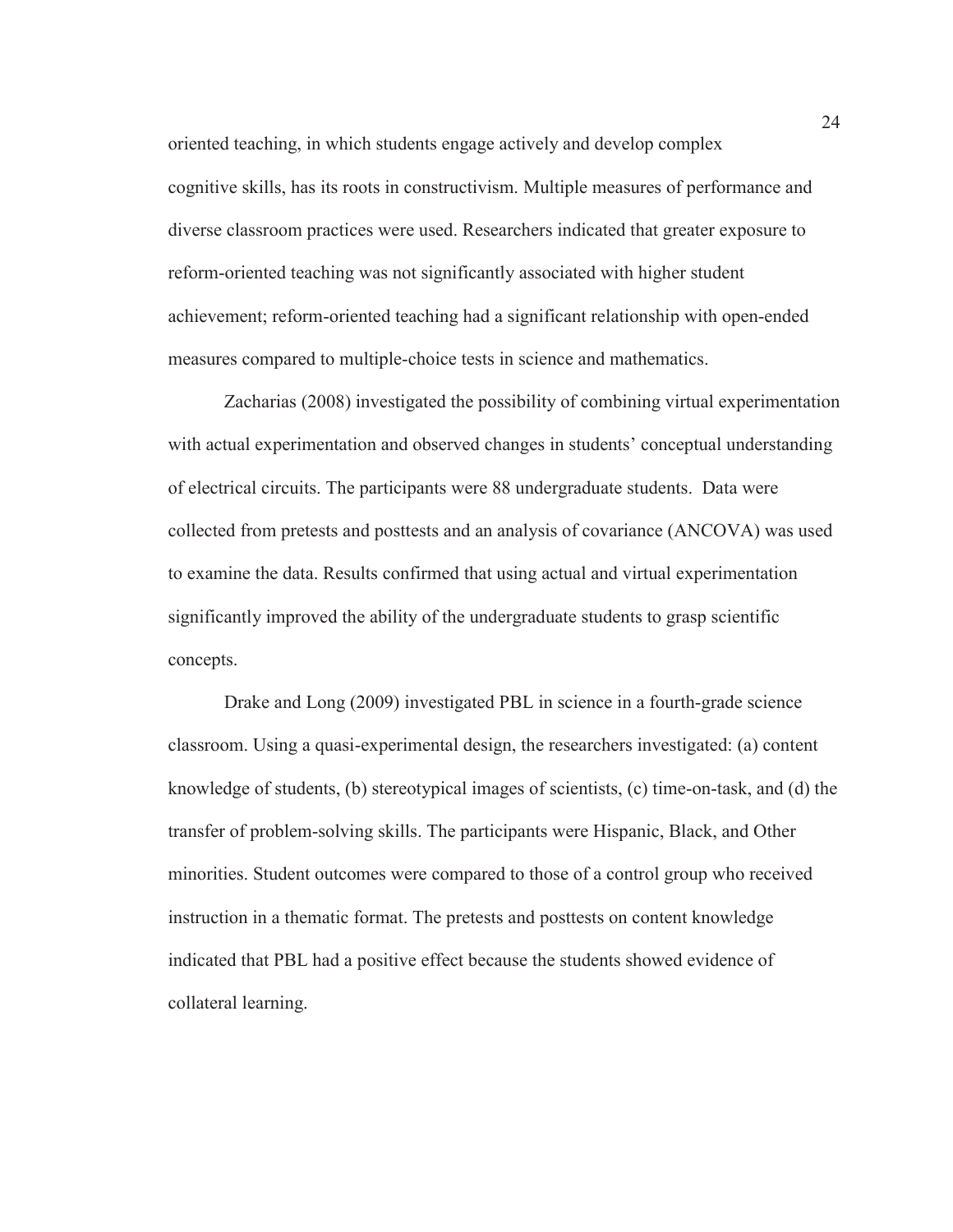Thus far, this review of the literature has indicated that previous results reported by researchers have shown that inquiry-based laboratory investigations tended to generate positive attitudes towards learning science and helped students develop better conceptual understanding of the subject than non-inquiry labs did. However, limited research has addressed the effect of inquiry-based teaching on Black students and their performance on standardized tests.

# **Performance of Black Students in Science**

Data from the GDOE (2009) indicated that although a significant increase in science test scores has occurred, an achievement gap remains between Black and White students. In the district of the proposed study, the percentage of Black students who met expectations on the EOCT in biology was 43% for academic year (AY) 2008-2009 and 42% for AY 2007-2008 (GDOE, 2009).

According to Allen (2006), most U.S. urban middle-school students live in highpoverty communities and perform poorly in science. This historically poor performance not only presents challenges in learning high-school science but also hinders efforts to improve science education. A teacher-support model was developed to address the variation in science curricula, lack of materials, and underprepared teachers. These factors, along with initial low levels of proficiency, hinder improvement in science performance. The model includes a common science curriculum, and ongoing professional development and in-class support for teachers. A cohort of students at three middle schools was selected and the model was followed for four years. Allen indicated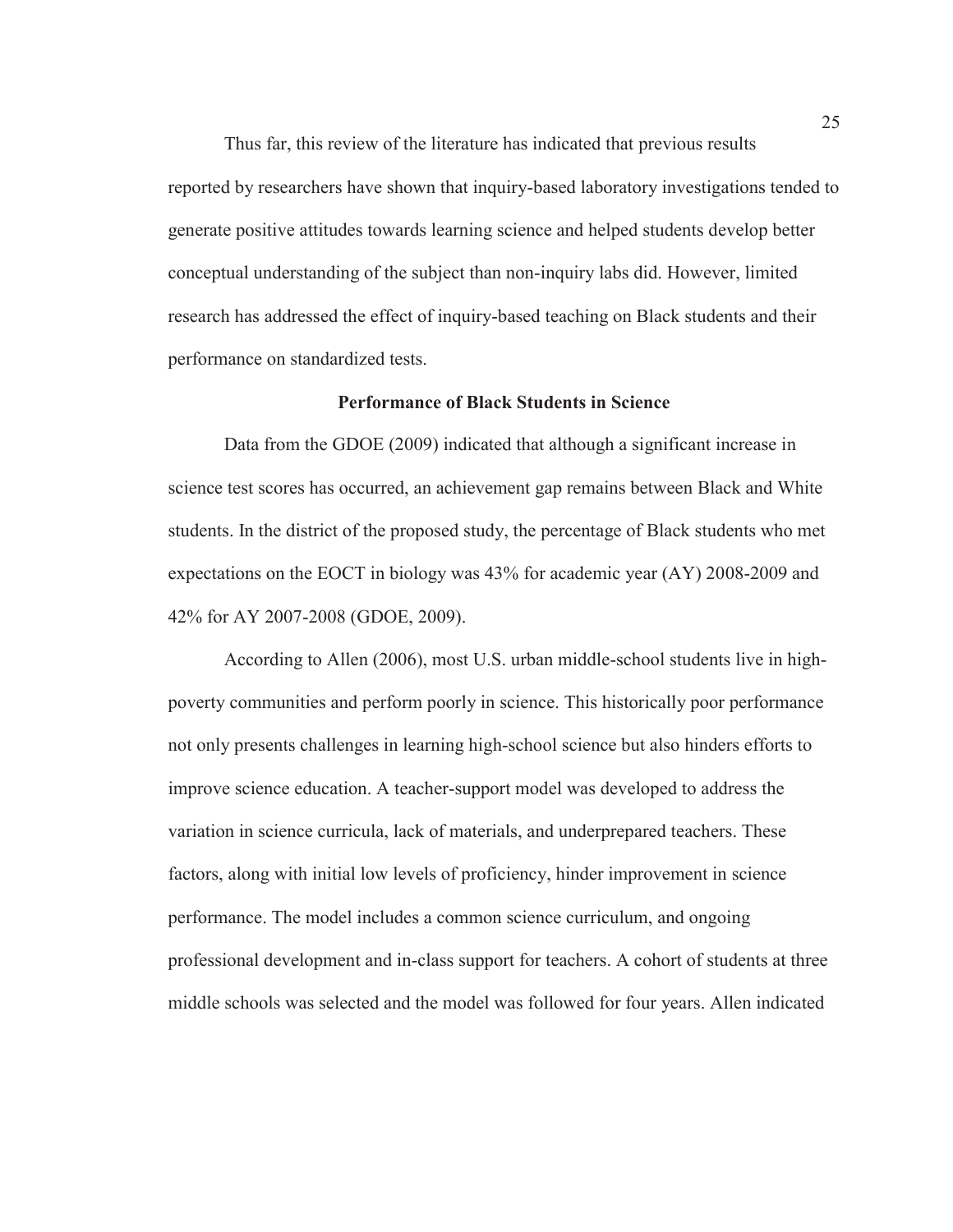that achievement levels in science were substantially higher compared to students in three control groups.

Turner and Rios (2008) observed the effect of inquiry-based teaching on the performance of diverse student groups including: Blacks, Whites, Hispanics, Asians, and Native Americans. The researchers suggested that when exposed to inquiry-based teaching, students could: comprehend the nature of science, assimilate knowledge, and foster thinking skills. A similar study by Hug, Krajcik, and Marx (2005) on inquiry-based curricula included Black students from an urban middle school. Researchers showed that the project-based curriculum helped students design experiments and pose meaningful questions. In addition, throughout their investigations, students made strong connections to the real world.

Teaching historically underserved urban students by incorporating inquiry into a standards-based science curriculum can lead to improved standardized-test scores (Geier, 2007). A study of inquiry-based teaching illustrated that a standards-based inquiry curriculum positively influenced the performance of urban Black middle-school students on standardized tests. Drake and Long (2009) indicated that the exposure of Black and other minority students to PBL resulted in an improvement in their academic achievement.

Styron and Peasant (2010) indicated that Black students enrolled in ninth-grade academies with block scheduling, team teaching, and professional learning communities (PLCs) achieved higher scores on standardized tests than students from traditional high schools. Ford, Grantham, and Whiting (2008) explored how psychological and social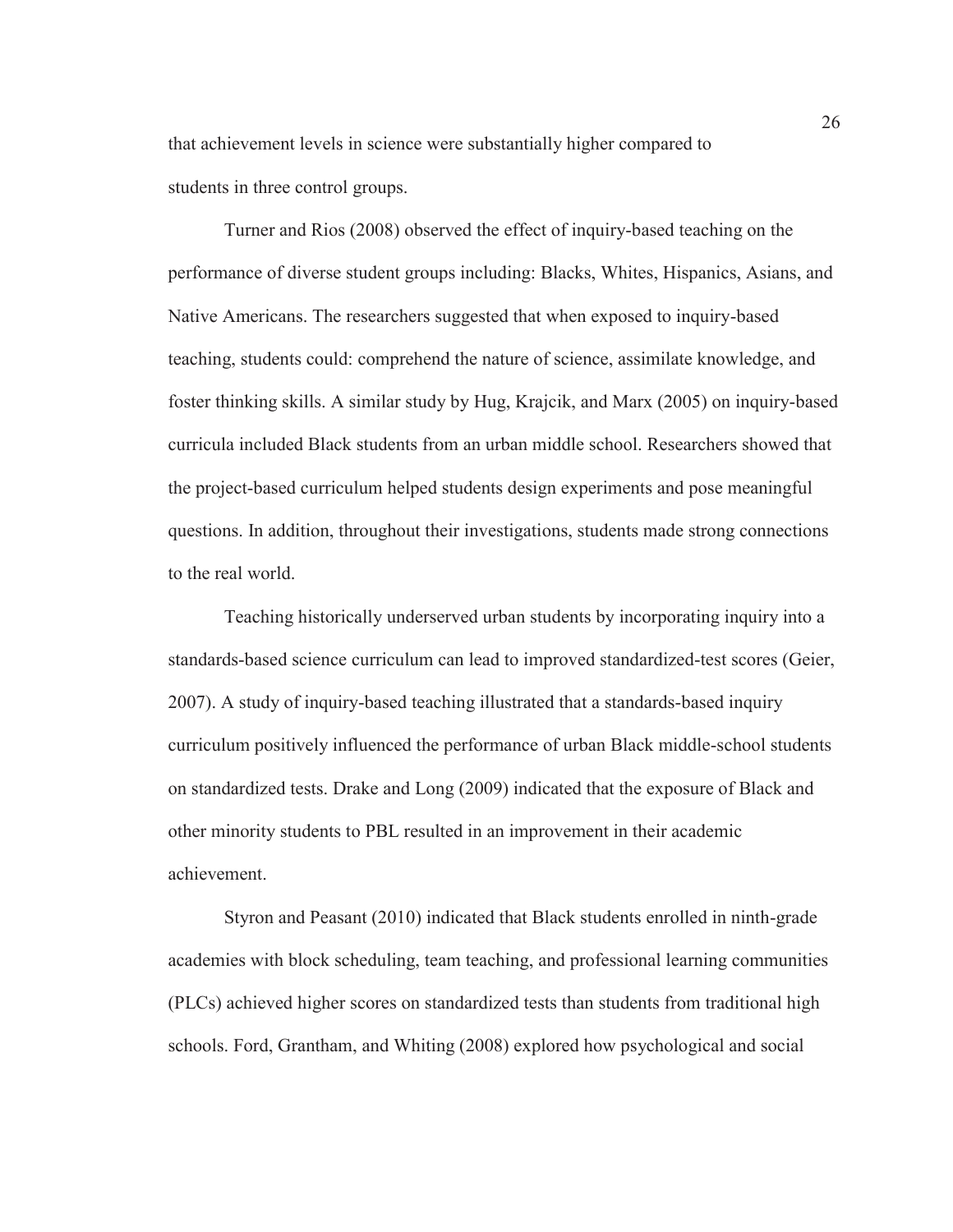factors affected the test scores of Black students. Researchers indicated that schools with large Black student populations usually lack technology-based instruction and rigorous curricula. In addition, less qualified and less experienced teachers as well as an unsafe school atmosphere affected the performance of Black students. Low-income and Black students usually experience didactic instruction and are taught interactively less often than other students (Smith et al., 2007). Gifted Black students contribute to the achievement gap when they do not put much effort into academics, and instead spend time engaged in nonacademic activities and succumb to peer-pressure (Ford, Grantham, & Whiting, 2008).

#### **Gender and Performance of Black Students in Science**

Achievement test data collected through various sources indicated that mixed-race students and students from economically disadvantaged families underachieved at alarming rates compared to White and economically advantaged peer groups (Education Trust, 2005). In one study, researchers examined gender differences in Black youth for school racial discrimination and academic engagement outcomes. Data were collected through surveys. Participants included 204 boys and 206 girls in 11th grade at an urban high school. Researchers indicated that although no significant difference was found between standardized-test scores of boys and girls, the mean grade point average (GPA) of the girls was significantly higher than the boys (Tabbye, Deborah, Ciara, & Courtney, 2008).

Furthermore, Monique, Henry, and Frances (2011) examined low academic performance of Black boys compared to Black girls. Longitudinal studies of 113 children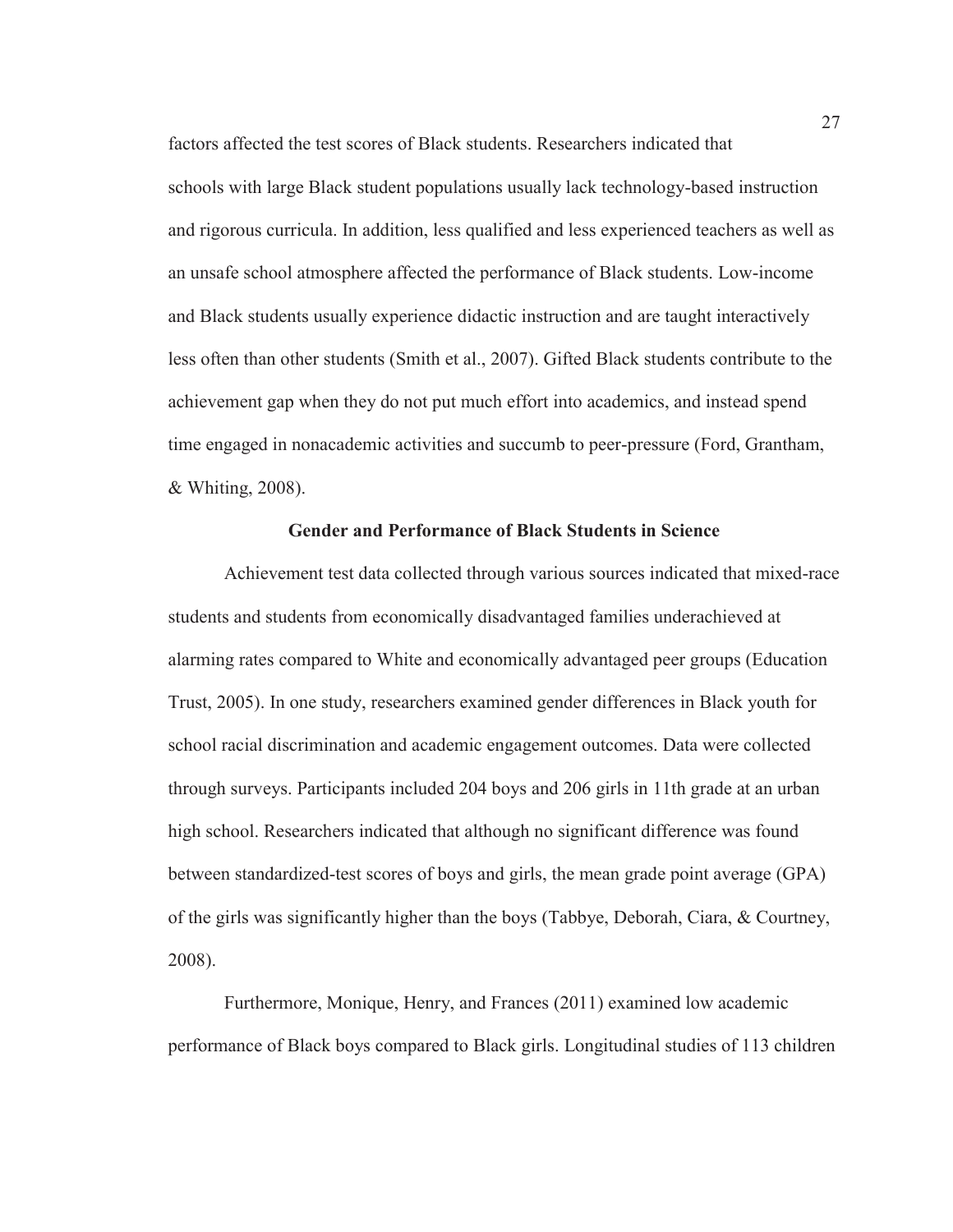from low-income families were conducted using student's self-report and achievement data. Multiple regression analyses (MRAs) revealed there were no significant gender differences in mathematics and reading achievement.

Additionally, Ketty and June (2010) examined gender and ethnic differences using DISCOVER, a performance-based assessment. Participants included 941 fifthgraders who represented six ethnicities. Multivariate analysis of variance (MANOVA) results yielded a significant interaction, but no effect was found for ethnicity or activity. All ethnic groups were well represented, but no gender differences were found.

Similarly, Mickelson and Greene (2006) explored gender differences for Black middle-school students on standardized test scores. The academic outcomes, as measured by standardized test scores, indicated that Black girls attained higher test scores and grades compared to Black boys. According to Linn, Else-Quest, Hyde, (2008), standardized-test scores in the U.S. have revealed that girls score as high as boys in math. Miller, Blessing, and Schwartz (2006) examined gender differences, attitudes towards science classes, and understanding of science. The researchers indicated girls were more interested in majoring in science than boys but showed low interest in biology.

Cokey and Moore (2007) examined the extent of interdependency between ethnicity and scholastic achievements for 274 college participants. Academic achievement seemed to be negatively affected by ethnic identity for men and had a positive effect on the academic achievement of women.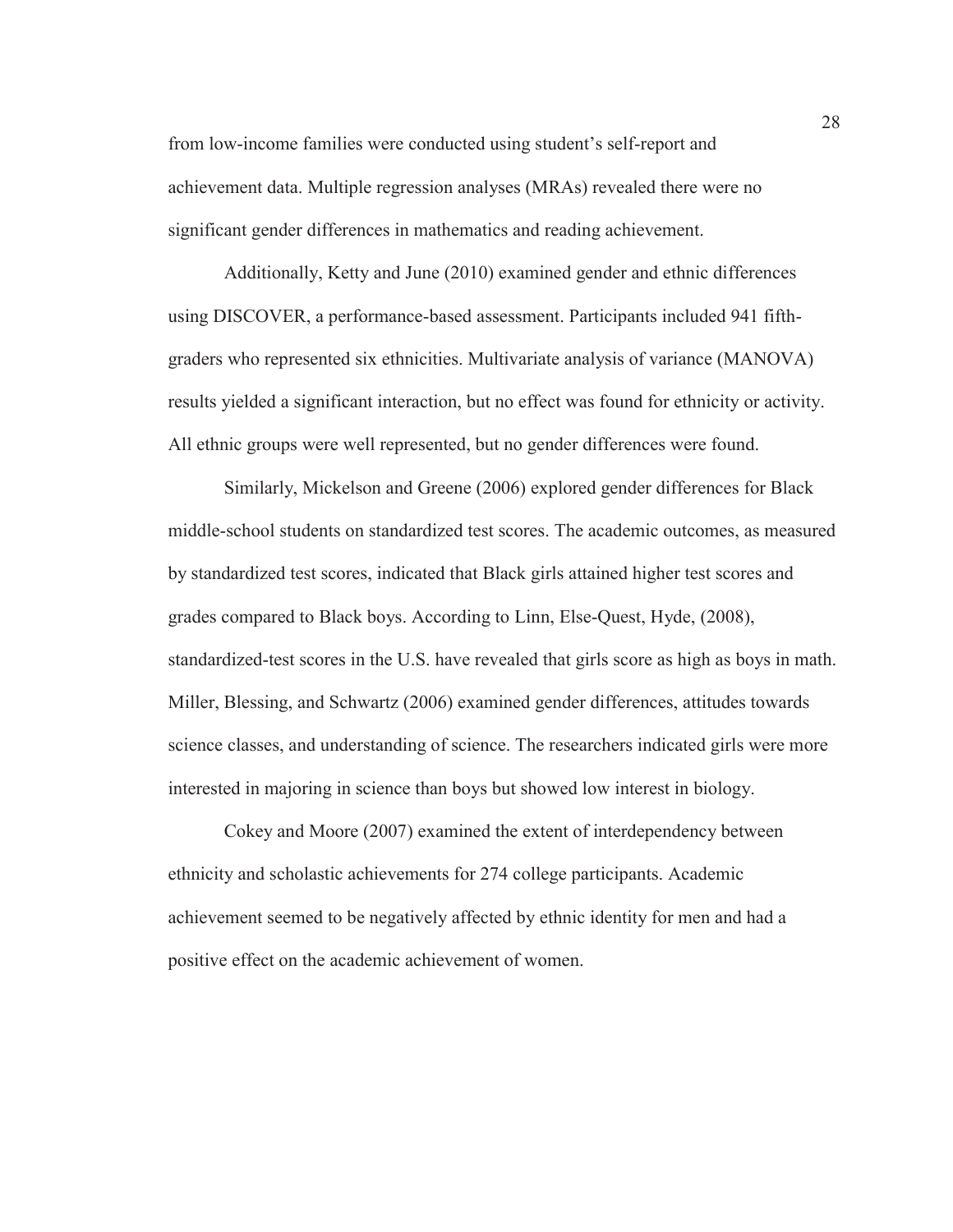# **Importance of Inquiry-Based Science Teaching for Performance of Black**

### **Students in Science**

Test scores of Black students and the gap in achievement between Black and White students continue to cause problems in the U.S. (Berends et al., 2008). The National Research Council (1996) called for a different kind of instruction in science. According to National Science Educational Standards (NSES), inquiry is a central part of teaching standards and students actively develop critical and logical skills. As Gunel (2007) found, creating a learning environment in which students were actively engaged in the inquiry process based on the constructivist view of learning was challenging and difficult.

A pilot study by Drake and Long (2009) compared PBL and direct instruction using a quasi-experimental design. Participants were Black and other minority fourthgrade students. Data were collected through pretests, posttests, and Draw-a-Scientist tests. Results indicated that students exposed to PBL showed evidence of collateral learning while those in the direct-instruction group did not.

Salinas et al. (2010) examined the effect of learner-centered classrooms and schools on the academic outcomes of minority and nonminority students. The sample included students from 236 elementary schools from six learner-centered schools and six traditional schools. Data were test scores and nontraditional measures. A two-way ANOVA was performed to compare the scores. Results indicated that the minority students not only had scores that equaled those of their White peers but also had higher scores in nontraditional measures such as: (a) the ability to complete a task, (b) inherent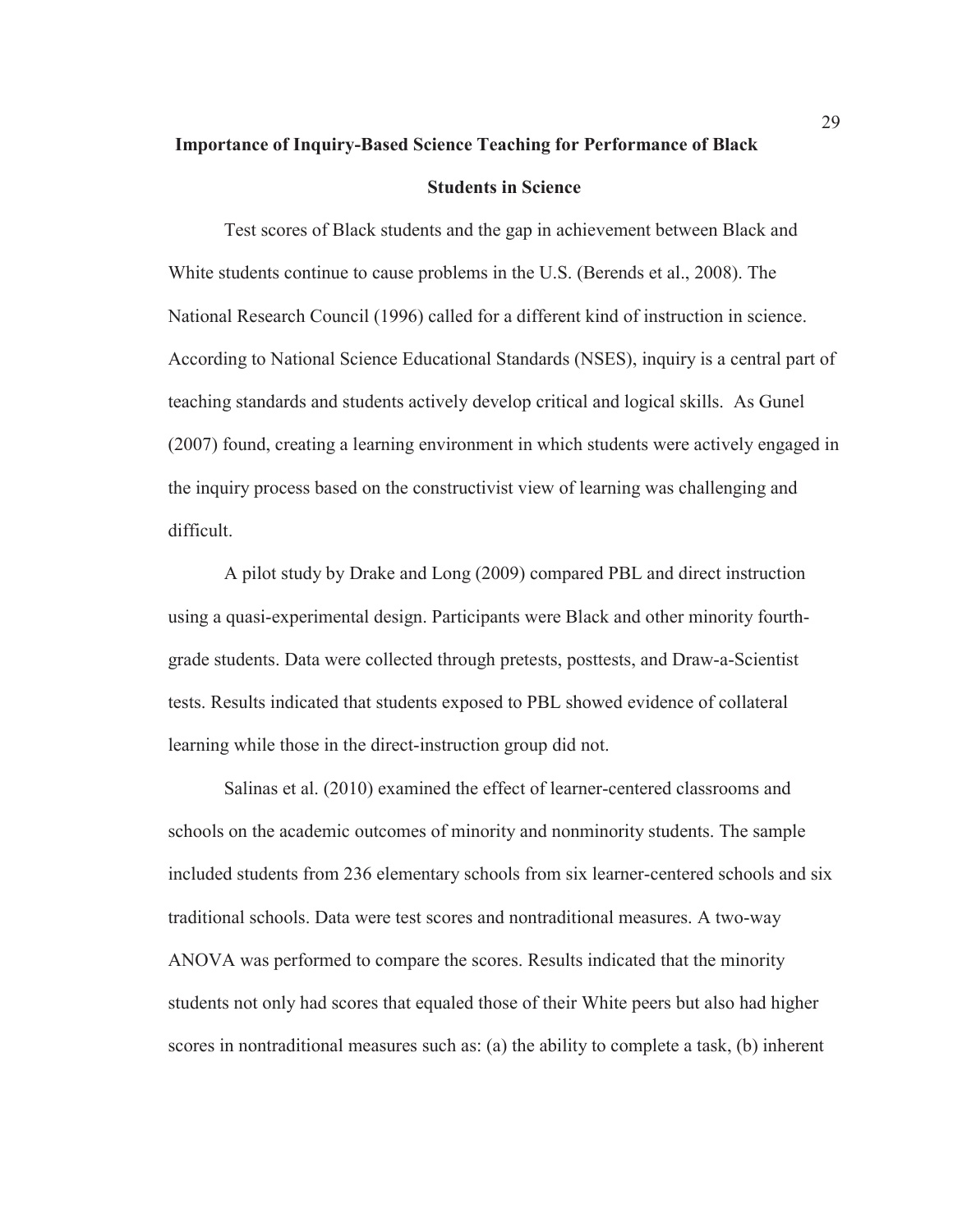motivation, (c) creativity, (d) initiative, (e) cooperative learning, and (f) openness to diversity (Salinas et al., 2010). These results seem to indicate that inquirybased approaches are especially beneficial for ethnic minority students; thus, they may be a promising approach to close the achievement gap. Another study of inquiry-based teaching indicated that a standards-based inquiry curriculum positively influenced the performance of Black urban middle-school students on standardized tests (Geier, 2007).

Unlike traditional methods, inquiry-based learning requires students to play an active role in their learning as they try to develop a solution to problems and tasks (Oliver, 2007). The NSES reform model requires student-centered teaching practices in science. The inquiry-based process is collaborative; students take responsibility for learning and decision-making and share questions and ideas on problem solving (Bransfield, Holt, & Natasi, 2007). The challenge for teachers is to teach the contentbased curriculum to help students improve their test scores and incorporate inquiry into their classes.

Research has shown that students between the ages of 11 and 16 lose their enthusiasm for science. To address this problem, many countries have incorporated a strong emphasis on inquiry and critical thinking into their curriculum (Macpherson, 2009). In a study by Macpherson, regular teachers had the task of imparting knowledge to students, and in turn, students assessed their ability to recall this knowledge on the stategoverned tests (Macpherson, 2009). Inquiry-based teaching makes this task feasible, adds to the creative abilities of teachers by stimulating a sense of curiosity through experimentation, encourages students to seek knowledge through questions, and seek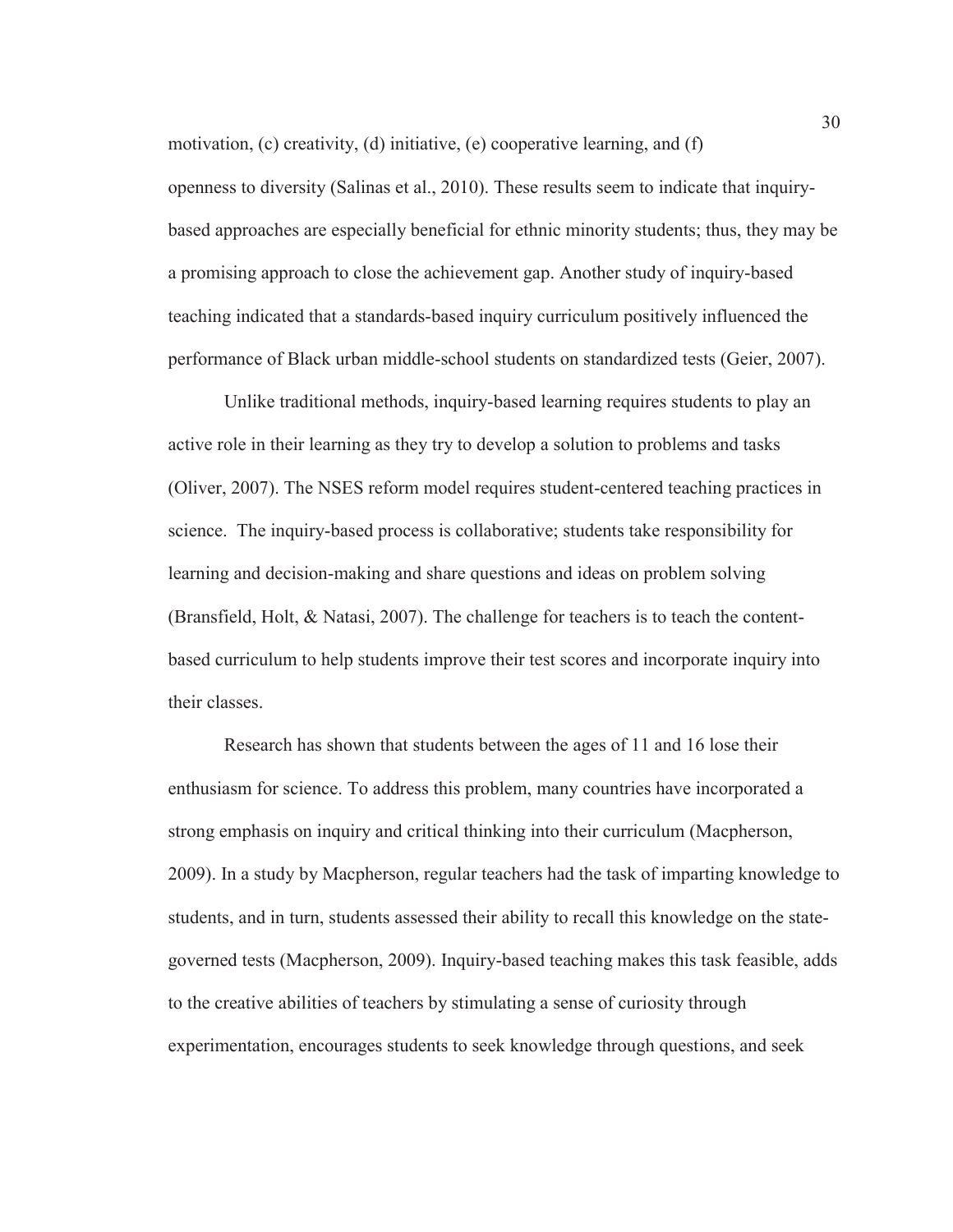answers through experimentation (Long, 2010). The philosophy behind this approach is to embed principles in students' minds, not as a set of lines from chapters to be recalled, but as a source of enrichment in the thinking process. This knowledge is logically aligned and used to understand science as natural phenomena (Long, 2010).

Leonard and Penick (2009) defined the concept of inquiry in a school atmosphere. Teachers used an inquiry pattern of teaching and expected students to: (a) observes topics under consideration; (b) formulate research queries; and (c) collect, arrange, and analyze data in a scientific pattern. Leonard and Penick included group efforts in testing hypotheses, exchanging ideas, and developing an understanding of the concepts while pursuing answers to research queries. Their results revealed that when students engaged in the process of scientific inquiry they found answers to intriguing questions. As an added benefit, this level of active engagement reduced student restlessness and classroom management issues. Leonard and Penick recommended that inquiry be incorporated into the science classroom for the improved conceptual understanding of science.

Inquiry-based teaching practices are aligned with the NSES. Previous researchers revealed that inquiry-based teaching practices enhanced the performance of Black and other minority students. However, lack of knowledge and lack of proper inquiry-based instructional resources make teachers unable to clarify misconceptions of students learning science. An inquiry-based model is student-centered, stimulates curiosity, encourages students to ask probing questions and seek answers through experimentation, and encourages students to take responsibility for learning and decision-making. It is challenging for teachers to teach the content-based curriculum to help students improve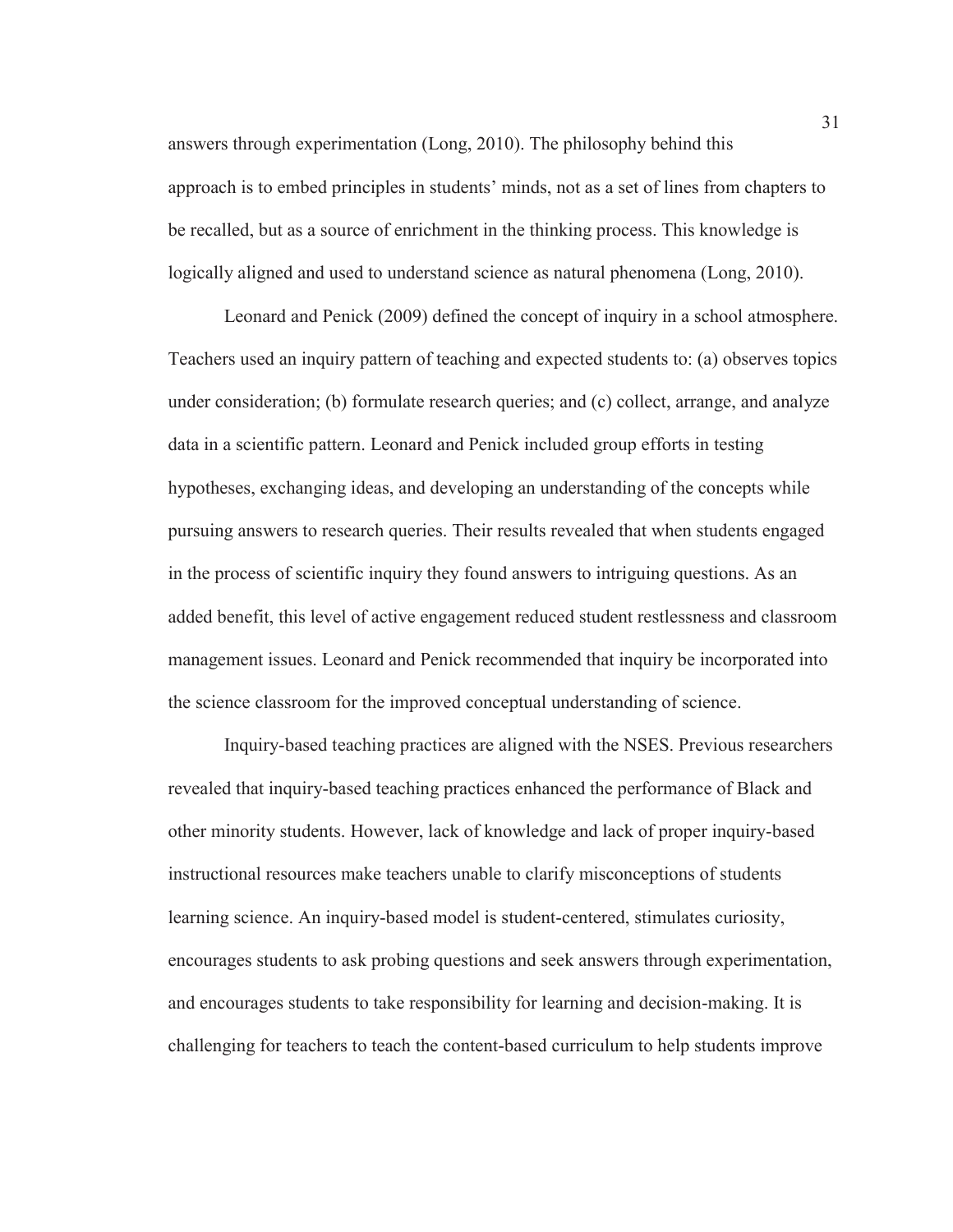their test scores and incorporate inquiry into their classes. Previous research findings indicated that incorporating inquiry was beneficial for ethnic minority students; thus, it is a promising approach to closing the achievement gap.

# **Teacher Use of Inquiry-Based Science Teaching**

Learning tools that support student-centered strategies in the classroom are as important as the constructivist approach. These tools can help science teacher's move away from traditional teaching methods and towards an inquiry-based style. Foti and Ring (2008) conducted a study of learning tools with two teachers and 250 students in seventh- and eighth-grade science. Results indicated that when they used learning tools, teachers engaged in critical reflection about their teaching and easily transformed their approach to inquiry-based teaching.

In another study, researchers examined the effectiveness of software developed to design inquiry-based projects in genetics (Eslinger et al., 2008). Technology incorporated curriculum showed a significant difference in inquiry skills of the middle-school students in designing projects (Eslinger, White, Frederiksen, & Brobst, 2008). Furthermore, Kazempour (2009) conducted a case study to examine the potential factors that aid or inhibit the use of student-centered instruction in a science classroom. Kazempour reported that although a substantial change was found in the instructional practices that enhanced student-learning, certain factors inhibited teachers from incorporating inquiry into their classes such as a lack of: (a) time, (b) flexibility, (c) resources, and (d) support from peer group and decision-makers.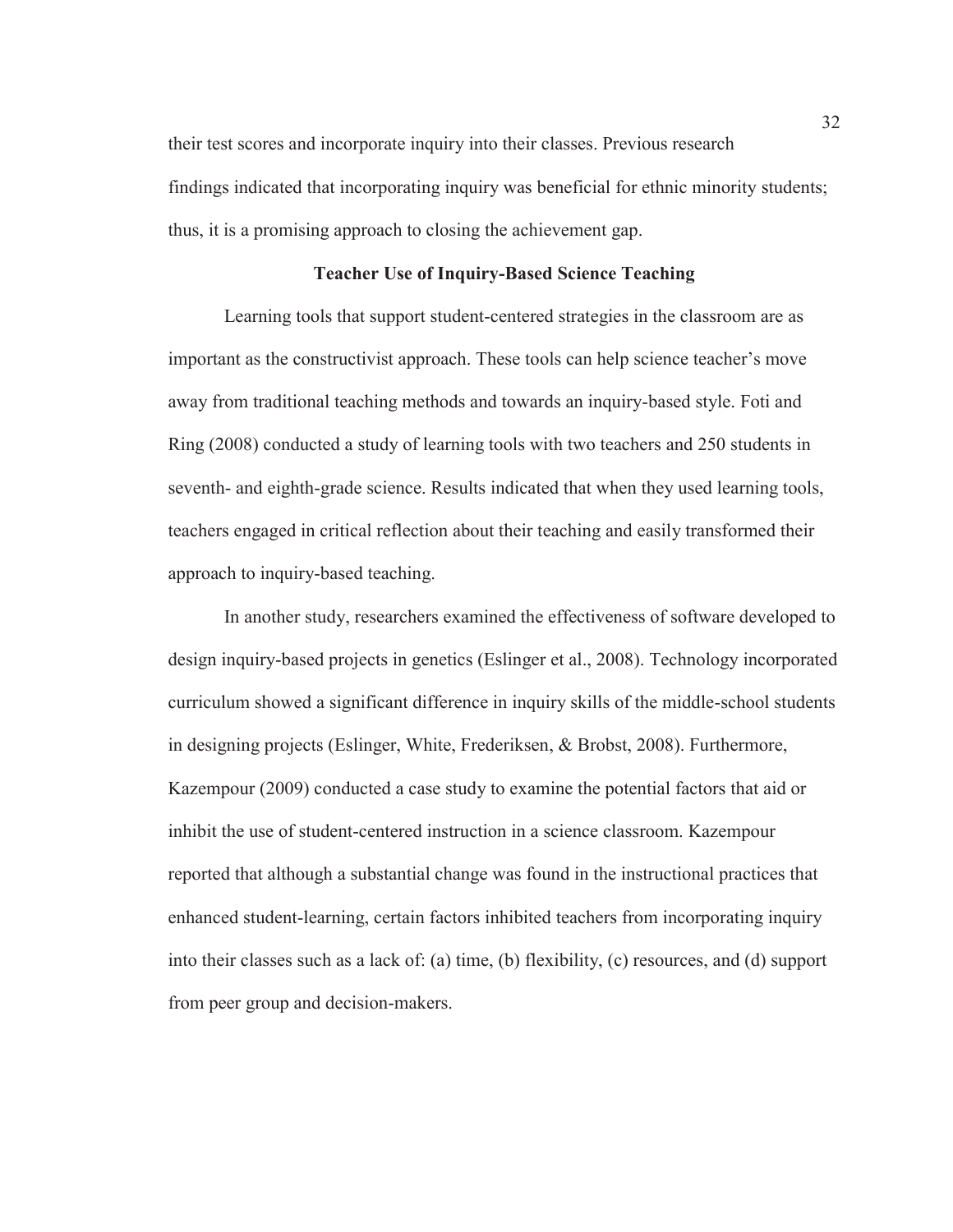A study by Campbell (2006) provided insight into challenges to reforming science education. Twenty-two science teachers who were open to investigating inquiry-based instruction participated in a professional-development project. Phenomenological analysis findings showed that the main obstacles identified were the ability to assess inquiry and the lack of resources needed to implement inquiry.

# **Quantitative Studies of Inquiry-Based Science Teaching**

Sulaiman, Suan, and Abdullah (2009) conducted a quantitative study using survey methodology and observed the correlation between inquiry, constructivist, and demonstration approaches. Data were collected through a questionnaire from a sample of 239 primary-school science teachers in four states. A positive correlation was found between the inquiry, constructivist, and demonstration approaches. A further study by Panasan and Nuangchalerm (2010) used quantitative approaches that compared the outcomes of two teaching methods, inquiry-based and project-based activities. Participants were 88 fifth-grade students divided into two groups using cluster random sampling; eight lesson plans were used for each method. Data were collected through pretests and posttests. Researchers indicated that both methods were efficient and effective and there was no difference in achievement, science-process skills, or analytical thinking of students. Therefore, the researchers suggested that science teachers could implement both of these methods to give students a better understanding of science concepts.

A similar study by Turner and Rios (2008) used a quantitative approach to determine whether inquiry-based activities enhanced the ability of students to design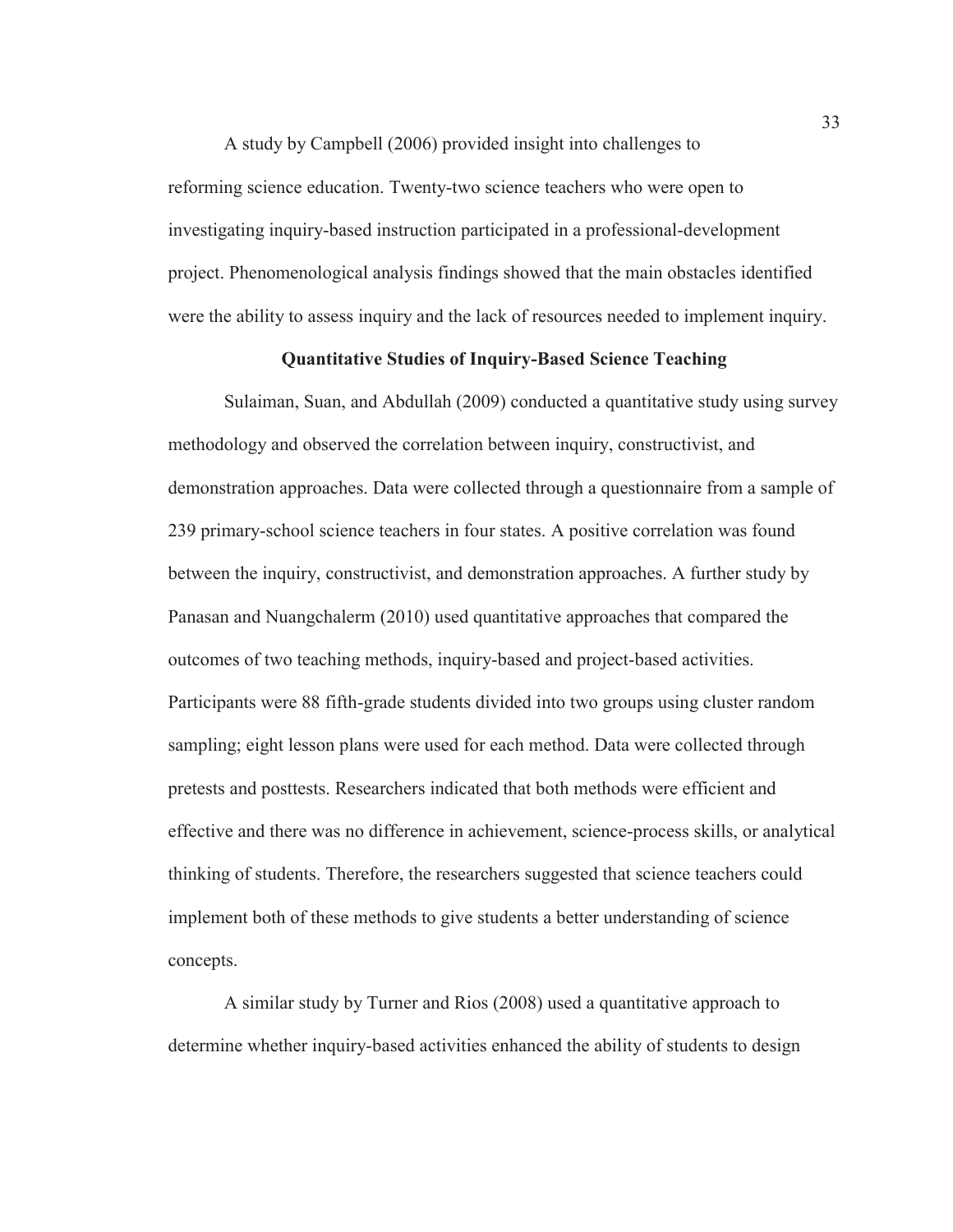laboratory investigations. The participants were sophomore students from a suburban high school. Data were collected from pretests and posttests and analyzed using a paired-samples *t* test. Their analysis indicated statistically significant gains and an enhanced ability of students to design laboratory investigations.

Furthermore, in a quasi-experimental design, Reilly and McNamara (2007) measured the relationship between cognitive abilities of high school students and their science scores on content-based tests. They also examined the predictability of results on traditional tests based upon the measurement of cognitive abilities. Participants were students from suburban, rural, and urban schools and from different socioeconomic and racial/ethnic backgrounds. The sample consisted of students in 9th-12th grades from four schools in Norfolk, Virginia; Americus, Georgia; and Prestonsburg, Kentucky. Data were collected from three tests: (a) reading skills, (b) science knowledge, and (c) strategy. Results indicated reading skills played a prominent role in content-based science achievement.

#### **Qualitative and Mixed-Methods Studies of Teaching Methods**

McGlamery (2004) conducted a qualitative study to investigate how to retain Black girls in higher-level science classes. The program involved 206 Black females in upper-level science courses in an urban high school. The study design was based on constructivist theory and included a student-centered curriculum, tutoring services, cohort group recruitment, and a summer research program. The researcher used qualitative methods to collect data through interviews and field notes taken by the participants.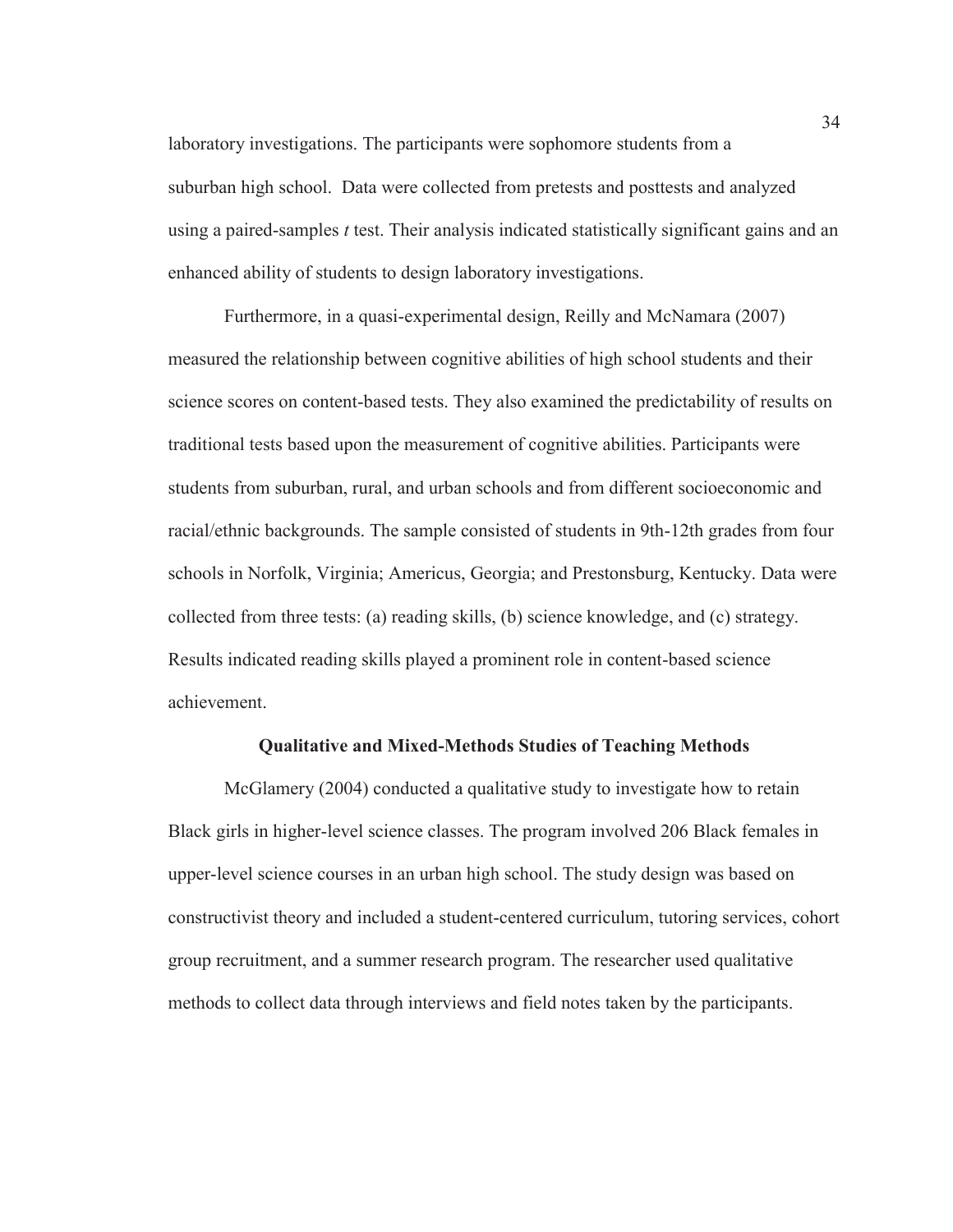McGlamery indicated that the student-centered science curriculum and smallgroup projects helped Black girls succeed in upper-level science.

Moreover, in a multiple-case mixed-methods study, Jeremy (2009) investigated the relationship between reading and achievement on a science test. The study included three high school students assessed on the Connecticut academic performance test in physical and earth science. Jeremy's findings across the schools indicated a positive relationship between students' reading performance and standardized tests in science.

## **Studies Using Survey Methods to Assess Learning Models**

Gedja (2006) developed the Inquiry-based Instruction in a Secondary Science Classroom (IISSC) teacher survey, adapted from the BSCS (1992) 5E model. The first part of the IISSC contains 35 items designed to measure the extent to which teachers practice the indicators of the 5E model: engagement, exploration, explanation, extension, and evaluation. IISSC includes three items measuring engagement, four items measuring exploration, eight items measuring explanation, nine items measuring elaboration, and 11 items measuring evaluation. Construct and content validity were tested during the development of the instrument, and it was pilot tested.

Surveys have been shown to be useful methods for studying pedagogical strategies. Researchers who studied survey measures of classroom instruction, which compared student and teacher reports to improve the use and understanding of survey data in educational policy, found low correlations and small but significant mean differences between student and teacher reports (Desimone, Smith, & Frisvold, 2010). Another survey, the Comparing Student Achievement in the PBL Classroom and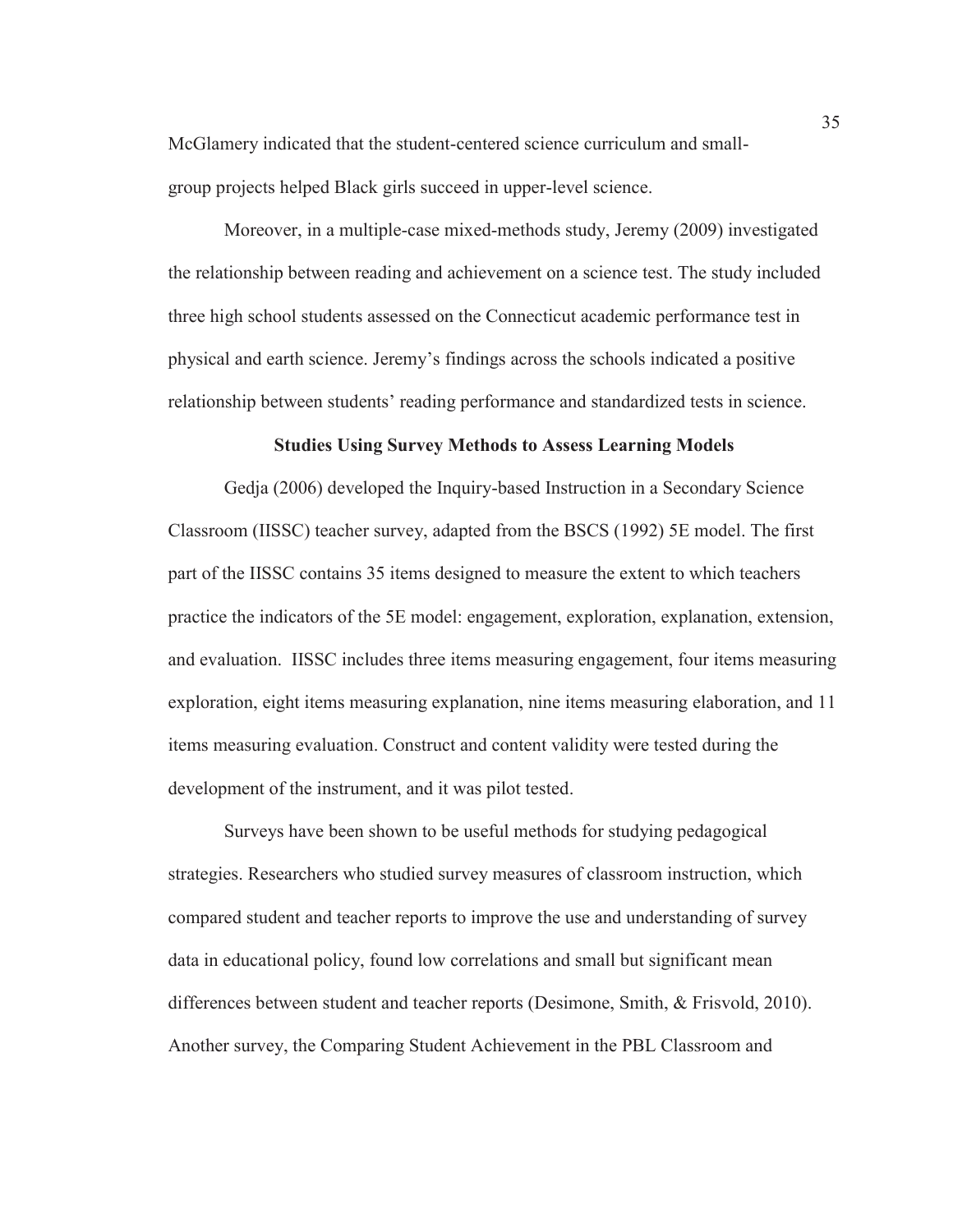Traditional Teaching Methods Classroom (CSAPLCTTM) developed by Dobbs (2008), includes 20 multiple-choice questions on teaching philosophy and methods in chemistry. Dobbs reported that the reliability of the instrument was found to be .72, using Cronbach's alpha.

Stewart (2008) used a survey to study important outcomes of classroom instruction from the perspective of students. The survey contains four components with 24 statements that assess student learning competencies, personal motivation, and student and teacher roles. Stewart indicated that students whose teachers used inquiry-based instruction benefited more than students from non-inquiry classrooms (Stewart, 2008).

Similarly, in a survey administered by Supovitz, Mayer, and Khale (2000) over a 3-year period teachers were asked about the effect of science professional-development sessions on their attitudes and beliefs about teaching and their classroom practices. The researchers obtained information on the instructional methods used in participating classrooms through teacher interviews, observation, and student responses to questionnaires. The rubric that describes an inquiry-based teacher adapted from Llewellyn (2004) was used to aid in the categorization of classes based on instruction. Rubric items represent 11 elements of instruction, and each one provides an example of "the traditional approach" and "Inquiry approaches" (Stewart, 2008). The findings were remarkably consistent across the subjects of science and mathematics.

#### **Summary**

 The purpose of this correlational, quantitative study, was to test the relationship between students' use of inquiry-based laboratory investigations in class (as indicated by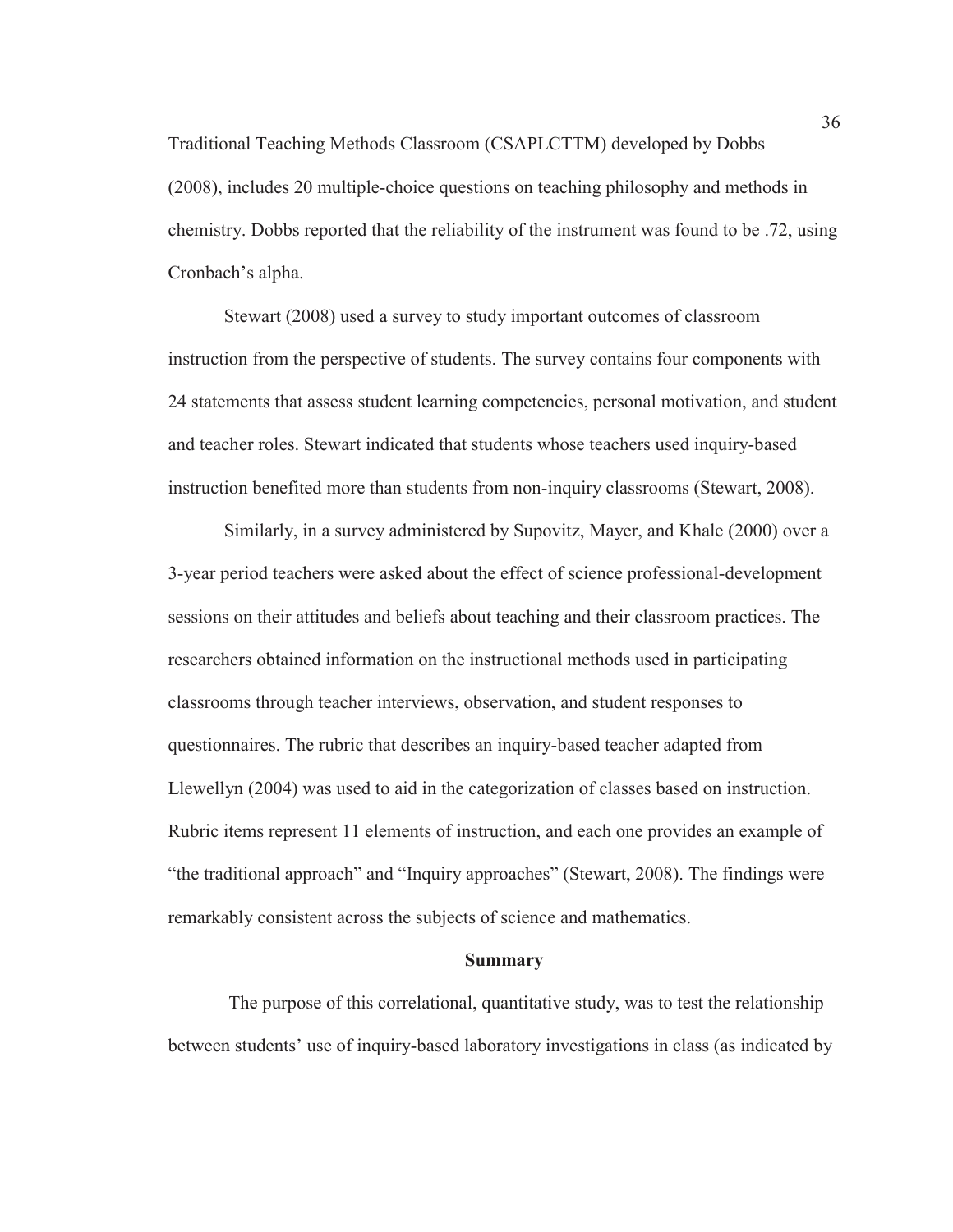the LPVI survey) and students' biology performance as measured by standardized test scores on the biology End Of Course Test (EOCT), and also to examine the relationship while partialling out the effects of student gender.

The literature review revealed that several factors contribute to the achievement gap between Black and White students. Though there has been an overall increase in science scores over the past few years the achievement gap remains. Researchers have identified multiple factors that have contributed to low performance in Black students.

For the last few decades, research in education has focused on teaching strategies, to determine whether student-centered teaching is better than teacher-centered (Giles et al., 2006). Although a few researchers favored teacher-centered strategies, the majority opinion has favored the use of student-centered pedagogy. Researchers indicated that inquiry-based teaching and laboratory investigations tended to promote positive attitudes towards learning science and helped students develop conceptual understanding of the subject better than non-inquiry teaching and laboratory investigations. Previous research findings suggested that incorporating inquiry was useful for ethnic minority students and was a promising approach to close the achievement gap. However, few researchers have addressed the effect of inquiry-based laboratory investigations on performance on standardized tests of high school students. This study was designed to investigate the relationship between inquiry-based laboratory investigations in the science classroom and standardized-test scores of students. Section three presented the methodology, data collection methods, and data analysis. The results are presented in section four.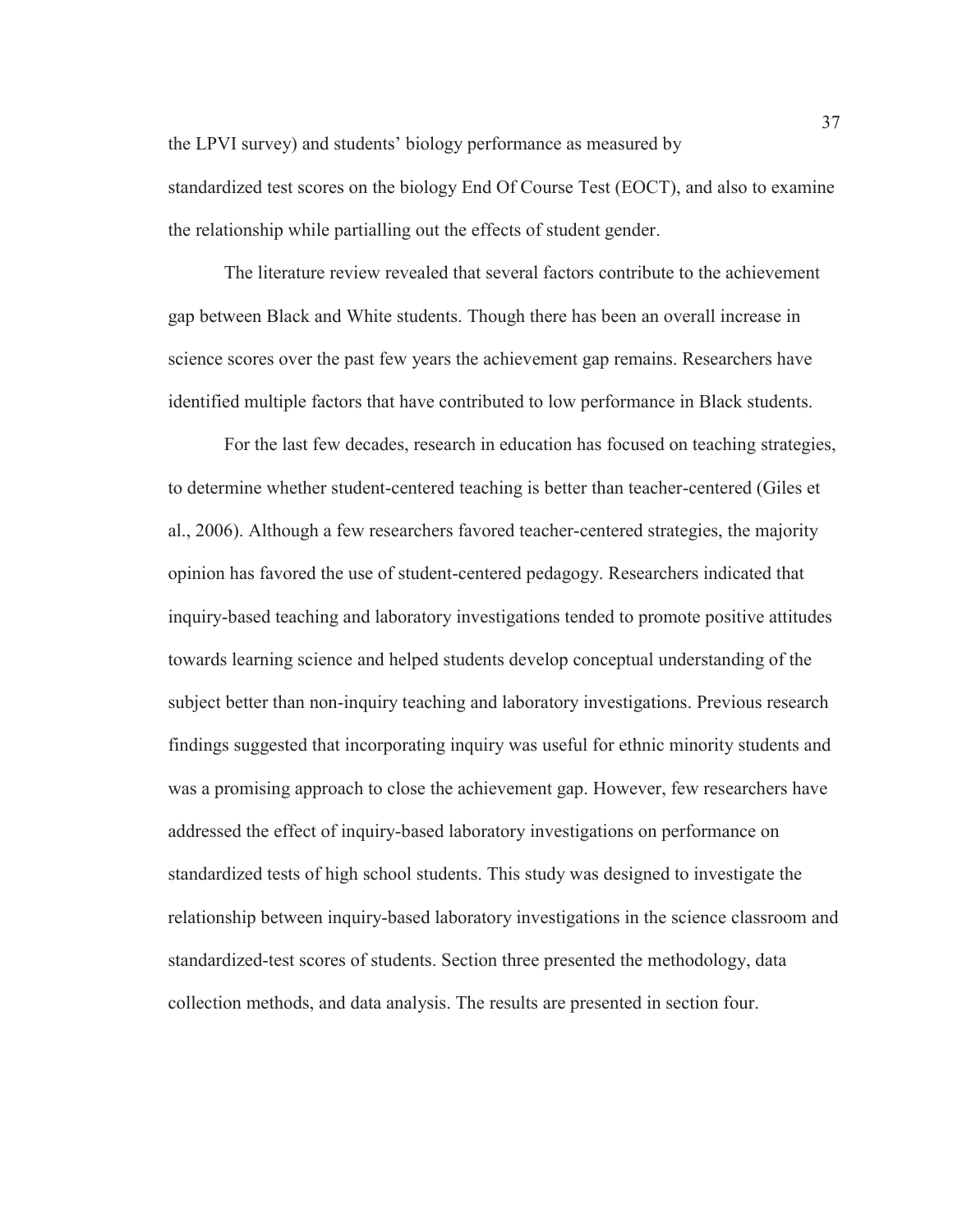The purpose of this correlational, quantitative study was to test the relationship between students' use of inquiry-based laboratory investigations in class (as indicated by the LPVI survey) and students' performance in biology as measured by standardized test scores on the Biology End of Course Test (EOCT). Another purpose was to examine the the relationship while partialling out the effects of student gender. The demographic indicators studied were race/ethnicity (through the setting and sample) and student gender.

This methodology section includes a detailed description of the research design that was used in this study. Other components of this section include: (a) setting, (b) research questions, (c) an explanation of the steps in the survey process, (d) data collection and analysis procedures, (e) measures taken for participants' protection, and (f) the researcher's role. The survey instrument and the reliability of the survey instrument are discussed. Finally, the statistical steps that were used to examine the research questions are explored.

#### **Research Design and Approach**

The purpose of this study was to test the relationship between students' use of inquiry-based laboratory investigations in class (as indicated by the LPVI survey) and students' biology performance as measured by standardized test scores on the Biology EOCT. Another purpose was to examine the relationship while partialling out the effects of student gender. This study was non-experimental because the intended research used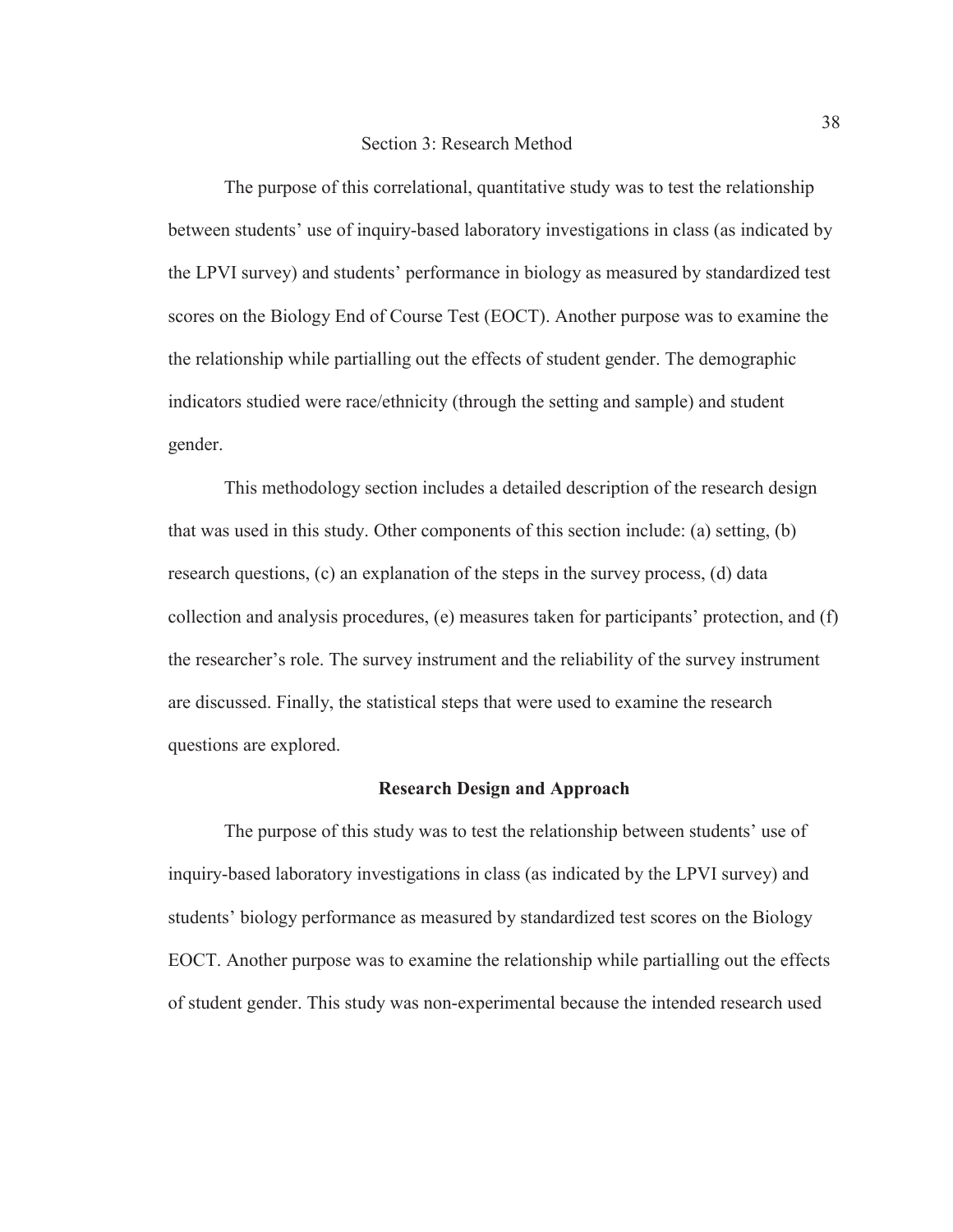secondary data from a treatment that had already taken place within the inquiry-based laboratory investigation classes (Knuchel, 2010).

A quantitative analysis was appropriate because this study involved statistical analysis, comparison of groups, measuring relationships between variables, and collection and analysis of numerical data (Creswell, 2003), which were obtained from questionnaires and the EOCT. A quantitative study explores the magnitude of relationships amongst study variables (Firestone, 1987). A qualitative study, by contrast, is suitable for text analysis, description, analysis, and thematic development (Creswell, 2003). Therefore, it was not suited for the purpose of this study.

A survey instrument was used to collect students' self-reports. Survey data can be used to describe the current conditions of, show change in, and allow comparisons between or among students' self-reports of inquiry-based investigations (Fink, 2006). According to Fink (2006), a valid survey will result in consistent information and produce accurate information. A questionnaire is inexpensive, requires a limited amount of time to administer, and is a relatively easy method of collecting data from a large sample. When personally administered, a questionnaire spurs dialogue with the researcher and respondents; affording an opportunity for the researcher to explain unclear items to the study group (Airasian & Gay, 2003). The purpose of the demographic survey was to collect gender and race/ethnicity student data. Gender was the second independent variable. The gender and race/ethnicity variables were summarized to provide a demographic profile of the students in the study (Appendix A).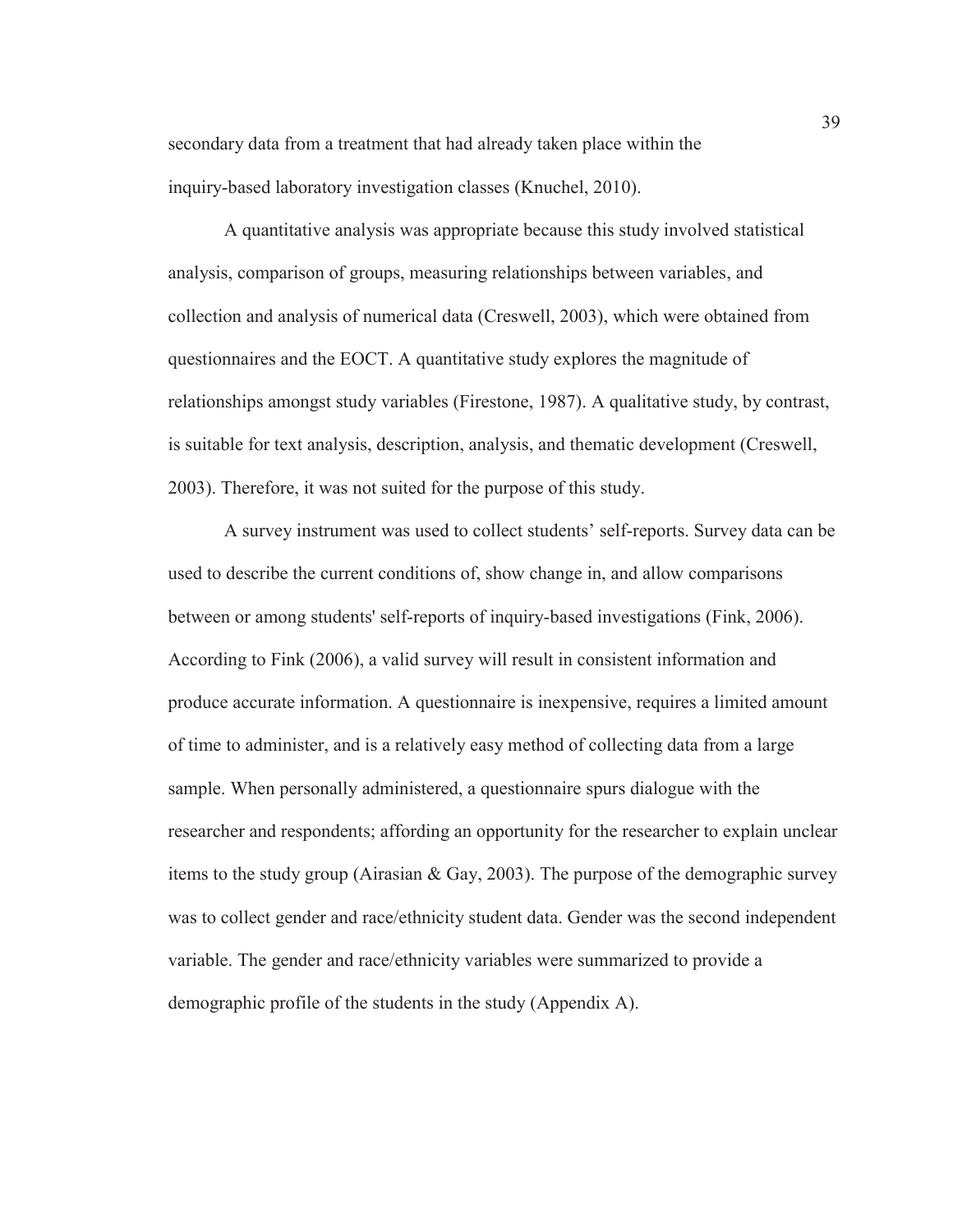Two different sources of data were used in this study. The first set of data included results from the Laboratory Program Variable Inventory (LPVI; Abraham, 1982). The LPVI was used to measure the independent variable (i.e., type of learning setting) to determine if students were in classes with inquiry-based laboratory investigations or classes that used non-inquiry-based laboratory investigations. The LPVI is a survey instrument designed to identify students whose teachers use open-inquirybased, guided inquiry, or non-inquiry-based laboratory investigations. The survey questions were asked in a way that clearly indicated which students received inquirybased instruction and which received non-inquiry-based instruction.

The second part of the data collection involved collecting EOCT scores in biology for the test that was administered in April 2012. Archival test data for EOCT scores in biology were requested from the department of research planning and development for all biology students who completed the Biology EOCT in the previous year. Permission from the parents was obtained via consent forms to access the EOCT scores. Only I had access to individual school EOCT data. The data were imported into PASW (formerly SPSS), version 20.0 software for analysis.

Descriptive and inferential statistics were used to analyze the quantitative data. Pearson correlation *r* was used to analyze the degree of relationship between scores on the LPVI survey and the EOCT scores of individual students, as the Pearson *r* results in the most precise estimate of correlation. The Pearson correlation test was selected because the Pearson correlation measures the direction and degree of a linear relationship between two variables (Gravetter  $&$  Wallnau, 2008). The most commonly used technique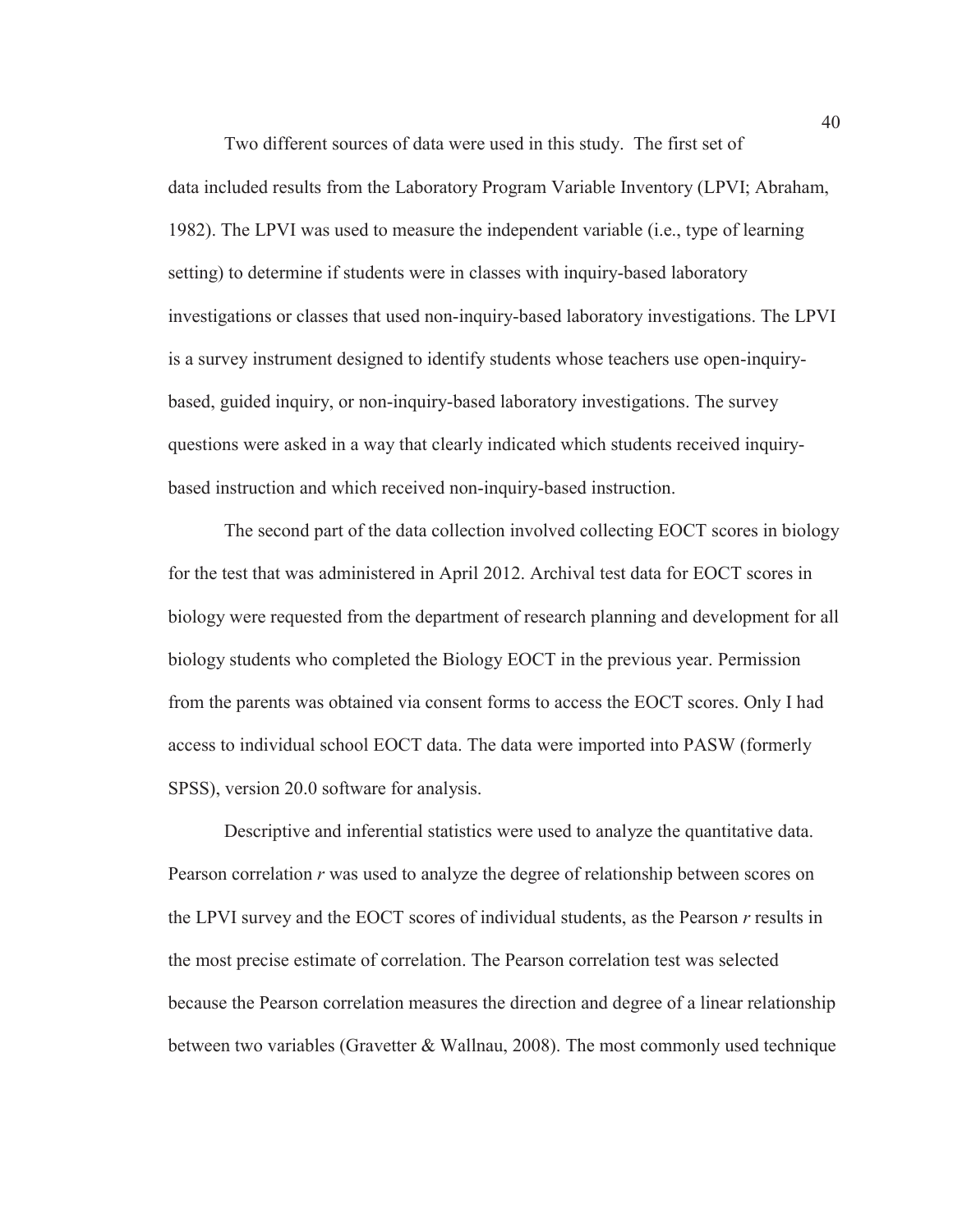was the product moment correlation coefficient, usually referred to as the Pearson *r* (Gay & Airasian, 2003).

## **Setting and Sample**

This urban school district has 59 elementary schools, 16 middle schools, 23 high schools, seven charter schools, one adult learning center, and two nontraditional programs (GDOE, 2010). According to a report published by the Georgia Department of Education (2010), 48,805 students were enrolled in this district for AY 2010-2011. High schools in the district are located in four regions: south, north, east, and west. The schools selected for the study are located in the south and west regions. Approval was received from the principals to conduct the study at their site. I did not get the permission from schools located in the west. Hence, they were excluded from the study. The most diverse high school is located on the north side. As this school is my work site, it was excluded from the study. The student population of the school district was 81% Black, 11% White, and 8% of other racial/ethnic groups.

The percentage of enrolled students per race/ethnicity at the district level for the 2009-2010 academic year is shown in Table 1.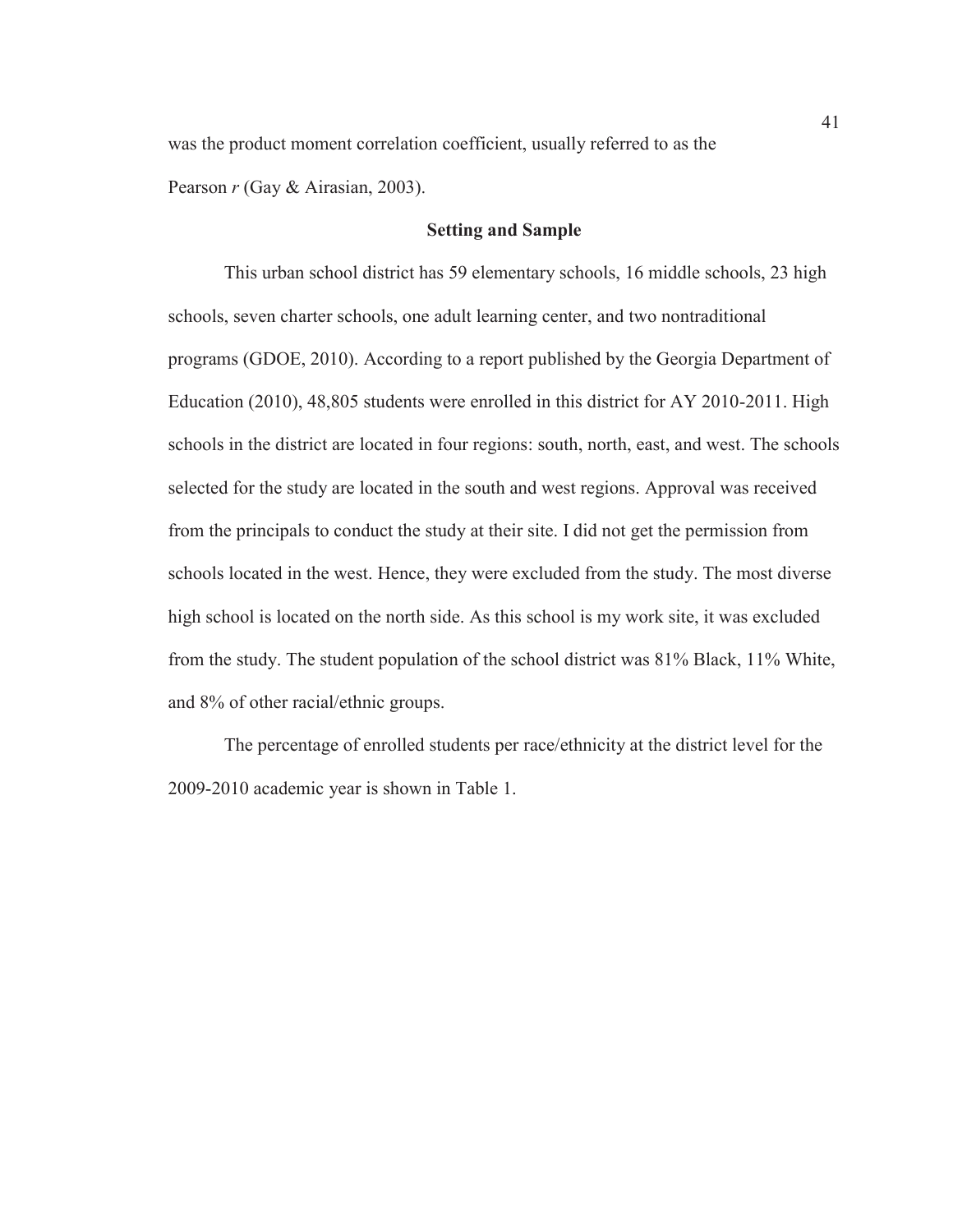## Table 1

# *Percentage of Enrolled Students According to Race/Ethnicity Group at District Level, 2009-2010*

| Racial/ethnic group | District level |  |
|---------------------|----------------|--|
| Asian               | $1\%$          |  |
| <b>Black</b>        | 81%            |  |
| Hispanic            | $5\%$          |  |
| White               | 11%            |  |
| Multiracial         | 2%             |  |
| Total               | 100%           |  |

Of the 23 high schools, 21 high schools had a predominantly Black population, ranging between 93% and 99%. All races/ethnicities were included in the study. However, the largest percentage of students participating in the survey was Black, as the student population of these high schools is predominantly African American.

Study participants were drawn from the population of students enrolled in biology courses at six high schools who had completed the 2012 EOCT in biology. The six high schools selected for this study reside in a single urban school district. Each school had four small learning communities (SLCs). There were approximately 150 students enrolled in biology, with an average of 25 students per class.

### **Participant Eligibility and Sample Characteristics**

The initial eligibility criteria for the participants were enrollment in a regular biology course and completion of the 2012 Biology EOCT. Data collection included the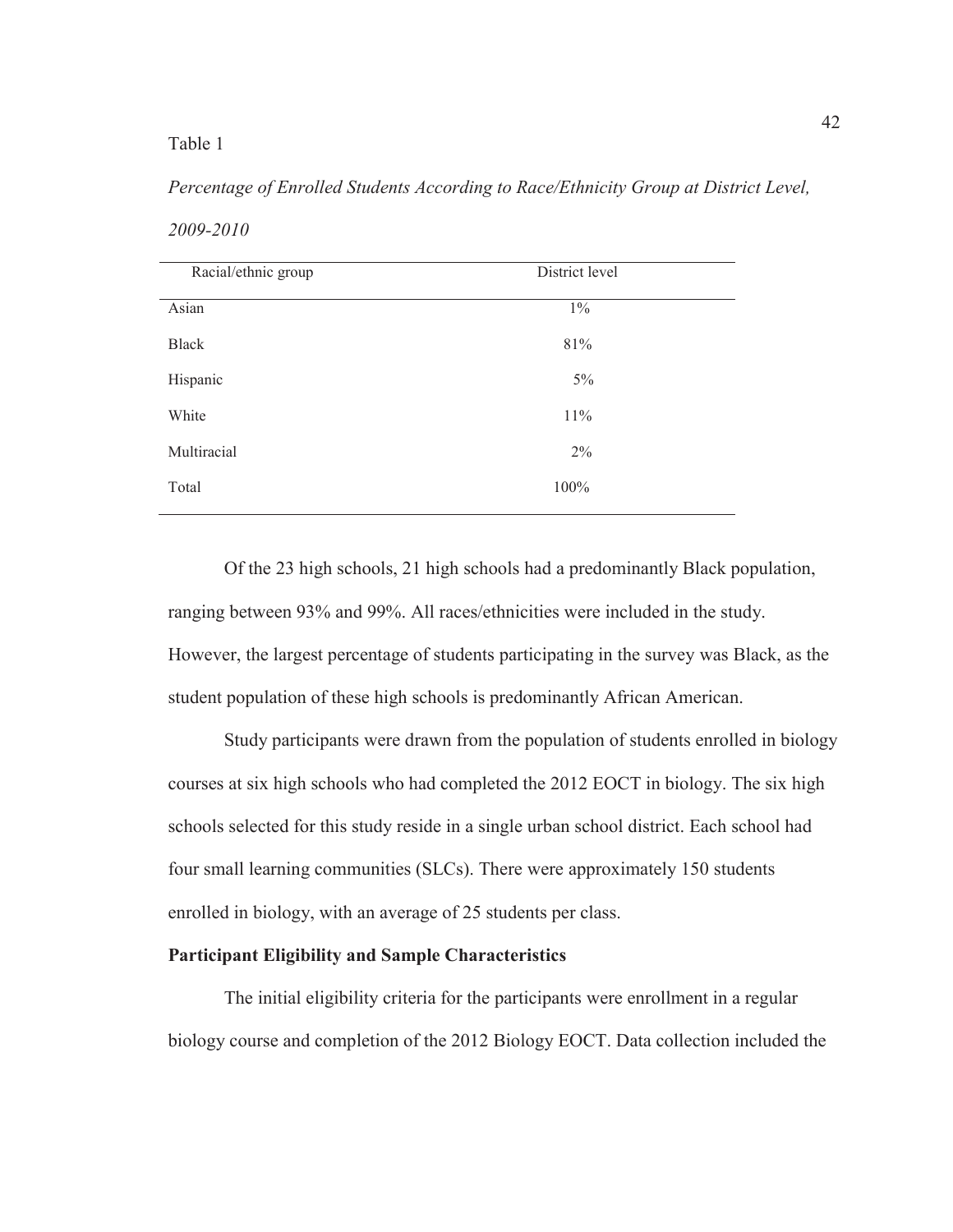EOCT test score, student grade level, gender, race/ethnicity, and survey scores.

Study participants met the following requirements:

- Students enrolled in regular biology course at the six high schools in the urban district located in a metropolitan area in Southeastern Georgia, and completed biology EOCT during the 2012 academic year,
- Student assent, and
- Parental consent.

Parental consent was necessary, as all the study participants were minors.

## **Sampling Method and Sample Size**

Convenience sampling was used. Convenience sampling is a form of nonrandom sampling which involves the use of existing groups. Data were collected for all race/ethnic groups and analyzed. A total sample size of at least 304 students was required, as recommended by the sample size calculator (American Research Group, Inc. 2000) at a confidence level of 95% for a population size of 1,450.

#### **Instrumentation**

#### **Laboratory Program Variable Inventory (LPVI)**

Inquiry-based laboratory instruction was assessed using the LPVI (Abraham, 1982). As designed, the LPVI used a Q-sort methodology. Students' self-reported use of inquiry-based laboratory investigations was measured using scores from the LPVI survey (Appendix B). The LPVI survey was used to collect the scores of students who selfreported membership in inquiry-based laboratory investigation classes and the scores of students who self-reported membership in non-inquiry-based laboratory investigation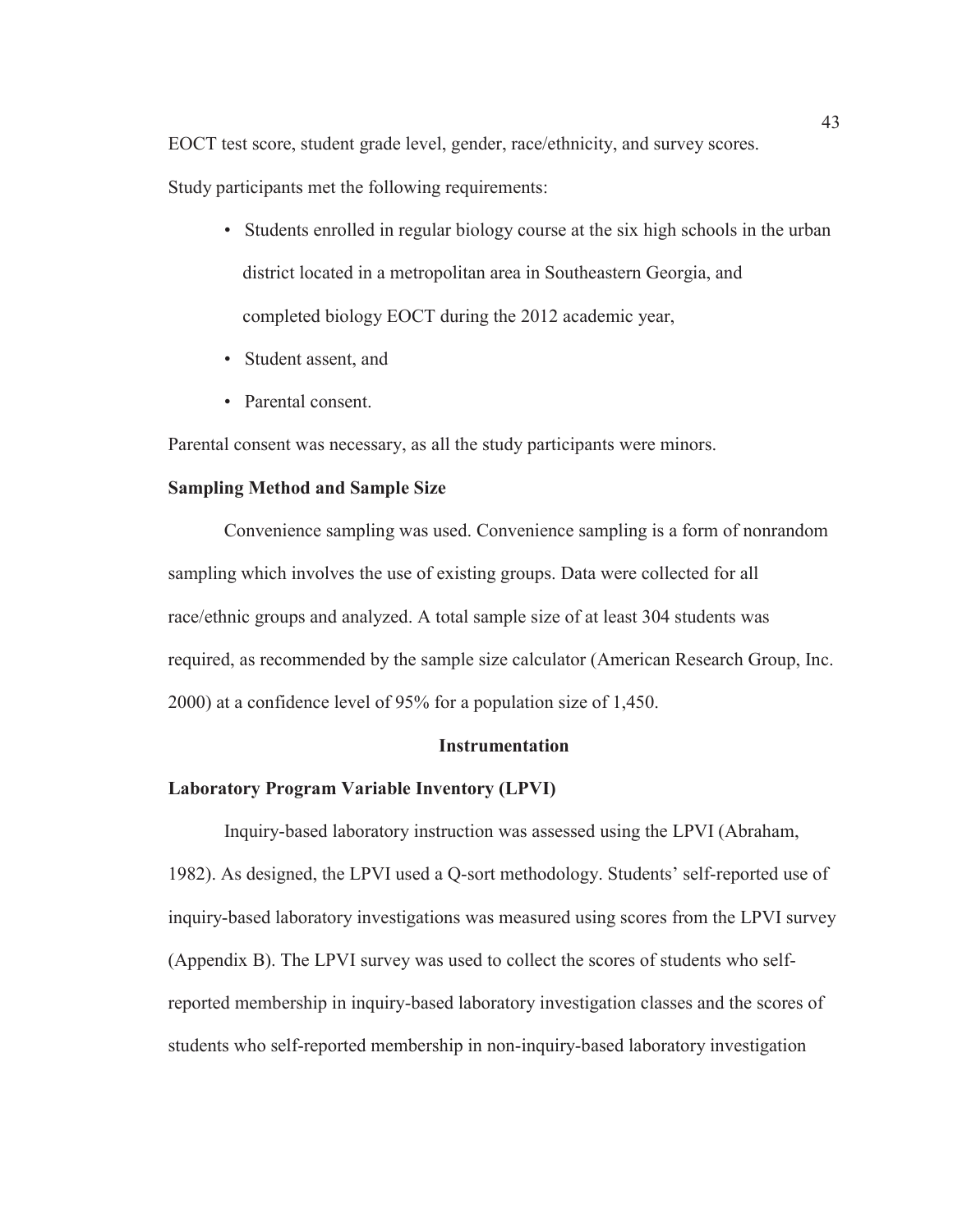classes. The LPVI was previously used in a series of chemistry experiments to investigate laboratory formats such as verification laboratories, guided-inquiry laboratories, and open/guided-inquiry laboratories (Abraham, 1982).

 A study by Rogers (2010) used the LPVI in a study on pre-nursing students' selfreport use of traditional and inquiry-based chemistry laboratories. According to Rogers (2010), the LPVI contains 25 descriptive statements aligned with the five essential features of inquiry, as per the national science educational standards. Construct and content validity were tested during the development of the instrument. Content items were directly related to the conceptual framework and the statements were generated in several brainstorming sessions with science educators. The statements were then pilottested with individual subjects and ambiguous statements were modified (Abraham, 1982).

Several educators have used the instrument successfully with science students from high school sophomores through the undergraduate level. Aubrecht, Lin, Demaree, Brooks, and Zou (2006) reported the results from different versions of physics by inquiry courses (i.e. properties of matter, electric circuits, as well as astronomy by sight and optics) using the LPVI. According to Aubrecht (1999), the LVPI is a valuable tool because it provides researchers with information about how students perceive what actually happened in a course without the need for lengthy classroom observations.

The LPVI was designed for the Q-sort methodology (Abraham, 1982). However, in this study, I utilized the LPVI with a Likert scale for ease of data collection and analysis. Klooster, Visser, and Jong (2008) applied both the Q-sort methodology and the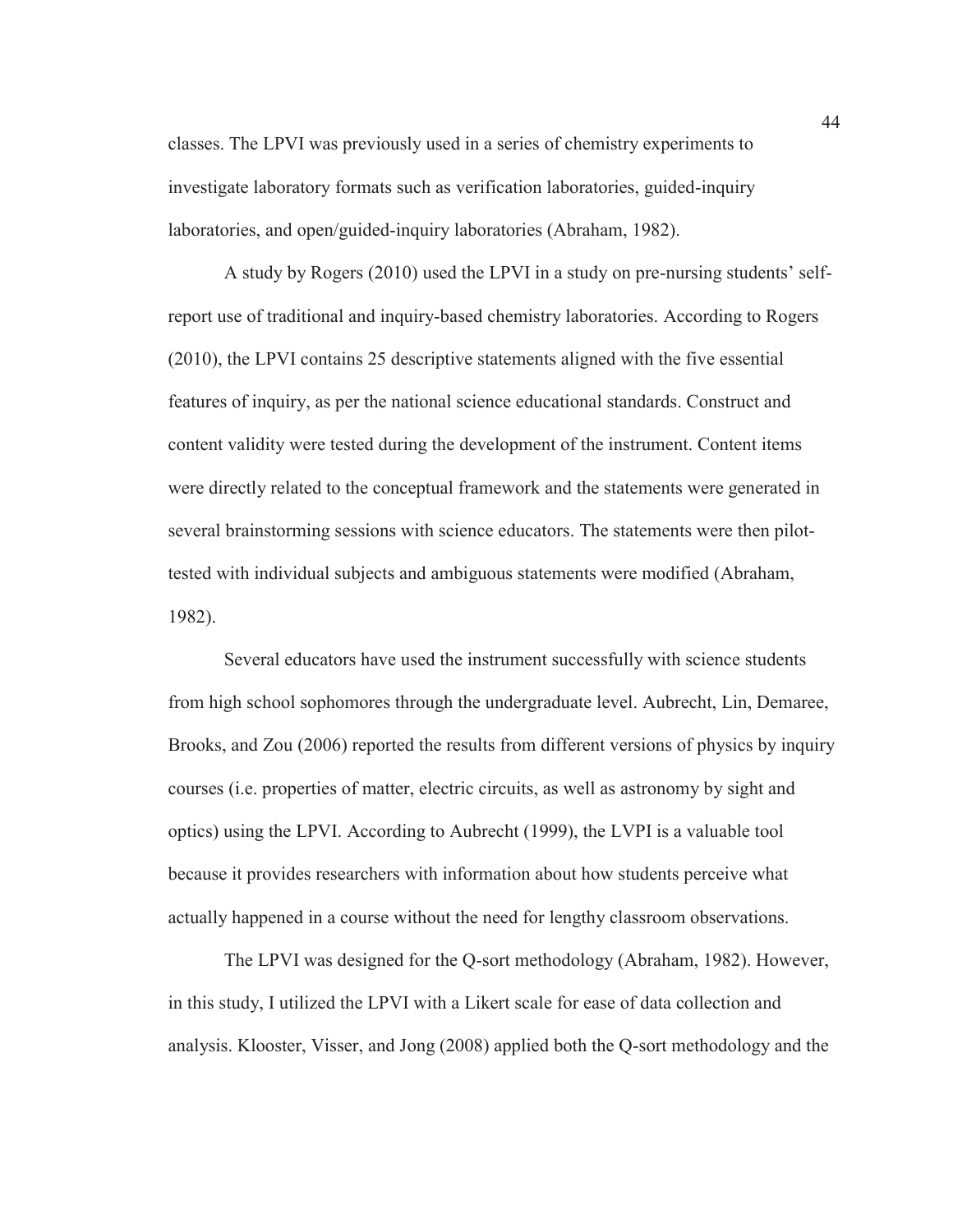Likert scale in their study. Both methods produced consistent results. Eysink, Jong, Berthold, Kolloffel, Opfermann, & Wouters, (2009), compared the Likert scale and the Q-sort. Internal consistencies for the distribution of participants' responses were compared. Researchers indicated that Likert-scale internal consistencies were higher than the Q-sort. However, internal consistencies departed significantly in regards to the distribution of responses. A clear factor structure was obtained from both Likert and Qsort formats. In addition, Ross and Michael (2005) studied motivating factors. They surveyed university students, first by ranking (i.e. Q-sort) the students' motivators and then by having the students rate those motivators on a Likert scale. This information clarified results and provided a deeper understanding of student motivators.

It is important to note that permission was obtained from Abraham (1982) to modify LPVI statements for a Likert format (Appendix C). Request for Permission to modify the instrument is located in Appendix D. In this study, LPVI statements were adapted so that responses could be provided in a Likert-scale format. The LPVI was a two-page questionnaire with 25 statements concerning inquiry-based and non-inquirybased laboratory investigations. The original scale consisted of 13 items addressing noninquiry-based learning. For the purpose of data analysis, these 13 items were reverse coded. Thus, the scale was used to determine if students were in classes with inquirybased or non-inquiry-based laboratory investigations. Composite means for all items were calculated. An example of a positive statement is "Students asked to design their own experiments." A score of five or four on this statement would indicate a positive response towards inquiry-based laboratory investigations. The survey was carefully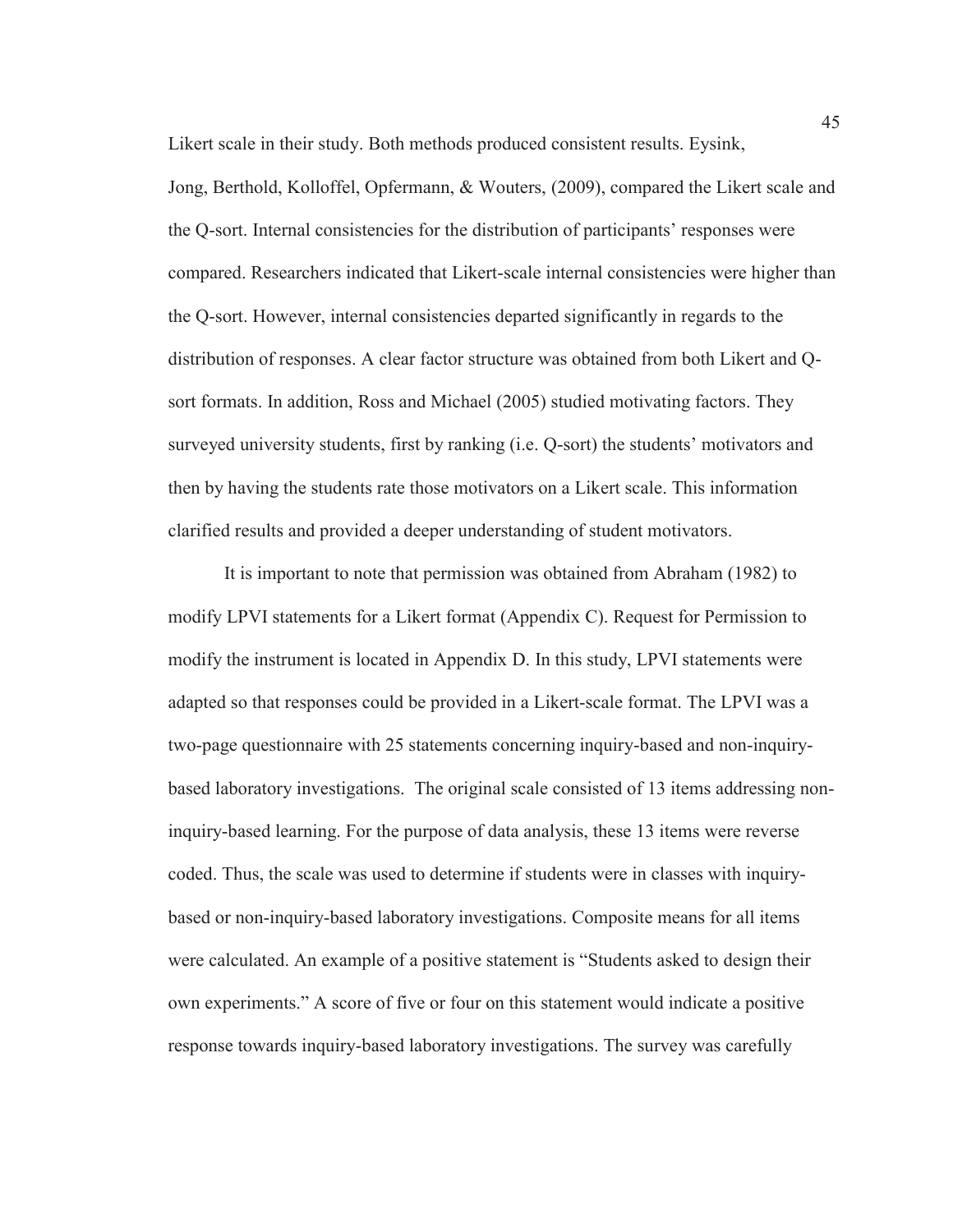adapted with two objectives in mind: to reduce non-responses and to reduce measurement error (Dillman, 2000). The higher the total score, the more inquiry-based the classroom experience. The point values are reversed for negatively-worded statements (Airasian & Gay, 2003). The purpose of the demographic survey was to collect gender and race/ethnicity student data. Gender was the second independent variable. The gender and race/ethnicity variables were summarized to provide a demographic profile of the students in the study.

## **Biology EOCT**

A standardized test (i.e. EOCT) constructed by the Georgia Department of Education (GDOE) was used to measure biology achievement of students. The Biology EOCT is a paper-and-pencil test that evaluates the content knowledge of the participants. The test contains both knowledge and conceptually-oriented items. The EOCT was reported as highly reliable with a Cronbach's alpha coefficient above .90 (GDOE, 2010). Test questions contained biology concepts from the professional standards of the state (i.e. cell structure and functions, genetics and heredity, biological systems, ecology, and evolution). There were three main administrations of the EOCT during the school year: winter, spring, and summer. In addition to the three main administrations, online midmonth administrations were available to accommodate school schedules. The EOCT in biology included two sections. Each section contained 40 multiple-choice questions and takes 45-60 minutes to complete. Each question on the EOCT purportedly measures a standard within a content domain that represents the ability to understand and communicate biological concepts. Tests are scored and the results determine the scale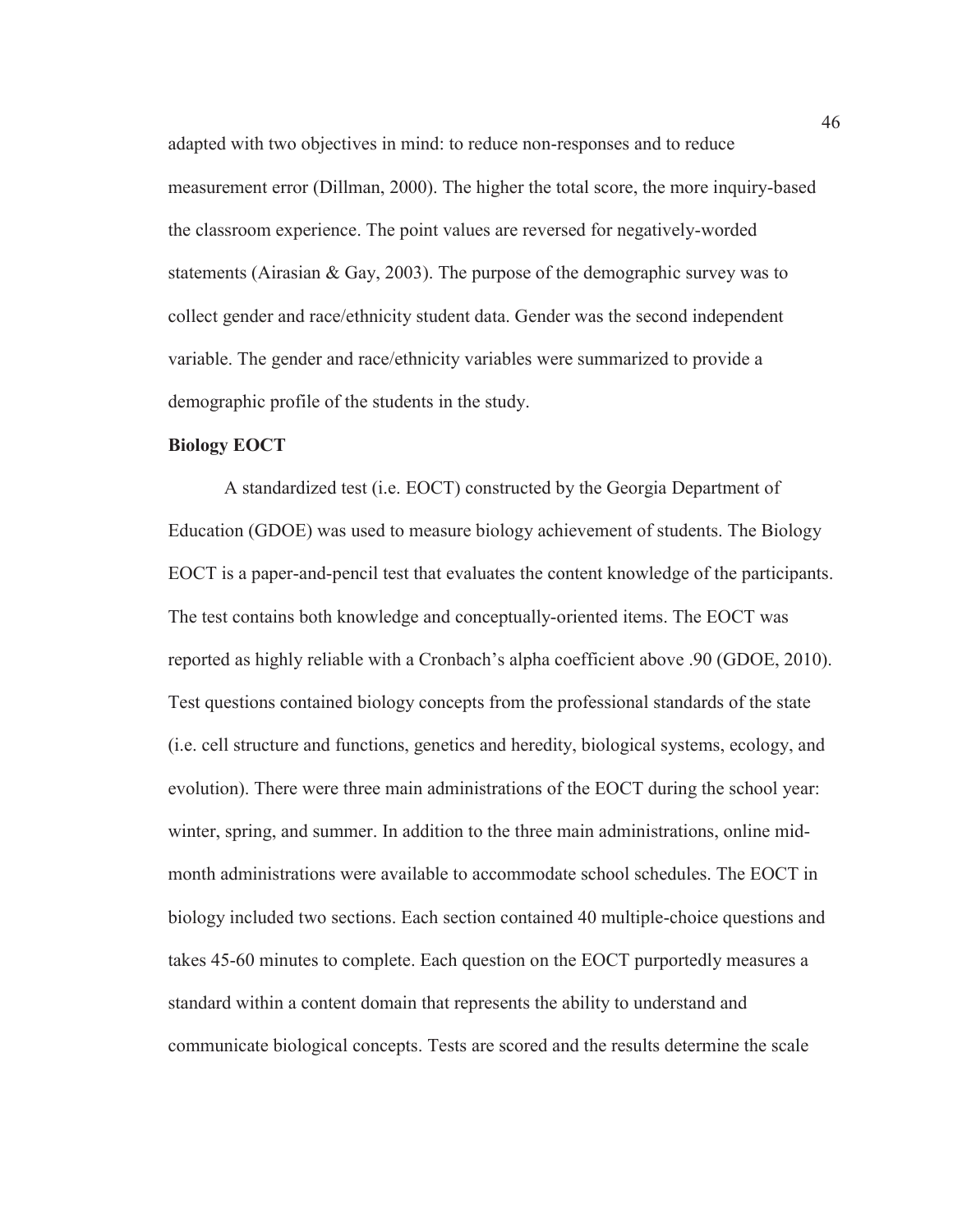score, grade conversion score, performance level, and domain level information for each student. The EOCT scores range from 200-450. Students who score 400 meet the GDOE standard and those who score 450 exceed the standard. Written permission was obtained from the school district to access the EOCT data.

#### **Reliability and Validity of Instruments**

Content validity of the LPVI survey was established at the time of its development. Statements included in Abraham's (1982) original survey were generated in several brainstorming sessions with science educators familiar with many laboratory techniques. The statements were then pilot tested with individual subjects. Ambiguous statements were modified once the pilot was complete.

Lewicki (1993) modified the Laboratory Program Variable Inventory (LPVI) developed by Abraham (1982) on a four point scale ranging from *rarely occurs* to *very often occurs*. The majority of items were scored 1 to 4 so that a higher score reflected a characteristic of the constructivist method. For some items, the scoring was reversed so that the higher score reflected a decreased occurrence of the activity. The survey was administered to college students enrolled in general chemistry laboratory class. The alpha reliability coefficient for the Laboratory Survey was 0.80. Content validity was established by two college education professors who were familiar with the two treatments used in the study. A modified version of the Laboratory Program Variables Inventory (LPVI), a Q-type instrument, has been used to study students' perceptions of introductory physics labs (Lin, Demaree, Zou, & Aubrecht 1982).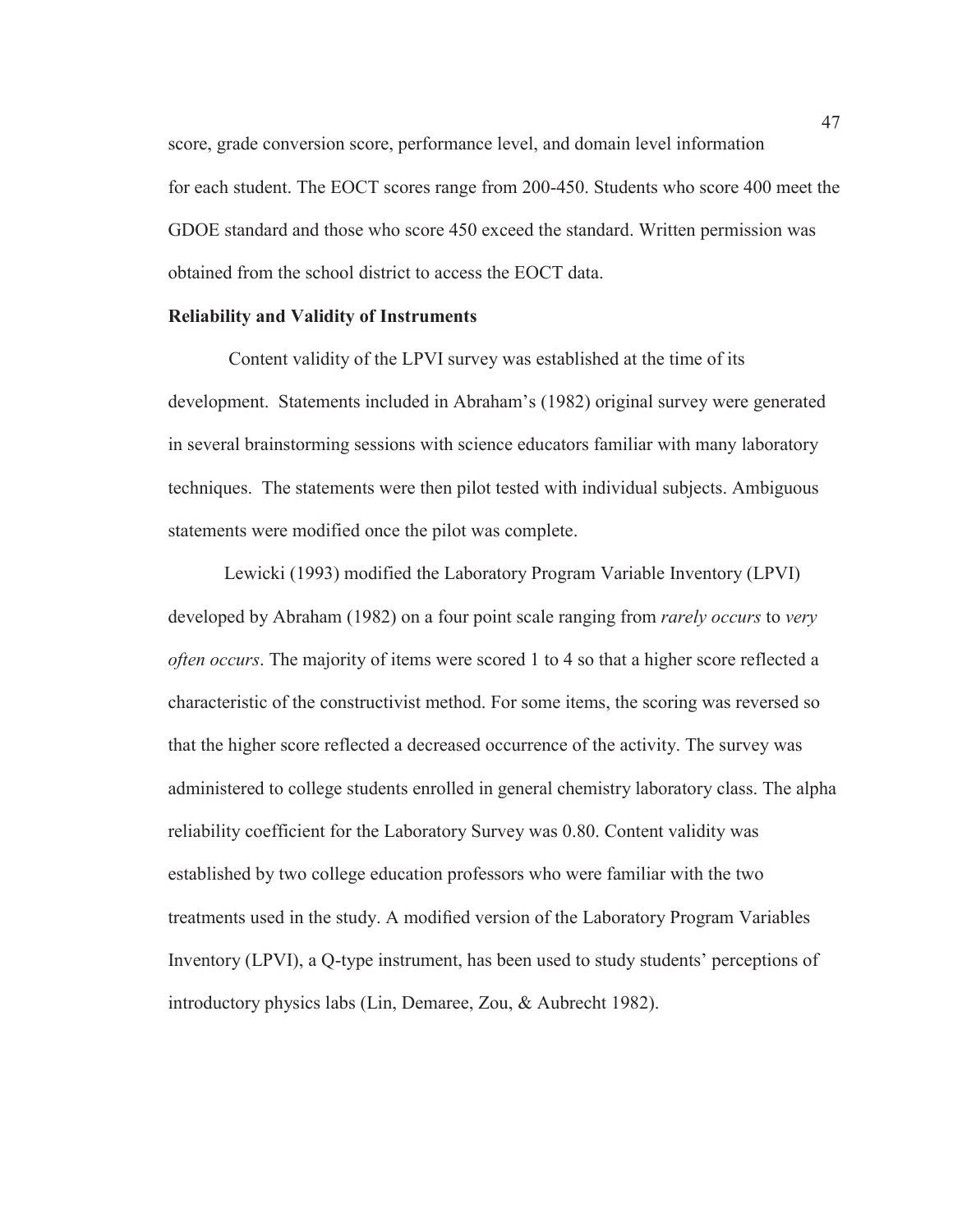Internal consistency is a common reliability measure that deals with one test at a time. To test for internal consistency, the coefficient alpha (i.e. Cronbach's alpha) was calculated to determine how well the different items complement each other on the same dimensions (Fink, 2006). Cronbach's alpha provides information about the consistency among the items in a single test. The alpha coefficient value ranges between 0 and 1. An alpha coefficient value of .70 indicates an acceptable level of reliability and a value of .80 or higher indicates good reliability. As noted, a Cronbach's alpha of .70 or higher is considered acceptable in most social science research situations and indicates that the reliability of the survey instrument is adequate.

EOCT is a well-established standardized test that has demonstrated reliability evaluated by statistical methods. Cronbach's coefficient alpha ranged from .79 to .86 for reading, .85 to .89 for English, .87 to .91 for mathematics, .89 to .90 for science, and .88 to .91 for social studies (GDOE, 2010).

## **Data Collection**

Data were collected at six high school sites in an urban school district. Permission from Walden University Institutional Review Board was obtained prior to data collection. The IRB approval  $\#$  was 02-11-13-0131343. Permission was obtained from the school district and the principals of six high schools to conduct the research (Appendix E). Each school was given a three digit code to protect the identity of the students. After obtaining the permission from IRB, the homerooms were selected. The criterion for selecting the homerooms was based on students who completed the 2012 biology EOCT biology. Students enrolled in 9th grade biology and completed their EOCT were moved to their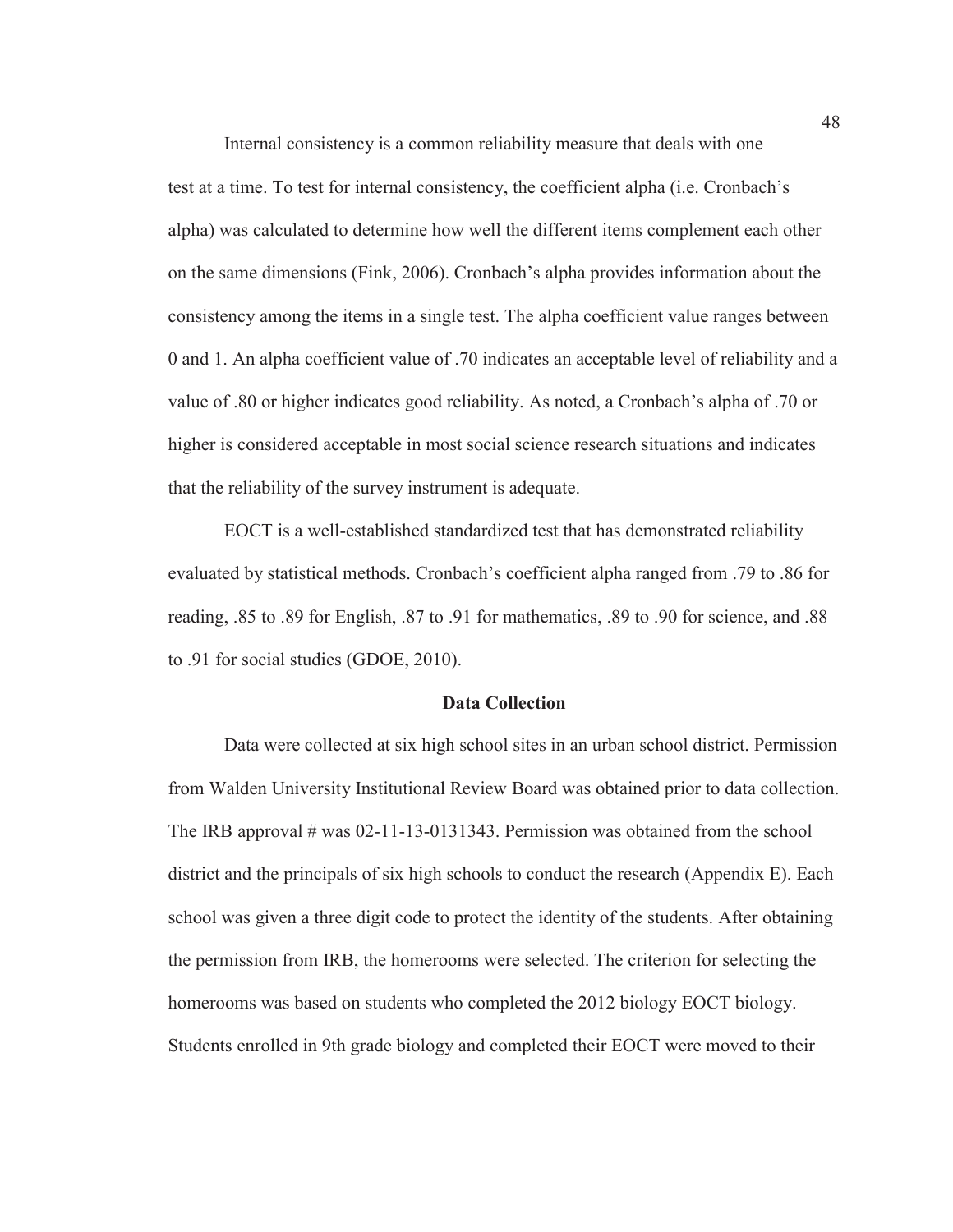10th grade homerooms as a cohort group. The students enrolled in 10th grade biology were moved to 11th grade homerooms. These students and their respective homerooms were targeted for the study.

There were 25 students in each homeroom. Four homerooms from each school were selected. The last twenty minutes of the homeroom was utilized to give instructions and distribute the assent (Appendix F), and consent forms. Consent forms were given to the students who completed the 2012 biology EOCT in the previous year. Parent consent forms along with assent forms were sent home, as well. A stamped envelope with my mailing address was attached to the consent form. Students whose parents signed the consent form as well as those parents who refused consent returned one copy of student assent form. The forms were returned either by U.S. mail in a self-addressed stamped envelope to me or returned to the school drop box provided in the counselor's office located on each floor of the school. All parent forms were approved by IRB.

There were four small learning communities in each of the schools. Thus, there was a counselor's office located on each floor. The drop box was locked. Only I had the key to access it. Also, the offices were located in the area of the building with the least traffic. Students and parents were asked to keep one set of the signed forms at home for their records. The parent consent form included a brief explanation of purpose of the survey, risks and benefits of participating in the study, and also sought permission to use their student's EOCT scores in biology for research purposes. Assent forms were given to the students who completed the 2012 biology EOCT.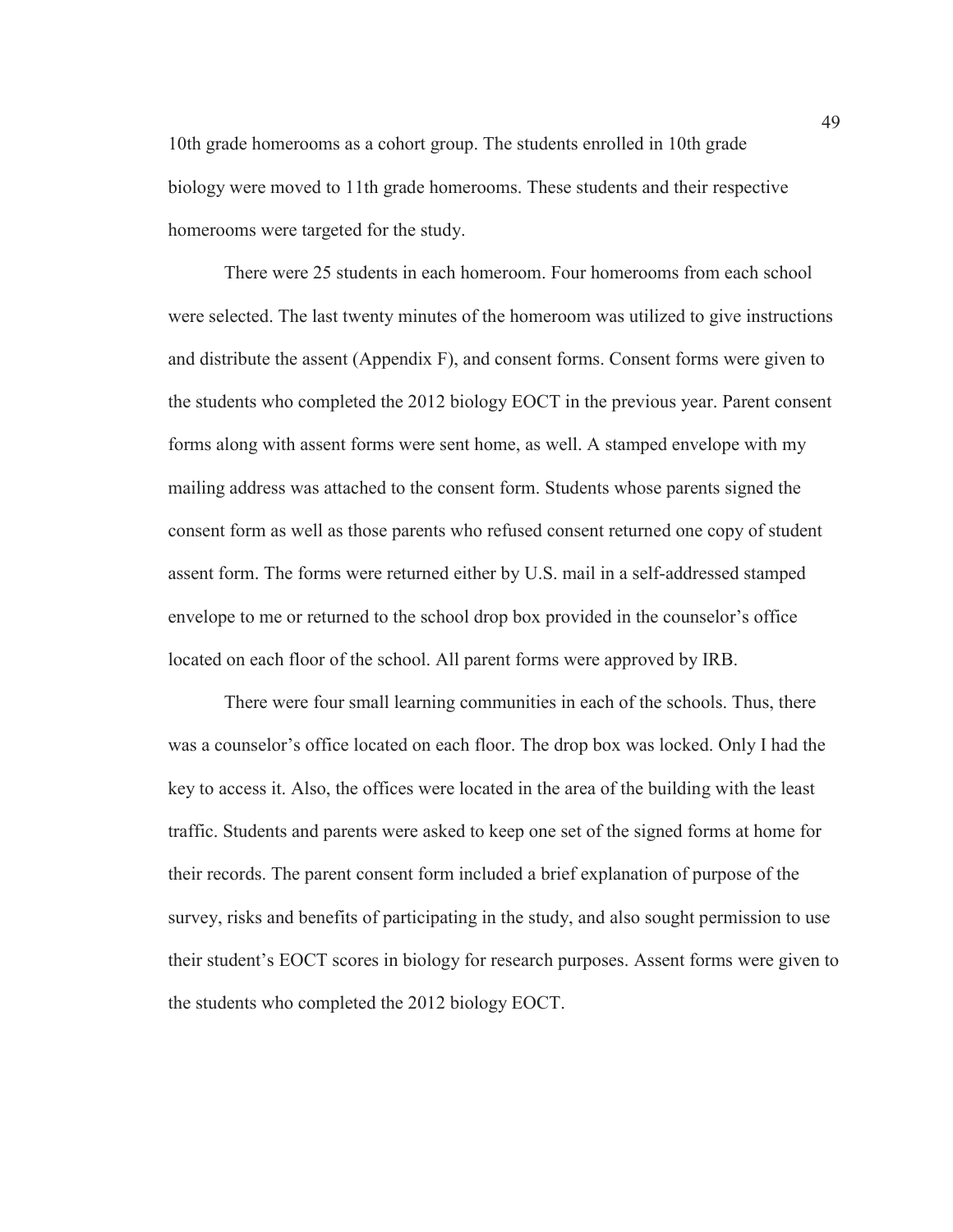Subsequent to obtaining permission from the school district and principals, I discussed the purpose of the research during the homeroom period with teachers and all students who had completed 2012biology EOCT. Students were informed that participation is voluntary. I read aloud the assent form and answered students' questions. Assent forms included the purpose of the study, risk and benefits, protection of students' privacy, and an assurance that the student's participation was voluntary. Students were asked to provide their signature and their email ID on the assent form. Only I had the access to the student's email ID.

The survey link using Survey Monkey was sent to students' email ID, so that the students could take the survey. Through the email data collector in Survey Monkey, it was possible to track the respondents, and their email ID could be matched with their names. No individual student's name was provided to the department of planning and accountability. The electronic version of class roster reports was obtained from Research Planning & Development department for all six high schools. These reports contained student name, gender, ethnic group, and their 2012 biology EOCT scale score. Accordingly, the survey responses were linked to the 2012 biology EOCT scores.

After collecting both assent and consent forms, an online confidential survey link using Survey Monkey was sent to the students' email ID to protect their privacy. All students who provided the consent had the opportunity to complete the survey online through Survey Monkey. This ensured a higher return rate. All race/ethnic groups were included in the study. Data were collected from all ethnic groups and analyzed. Accordingly, student demographic stratification was considered in the data analysis. The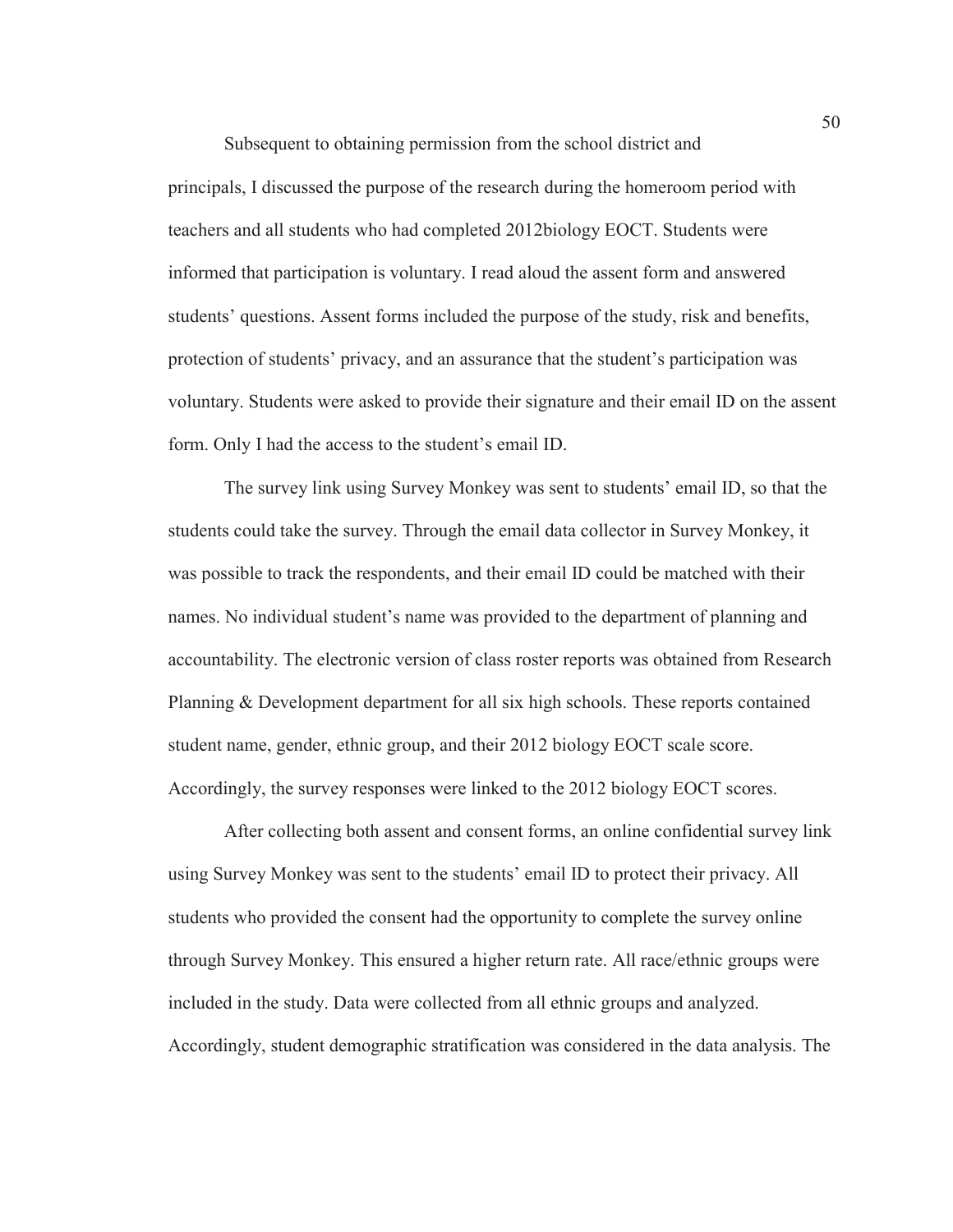study did not target any particular ethnic group. In light of this, stigmatization was not a threat for any potential participant. Figures 1 and 2 highlight student demographic stratification as maintained by the Georgia Department of Education. (http://archives.gadoe.org/Reporting).





*Figure 1.* Percentage of enrolled students according to race/ethnicity group at district level. From http://archives.gadoe.org/Reporting



*Figure 2.* Percentage of enrolled students according to race/ethnicity group at district level. Retrieved from http://archives.gadoe.org/Reporting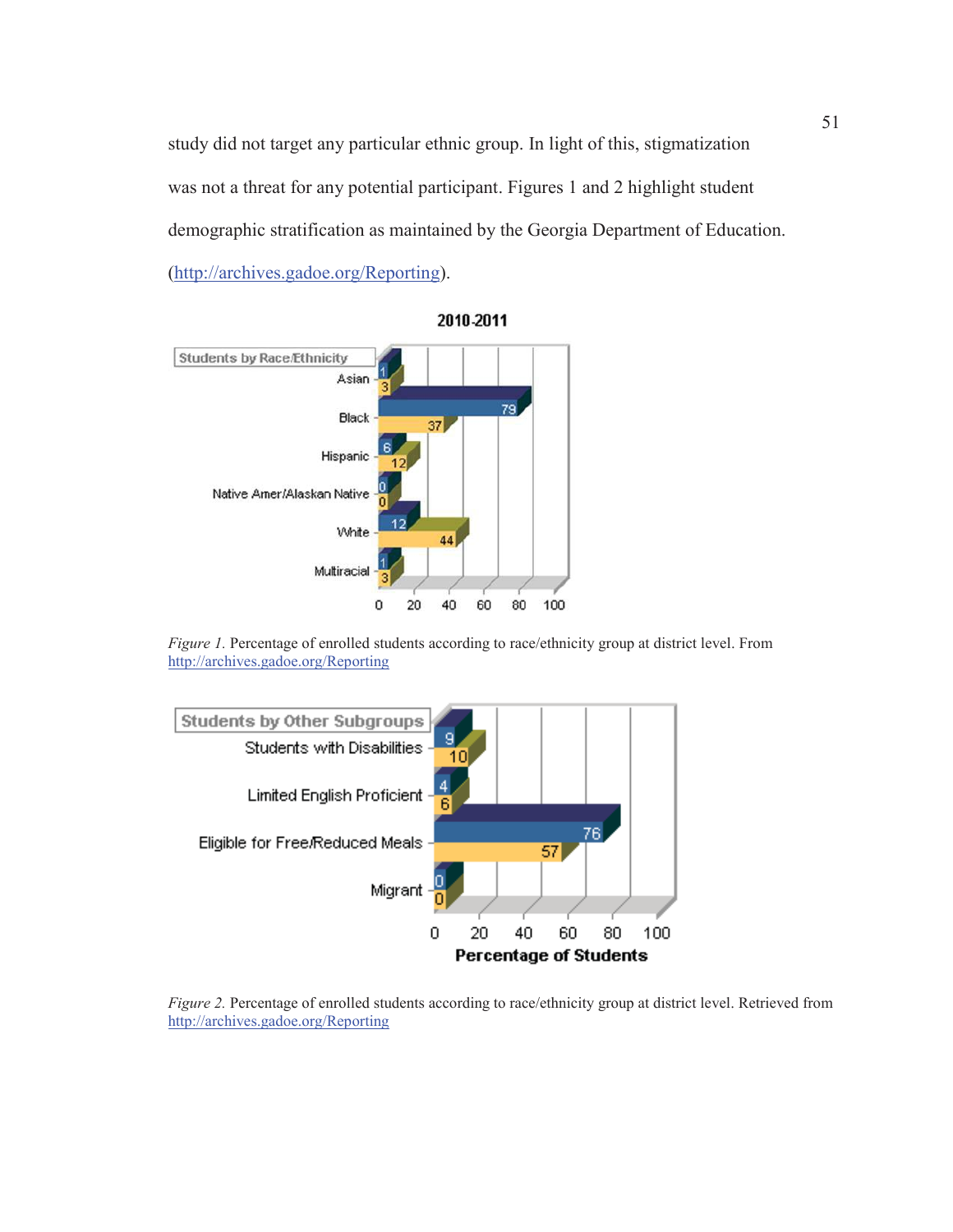As evidenced in the student population stratification, the largest ethnic group is Black. Hence, the students participating in the survey were predominantly African American. Participants were given an opportunity to exclude their data from the study. Electronic data were password protected with a secure password accessible only by me.

Student performance on the biology EOCT was reported on a scale that ranged from 200 to above 450 or more for state standards-based performance tests. According to the GDOE (2010), to meet expectations on the Biology EOCT, students must answer 70% of the test items correctly. Only I had the access to the test scores. All students' records were stored in a file cabinet with a single lock. In this study, I collected the data related to demographic descriptors included ethnicity and gender through the survey. Names of the students, student ID, school site or organization were not revealed. Identifiers included the email ID provided by the students through the assent form. This identifier was used only to send the survey link, so that the participants could take the survey.

#### **Data Analysis**

 In the first phase of the study, the Laboratory Program Variable Inventory (LPVI) survey (Abraham, 1982) was used to collect students' self-reports on their use of inquirybased and non-inquiry-based laboratory investigations in their classes. Individual student scores on LPVI were collected through an email data collector, Survey Monkey. Aggregate scores of the individual students were calculated. Data collected for all ethnic groups were analyzed and reported. Individual survey scores of students who self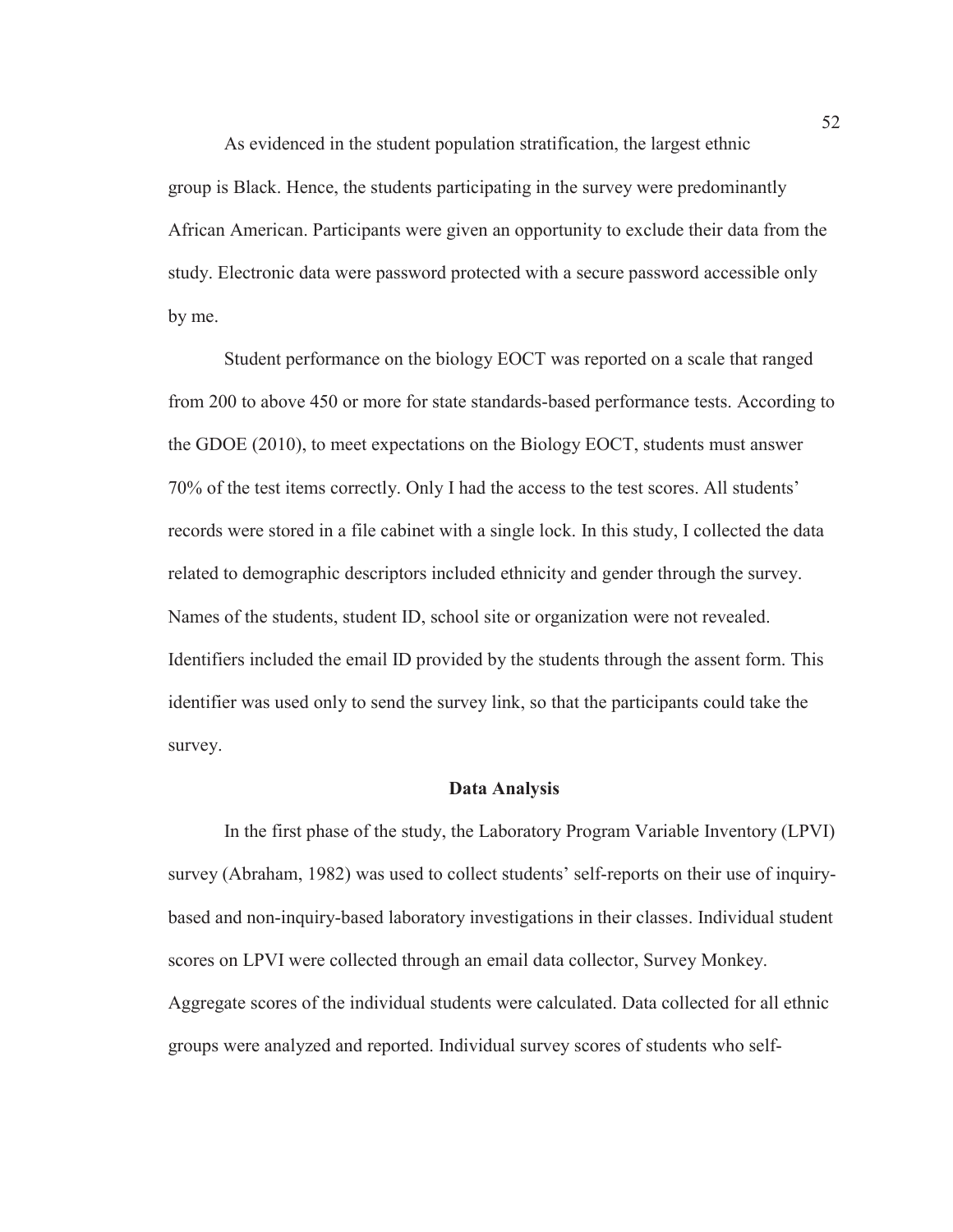reported using Inquiry-based laboratory investigations and also students who self-reported using non inquiry-based laboratory investigations were matched with the individual biology EOCT scores.

Descriptive statistics were used to determine the mean, median, and standard deviation. The data imported into PASW (formerly SPSS) 20.0 software were used to analyze student data. Pearson correlation *r* was utilized in the analysis of the results of both the LPVI survey and 2012 biology EOCT scores to determine whether a relationship existed between the two variables, with a Type I alpha error rate of 0.05. The learning setting was an independent variable and the EOCT scores in biology was the dependent variable. Therefore, the Pearson correlation *r* was used to measure the degree and the direction of the linear relationship between LPVI scores and EOCT scores (Gravetter & Wallnau, 2005). In the second phase of the study, I assessed the differences by gender from both learning settings on the Biology EOCT using partial correlation analysis. In this analysis, I collected the data related to demographic descriptors.

A brief report of the study results was sent within a six month period to students and parents involved in the study. In addition, the publication of the study results in the school newsletter ensured sufficient communication of study outcomes to students. Further, a handout providing details of the results was made accessible to others that were interested in the study. A presentation of the study results was also delivered at a PTSA meeting.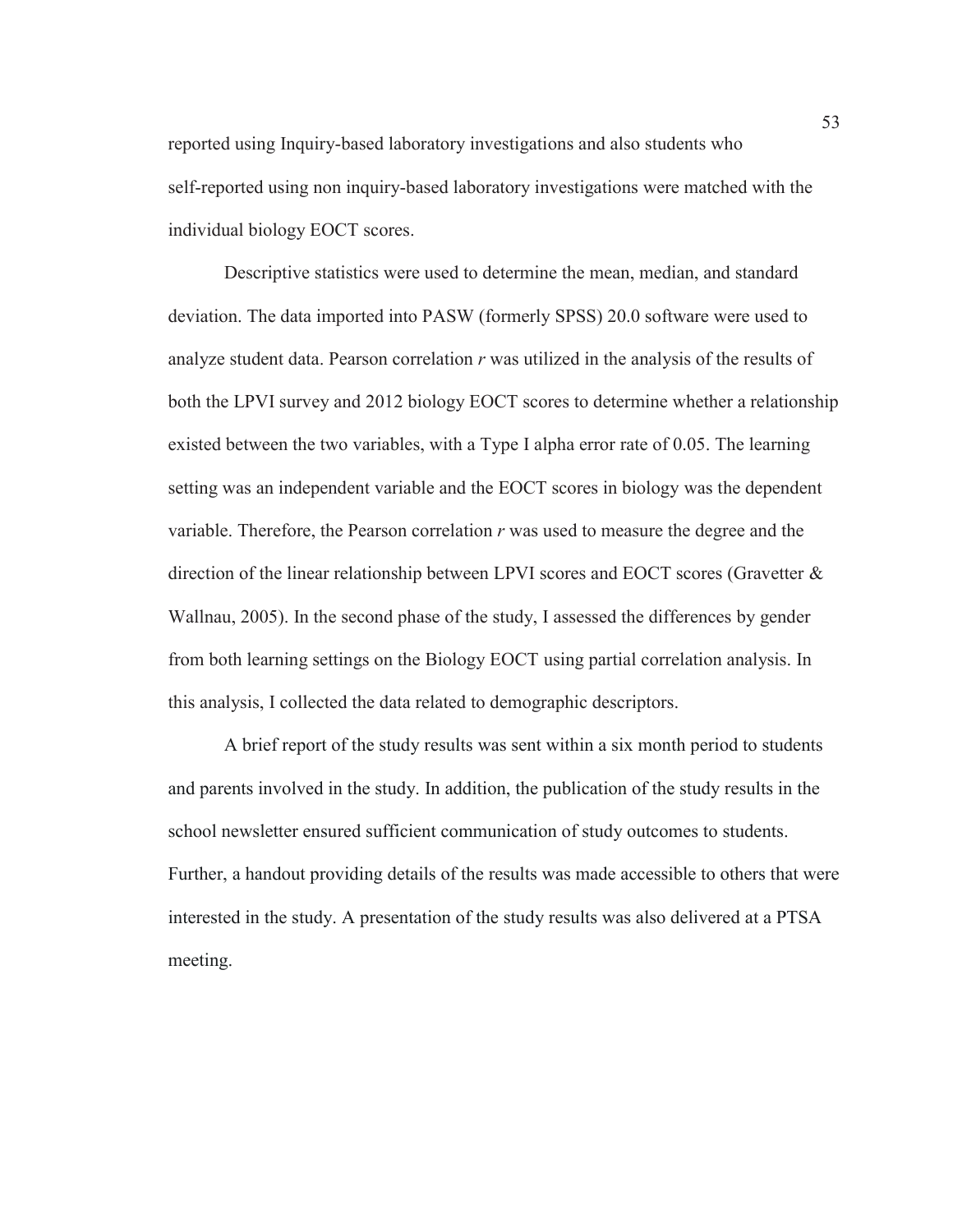#### **Research Questions and Hypotheses**

The research questions investigated were:

*Research Question 1 (RQ1):* What is the relationship between standardized test scores and perceived level of experience in inquiry-based laboratory investigation classes?

*Null Hypothesis 1 (H01):* There is no relationship between standardized test scores and perceived level of experience in inquiry-based laboratory investigation classes.

*Alternative Hypothesis 1(H1):* There is a relationship between standardized test scores and perceived level of experience in inquiry-based laboratory investigation classes.

The Pearson correlation measure was used to analyze the results of both LPVI survey scores and End of Course Test scores in biology to determine whether a relationship existed between the two variables, with a Type I alpha error rate of 0.05. The degree of relationship was expressed as a correlation coefficient. A correlation coefficient is a decimal number ranging from  $+1.00$  to  $-1$ . A coefficient near  $+1$  has a high size and a positive direction. If the coefficients are near .00, the variables are not related. A coefficient near -1.00 has a high size and negative or inverse direction. The end results of data analysis are a number of correlation coefficients, ranging between -1.00 and +1.00. (Gay &Airasian, 2003). The first independent variable was the learning setting (i.e. inquiry-based laboratory investigations versus non-inquiry-based laboratory investigations) and the dependent variable was EOCT biology scores. Pearson correlation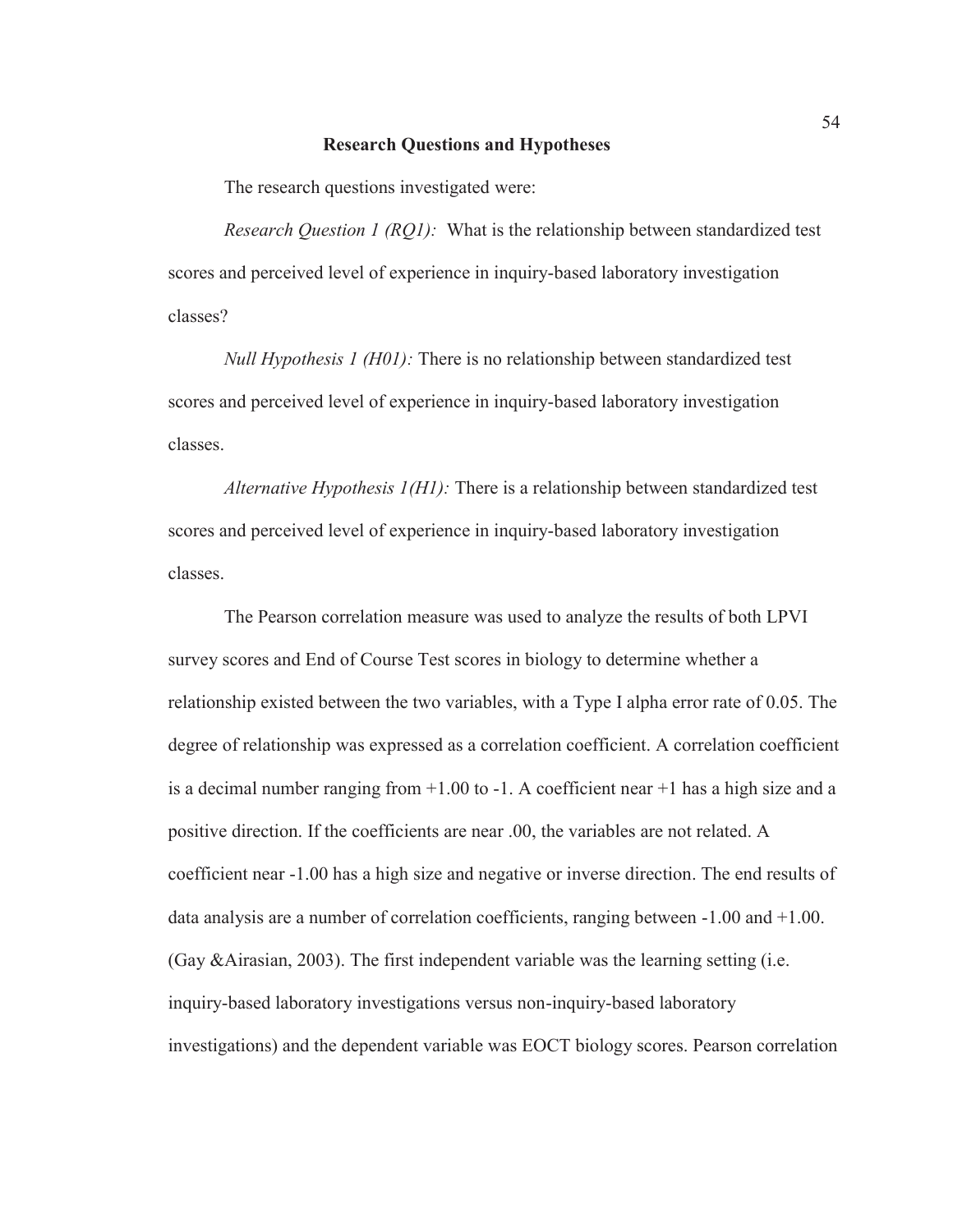was used to measure the degree and the direction of the linear relationship between individual student's LPVI scores and individual student's EOCT scores (Gravetter & Wallnau, 2005).

*Research Question 2 (RQ2):* What is the relationship between standardized test scores and perceived level of experience in inquiry-based laboratory investigation classes when controlling for student gender?

*Null Hypothesis 2 (H02):* There is no relationship between standardized test scores and perceived level of experience in inquiry-based laboratory investigation classes when controlling for student gender.

*Alternative Hypothesis 2 (H2):* There is a relationship between standardized test scores and perceived level of experience in inquiry-based laboratory investigation classes when controlling for student gender.

The second independent variable was the gender (i.e. male versus female). The dependent variable was the 2012 EOCT biology scores. A partial correlation analysis was used to examine, the relationship while partialling out the effects of student gender.

#### **Protection of Participants' Rights**

Participants encountered minimal risk by being involved in the study. Minimum risk was ensured because consent was received by the school officials and the parents of the student participants, prior to conducting the study. In addition, the IRB application was approved by the Walden University Review Board. Participants experienced minimal stress or anxiety from answering survey questions. Furthermore, I took all possible steps to protect the confidentiality of the students' data by limiting access to the data.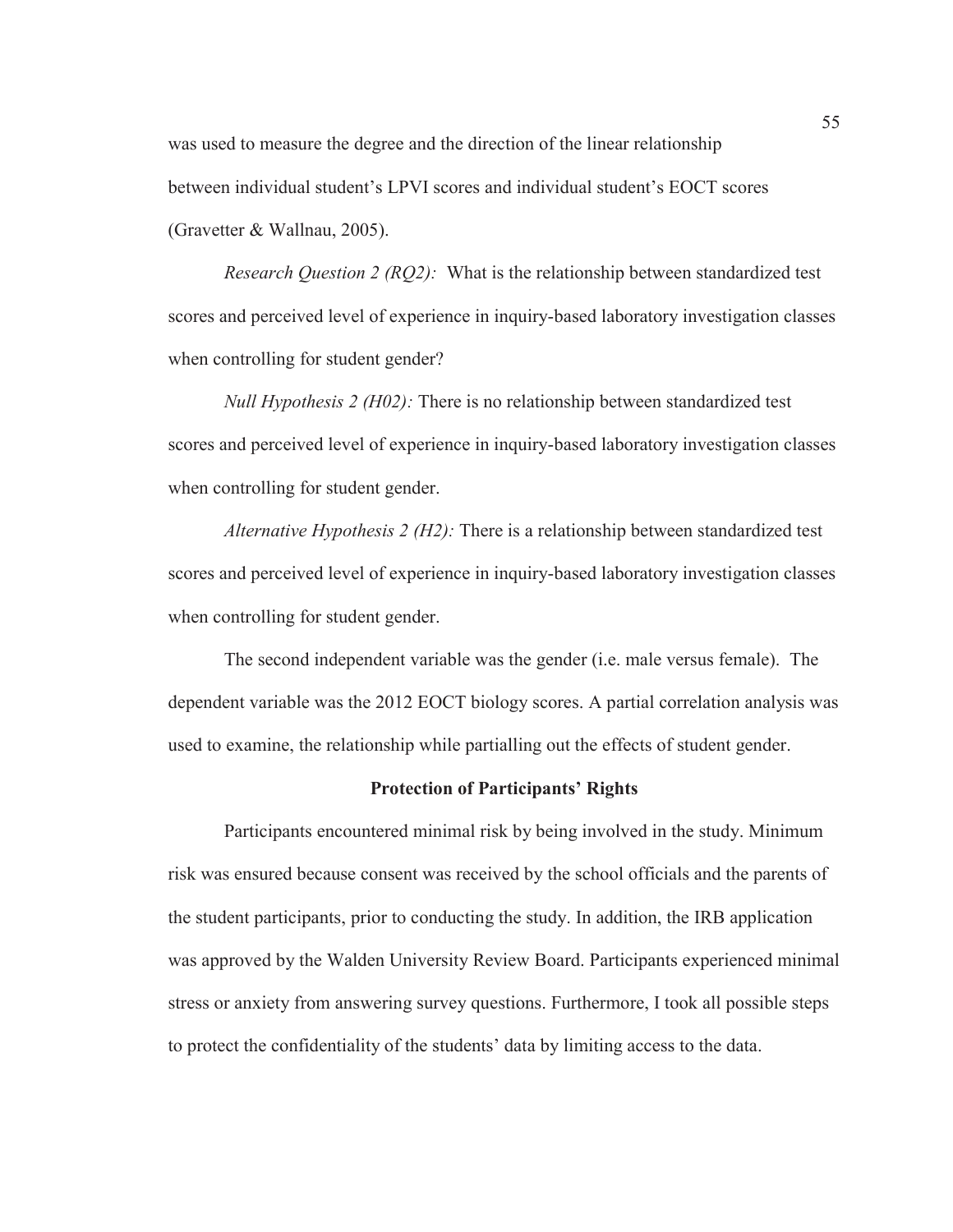Specifically, protections of electronic data were made possible by using unique user storage IDs and passwords and by the proper destruction of data.

The largest percentage of students participating in the survey was Black, due to student demographic. Since the study included all the ethnic groups and the data were analyzed for all the groups, there was no risk of fostering negative stereotypes about one particular ethnic group. All groups were included in the study, so that all students had equal opportunity to contribute to the data collection. There were no penalties for refusing to participate or withdrawing. Sufficient time was given to the participants to make decision whether to participate or withdraw from the study.

To protect the students from safety and privacy risks, the information they provided was not disclosed to others at any time of the research. Names of the students, student identification, school site or organization were not revealed in the study. The study included all students having completed a Biology course during the prescribed timeline. Data regarding race/ethnicity was collected by the Georgia State Department of Education (GDOE). In turn, GDOE produced a student demographic stratification analysis.

In terms of this study, all data will be destroyed after five years using appropriate measures for data disposal. In particular, electronic data will be destroyed using specific software product (i.e. Erase or CyberScrub). The study may not directly benefit the study participants, but the students who continue to take biology courses that offer the laboratory method of investigations will likely reap the benefits of this study, as it is proven that this method of instruction increases content retention and clarity of scientific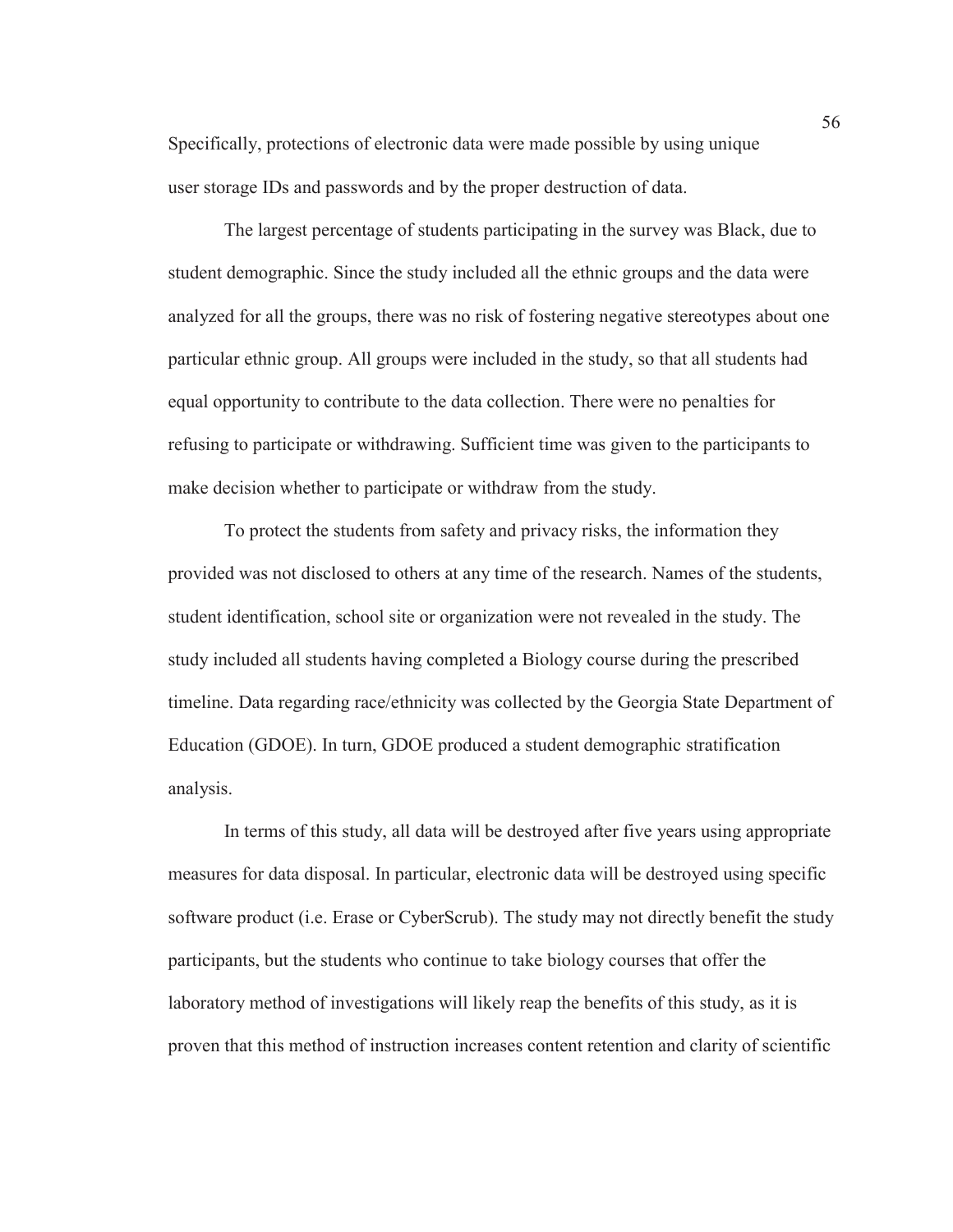concepts. By extension, society benefits due to the increased academic preparedness of American citizens in the science. In addition, the international science community may benefit from this study, since it focuses on improving instructional strategies and practices for teaching science.

#### **Role of the Researcher**

At the time of data collection I was employed by the school district in which the study was conducted. I continue to teach Biology to various grade levels using inquirybased teaching in the school district in which the study took place. She has been in her current position for ten years. The study was not administered in the school where I am currently working. Study participants were students that attended other schools in the district.

#### **Summary**

The purpose of the study was to determine whether inquiry-based laboratory investigations can improve the standardized test scores (EOCT) of students and also to examine, the relationship while partialling out the effects of student gender. Section three presented the research methodology that was used in the study with a description of the variables identified for generating relevant results. The setting, sampling method, sample size, data collection, and method of analyzing the data were discussed. The following two sections include descriptions of the findings, data interpretation, and conclusions that were drawn from the study. Specifically, section four includes the results of the uantitative data analysis, and section five the discussion of the results along with study conclusions.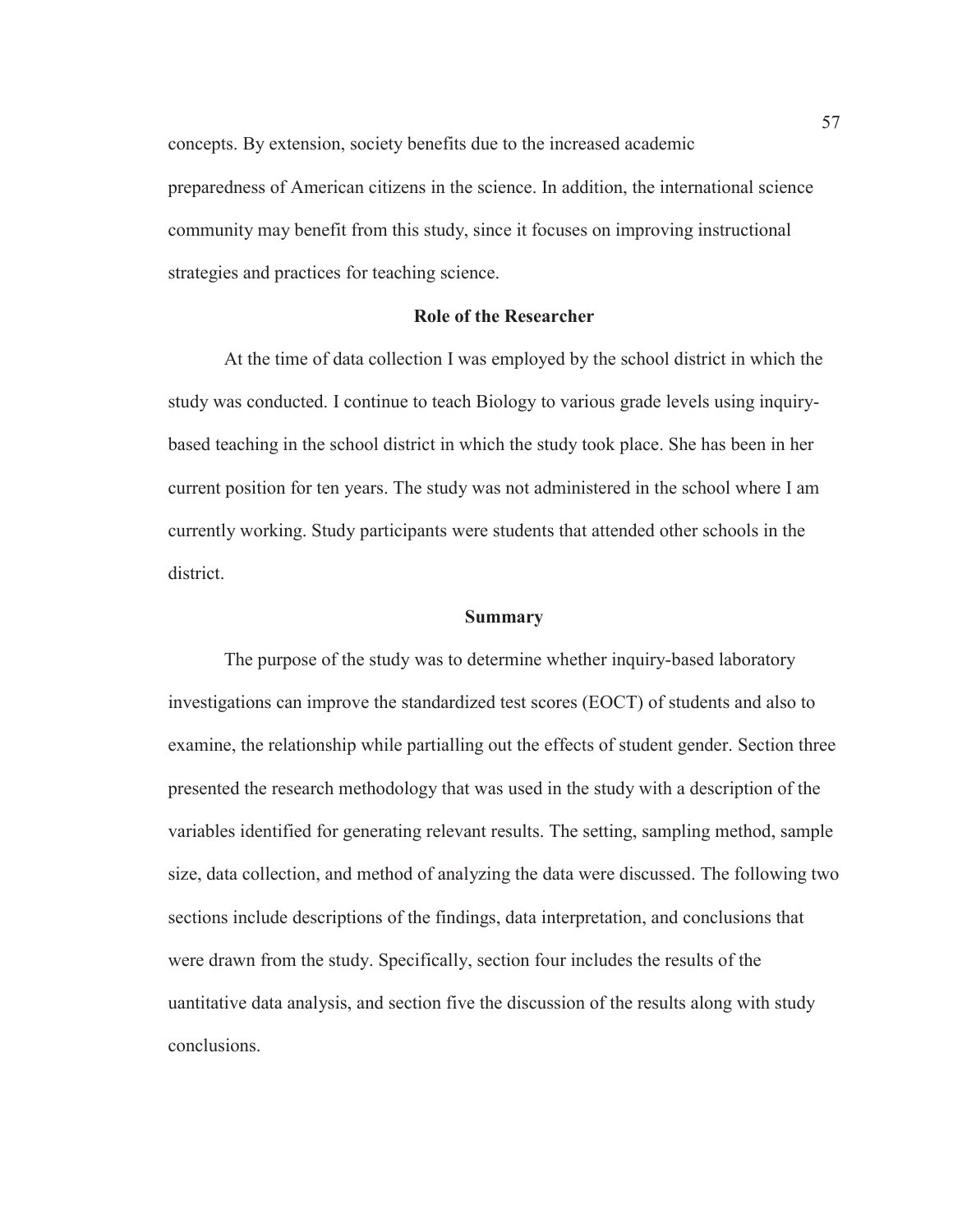#### Section 4: Results

The primary purpose of this quantitative study was to determine the relationship between students' use of inquiry-based laboratory investigations in class (as indicated by the LPVI survey) and students' biology performance as measured by standardized test scores in biology on the EOCT. A secondary purpose was to examine the relationship while partialling out the effects of student gender. Section 4 presents findings resulting from analysis of the data collected in the study. This section features the research questions that were addressed in the study, the research tools, the data collection instruments used, the data analysis, a summary, and interpretation of the outcomes.

There were two main research questions guiding this study relative to the primary and secondary purposes:

*Research Question 1 (RQ1)*: What is the relationship between standardized test scores and perceived level of experience in inquiry-based laboratory investigation classes?

*Research Question 2 (RQ2):* What is the relationship between standardized test scores and perceived level of experience in inquiry-based laboratory investigation classes when controlling for student gender?

The following corresponding hypotheses were investigated.

*Null Hypothesis 1 (H<sub>01</sub>)*: There is no relationship between standardized test scores and perceived level of experience in inquiry-based laboratory investigation classes.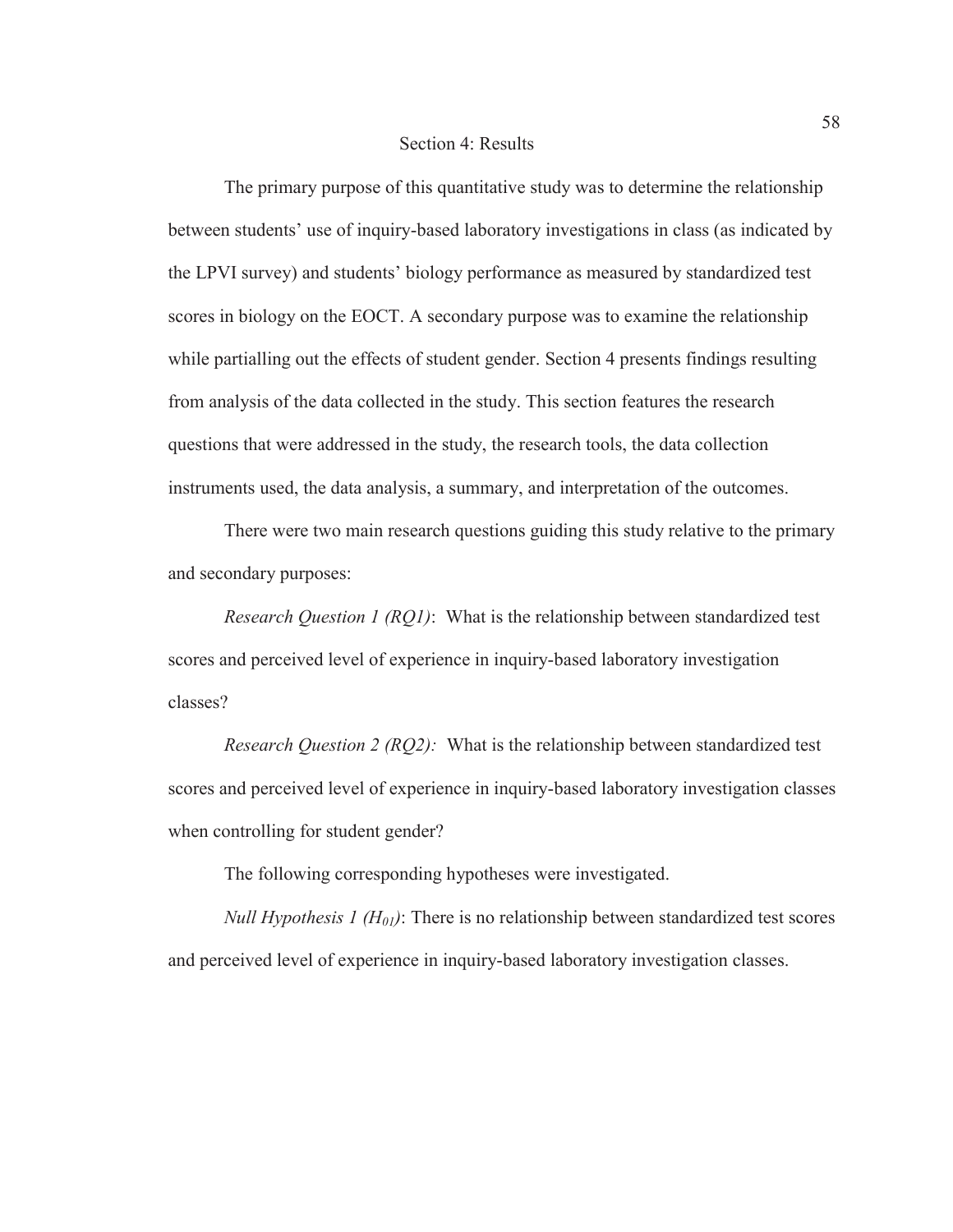*Null Hypothesis* 2 ( $H_{02}$ ): There is no relationship between standardized test scores and perceived level of experience in inquiry-based laboratory investigation classes when controlling for student gender.

*Alternative Hypotheses*  $I(H_l)$ *:* There is a relationship between standardized test scores and perceived level of experience in inquiry-based laboratory investigation classes.

*Alternative Hypothesis 2 (H2):* There is a relationship between standardized test scores and perceived level of experience in inquiry-based laboratory investigation classes when controlling for student gender.

The independent variables were learning setting and gender. The dependent variable was students' Biology EOCT scores. The purpose of the EOCT was to assess student achievement in Georgia Performance Standards in the eight EOCT core courses. The Georgia Department of Education (2012) reported the following:

Data from the End of Course Test will also be used to differentiate instruction in the classroom and procure data to measure the efficacy of classroom instruction. A student's final grade includes 80% of course work and 20% of EOCT scores. In biology, the cut score that indicates a student is meeting the EOCT standard is 400 on a scale of 400-650. The cut score that indicates a student is exceeding the standard is 450. In addition to a scale score, a grade conversion scale, ranging from 0-100, describes student performance on an EOCT. (p.68)

Based on these findings, the final course grade must be a 70 or higher to pass the course.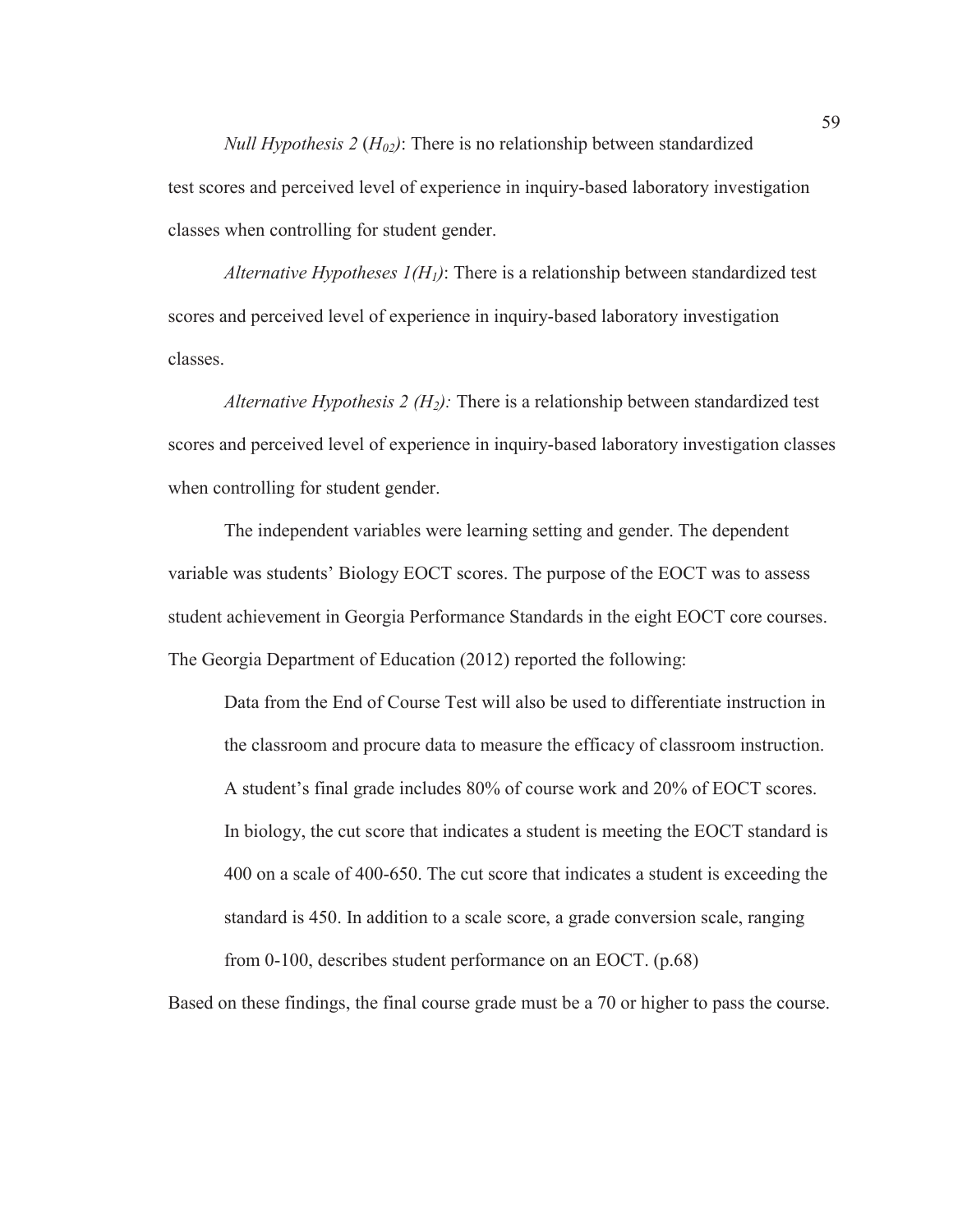Inquiry-based laboratory investigations, which the school uses to

instruct students, were assessed using a self-report survey called the Laboratory Program Variables Inventory (LPVI). Developed by Abraham (1982), the LPVI survey was used to determine the scores of students who self-reported membership in inquiry-based versus non-inquiry-based laboratory investigation classes. The survey consisted of 25 statements describing interactions between students and teachers as well as students and material. Additionally, students' experiences in the laboratory were assessed. They were coded on a 5-point Likert scale with the following categories: 1 = *strongly disagree*, 2 = *disagree*, 3 = *neutral*, 4 = *agree*, and 5 = *strongly agree*. Scores ranging from 3.0 to 5.0 indicate a higher level of inquiry-based laboratory investigations. Lower scores indicate more traditional or non-inquiry-based labs. Survey items were analyzed for internal consistency using Cronbach's alpha. The Cronbach's alpha was calculated to be .85, indicating good reliability of the survey instrument (Fink, 2006).

Data from the biology EOCT were compared and analyzed with the LPVI survey data to determine the relationship between students' use of inquiry-based laboratory investigations in class and students' biology standardized test performance.

## **Research Procedures**

The setting for this study was six high schools from an urban school district. The schools were within a 10-mile radius from my employer. The location of the schools was convenient and allowed me to promptly address any questions or concerns. After obtaining permission from the research planning and development department of the school district, a letter of cooperation from the school principals was obtained to conduct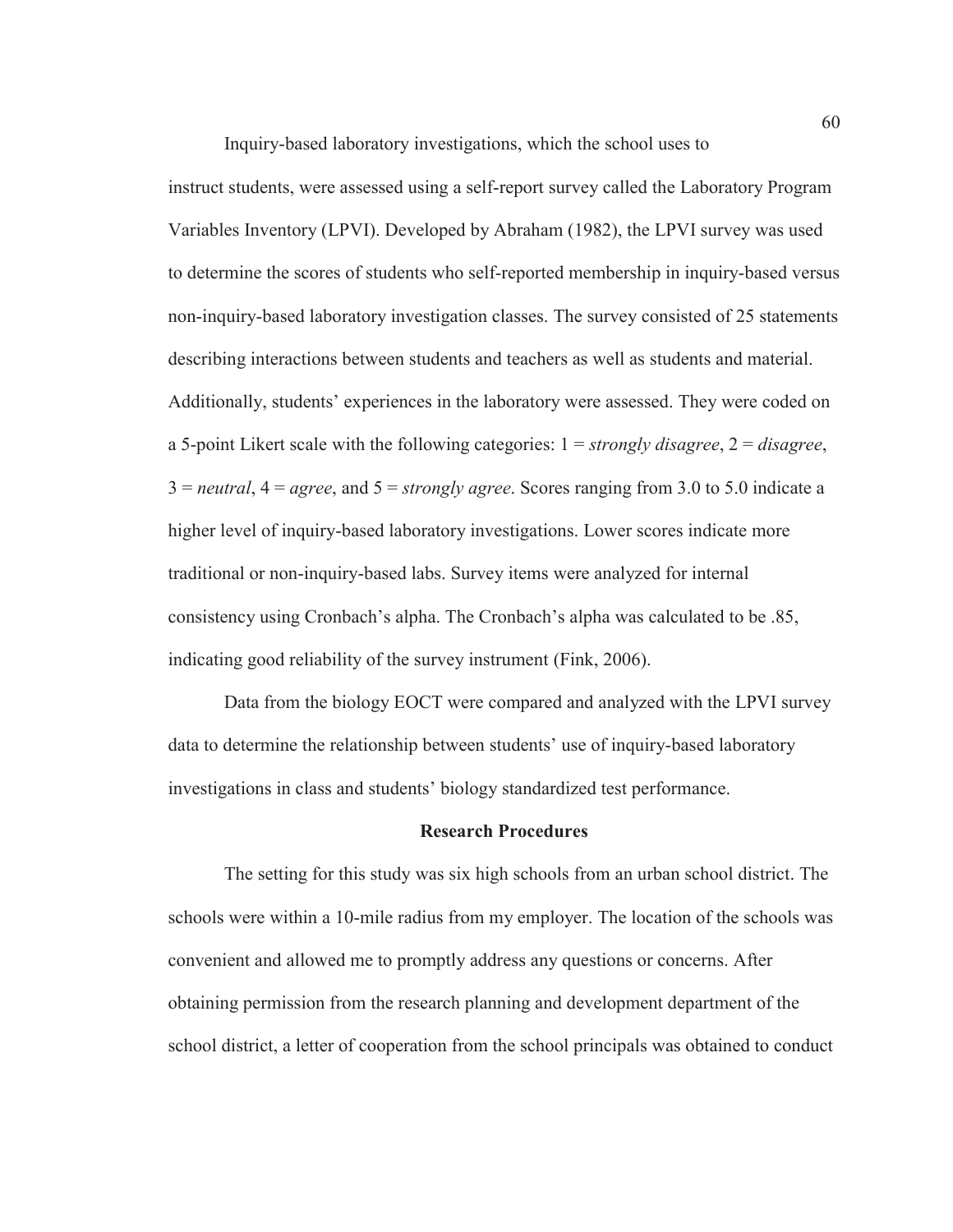the survey. Prior to conducting the study, approval from Walden University IRB was received. The IRB approval number was 02-11-13-0131343.

Informed consent and assent forms were distributed to 588 students who had completed their EOCT in 2012 at the six high schools. Parental consent forms were sent to the parents with a self-addressed stamped envelope. After signing, parents were asked to either return the form by mail or have their student place it in the designated drop box, located in the school counselor's office at each campus. Parents were also instructed to keep a copy of the consent form for their own records. Students wrote their email address on their assent forms. They were given a week to decide to participate in the study. After 1 week, I visited the six schools to collect the assent and consent forms. During the first week, there was poor response from the students. In light of this, the following week, I revisited the homerooms and discussed the purpose of the research and benefits with the educators teaching science. As a result, participation increased.

The parent consent form included a brief explanation of the purpose of the survey, a description of the risks and benefits of participating in the study, and a request for permission to use students' EOCT scores in biology for research purposes. All members of the sample received an email invitation. A survey link was also sent to their email address through Survey Monkey. Students completed the online survey in real time. Weekly reminders were sent to students who needed to complete the online survey. Of the 588 forms distributed, 256 valid completed surveys were received. Overall, 43% of the students invited to participate did complete the survey.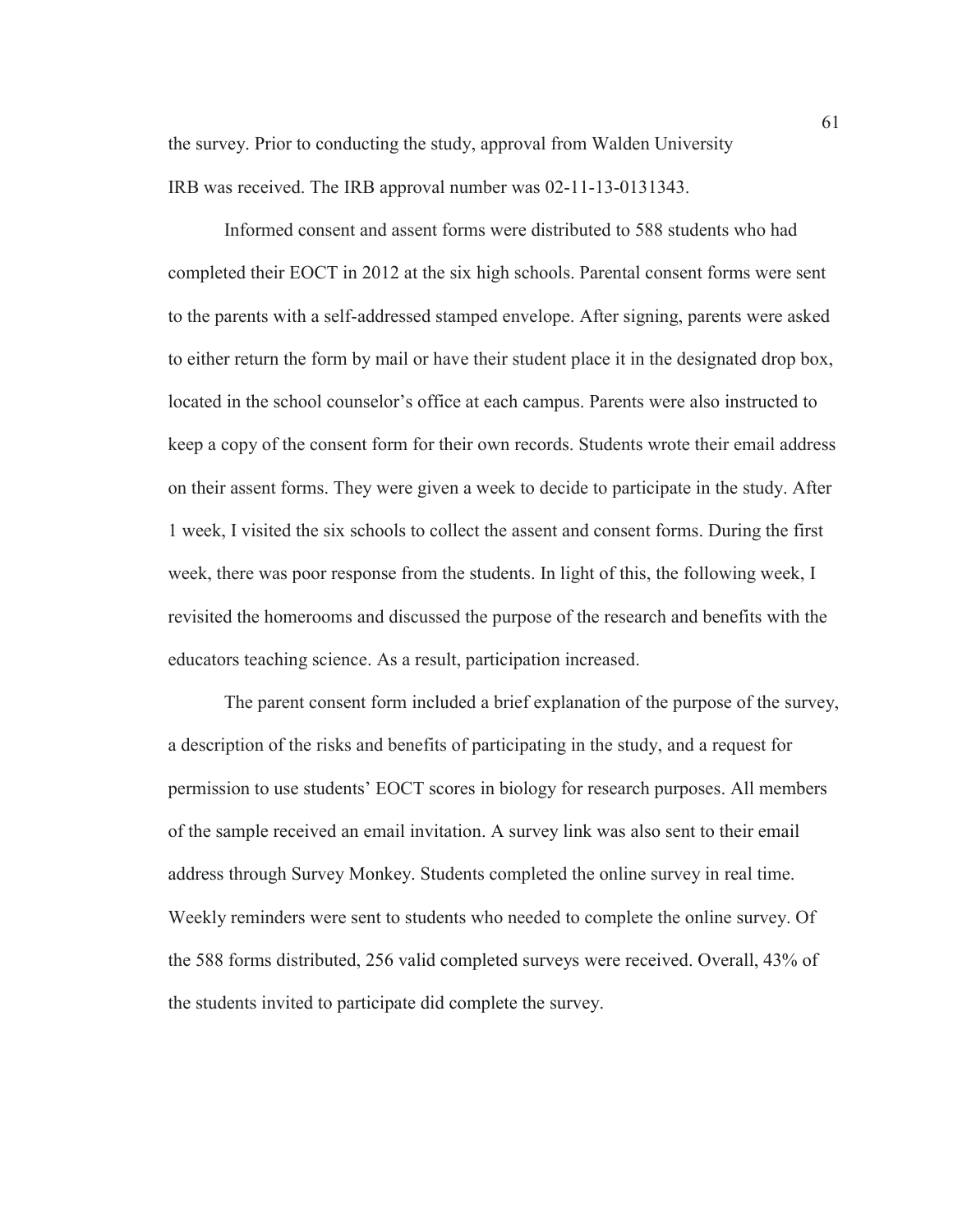#### **Research Tools**

There were two sets of tools used in the study. They were the Laboratory Program Variables Inventory (LPVI) and 2012 Biology EOCT scores. The LPVI (Abraham, 1982) was used to assess inquiry-based laboratory investigations conducted by students enrolled in the biology course of study. I obtained information on students' self-reported use of inquiry-based laboratory investigations using scores from the LPVI survey. The LPVI survey was used to collect student data through Survey Monkey. Students selfreported membership in inquiry-based laboratory investigation classes and non-inquirybased laboratory investigation classes. The LPVI was designed using the Q-sort methodology (Abraham, 1982). However, in this study, the LPVI was developed as a Likert scale for ease of data collection and analysis. It is important to note that permission was granted by Abraham to modify LPVI statements using a Likert scale format. The LPVI is a two-page questionnaire with 25 statements concerning inquiry-based and noninquiry-based laboratory investigations. The original scale consists of 25 items, including 13 items addressing non-inquiry-based learning. Composite means for all items were calculated. A higher score indicated a perceived level of experience in inquiry-based laboratory investigation classes. A score of 5 or 4 on each statement indicated a positive response toward inquiry-based laboratory investigations.

The End of Course Test (EOCT), a standardized test constructed by the Georgia Department of Education (GDOE), is used to measure student achievement in biology. A paper-and-pencil test, the Biology EOCT evaluates content knowledge. The test contains both knowledge and conceptually oriented items. Biology concepts that reflect the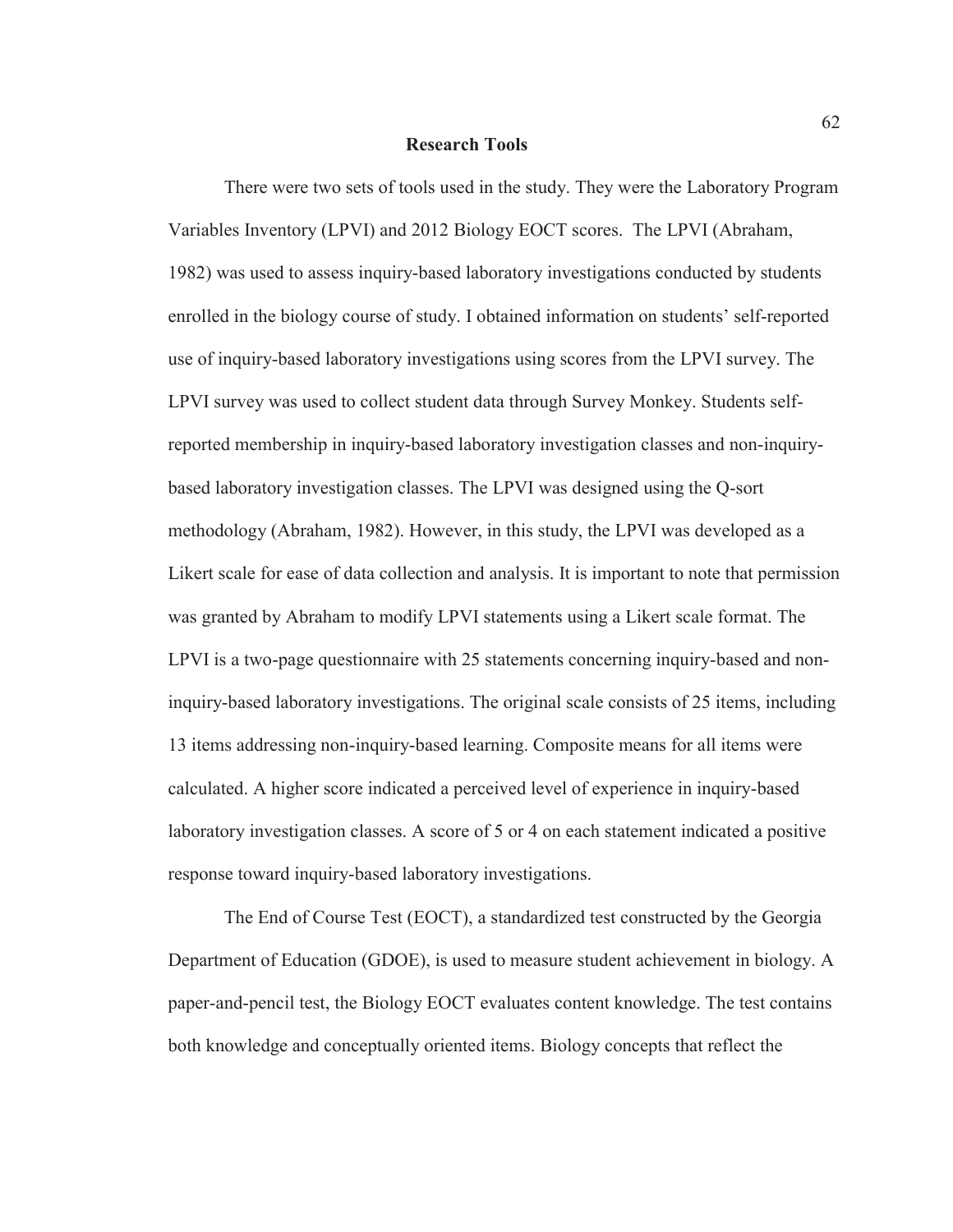professional standards of the state—cell structure and functions, genetics and heredity, biological systems, ecology, and evolution—are included in the test. The EOCT in biology includes two sections. Each section contains 40 multiple-choice questions. It takes 45-60 minutes to complete each section. Each question on the EOCT measures a standard within a content domain that represents the ability to understand and communicate biological concepts. The test was administered during the winter, spring, and summer school calendar terms. In addition to the three main administrations, online mid-month administrations were available to accommodate varying student and school schedules. The EOCT scores range from 200-450. Students who score 400 meet the GDOE standard of proficiency. Those who score 450 exceed the standard.

#### **Data Organization**

The data collected through Survey Monkey were organized in Microsoft Excel, version 2007, for analysis. Individual student data were input in a spreadsheet. The spreadsheet included the sum of the survey scores for each student, corresponding EOCT scores, along with the gender and ethnicity of each student who responded to the survey. Student ethnicity was coded as per the EOCT reports that I received from the district. They were:  $W =$  Caucasians,  $B =$  African Americans,  $AI =$  American Indian or Alaska Native,  $H = H$  ispanic or Latino, and  $M = M$ ultiracial. Student names and email addresses were also excluded from the spreadsheet, in order to insure confidentiality. For the purpose of data analysis the gender was coded as male  $= 1$ , and female  $= 2$ .

The electronic data were stored on my computer with a unique password to which she had sole access. Hard copies of the assent and consent forms collected from each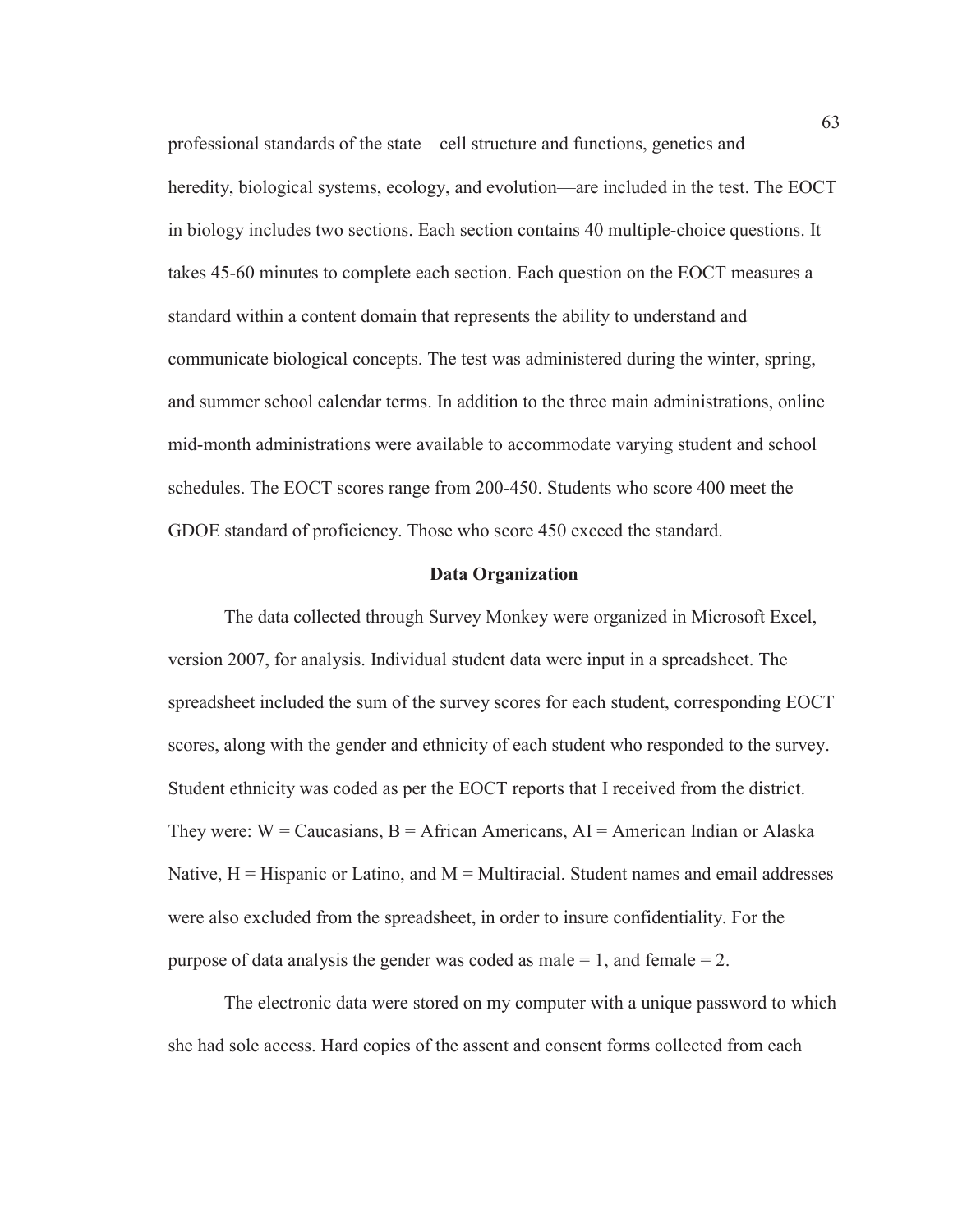school were organized in six binders. These binders were stored in locked cabinets to which only I had the keys. All data will be stored for the next five years.

# **Data Analysis and Results**

 Two different sources of data were collected for this study. The first set of data included results from the Laboratory Program Variables Inventory (LPVI) (Abraham, 1982). The LPVI was used to measure the independent variable (i.e. type of learning setting) to determine if students were in classes with inquiry-based laboratory investigations or classes that utilized non-inquiry based laboratory investigations.

Table 2 indicates the percentage of respondents for each statement on the LPVI. Students agreed or strongly agreed to all statements except items 4, 7, 9, and 24. Students mostly agreed with Statement 2 (i.e. Questions in the laboratory manual require the interpretation of the data), whereas they least agreed with Statement 4 (Students are allowed to go beyond laboratory exercises and do experiments on their own).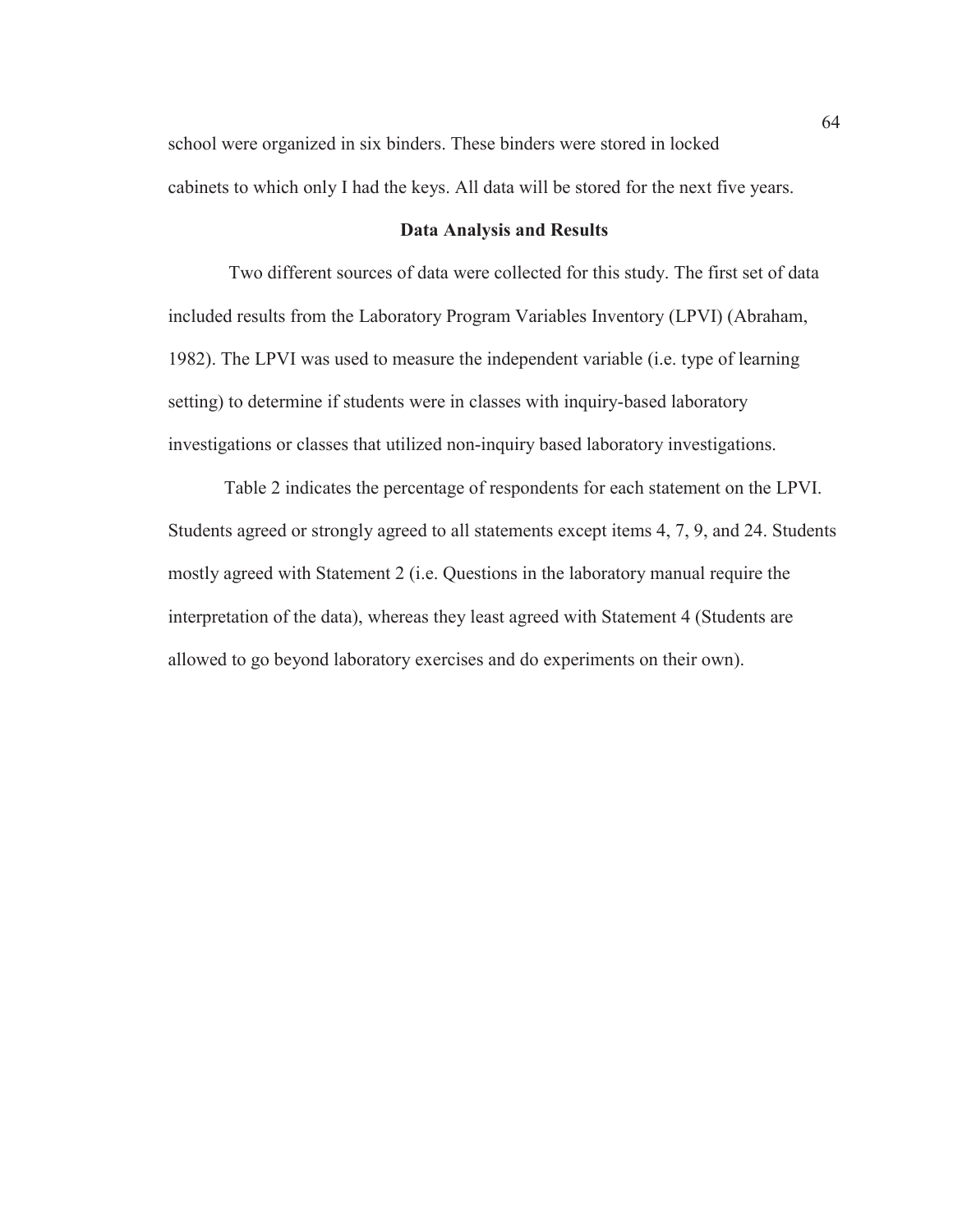# *Percentage of Respondents for Each Statement on the Survey Laboratory Program Variable Inventory*

|                | <b>Survey Statements</b>                                                                                     | Strongly<br>Disagree | Disagree | Neutral | Agree                      | Strongly<br>agree |
|----------------|--------------------------------------------------------------------------------------------------------------|----------------------|----------|---------|----------------------------|-------------------|
| 1.             | Students follow step by step<br>instructions in the laboratory<br>manual.                                    | 1.7%                 | 4.1%     | 22.4%   | 44.9%                      | 26.9%             |
| 2.             | Questions in the laboratory<br>manual require the<br>interpretation of the data.                             | 1.0%                 | 3.4%     | 22.0%   | 54.6%                      | 19.0%             |
| 3 <sub>1</sub> | The instructor is concerned<br>with correction of data.                                                      | 2.4%                 | $6.1\%$  | 15.6%   | 42.9%                      | 33.0%             |
| 4.             | Students are allowed to go<br>beyond laboratory exercises<br>and do experiments on their<br>own.             | 28.4%                | 30.1%    | 21.6%   | 12.5%                      | 7.4%              |
| 5              | Laboratory activities are used<br>to develop categories.                                                     | 1.7%                 | 1.3%     | 17.8%   | 54.5%                      | 24.6%             |
| 6.             | The instructor lectures to the<br>whole class.                                                               | 1.3%                 | 8.1%     | 21.1%   | 36.2%                      | 33.2%             |
| 7.             | Students are asked to design<br>their own experiment.                                                        | 18.4%                | 36.7%    | 24.8%   | 13.9%                      | 6.1%              |
| 8.             | During laboratory students<br>record information requested<br>by the instructor or the<br>laboratory manual. | 14.0%                | 2.0%     | 16.2%   | 50.0%                      | 30.4%             |
| 9.             | Laboratory session raise new<br>problems or result in data that<br>cannot be explained<br>immediately.       | 5.1%                 | 22.6%    | 40.2%   | 25.0%<br>(Table continues) | 7.1%              |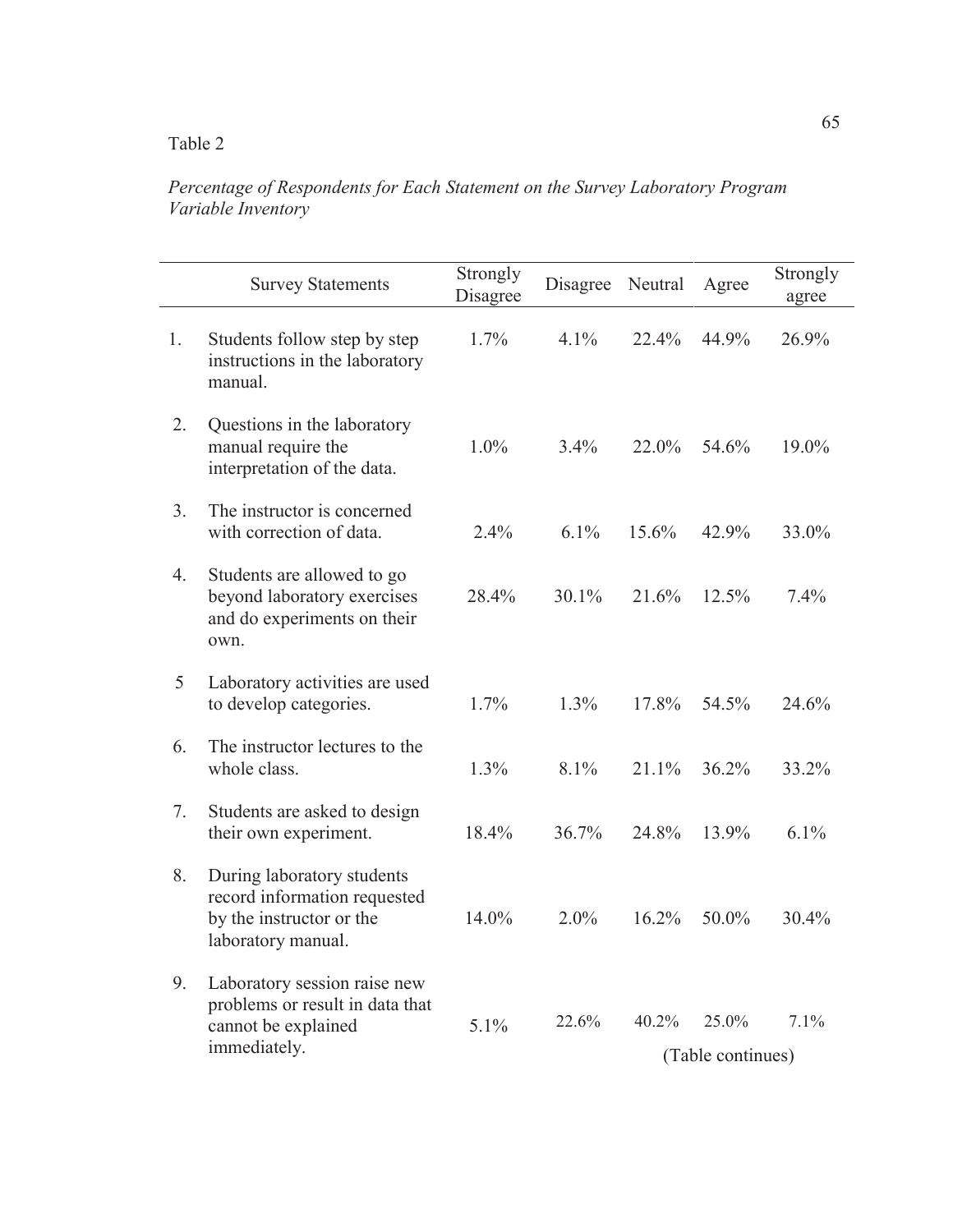|     | <b>Survey Statements</b>                                                                                     | Strongly<br><b>Disagree</b> | <b>Disagree</b> | Neutral | Agree    | Strongly<br>agree |
|-----|--------------------------------------------------------------------------------------------------------------|-----------------------------|-----------------|---------|----------|-------------------|
| 10. | The instructor or laboratory<br>manual identifies the problem<br>to be investigated.                         | 1.3%                        | 4.4%            | 21.8%   | 54.4%    | 18.1%             |
| 11. | Laboratory activities require<br>students to solve problems.                                                 | $1.0\%$                     | 2.7%            | 17.3%   | 52.9%    | 26.1%             |
| 12. | The laboratory manual<br>requires that specific<br>questions be answered.                                    | $1.0\%$                     | 2.0%            | 20.1%   | 51.7%    | 25.2%             |
| 13. | The instructor or laboratory<br>manual requires that students<br>explain why certain things<br>happen        | 0.3%                        | $3.0\%$         | 17.4%   | 53.7%    | 25.5%             |
| 14. | Laboratory is used to<br>investigate a problem that<br>comes in class.                                       | 3.4%                        | 21.2%           | 31.2%   | 34.6%    | 9.6%              |
| 15. | Laboratory experiments<br>develop critical thinking<br>skills in biology.                                    | 2.1%                        | 1.7%            | 22.3%   | 46.9%    | 27.1%             |
| 16. | Questions in the laboratory<br>manual require that students<br>use evidence to back up their<br>conclusions. | 1.4%                        | 1.7%            | 16.2%   | 47.0%    | 33.8%             |
| 17. | Students discuss their data<br>and conclusions with each<br>other.                                           | 2.4%                        | 4.5%            | 22.3%   | $47.3\%$ | 23.6%             |
| 19  | During laboratory students,<br>record information they feel<br>is important.                                 | $3.0\%$                     | $5.1\%$         | 20.6%   | 46.3%    | 25.0%             |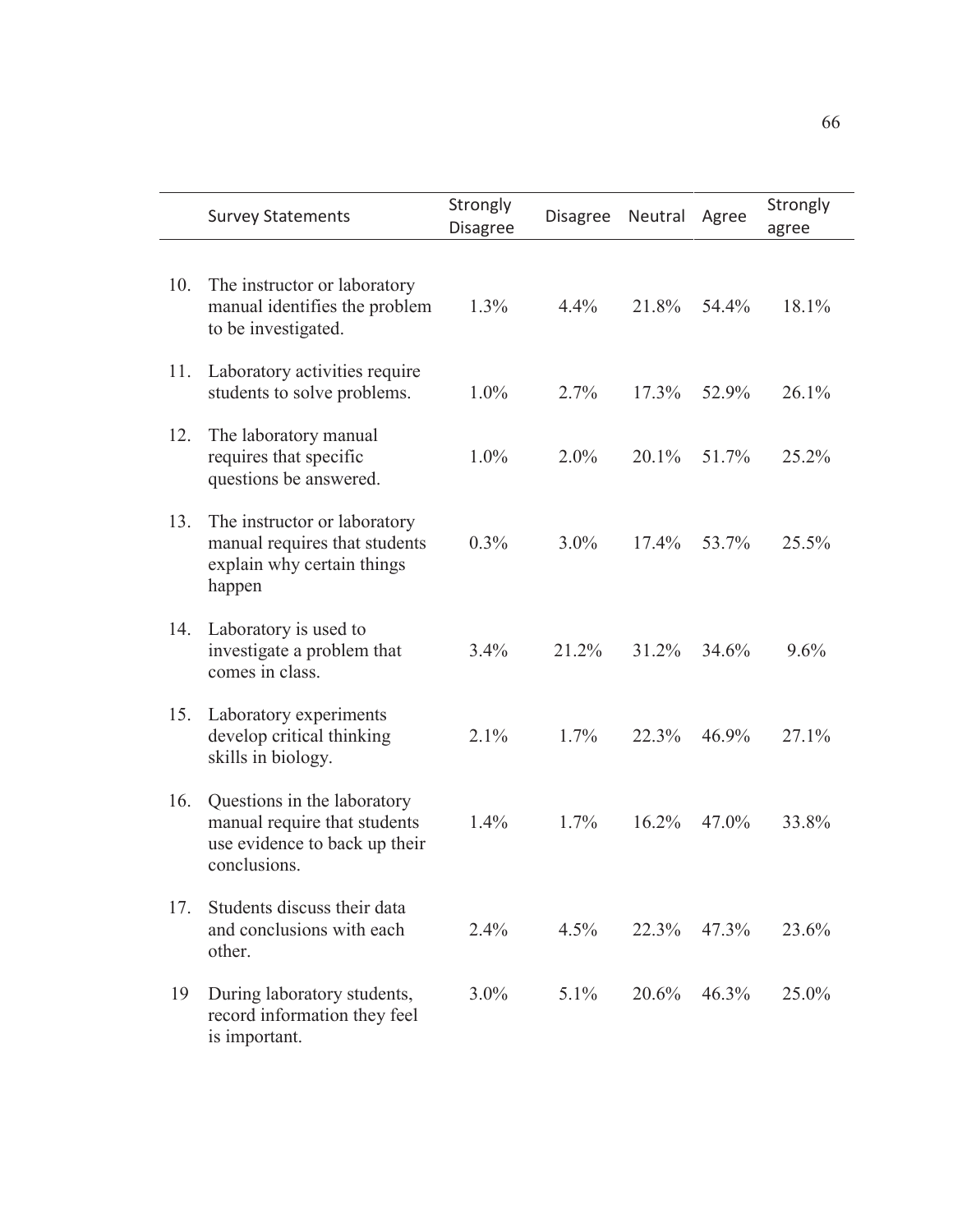|     | <b>Survey Statements</b>                                                                                  | Strongly<br><b>Disagree</b> | <b>Disagree</b> | Neutral  | Agree    | Strongly<br>agree |
|-----|-----------------------------------------------------------------------------------------------------------|-----------------------------|-----------------|----------|----------|-------------------|
| 20. | Students propose their own<br>explanations for observed<br>phenomenon.                                    | $1.7\%$                     | $7.2\%$         | 33.0%    | 43.3%    | 14.8%             |
| 21. | Students identify the<br>problems to be investigated.                                                     | 2.4%                        | 4.7%            | 25.1%    | 49.2%    | 18.6%             |
| 22. | During laboratory students<br>check the correction of their<br>work with the instructor.                  | $1.7\%$                     | $4.7\%$         | 19.3%    | $45.4\%$ | 28.8%             |
| 23. | In discussion with the<br>instructor, assumptions are<br>challenged and conclusions<br>must be justified. | 0.7%                        | $5.1\%$         | $19.9\%$ | 47.6%    | $26.7\%$          |
| 24. | Students usually know the<br>general outcome of the<br>experiment before doing the<br>experiment.         | 7.8%                        | 22.6%           | 36.8%    | 25.3%    | 7.4%              |
| 25. | The instructor gives<br>information to students in<br>small groups.                                       | $3.0\%$                     | 13.5%           | $30.3\%$ | 37.0%    | 16.2%             |

Frequencies and percentage of the survey LPVI scores are presented in Table 3. As presented in Table 3, LPVI scores ranged from 44 to 125. The frequency distribution ranged between 1 to 17, and the cumulative percentage ranged from 4 to100. The mean LPVI score was 91.48 (*SD* = 10.96).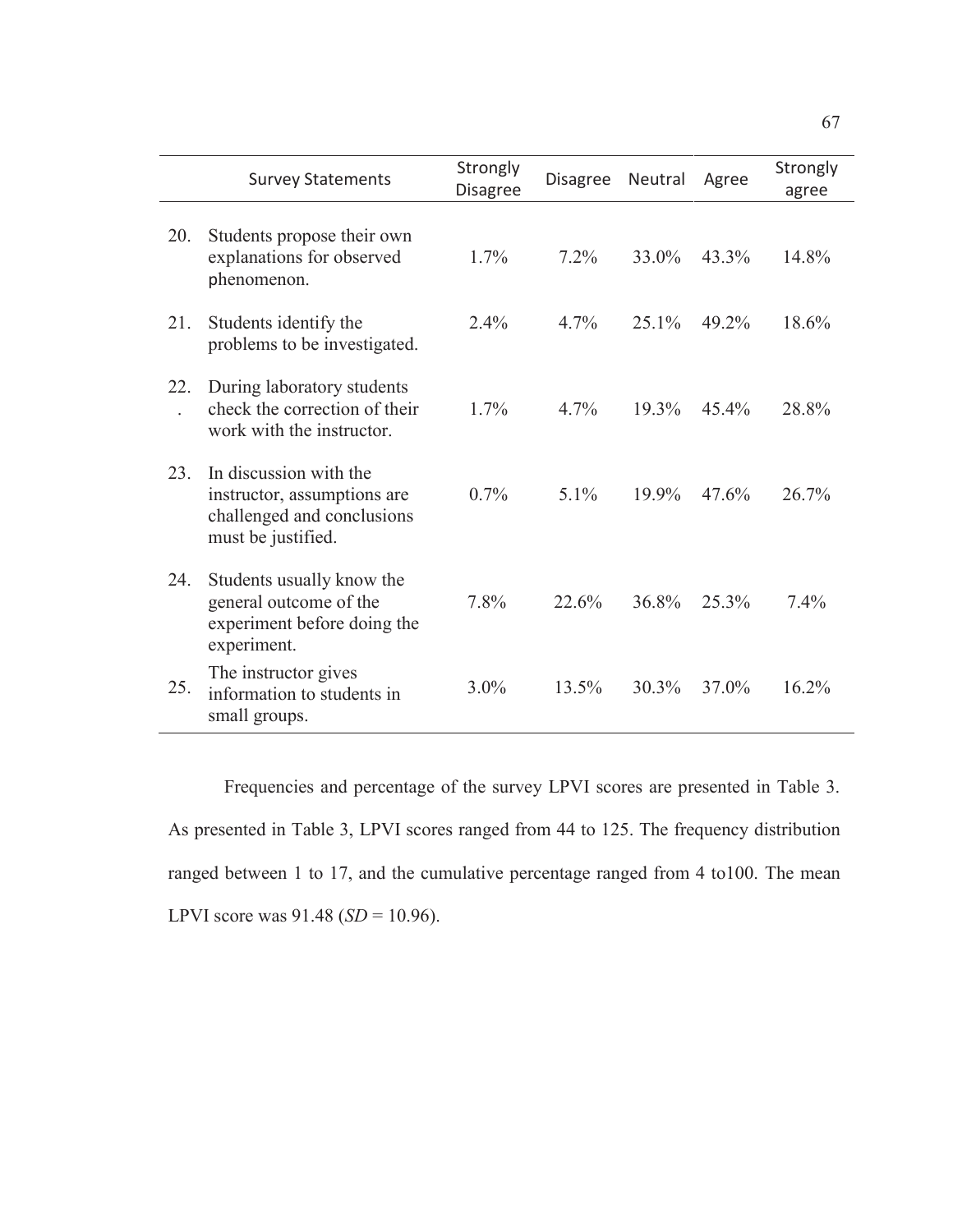|       | Scores    | Frequency        | Percent         | Valid Percent                                                                | Cumulative<br>Percent |
|-------|-----------|------------------|-----------------|------------------------------------------------------------------------------|-----------------------|
|       | 44.00     | $\,1$            | $.4\,$          | $.4\,$                                                                       | $.4\,$                |
|       | 45.00     | $\,1$            | $.4\,$          | $.4\,$                                                                       | $.8\,$                |
|       | 69.00     | $\,1$            | $.4\phantom{0}$ | $\mathcal{A}% _{0}=\mathcal{A}_{\mathrm{CL}}\times\mathcal{A}_{\mathrm{CL}}$ | $1.2\,$               |
|       | 73.00     | $\mathfrak{Z}$   | 1.2             | 1.2                                                                          | 2.3                   |
|       | 75.00     | 5                | $2.0\,$         | $2.0\,$                                                                      | 4.3                   |
|       | 76.00     | $8\,$            | 3.1             | 3.1                                                                          | 7.4                   |
|       | 77.00     | $8\,$            | 3.1             | 3.1                                                                          | 10.5                  |
|       | 78.00     | $\boldsymbol{2}$ | $.8\,$          | $.8\,$                                                                       | 11.3                  |
|       | 79.00     | $\mathfrak{Z}$   | $1.2\,$         | $1.2\,$                                                                      | 12.5                  |
|       | 80.00     | 6                | 2.3             | 2.3                                                                          | 14.8                  |
|       | $81.00\,$ | $\mathfrak{Z}$   | 1.2             | 1.2                                                                          | 16.0                  |
|       | 82.00     | 6                | 2.3             | 2.3                                                                          | 18.4                  |
|       | 83.00     | 9                | 3.5             | $3.5$                                                                        | 21.9                  |
|       | 84.00     | $\overline{4}$   | 1.6             | 1.6                                                                          | 23.4                  |
|       | 85.00     | 9                | $3.5$           | 3.5                                                                          | 27.0                  |
|       | 86.00     | 5                | $2.0\,$         | $2.0\,$                                                                      | 28.9                  |
| Valid | 87.00     | 12               | 4.7             | 4.7                                                                          | 33.6                  |
|       | 88.00     | 17               | 6.6             | 6.6                                                                          | 40.2                  |
|       | 89.00     | $8\,$            | 3.1             | 3.1                                                                          | 43.4                  |
|       | 90.00     | 15               | 5.9             | 5.9                                                                          | 49.2                  |
|       | 91.00     | 12               | 4.7             | 4.7                                                                          | 53.9                  |
|       | 92.00     | $8\,$            | 3.1             | 3.1                                                                          | 57.0                  |
|       | 93.00     | $8\,$            | 3.1             | 3.1                                                                          | 60.2                  |
|       | 94.00     | $10\,$           | 3.9             | 3.9                                                                          | 64.1                  |
|       | 95.00     | $\sqrt{6}$       | 2.3             | 2.3                                                                          | 66.4                  |
|       | 96.00     | 8                | 3.1             | 3.1                                                                          | 69.5                  |
|       | 97.00     | $\boldsymbol{7}$ | 2.7             | 2.7                                                                          | 72.3                  |
|       | 98.00     | $\boldsymbol{7}$ | 2.7             | 2.7                                                                          | 75.0                  |
|       | 99.00     | 7                | 2.7             | 2.7                                                                          | 77.7                  |
|       | 100.00    | $\boldsymbol{7}$ | 2.7             | 2.7                                                                          | 80.5                  |
|       |           |                  |                 | (Table continues)                                                            |                       |

 *Frequencies and Percentage of the Survey LPVI Scores (N = 256)*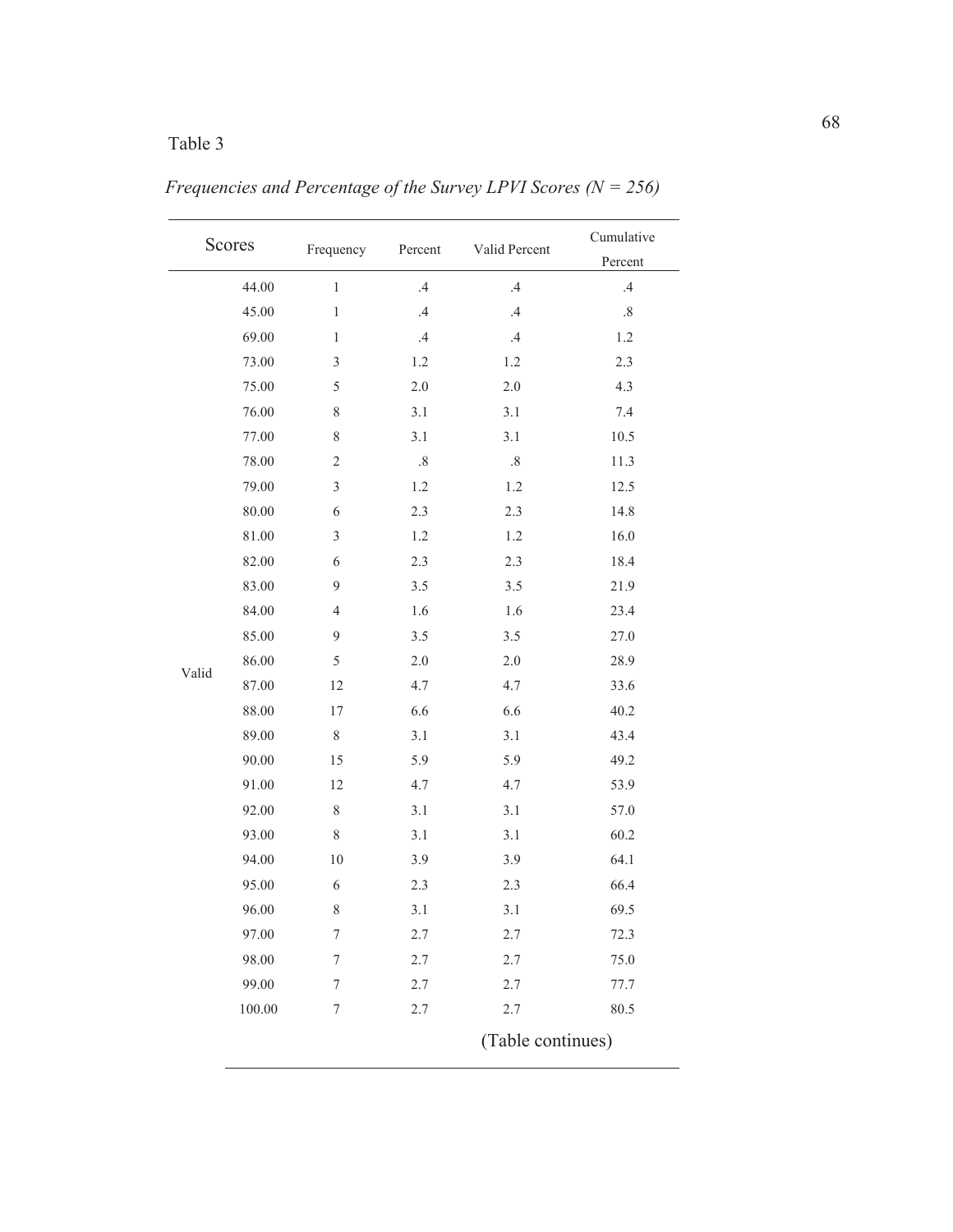| Scores | Frequency      | Percent | Valid Percent | Cumulative<br>Percent |
|--------|----------------|---------|---------------|-----------------------|
| 103.00 | 9              | 3.5     | 3.5           | 89.1                  |
| 104.00 | $\overline{2}$ | $.8\,$  | $.8\,$        | 89.8                  |
| 105.00 | 1              | .4      | .4            | 90.2                  |
| 106.00 | $\overline{4}$ | 1.6     | 1.6           | 91.8                  |
| 107.00 | 3              | 1.2     | 1.2           | 93.0                  |
| 108.00 | 3              | 1.2     | 1.2           | 94.1                  |
| 109.00 | $\overline{2}$ | .8      | $.8\,$        | 94.9                  |
| 110.00 | 1              | .4      | .4            | 95.3                  |
| 112.00 | 1              | .4      | .4            | 95.7                  |
| 113.00 | $\overline{4}$ | 1.6     | 1.6           | 97.3                  |
| 114.00 | $\overline{2}$ | .8      | .8            | 98.0                  |
| 115.00 | $\overline{2}$ | .8      | .8            | 98.8                  |
| 119.00 | 1              | .4      | $\mathcal{A}$ | 99.2                  |
| 123.00 | 1              | .4      | $\cdot$ 4     | 99.6                  |
| 125.00 | 1              | $\cdot$ | $\cdot$       | 100.0                 |
| Total  | 256            | 100.0   | 100.0         |                       |

The second part of the data collection involved gathering EOCT scores in biology for the test that was administered in 2012. Archival EOCT test score data were retrieved from the Department of Research Planning and Development for all students who completed the biology EOCT in 2012. After six weeks, LPVI data collected through Survey Monkey were downloaded into MS Excel. Shortly after, student EOCT scores were added to this file. The data were imported into PASW (formerly SPSS), version 20.0, for analysis. Categorical data were recoded, as needed, into numerical data (e.g.,  $male = 1$ , female  $= 2$ ). The data were examined for outliers using scatterplots as shown in Figure Example 3. No outliers were found.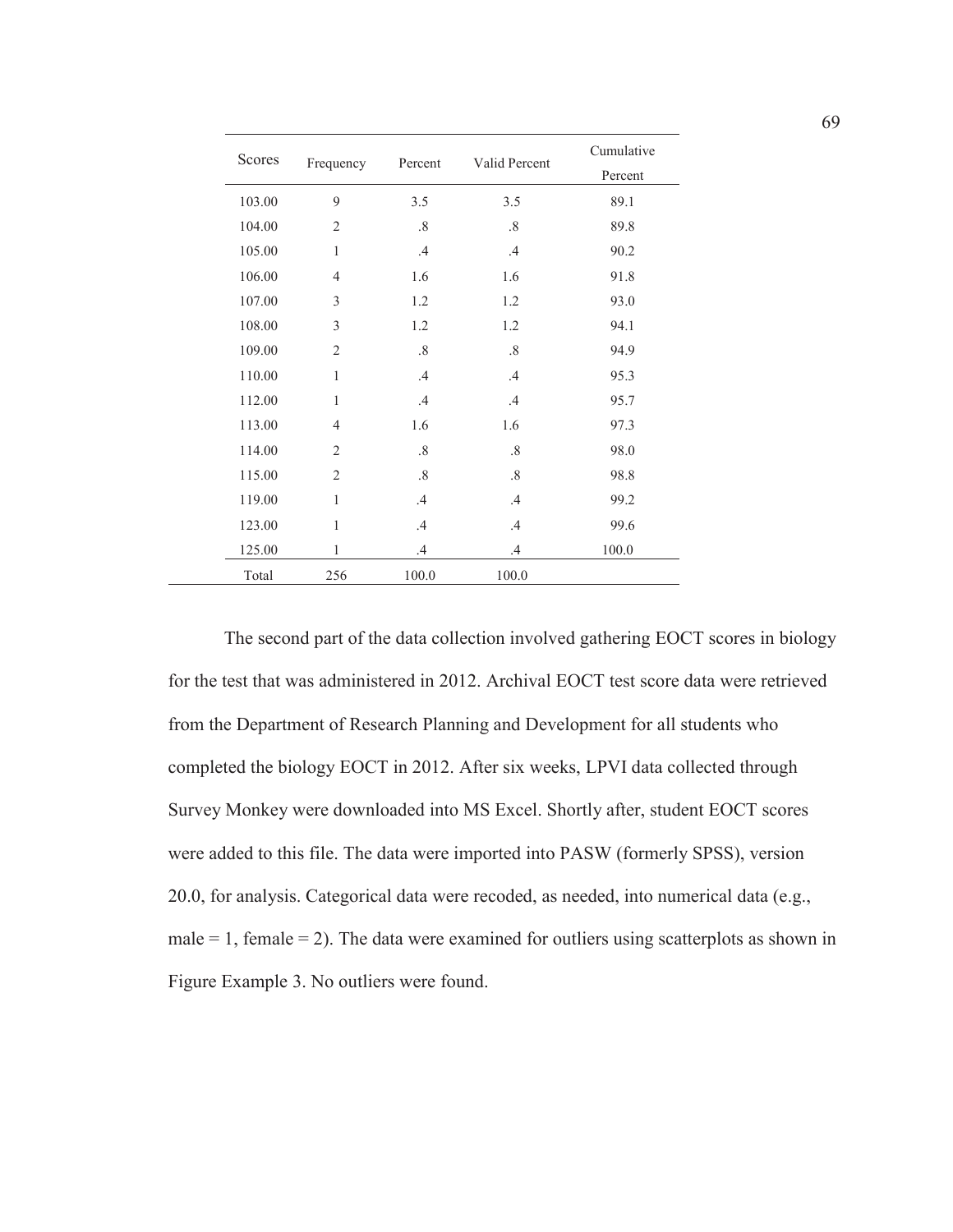

*Figure 3*. Sample scatter plot.

I further defined the analyses with an examination of descriptive statistics, Pearson correlation, and partial correlation.

# **Description of the Sample**

A total of 256 cases were included in the study. There were more females (60.2%,  $n = 154$ ) than males (39.8%,  $n = 102$ ). Table 4 represents the frequencies and percentages for the demographic variables. The majority of the respondents were Black (97.3%,  $n =$ 249). There was one American Indian student (0.4%), one White student (0.4%), two Asian or Hispanic students (0.8%), and three multi-racial students (1.2%). The information related to student ethnicity was obtained through a demographic question used in the survey, "Are you White, Black or African-American, American Indian or Alaskan Native, Asian, Native Hawaiian or other Pacific islander, or other?" The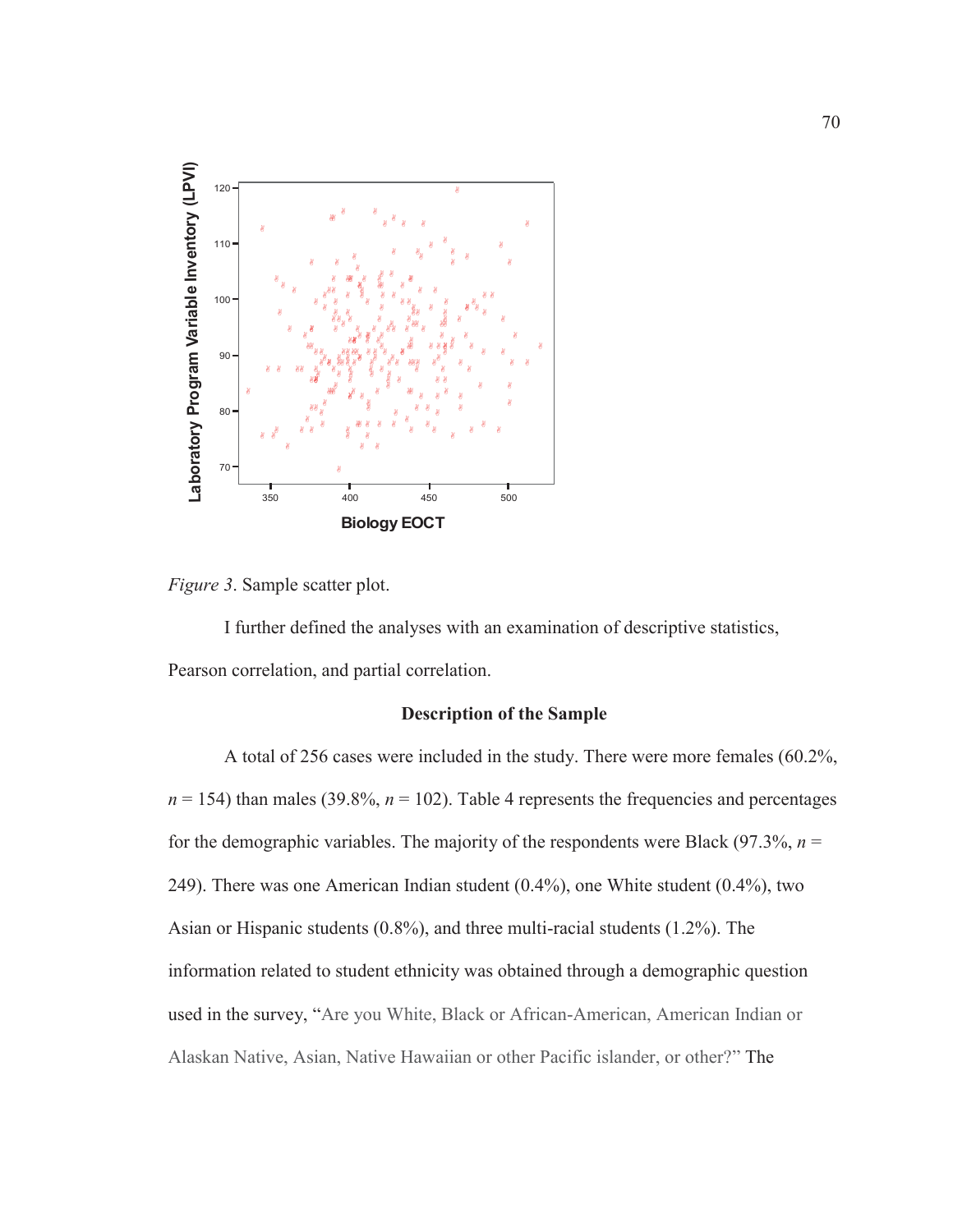information related to gender was obtained through the second question on the

survey, "Are you a male or female?"

Table 4

| Variables         | Frequency      | Percentage |
|-------------------|----------------|------------|
| Gender            |                |            |
| Females           | 155            | 60.2       |
| Males             | 102            | 39.8       |
| Race              |                |            |
| American Indian   | $\mathbf{1}$   | 0.4        |
| Asian or Hispanic | $\overline{2}$ | 0.8        |
| <b>Black</b>      | 249            | 97.3       |
| White             | $\mathbf{1}$   | 0.4        |
| Multi-racial      | 3              | 1.2        |
|                   |                |            |

*Frequencies and Percentages for the Demographic Variables (N = 256)* 

# **Description of the Study Variables**

 As presented in Table 5, LPVI scores ranged from 44 to 125. The mean LPVI score was  $91.48$  ( $SD = 10.96$ ). Biology EOCT scores ranged from 337 to 550. The mean EOCT score was 422.96 (*SD* = 38.22). Neither of the variables was significantly skewed. The skew statistic was .20 and .39 for LPVI and biology EOCT, respectively.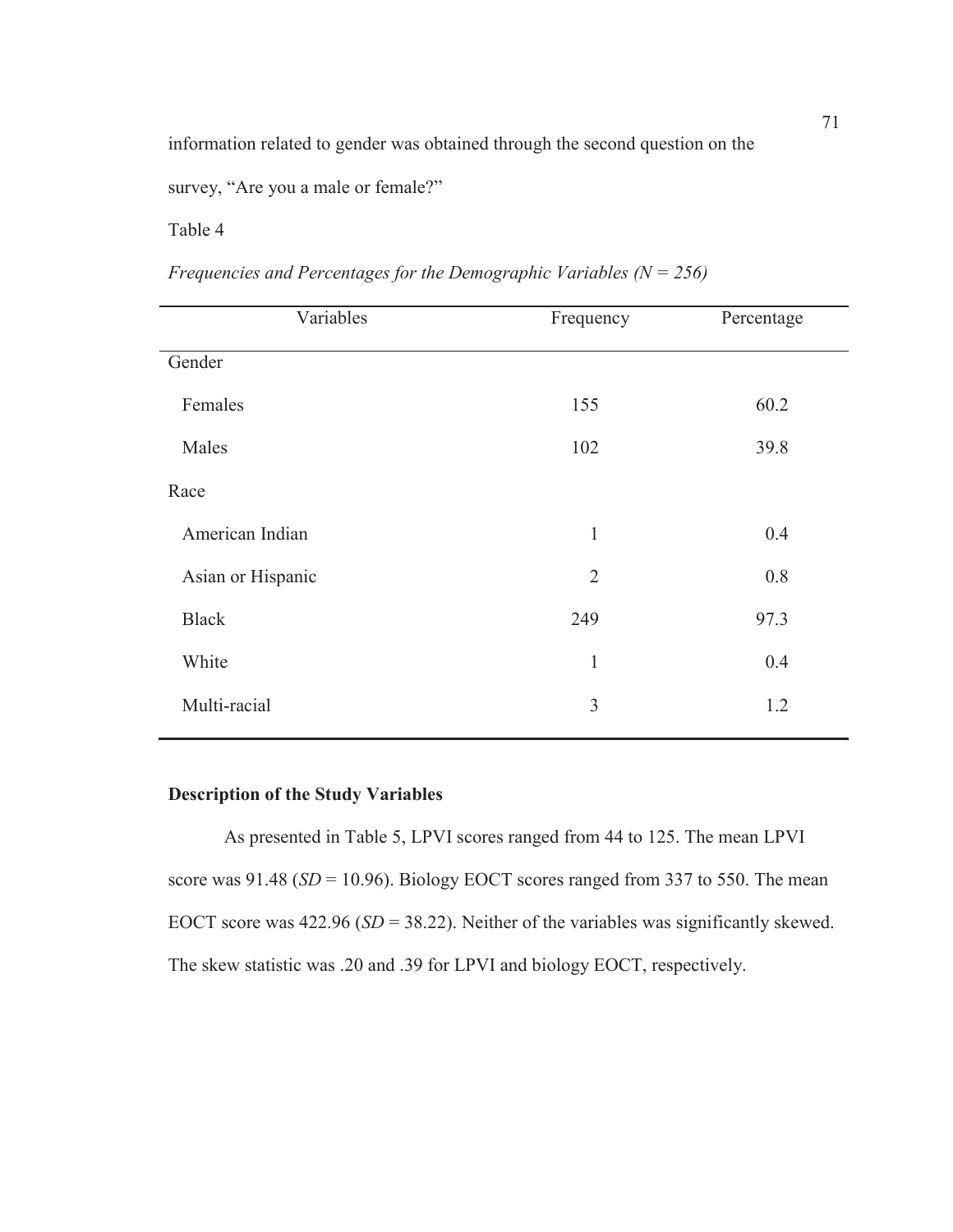| Variables    | Range      | M      | <i>SD</i> | <b>Skew</b> | Kurtosis |
|--------------|------------|--------|-----------|-------------|----------|
| <b>LPVI</b>  | 44 to 125  | 91.48  | 10.96     | $-.20$      | 2.03     |
| Biology EOCT | 337 to 550 | 422.96 | 38.22     | -39         | $-15$    |

*Descriptive Statistics for the Study Variables (N = 256)* 

*Note*. SE for skew statistic  $= .15$ . SE for kurtosis statistic  $= .30$ .

## **Hypotheses Tests**

#### **First Hypothesis**

It was hypothesized that there would be a relationship between perceived level of experience in inquiry-based laboratory investigation classes and standardized test scores. The null hypothesis stated there was no relationship between standardized test scores and perceived level of experience in inquiry-based laboratory investigation classes. To test these hypotheses, a Pearson correlation procedure was conducted. The outcome of the Pearson correlation is shown in Table 6. The findings in Table 6 revealed that perceived level of experience in inquiry-based laboratory investigation classes, as measured by the LPVI, was associated with standardized test scores, as measured by the Biology EOCT, *r*  $= .12, p = .04.$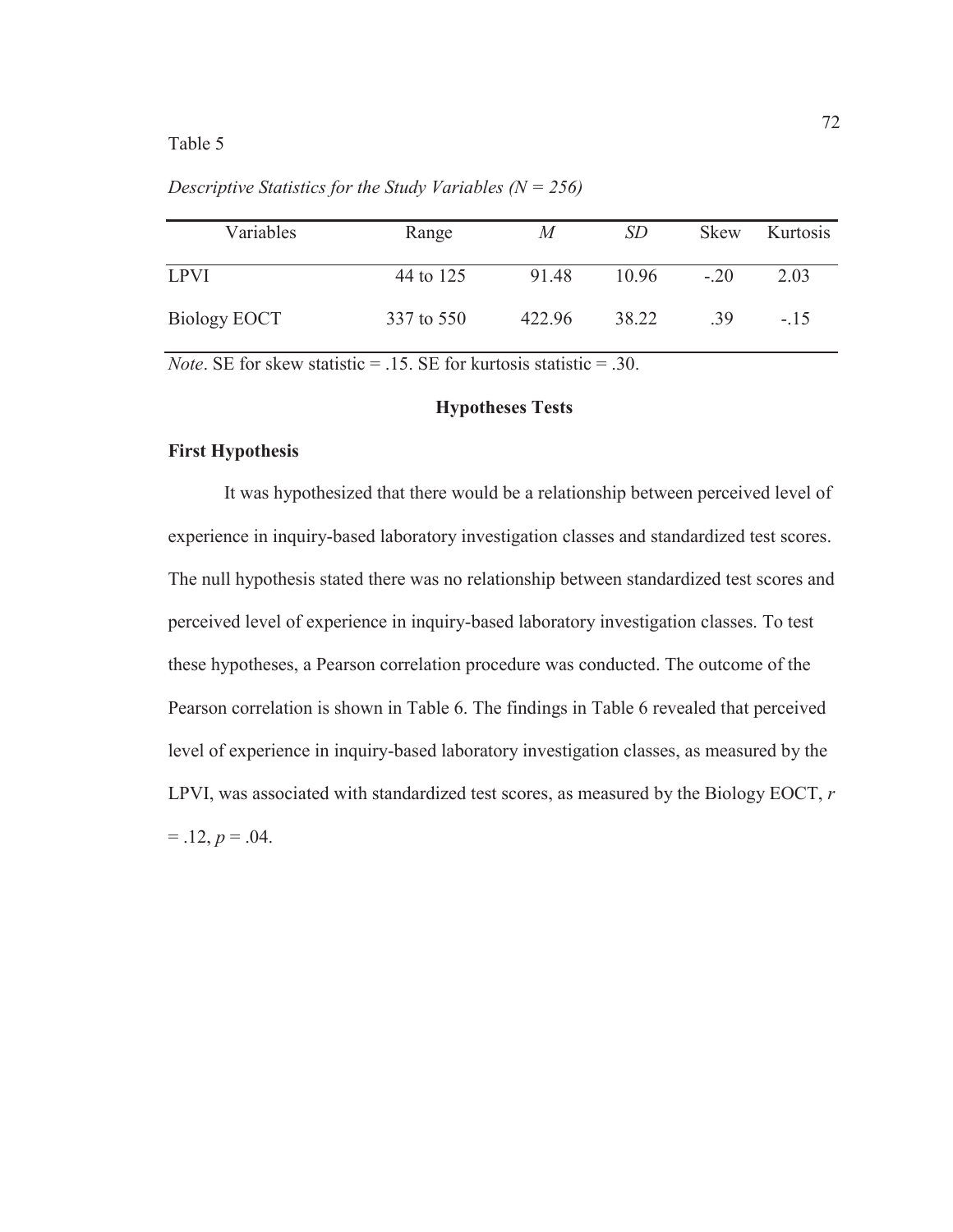## *Pearson Correlation*

|                           |                 | Laboratory |                |
|---------------------------|-----------------|------------|----------------|
|                           |                 | Program    |                |
|                           |                 | Variable   |                |
|                           |                 | Inventory  | <b>Biology</b> |
|                           |                 | (LPVI)     | <b>EOCT</b>    |
| <b>Laboratory Program</b> | Pearson         | 1          | $.126*$        |
| Variable Inventory        | Correlation     |            |                |
| (LPVI)                    | Sig. (2-tailed) |            | .044           |
|                           | $\overline{N}$  | 256        | 256            |
| <b>Biology EOCT</b>       | Pearson         | $.126*$    | 1              |
|                           | Correlation     |            |                |
|                           | Sig. (2-tailed) | .044       |                |
|                           | N               | 256        | 256            |

\* Correlation is significant at the 0.05 level (2-tailed).

The Pearson correlation test was conducted to analyze the results of both LPVI survey scores and End of Course Test scores in biology to determine whether a relationship existed between the two variables, with a Type I alpha error rate of 0.05. The independent variables were learning setting and gender, and the dependent variable was students' biology EOCT scores. The mean LPVI score was  $91.48$  (*SD* = 10.96) and the mean EOCT score was 422.96 (*SD* = 38.22). The results presented in Table 7 reveal that perceived level of experience in inquiry-based laboratory investigation classes, as measured by the LPVI, was associated with standardized test scores, as measured by the Biology EOCT,  $r = .12$ ,  $p = .04$ . A correlation of .12 indicated a small direct correlation such that an increase in LPVI scores was associated with an increase in biology EOCT scores. Given these results, the null hypothesis was rejected.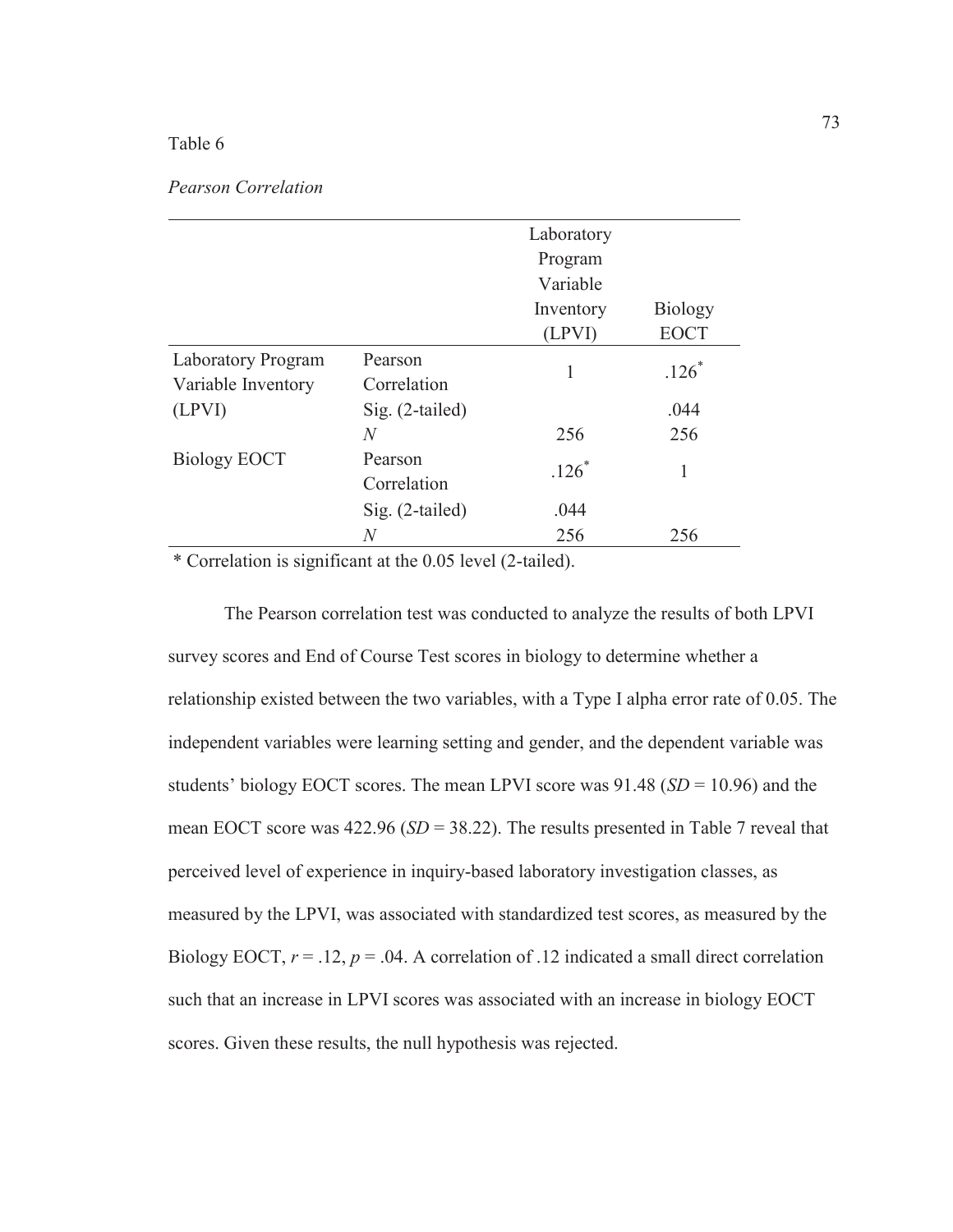|                     |                     | <b>Laboratory Program</b> |
|---------------------|---------------------|---------------------------|
|                     |                     | Variable Inventory        |
|                     |                     | (LPVI)                    |
|                     |                     |                           |
| <b>Biology EOCT</b> | Pearson Correlation | $.12^{*}$                 |
|                     | $Sig. (2-tailed)$   | .04                       |
|                     |                     |                           |

### *Results of Pearson Correlations (N = 256)*

*Note*. \* indicates *p* is less than .05.

The results presented in Table 7 show a correlation of .12, indicating a direct correlation. Hence, an increase in LPVI scores was associated with an increase in biology EOCT scores.

## **Second Hypothesis**

The second hypothesis postulated that there would be a relationship between perceived level of experience in inquiry-based laboratory investigation classes and standardized test scores, when controlling for student gender. The null hypothesis stated that there was no relationship between standardized test scores and perceived level of experience in inquiry-based laboratory investigation classes when controlling for student gender. To test these hypotheses, a partial correlation procedure was conducted. The findings of the partial correlation for the LPVI and biology EOCT scores for gender are shown in Table 8. These findings revealed that after controlling for gender, perceived level of experience in inquiry-based laboratory investigation classes, as measured by the LPVI, remained correlated with standardized test scores, as measured by the biology EOCT,  $r = .12$ ,  $p = .04$ . A correlation of .12 indicated a small direct correlation such that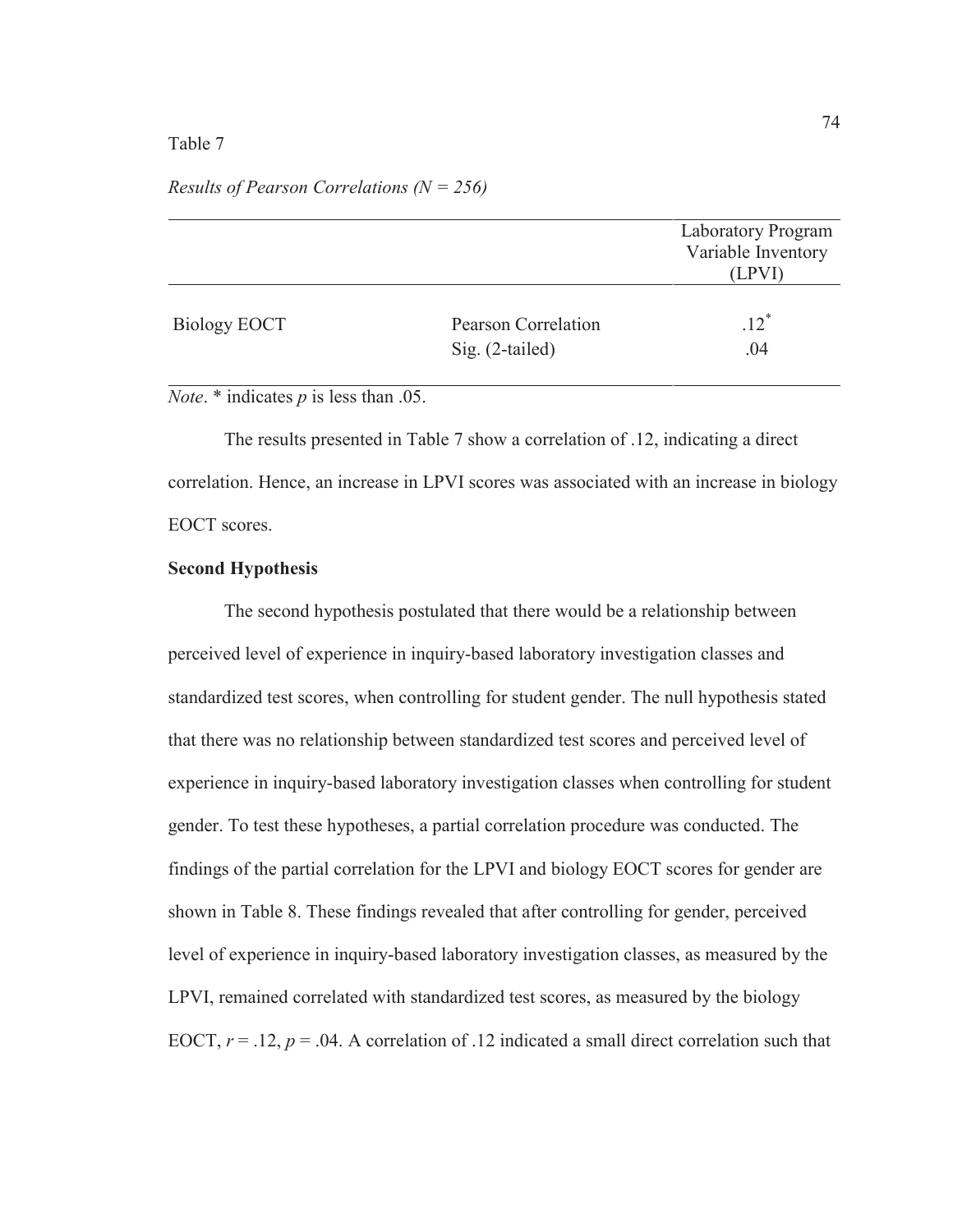an increase in LPVI scores was associated with an increase in biology EOCT

scores. Given these results, the null hypothesis was rejected.

# Table 8

# *Partial Correlations*

| <b>Control Variables</b>  |                                                                                   |                              | Laboratory |             | Biology GEN NUM |
|---------------------------|-----------------------------------------------------------------------------------|------------------------------|------------|-------------|-----------------|
|                           |                                                                                   |                              | Program    | <b>EOCT</b> |                 |
|                           |                                                                                   |                              | Variable   |             |                 |
|                           |                                                                                   |                              | Inventory  |             |                 |
|                           |                                                                                   |                              | (LPVI)     |             |                 |
| $-nonea$                  | Laboratory                                                                        | Correlation                  | 1.00       | .12         | .01             |
|                           | Program Variable<br>Inventory (LPVI)                                              | Significance<br>$(2-tailed)$ |            | .04         | .80             |
|                           |                                                                                   | Df                           | $\theta$   | 254         | 25              |
|                           | <b>Biology EOCT</b>                                                               | Correlation                  | .12        | 1.00        | .01             |
|                           |                                                                                   | Significance<br>$(2-tailed)$ | .04        |             | .86             |
|                           |                                                                                   | Df                           | 254        | $\theta$    | 254             |
|                           | <b>GEN NUM</b>                                                                    | Correlation                  | .01        | .01         | 1.00            |
|                           |                                                                                   | Significance<br>$(2-tailed)$ | .80        | .86         |                 |
|                           |                                                                                   | Df                           | 25         | 254         | $\theta$        |
| <b>GEN NUM Laboratory</b> |                                                                                   | Correlation                  | 1.00       | .12         |                 |
|                           | Program Variable                                                                  | Significance                 |            | .04         |                 |
|                           | Inventory (LPVI)<br><sup>a</sup> Colla contain zoro, order (Boorgan) correlations | $(2-tailed)$                 |            |             |                 |

Cells contain zero-order (Pearson) correlations.

The findings of Zero-order correlation for the LPVI, biology EOCT scores, and gender are found in Table 9. These findings revealed that the perceived level of experience in inquiry-based laboratory investigation classes, as measured by the LPVI, was associated with standardized test scores, as measured by the biology EOCT,  $r = .12$ . A correlation of .12 indicated a direct correlation.

Table 9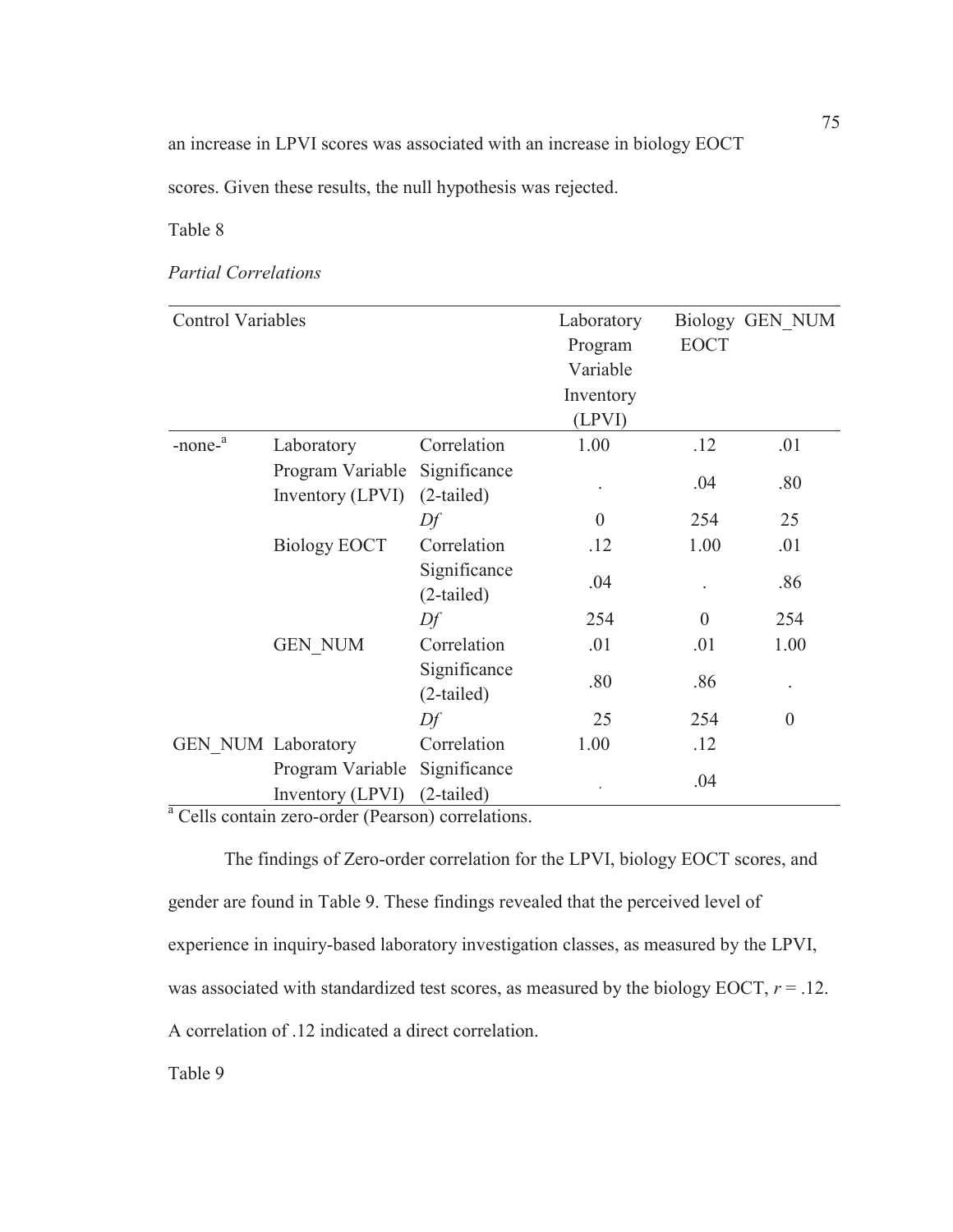*256)* 

| .12 |     |
|-----|-----|
| .01 | .01 |
|     |     |

## **Summary**

The statistical analysis used to test the hypotheses was the Pearson correlation. Data from 256 participants were included in the analyses. The results revealed a direct statistically significant correlation ( $r = .12$ ,  $p = .04$ ) between perceived level of experience in inquiry-based laboratory investigation classes (as measured by the LPVI) and standardized test scores (as measured by the biology EOCT). The correlation remained after controlling for gender. Based on the findings from the data analysis, both the null hypotheses were rejected and the alternative hypotheses were accepted, thus supporting the reviewed literature. The study adds to the body of literature on inquirybased laboratory investigations by offering further evidence which verified that a relationship exists between inquiry-based laboratory investigations and students' performance on standardized tests.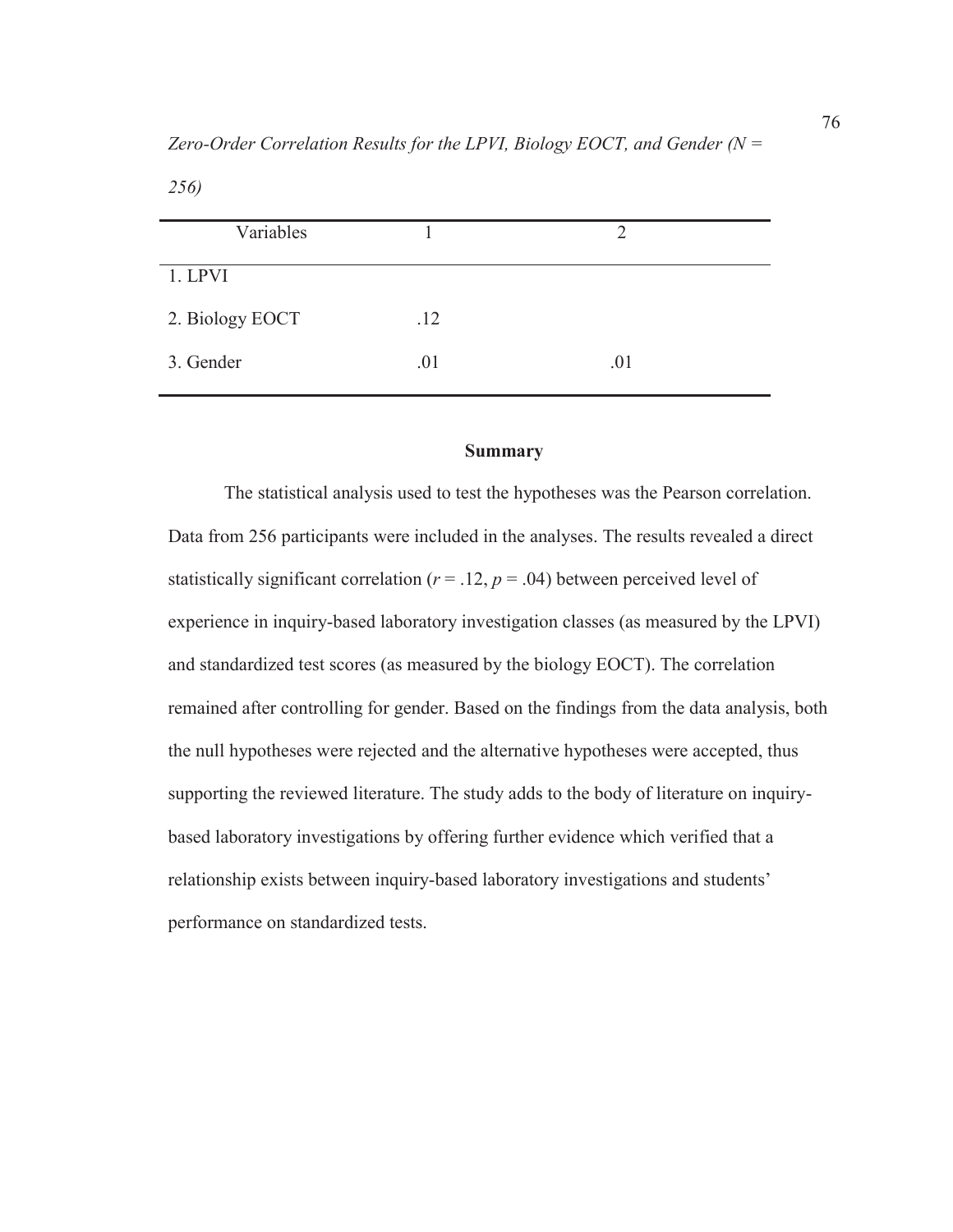Section 5: Discussion, Conclusions, and Recommendations

#### **Overview**

The foundation of this research study was conceptualized after reviewing a study conducted by Turner and Rios (2008) that focused on science instruction through the use of inquiry-based activities. Turner and Rios concluded that students who learned through inquiry demonstrated increased performance on standardized tests and improved laboratory skills in experiment designing. The hypotheses presented in this study were intended to strengthen the views of researchers who claim that inquiry-based laboratory investigations in science instruction lead to an increase in standardized test scores in the sciences.

The low performance of students on standardized tests in biology is a cause of concern for public school administrators. Consequently, it is imperative for schools to provide meaningful science instruction through inquiry. This quantitative research study examined the correlation between inquiry-based laboratory investigations and standardized test scores for students. Descriptive and inferential statistics were used to analyze the quantitative data. Pearson correlation *r* was used to analyze the degree of relationship between LPVI survey scores and the Biology EOCT scores of individual students. The study also examined whether there was a significant difference in standardized test scores by gender within the student population studied, using partial correlational analysis.

Study participants included 256 high school students in biology courses completing the 2012 Biology EOCT in six high schools. All students who provided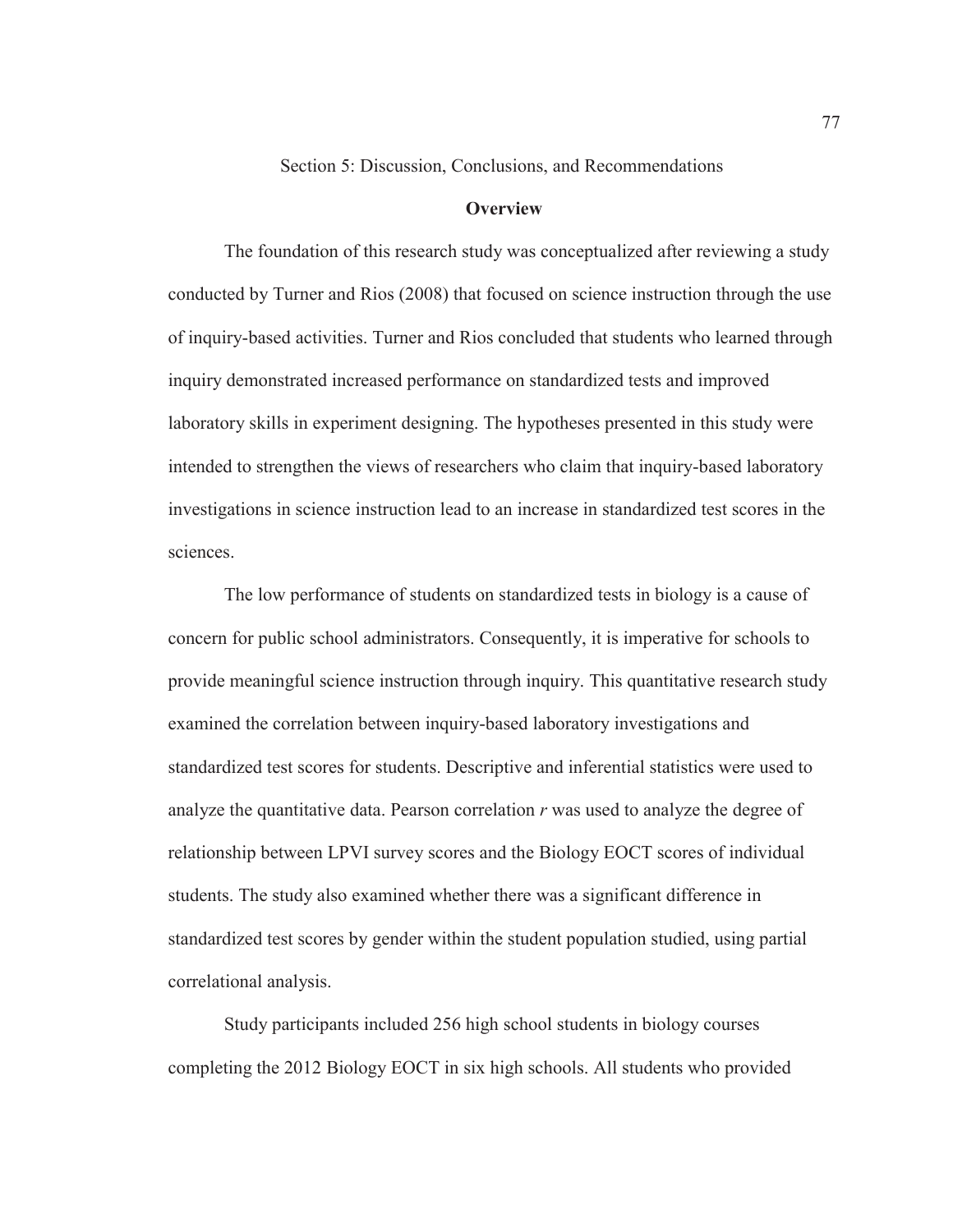consent had an opportunity to complete the online survey through Survey Monkey. All racial/ethnic groups were included in the study.

Two different sources of data were collected for this study. The first set of data consisted of the results from the Laboratory Program Variable Inventory (LPVI) (Abraham, 1982). The LPVI survey was used to collect students' self-reports on their use of inquiry-based and non-inquiry-based laboratory investigations in their classes. The second part of the data collection effort involved school district archival test data for EOCT scores in biology for the 2012 academic year. Pearson correlation *r* was used to analyze the degree of relationship between scores on the LPVI survey and the EOCT scores of individual students.

As described in Section 4, these hypotheses were tested using the Pearson correlation procedure:

*Null Hypothesis 1:* There is no relationship between standardized test scores and perceived level of experience in inquiry-based laboratory investigation classes.

*Null Hypothesis 2:* There is no relationship between standardized test scores and perceived level of experience in inquiry-based laboratory investigation classes when controlling for student gender.

*Alternative Hypothesis 1:* There is a relationship between standardized test scores and perceived level of experience in inquiry-based laboratory investigation classes.

*Alternative Hypothesis 2:* There is a relationship between standardized test scores and perceived level of experience in inquiry-based laboratory investigation classes when controlling for student gender.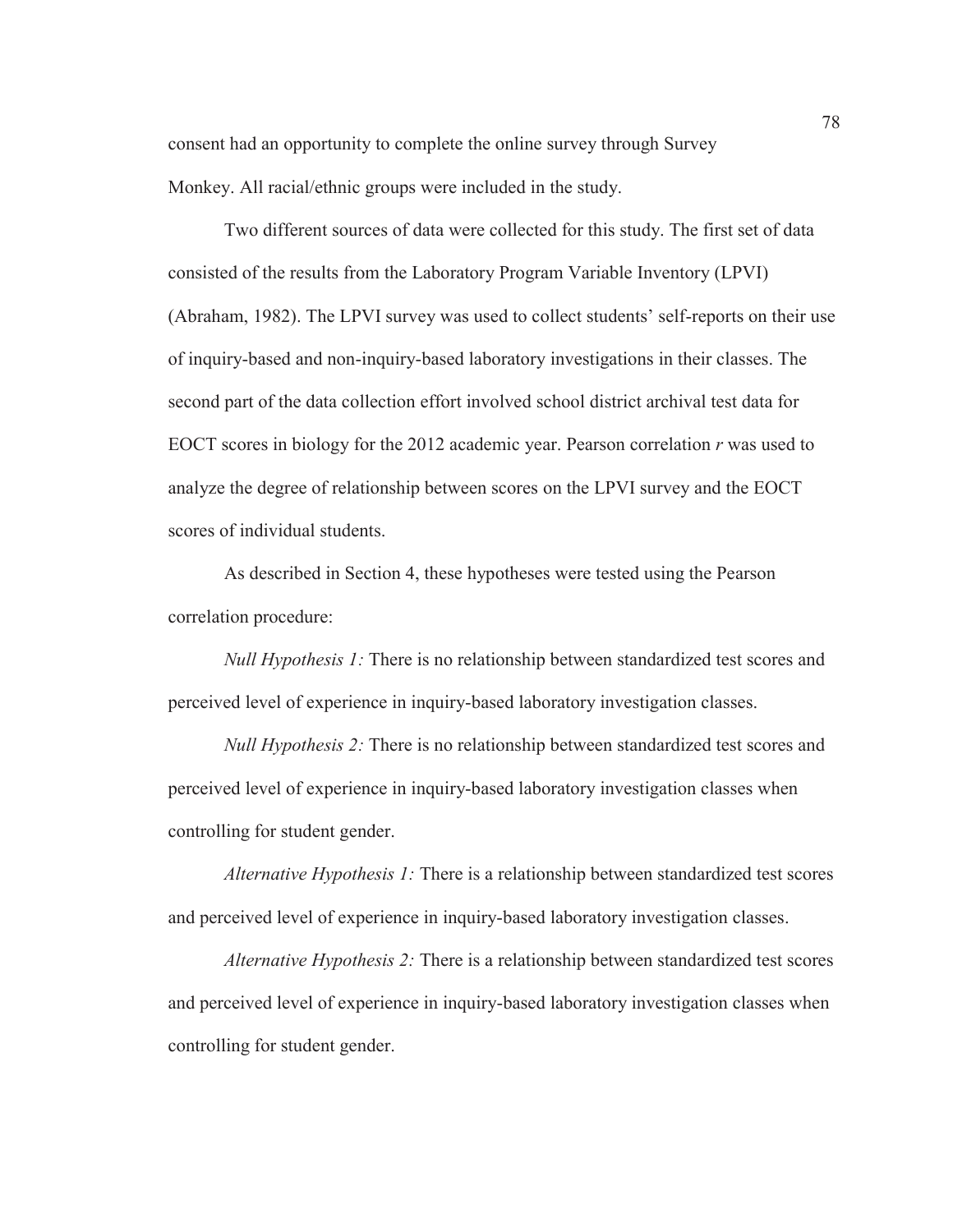#### **Findings**

The primary statistical limitation to this study was the amount of variance unaccounted for in the analysis. The correlation between perceived level of experience in inquiry-based laboratory investigation classes and standardized test scores was only .12, indicating a weak linear relationship. The coefficient of determination (*r* squared) was .01. Thus, only 1% of perceived level of experience in inquiry-based laboratory investigation classes was directly accounted for by standardized test scores, and vice versa. Other factors not included in this study, or controlled for, may contribute to this correlation. A second limitation is reverse causation.

The findings revealed that student perceived level of experience in inquiry-based laboratory investigation classes, as measured by the LPVI, was associated with standardized test scores, as measured by the Biology EOCT,  $r = .12$ ,  $p = .04$ . A correlation of .12 indicated a direct correlation such that an increase in LPVI scores was associated with an increase in Biology EOCT scores. Given these results, the null hypothesis was rejected.

Question 2 was a continuation of the first and focused on student subpopulations by asking if there was a relationship between standardized test scores and perceived level of experience in inquiry-based laboratory investigation classes when student gender was controlled. The null hypothesis stated that there was no relationship between perceived level of experience in inquiry-based laboratory investigation classes and standardized test scores when controlling for student gender. The alternate hypothesis stated that there was a relationship between perceived level of experience in inquiry-based laboratory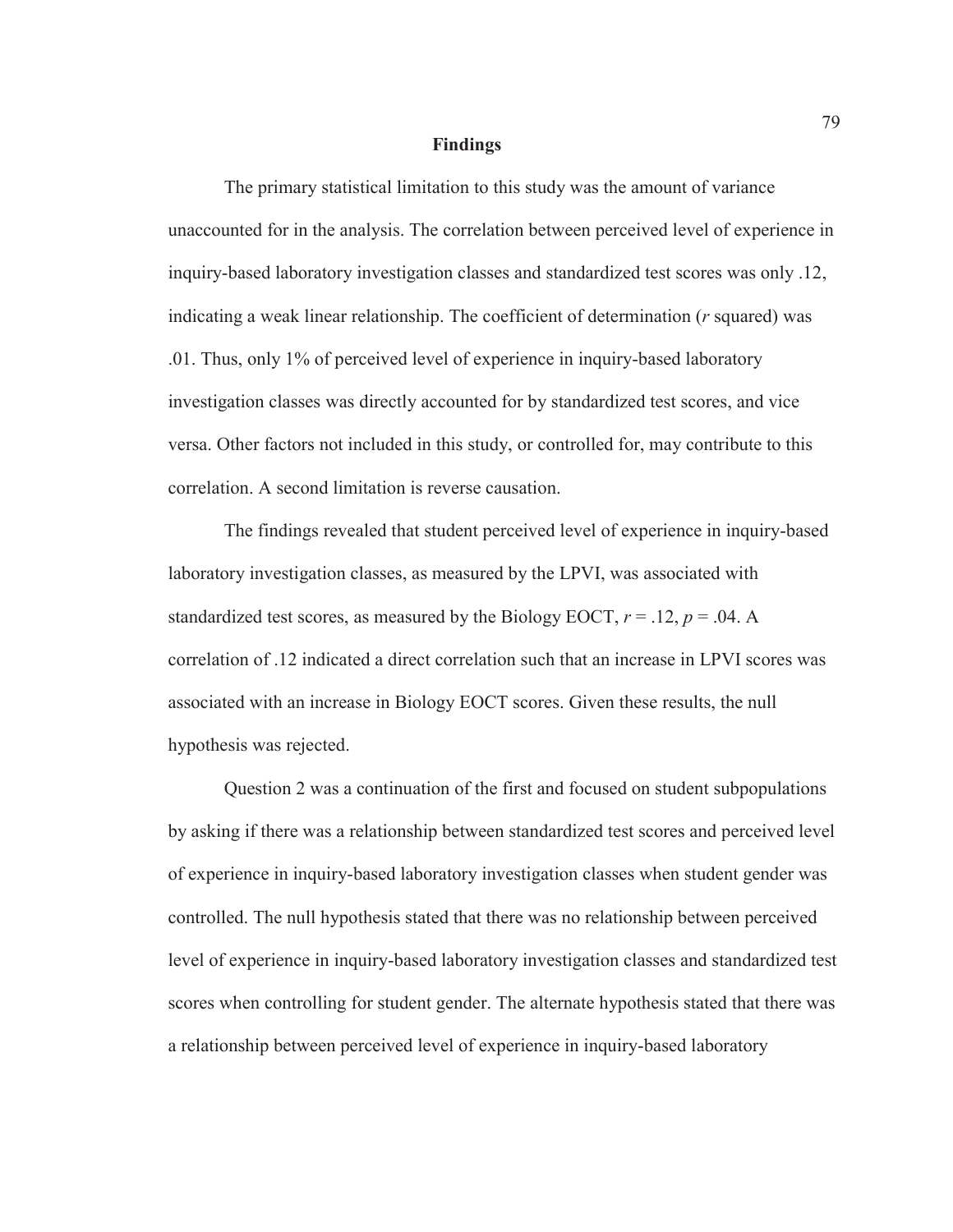investigation classes and standardized test scores when student gender was controlled. Partial correlation analysis was used to examine the relationship while partialling out the effects of student gender. As a result of the gender examination, perceived level of experience in inquiry-based laboratory investigation classes remained correlated with standardized test scores. The correlation remained after controlling for gender. Given these results, the null hypothesis was rejected.

#### **Interpretation of Findings**

Research findings on science instruction that integrates experiments related to day-to-day life experiences reveal positive attitudes for learning science through exploration and discovery (Connors & Perkins, 2009). This teaching method can also improve test scores and academic skills by aligning an experience-based science curriculum with the types of questions found on state exams. For instance, Stephen (2007) investigated inquiry-based labs in botany and found that students developed: (a) conceptual understanding in science, (b) the ability to perform scientific inquiries, (c) a better understanding about inquiry, and (d) the ability to make connections to the real world. Although several factors contributed to the low achievement of Black students on standardized tests, an instructional model of inquiry-based teaching that incorporated multimedia tools in the classroom improved the performance of Black students on standardized tests (Monica, 2005).

The first research question in this study concerned the relationship between students' use of inquiry-based laboratory investigations in class and students' biology performance. The hypothesis predicted that there would be a relationship between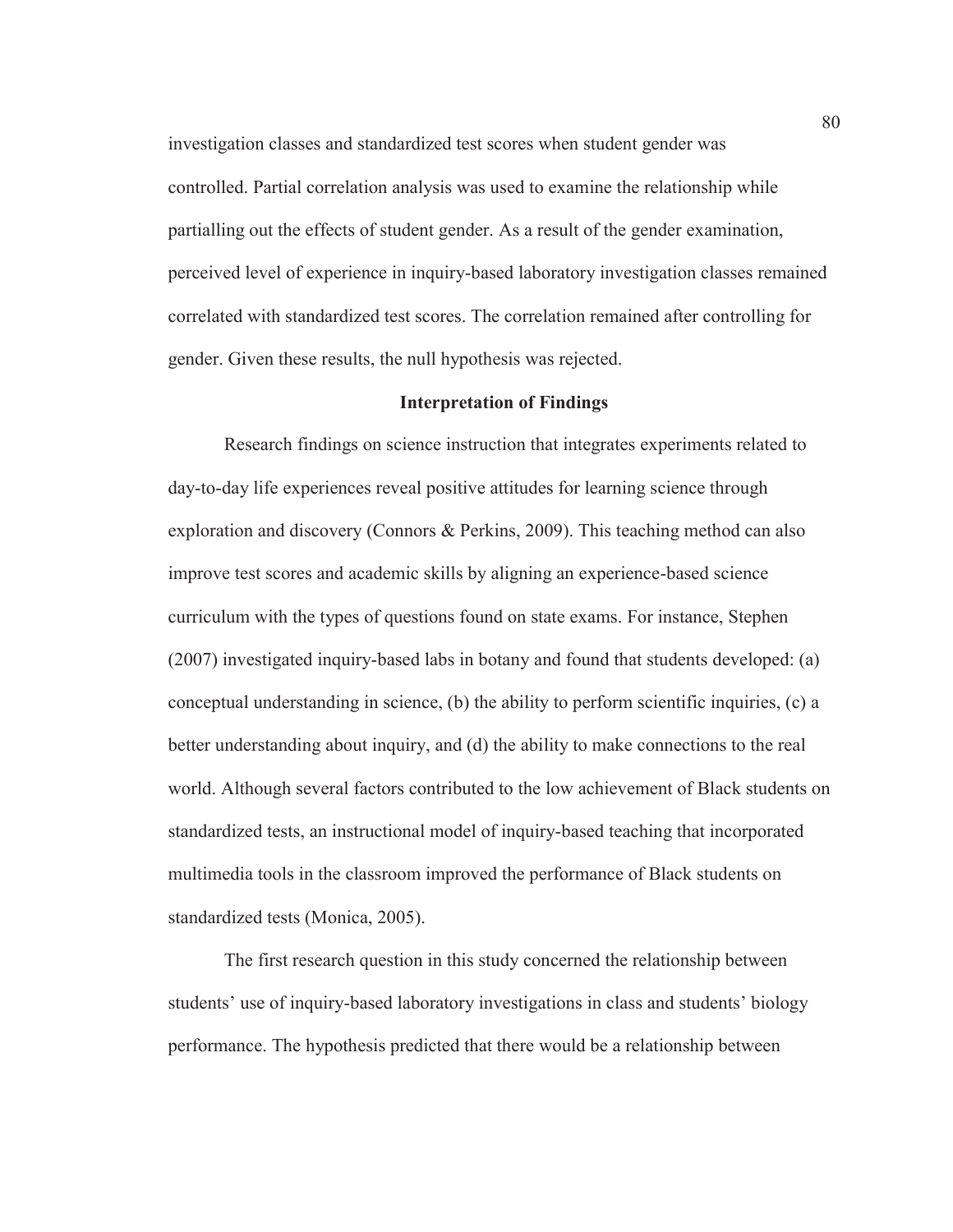perceived level of experience in inquiry-based laboratory investigation classes and standardized test scores. The null hypothesis stated that there would be no relationship between standardized test scores and perceived level of experience in inquiry-based laboratory investigation classes. The first analysis conducted was a Pearson correlation. The findings were in favor of inquiry-based laboratory investigation classes.

As supported by the study results, the direct correlation between the perceived level of experience in inquiry-based laboratory investigation classes and standardized test scores revealed that an increase in LPVI scores was associated with an increase in Biology EOCT scores. In addition, as predicted, the null hypotheses were rejected. Hence, as supported by the work of Turner and Rios (2008), high school students demonstrate increased academic performance on standardized tests when biology instruction includes inquiry-based laboratory investigations. Also, the outcome of this study reaffirmed the successes identified by Monica (2005), Geier and Stephen (2007), Walker and Zeidler (2007), Colburn (2008), and Beamer (2008), whose studies provided evidence that a correlation of .12 indicated a direct correlation with students receiving inquiry-based labs in science classes and their standardized test performance. The studies further supported that an increase in LPVI scores was associated with an increase in Biology EOCT scores.

The second question examined the relationship while partialling out the effects of student gender. It was hypothesized that there would be a relationship between perceived level of experience in inquiry-based laboratory investigation classes and standardized test scores when controlling for student gender. The null hypothesis stated that there would be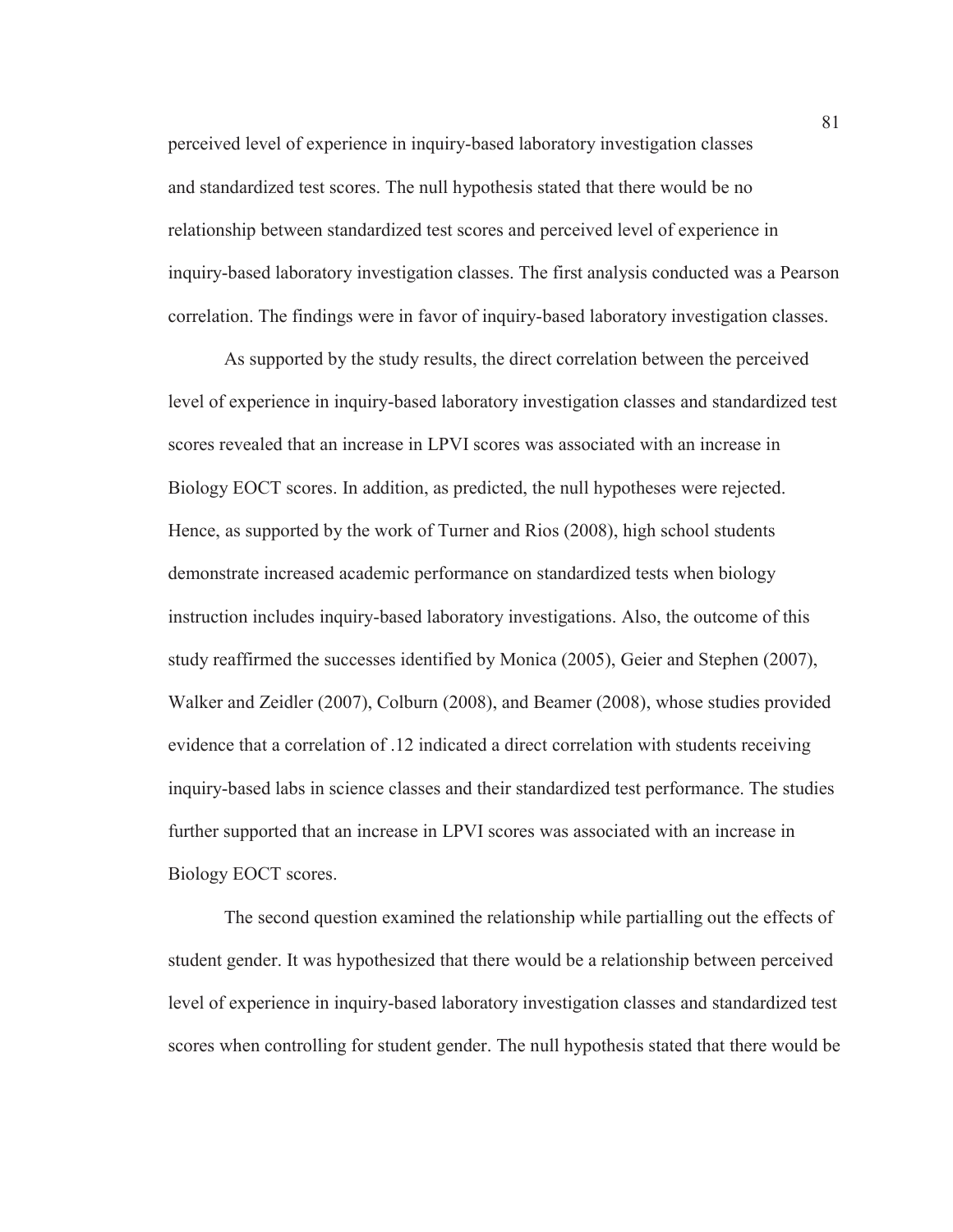no relationship between standardized test scores and perceived level of experience in inquiry-based laboratory investigation classes when student gender was controlled. To test this hypothesis, a partial correlation procedure was conducted. The findings of the second analysis indicated that when student gender was controlled, perceived level of experience in inquiry-based laboratory investigation classes remained correlated with standardized test scores. A correlation of .12 indicated a direct correlation such that an increase in LPVI scores was associated with an increase in Biology EOCT scores. These results reinforced the alternative hypothesis and rejected the null hypothesis.

The outcome of this study supports the findings of Deborah, Ciara, and Courtney (2008) as well as Monique, Henry, and Frances (2011) who examined gender differences in Black youth with respect to school racial discrimination and academic engagement outcomes. Their findings indicated that although no significant difference was found between standardized test scores of boys and girls, the mean grade point average of the girls was significantly higher than the boys. The outcomes of these studies are further supported by Ketty and June (2010) who examined gender and ethnic differences using a performance-based assessment. Their results indicated that although all ethnic groups were well-represented in their study, no gender differences were found.

Evidenced in this study, after controlling for gender, students' perceived level of experience in inquiry-based laboratory investigation classes remained correlated with standardized test scores. The study builds upon the findings of previous studies which reported no detailed analysis on the effect of students' gender on standardized tests in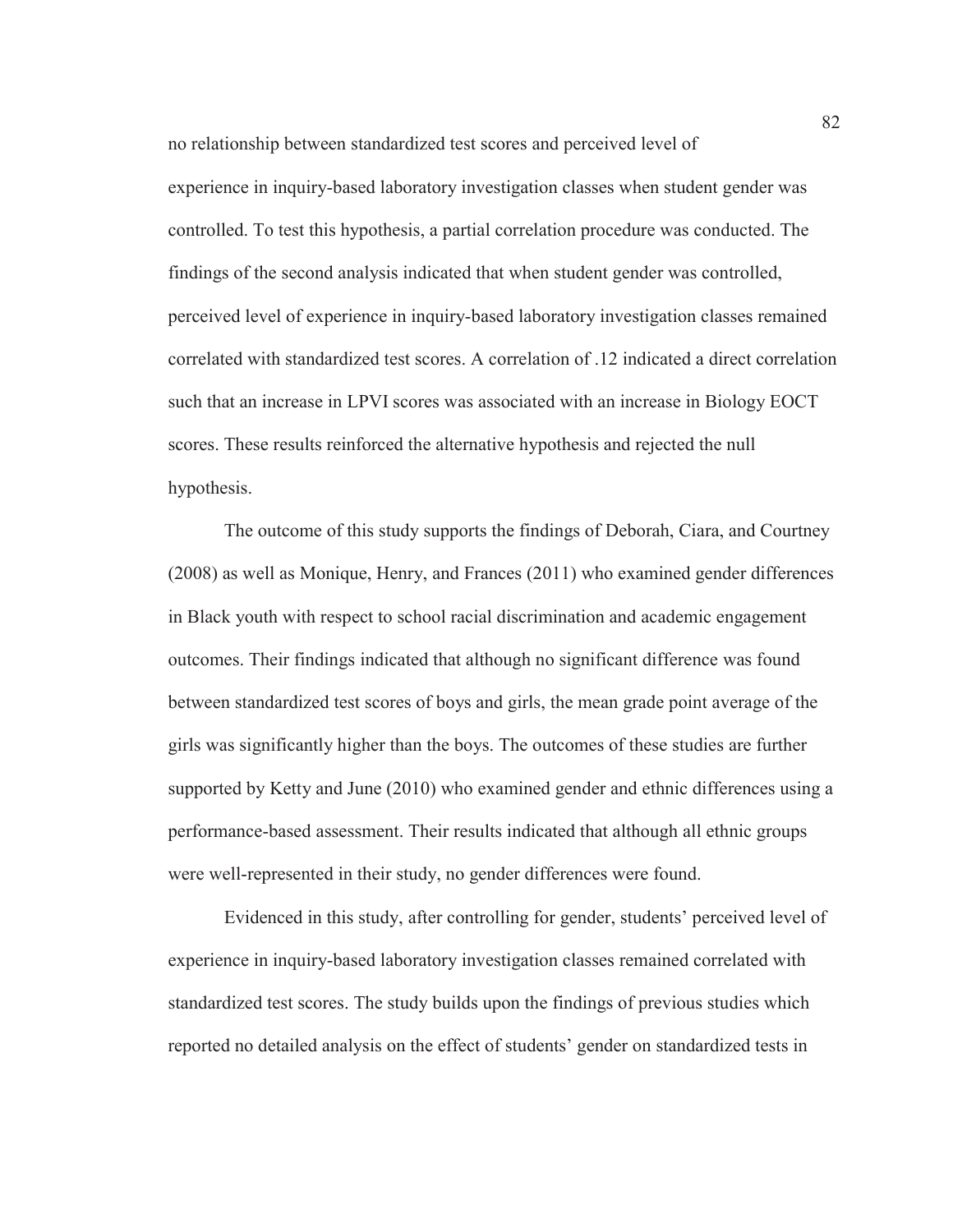biology. While providing support for inquiry - based laboratory investigations this study expands the findings of previous studies.

Lambert and Ariza, (2008) demonstrated that incorporating inquiry in earth science yielded a significant increase in science standardized test scores. Similar to this study, Lambert and Ariza (2008) supported that science instruction which integrates methods that provide a deeper understanding of inquiry-based laboratory investigation best positions students for academic success. To this end, the recommendations of this study include offering professional development in laboratory-based instructional strategies and methods of experimentation for science teachers. In addition, the curriculum should be modified to reflect a hands-on learning model in science classes.

National science education standards require that high school teachers plan inquiry-based investigations that engage students in combining process and critical reasoning skills leading to an understanding of science (National Research Council, 1996). This research study suggests a link between inquiry-based laboratory investigations and standardized-test performance of students. An inability to assess inquiry-based investigations in conjunction with a lack of resources and curriculum have been identified as major obstacles to incorporating inquiry-based investigations in instruction (Deborah, Ciara, & Courtney, 2008; Ketty & June, 2010; Monique, Henry & Frances, 2011).

As the study results indicate a need to change the traditional delivery of instruction, it is recommended that teachers be offered professional development opportunities to develop instructional practices that incorporate a more hands-on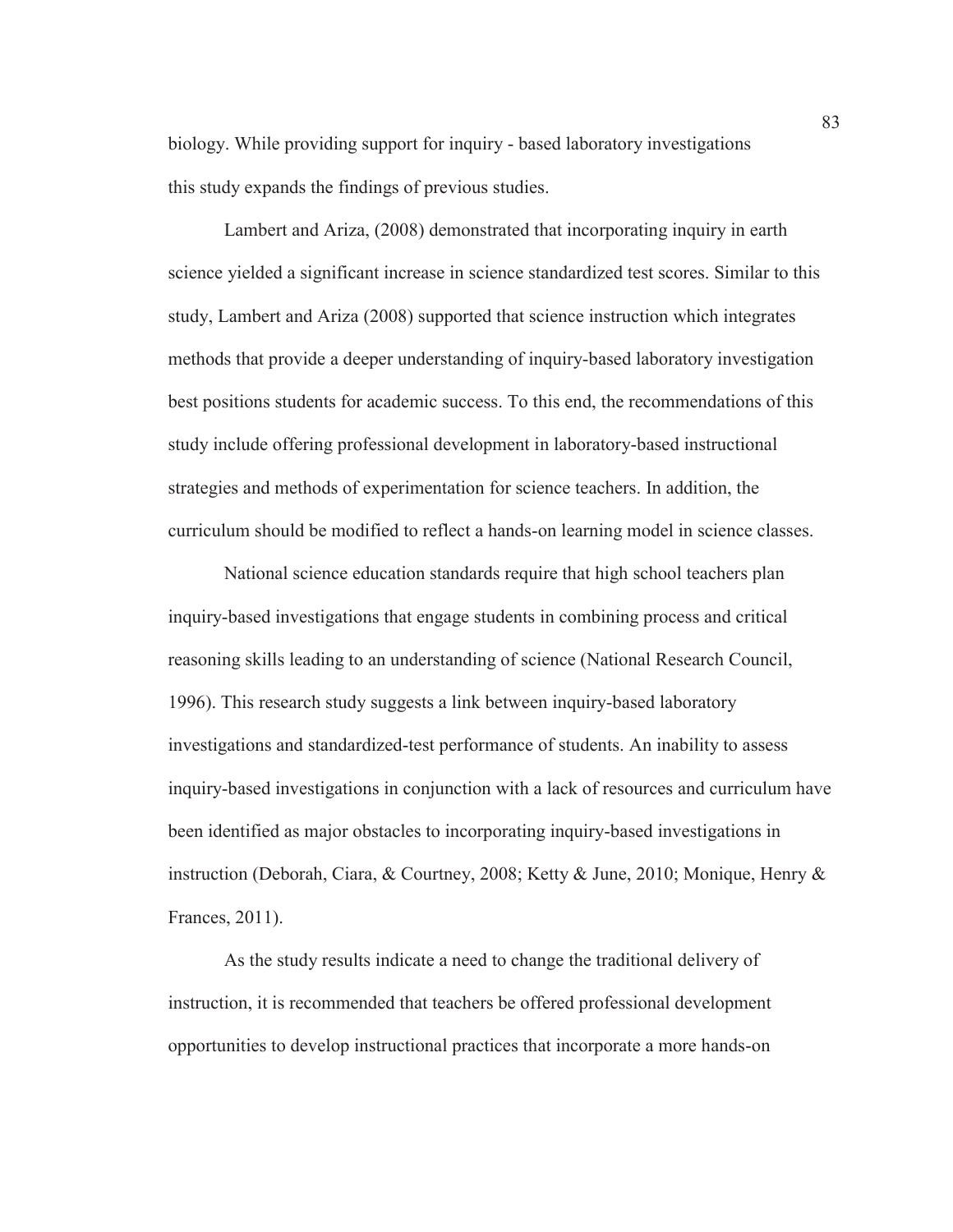approach to science instruction. In addition, aligned with the Common Core Standards, curriculum modifications should reflect best practices that will have students acquire the skills needed to be college and career ready. Data should be shared with the school district, so that the findings of this study may be taken into account as curriculum is modified. Implementation of the recommendations posed in this study can yield positive academic and social changes at the school, district, state and federal levels.

#### **Implications for Societal Change**

This study has implications for societal change at the classroom, school, district, state, and federal levels. During the last two decades, there have been many policy changes with respect to high-stakes tests. The passing threshold on standardized tests has increased from minimum competency to proficiency (Lee, 2008). Consequently, the challenge for administrators and teachers lay in increasing student scores on standardized tests, as an indicator of successful academic achievement under NCLB. The data from Section 4 revealed a correlation between perceived level of experience in inquiry-based laboratory investigation classes and standardized test scores. A long-term outcome of this study may be a change from teacher-centered to student-centered pedagogy, in order to increase standardized test scores. The results of this study may also influence policy makers to reform curriculum standards. A change in curricula may also promote social change, as students become more competent and better able to succeed in life beyond secondary school.

Students who continue to learn through inquiry-based laboratory methods are likely to reap the benefits of this study through the possibility of their increased retention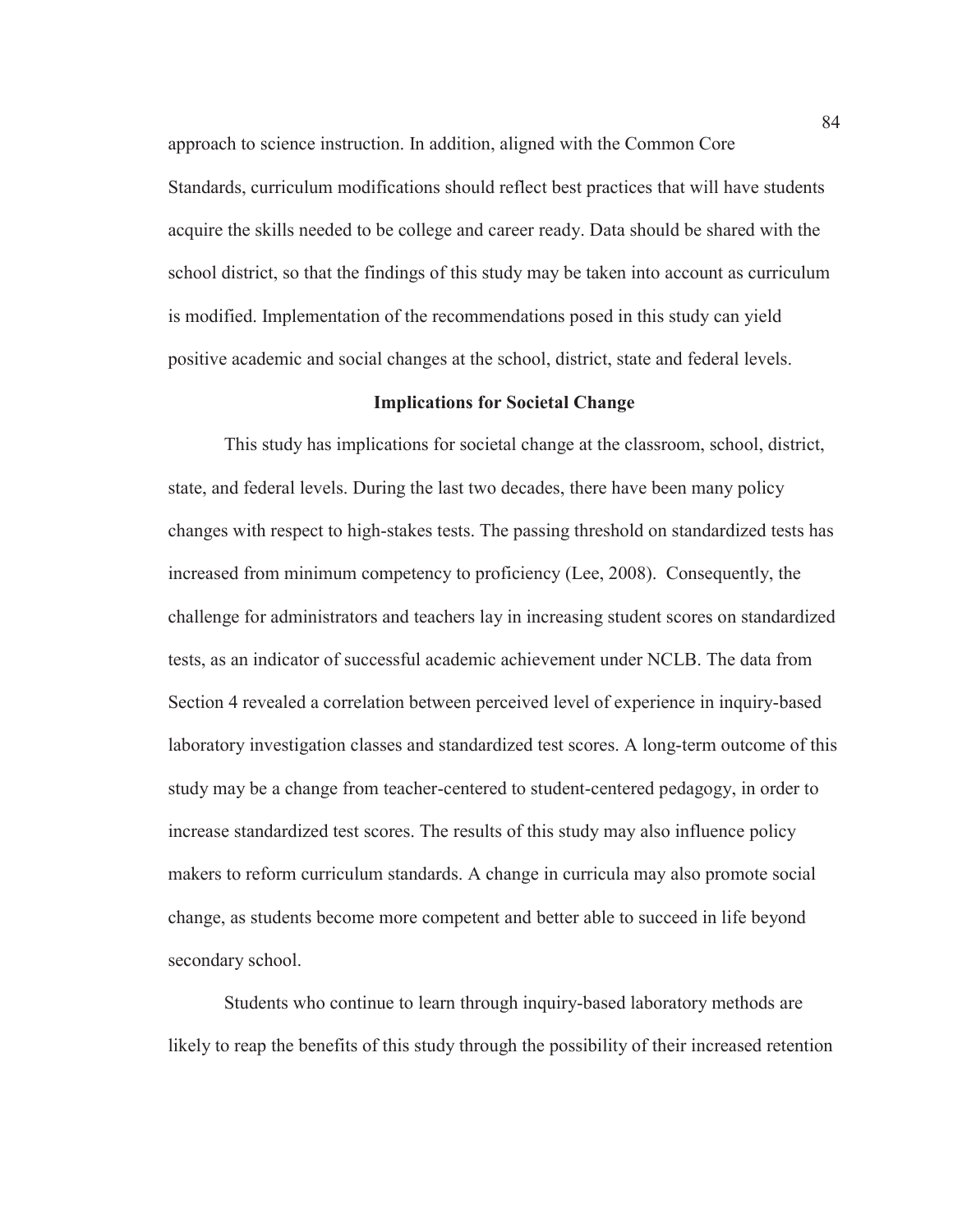of knowledge and clarity of scientific concepts. Furthermore, our society develops a stronger intellectual foundation as its citizens are positioned to acquire stronger competencies in the field of science. Changing science instruction to reflect inquiry-based learning in the sciences may also be impactful in the international community.

## **Recommendations for Action**

National data from the Program for International Student Assessment (PISA) in science showed that science literacy scores of United States students were lower than scores for 16 of 29 nations from the Organization for Economic Cooperation and Development (PISA, 2009). The results of this study revealed a correlation between perceived level of experience in inquiry-based laboratory investigation classes and standardized test scores. Further, after controlling for gender, perceived level of experience in inquiry-based laboratory investigation classes remained correlated with standardized test scores. For this reason, this study may provide insight to administrators, teachers and curriculum specialists who seek valid reasons to reform teaching practices in order to increase student achievement on standardized tests.

Results from this study will be shared with the research, planning and development department of the school district, as well as the principals of the schools where the study was conducted. A summary of the study will be provided to the teachers and administrators during a professional development workshop. Study results will also be disseminated to the parents and students within a six month period of time. An article about the study will be written in the school newsletter to ensure that all students are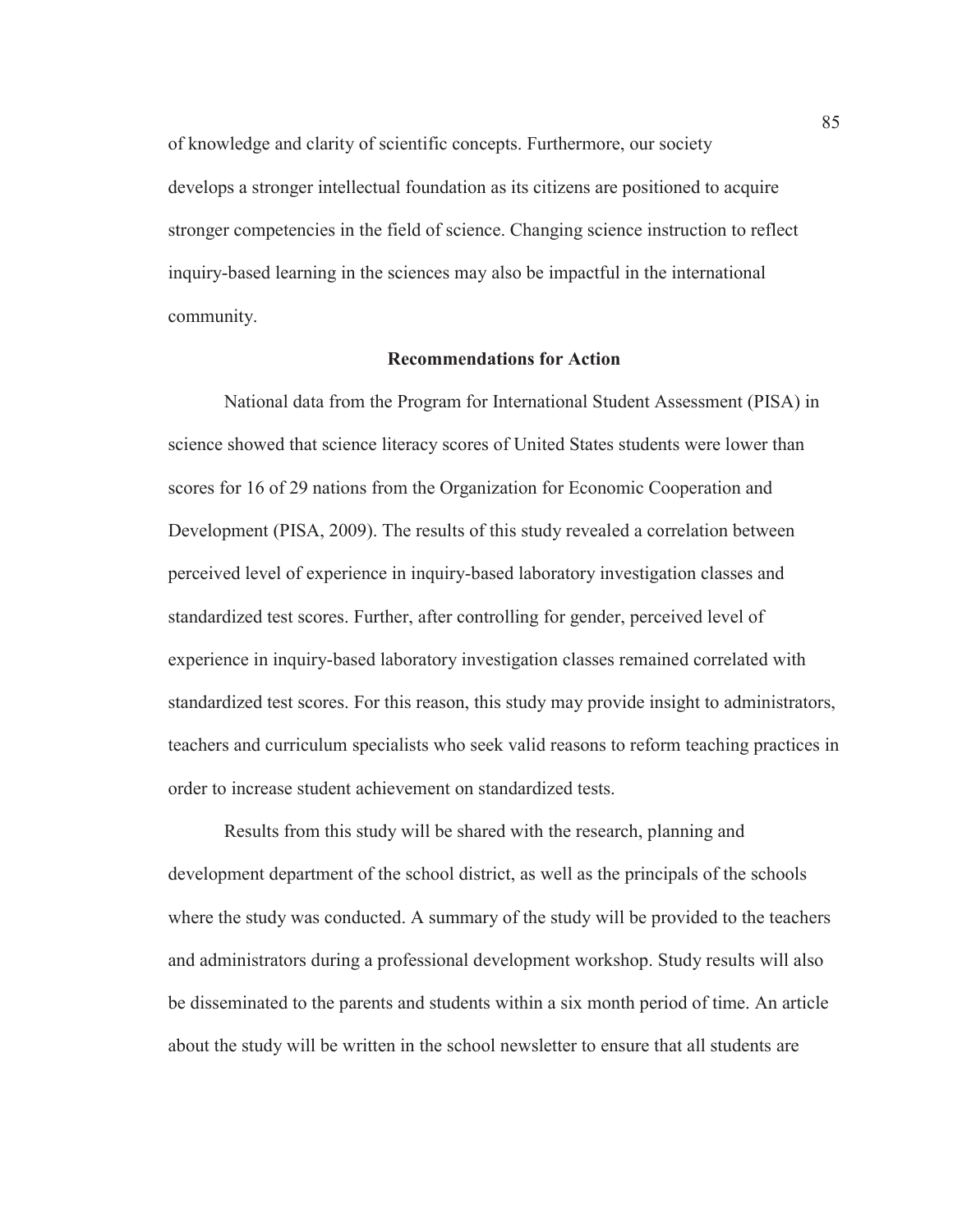informed of the research findings. In addition, a handout will be created to publish key findings of the study. These handouts will be placed in the main office for public review. Further, there will be a presentation of the outcomes at a Parent Teacher Association meeting.

## **Recommendations for Further Study**

The ability to infer causation is absent from the study due to the research design. As such, it is unclear whether perceived level of experience in inquiry-based laboratory investigation classes' causes higher standardized test scores or vice versa. Future research should include an experimental design which includes variables that are correlated with perceived level of experience in inquiry-based laboratory investigation classes and standardized test scores.

# **Reflection**

Inquiry-based science instruction emphasizes student-centered activities oriented toward concrete observable concepts and utilizes questions that students can answer via investigations (Colburn, 2008). Constructivist education is a process of concept construction, which emphasizes the development of critical-thinking skills. From a constructivist perspective, students learn through inquiry, as opposed to memorizationthe traditional way of learning (Vianna & Stetsenko, 2006). In another study of constructivist teaching methods in a science classroom, teachers trained in constructivist methods collected data through surveys and interviews. They reported a remarkable change in grades on standardized tests and improved critical-thinking skills in students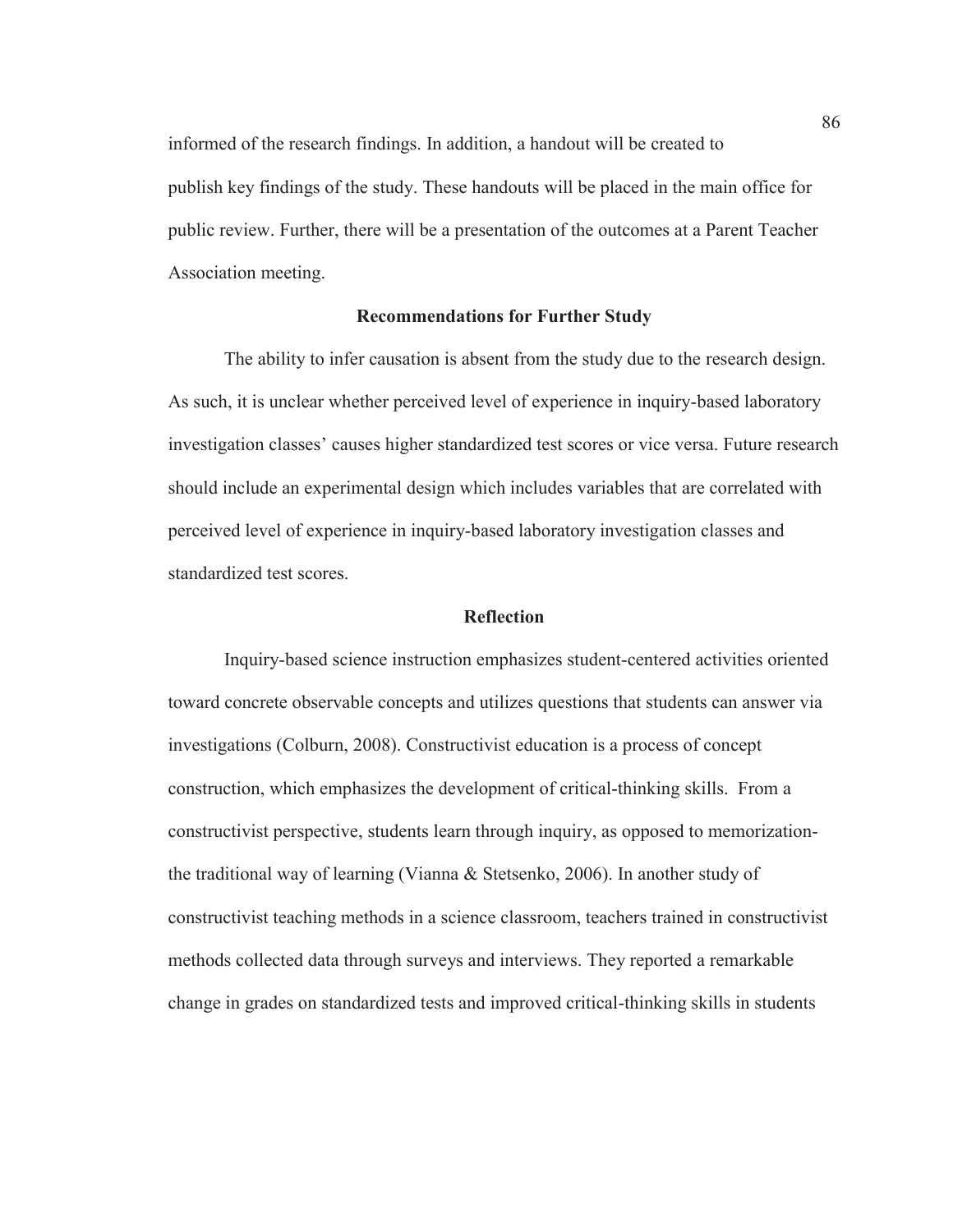(Beamer, 2008). Geier (2007) argued that a standards-based inquiry curriculum had improved the performance of urban Black middle-school students on standardized tests.

The common theme among these researchers is the idea that students construct knowledge; they do not simply receive it. Constructivist education is a process of concept construction and emphasizes the development of critical-thinking skills. Inquiry in the science classroom not only emulates the principles of constructivism, but also assists students in constructing knowledge based upon their previous experiences. Incorporating inquiry into science teaching is a method based on the theory of constructivism. The focus of inquiry-based strategies hinges on student development of critical thinking skills and their acquisition of scientific knowledge by reflecting on lessons in relation to their previous experiences (Walker & Zeidler, 2007).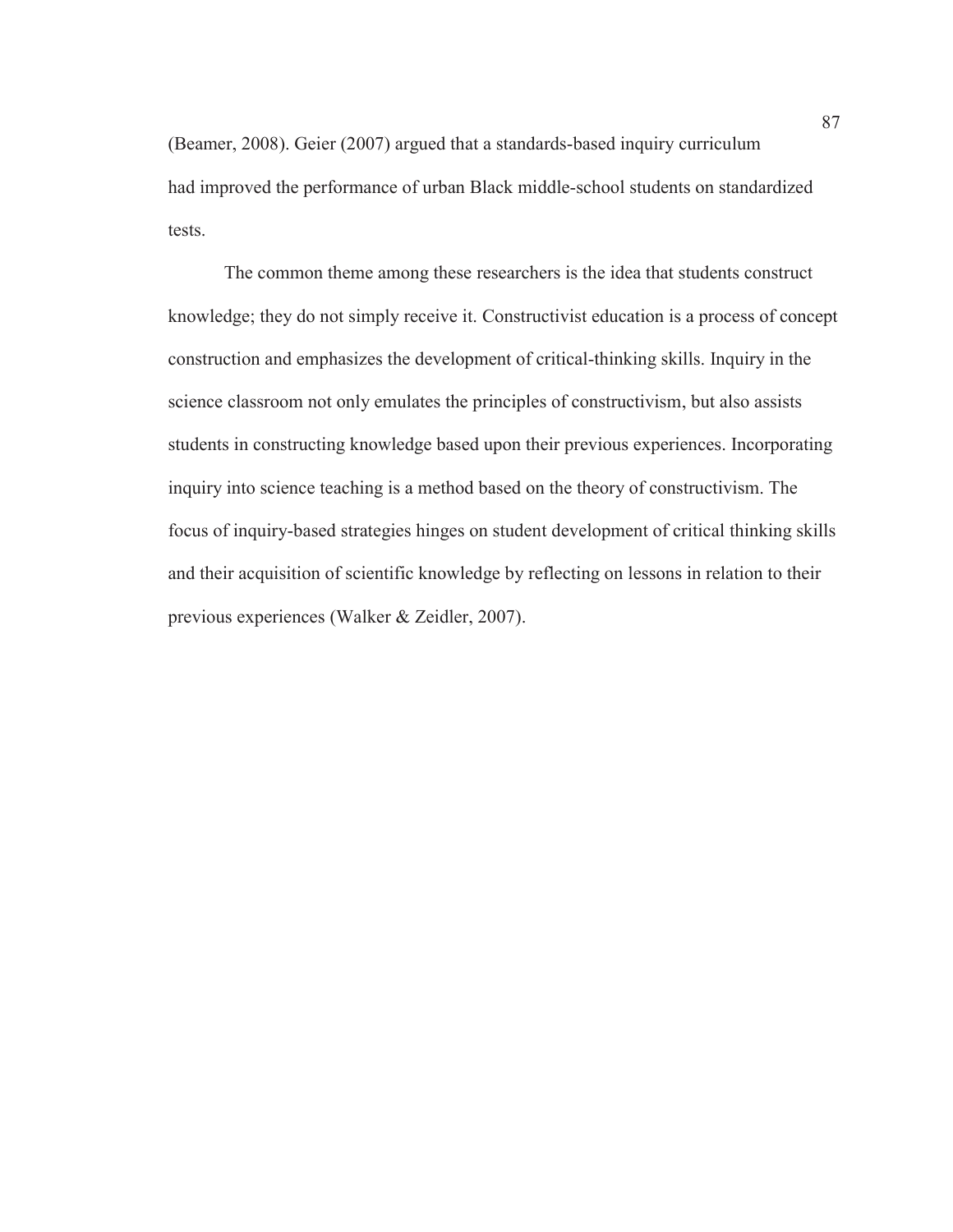#### References

- Abraham, M. R. (1982). A descriptive instrument for use in investigating science laboratories. *Journal of Research in Science Teaching, 19*(2), 155-165. doi:10.1002/tea.3660190207
- Abraham, M. R., & Pavelich, M. J. (1999). *Inquiries into chemistry: Teacher's guide*  (3rd ed). Prospect Heights, IL: Waveland Press.
- Airasian, P., & Gay, L. R. (2003). *Educational research: Competencies for analysis and applications* (7<sup>th</sup> ed). Upper Saddle River, NJ: Merrill Prentice Hall.
- Allen, R. (2006). Improving science achievement at high poverty urban middle schools. *Science Education*, *90*(6), 1005–1027. doi:10.1002/sce.20167
- American Research Group, Inc. (2000). *Sample size calculator.* Retrieved May 1, 2012, from http://americanresearchgroup.com/
- Aubrecht, G. J., Lin, Y., Demaree, D., Brookes, D., & Zou, X. (2006). Student perceptions of physics by inquiry at Ohio State. *American Institute of Physics*, *818*, 113-116. doi:10.1063/1.2177036 818
- Ballard, K., & Bates, A. (2008). Making a connection between student achievement, teacher accountability, and quality classroom instruction*. Qualitative Report, 13*(4), 560–580. Retrieved from http://www.nova.edu/
- Beamer, T., Sickle, V. M., Harrison, G., & Temple, G. (2008). Lasting impact of a professional development program on constructivist science teaching. *Journal of Elementary Science Education, 20*(4), 49-60. Retrieved from http://www.wiu.edu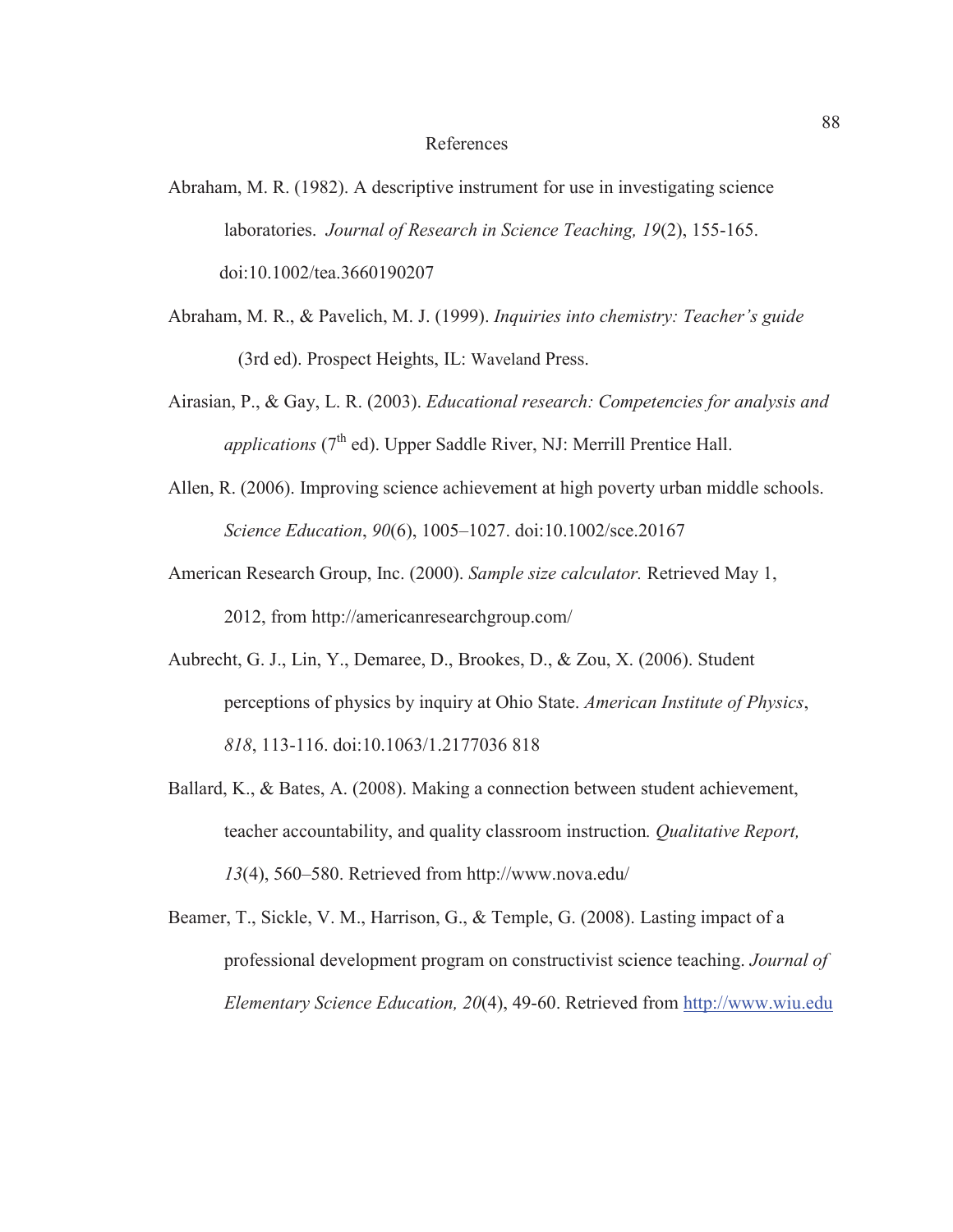- Berends, M., Lucas, S. R., & Penaloza, R. V. (2008). How changes in families and schools are related to trends in African American-Caucasian test scores. *Sociology of Education*, *81*(4), 313–344. doi:10.1177/003804070808100401
- Berry, B., Daughtrey, A., Wieder, A. (2009). Teaching effectiveness and the conditions that matter most in high needs schools: A policy brief. Retrieved from http://csmp.ucdavis.edu
- Bonate, P. L. (2010). *Analysis of pretest-posttest designs*. Chicago, CRC Press.
- Bransfield, P., Holt, P., & Natasi, P. (2007). Coaching to build support for inquiry-based teaching*. Science Scope, 30*(5), 49-51. Retrieved from http://www.nsta.org/
- Buck, G., Cook, K., Quigley, C., Eastwood, J., & Lucas, Y. (2009). Profiles of urban, low SES, African American girls' attitudes toward science: A sequential explanatory mixed methods study. *Journal of Mixed Methods Research*, *3*(4), 386-410. doi:10.1177/1558689809341797
- Campbell, D. T. (2006). A qualitative investigation of the factors influencing the implementation of reform efforts in science education. *Improving Schools*, *9*(1), 161–168. doi:10.1177/1365480206062000
- Cokley, K., & Moore, P. (2007). Moderating and mediating effects of gender and psychological disengagement on academic achievement on African American male students. *Journal of Black Psychology*, *33*(2), 169-

199.doi:10.1177/0095798407299512

Colburn, A. (2008). Bridging educational theory and practice. *Prepared Practitioner, 74*(6). Retrieved from http://www.questia.com/library/p2442/the-science-teacher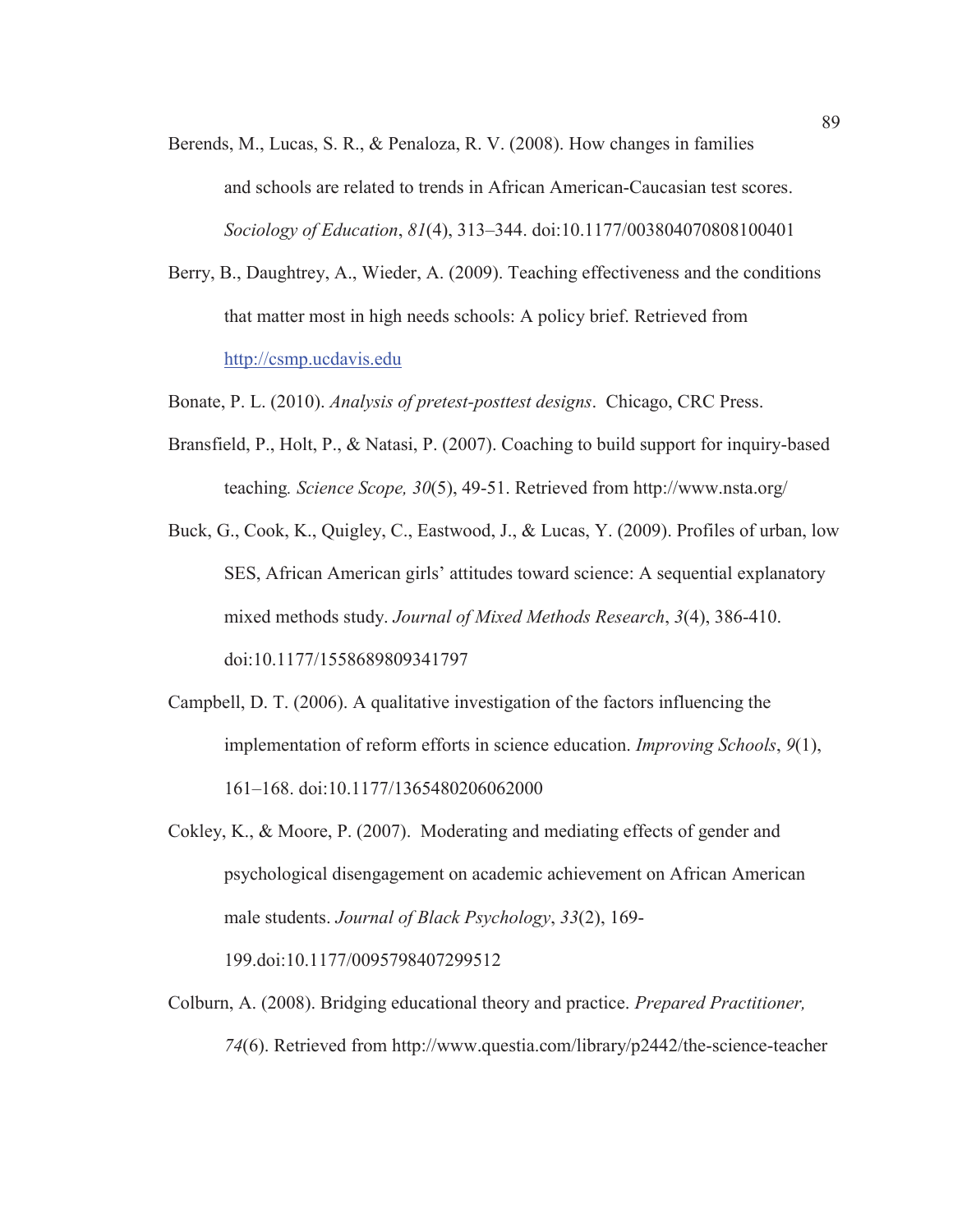- Concannon, J., P., &Brown, P., l. (2008). Transforming osmosis labs to address standards for inquiry. *Science Activities*, *45*(3), 23-25. Retrieved from http://www.ncbi.nlm.nih.gov
- Connors, M. M., & Perkins, B. (2009). The nature of science education. *Democracy & Education, 18*(3), 561-580. Retrieved from http://legacy.1clark.edu
- Correiro, E. E., Griffin, L. R., & Hart, P. E. (2008). A constructivist approach to inquirybased learning. A TUNEL assay for the detection of apoptosis in cheek cells. *American Biology Teacher, 70*(8), 457-460. doi:10.1662/0002-7685(2008)70[457: ACATIL]2.0.CO; 2
- Creswell, J. W. (2003). *Research design: Qualitative, quantitative, and mixed method approaches* (2nd ed.). Thousand Oaks, CA: Sage.
- Dampfle, P. A. (2006). The effects of instructional approaches on the improvement of reasoning in introductory college biology: A quantitative review of research. *Bioscene, 32*(4), 22–31. Retrieved from http://www.eric.ed.gov
- Desimone, L. M., Smith, T. M., & Frisvold, D. E. (2010). Survey measures of class-room instruction: Comparing student and teacher reports. *Educational Policy*, *24*(2), 267. doi:10.1177/0895904808330173
- Dewey, J. (1916). Democracy and education. New York, NY: MacMillan. Dillman, D. A. (2000). *Mail and Internet surveys: The tailored design method* (2nd ed.). New York, NY: John Wiley & Sons.
- Dobbs, V. (2008). Comparing student achievement in the problem-based learning classroom and traditional teaching methods classroom. Journal? Retrieved from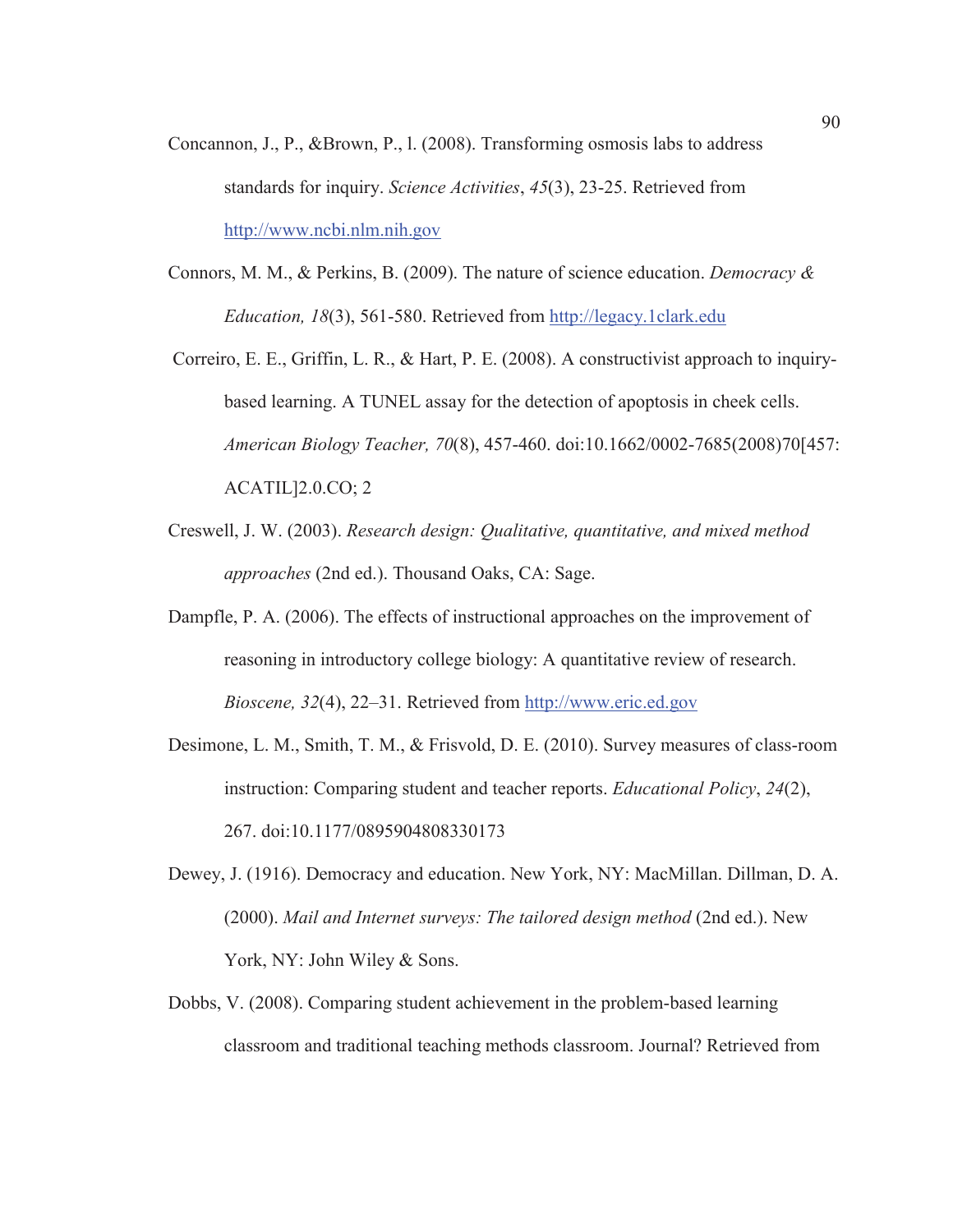http://search.proquest.com/docview/304381129

- Drake, K. N., & Long, D. (2009). Rebecca'is in the dark: A comparative study of problem-based learning and direct instruction /experimental learning in two 4thgrade classrooms. *Journal of Elementary Science Education, 21*(1), 1-16. doi:10.1007/BF03174712
- Duschl, R. (2008). Science education in three-part harmony: Balancing conceptual, epistemic, and social learning goals*. Review of Research in Education*, *32*(1), 268–291. doi:10.3102/0091732X07309371
- Eslinger, E., Caucasian, B., Frederiksen, J., & Brobst, J. (2008). Supporting inquiry process with an interactive learning environment: Inquiry Island. *Journal of Science Education and Technology, 17*(6), 610–617. doi:10.1007/s10956-008- 9130-6
- Eysink, T. H. S., Jong, T. D., Berthold, K., Kolloffel, B., Opfermann, M., & Wouters, P. (2009). Learner performance in multimedia learning arrangements: An analysis across instructional approaches*. American Educational Research Journal, 46*(4), 1107–1149. doi:10.3102/0002831209340235
- Fink, A., (2006). How to conduct surveys: a systematic guide  $(3<sup>rd</sup> Ed)$ . Sage Publications, *Thousand Oaks*, CA.
- Firestone, W. A., (1987). Meaning in method: The rhetoric of quantitative and qualitative research. *Educational Researcher, 16* (7), 16-21. Retrieved from http://links.jstor.org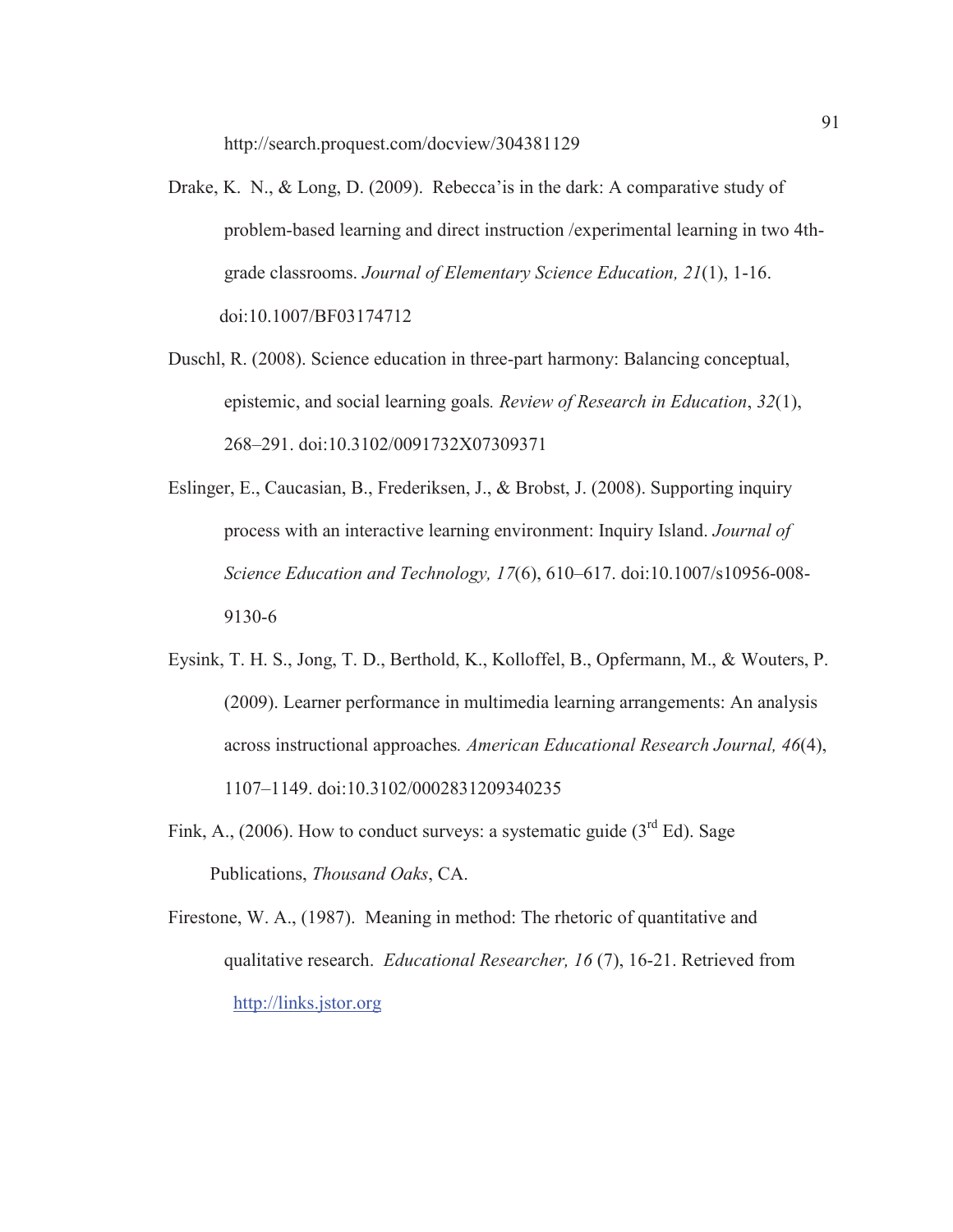- Flowers, L. A. (2007). Recommendations for research to improve reading achievement for African American students. *Reading Research Quarterly*. doi:10.1598/RRQ.42.3.8
- Flowers, T. A., & Flowers, L. A. (2008). Factors affecting urban African American high school students' achievement in reading. *Urban Education, 43*(2), 154–171. doi:10.1177/0042085907312351.
- Ford, D. Y., Grantham, T. C., & Whiting, G. W. (2008). Another look at the achievement gap: Learning from the experiences of African American students. *Urban Education, 32*(2), 216–239. doi:10.1177/0042085907312344
- Foti, S., & Ring, G. (2008). Using a simulation-based learning environment to enhance learning and instruction in a middle school science education. *Journal of Computers in Mathematics and Science Teaching, 27*(1), 103-120. Retrieved from http://www.editlib.org
- Fradd, S., & Lee, O. (1999). Teachers' roles in promoting science inquiry with students from diverse language backgrounds. *Educational Researcher*, *28*(6), 14-20. Retrieved from, http://www.jstor.org
- Gay, L.R., & Airasian, P. (2003). *Educational research: Competencies for analysis and applications*  $(7<sup>th</sup> Ed)$ . Merrill Prentice Hall.
- Geier, R. (2007). Standardized test outcomes for students engaged in inquiry-based science curricula in the context of urban reform. *Journal of Research in Science Teaching, 45*(8), 922–939. doi:10.1002/tea.20248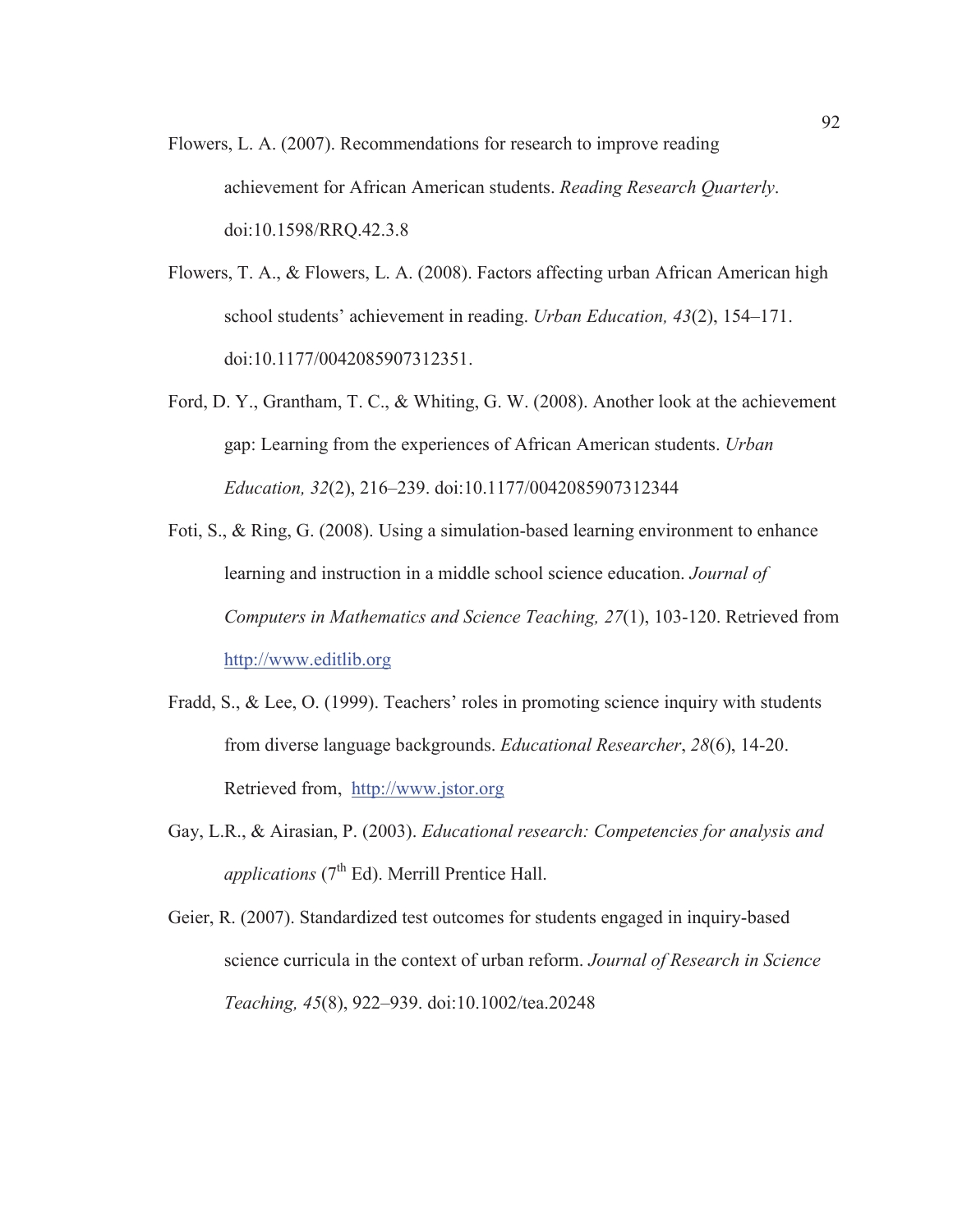Gengarelly, L. M., & Abrams, E. D. (2009). Closing the gap: Inquiry in research and the secondary science classroom. *Junior Science Educational Technology*, *18*(1), 74–84. doi:10.1007/s10956-008-9134-2

Georgia Department of Education. (2009). *Standards, instruction and assessment*. Retrieved from http://www.doe.k12.ga.us/ci\_testing.aspx?PageReq=CI TESTING\_EOCT39

Georgia Department of Education. (2010). *Standards, instruction and assessment*. Retrieved from http://www.doe.k12.ga.us/ci\_testing.aspx?PageReq=CI\_ TESTING\_EOCT39

- Gejda, L. M., & LaRocco, D. J. (2006). Inquiry-based instruction in secondary science Classroom: A survey of teacher practice, Research paper presented at the  $37<sup>th</sup>$  annual Northeast Educational Research Association Conference, NY. Retrieved from http://www.eric.ed.gov.
- Giles, J., Ryan, D. A. J., Belliveau, G., De Freitas, E., & Casey, R. (2006). Teaching style and learning in a quantitative classroom. *Active Learning in Higher Education, 7*(3), 213–216. doi:10.1177/1469787406069055

 Gillani, B. B. (2010). Inquiry-based training model and the design of E-learning environments. Issues in informing science and information technology, 8. Retrieved from https://www.questia.com

Gordon, M. (2008). Between constructivism and connectedness*. Journal of Teacher Education, 59*(4), 322. doi:10.1177/0022487108321379

Gravetter, F. J., & Wallnau, L. B. (2008). Essentials of statistics for the behavioral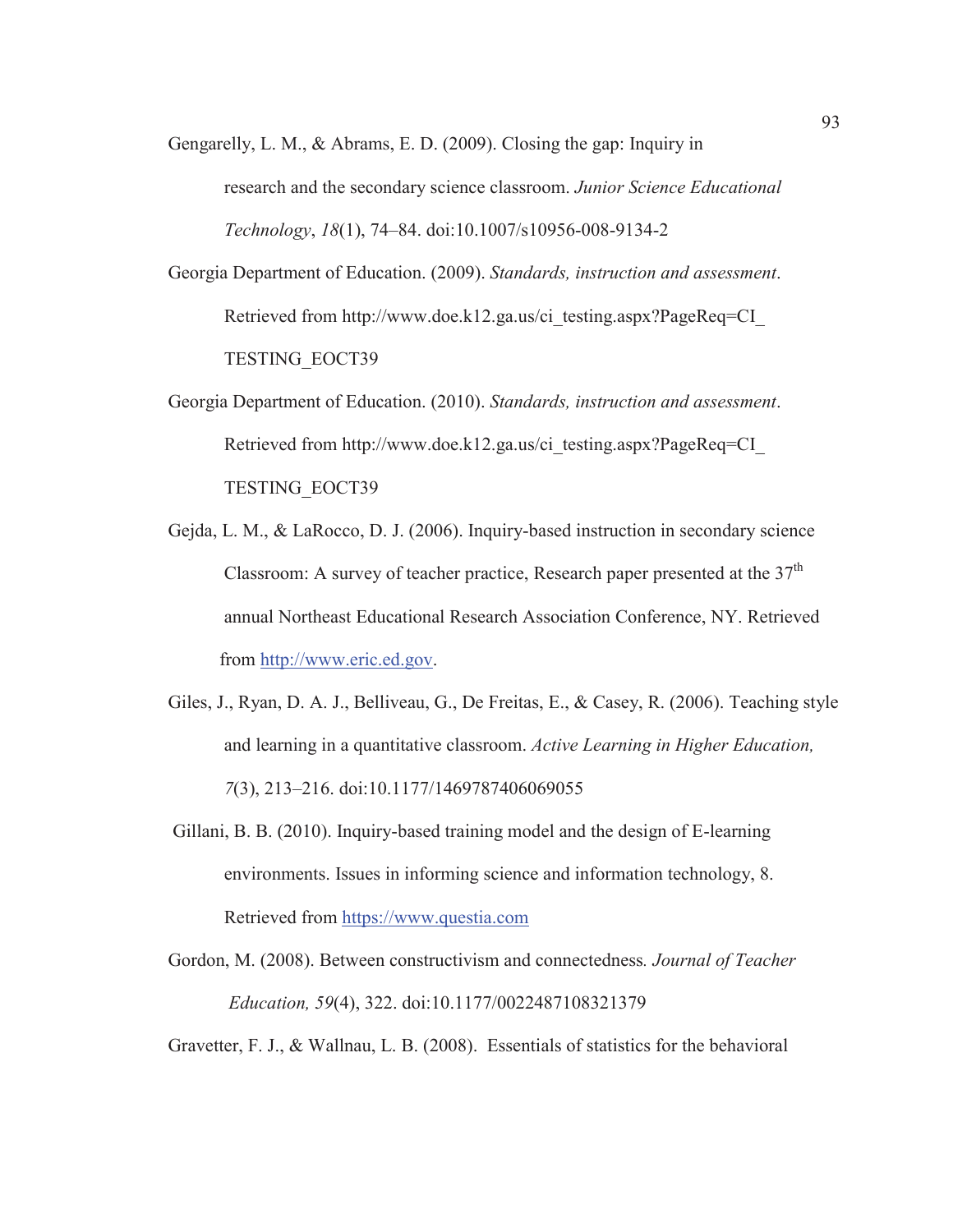sciences, Wadsworth, NY

- Gregory, A., Skiba, R.J., & Noguera, P. A. (2010).The achievement gap and the discipline gap: Two sides of the same coin? *Educational Researcher, 39*(1), 59-68. doi:10.3102/0013189X09357621
- Gunel, M. (2007). Critical elements for the science teacher to adopt a student-centered approach: The case of a teacher in transition*. Teachers and Teaching, 14*(3), 209– 224. doi:10.1080/13540600802006095224
- Hamilton, L. S. (2009). A longitudinal investigation of the relationship between teachers, self-reports of reform-oriented instruction and mathematics and science achievement. *Educational Evaluation and Policy Analysis*, *31*(3), 200–220. doi:10.3102/0162373709336238
- Hanlon, T. E., Simon, B. D., O'Grady, K. E., Carswell, S. B., & Callaman, J. M. (2009). The effectiveness of an after–school program targeting urban African American youth*. Education and Urban Society, 42*(1), 96.

doi:10.1177/0013124509343144

- Hanna, S. (2005). An exploration of students' strategy use in inquiry-based computersupported collaborative learning. *Journal of Computer Assisted Learning*, *21*(1), 39–52. doi:10.1111/j.1365-2729.2005.00112.x
- Heilig, J. V., & Hammond, L. D. (2008*).* Accountability Texas-style: The progress and learning of urban minority students in a high-stakes testing context. *Educational Evaluation and Policy Analysis, 30*(2), 75–110*.* doi:10.3102/0162373708317689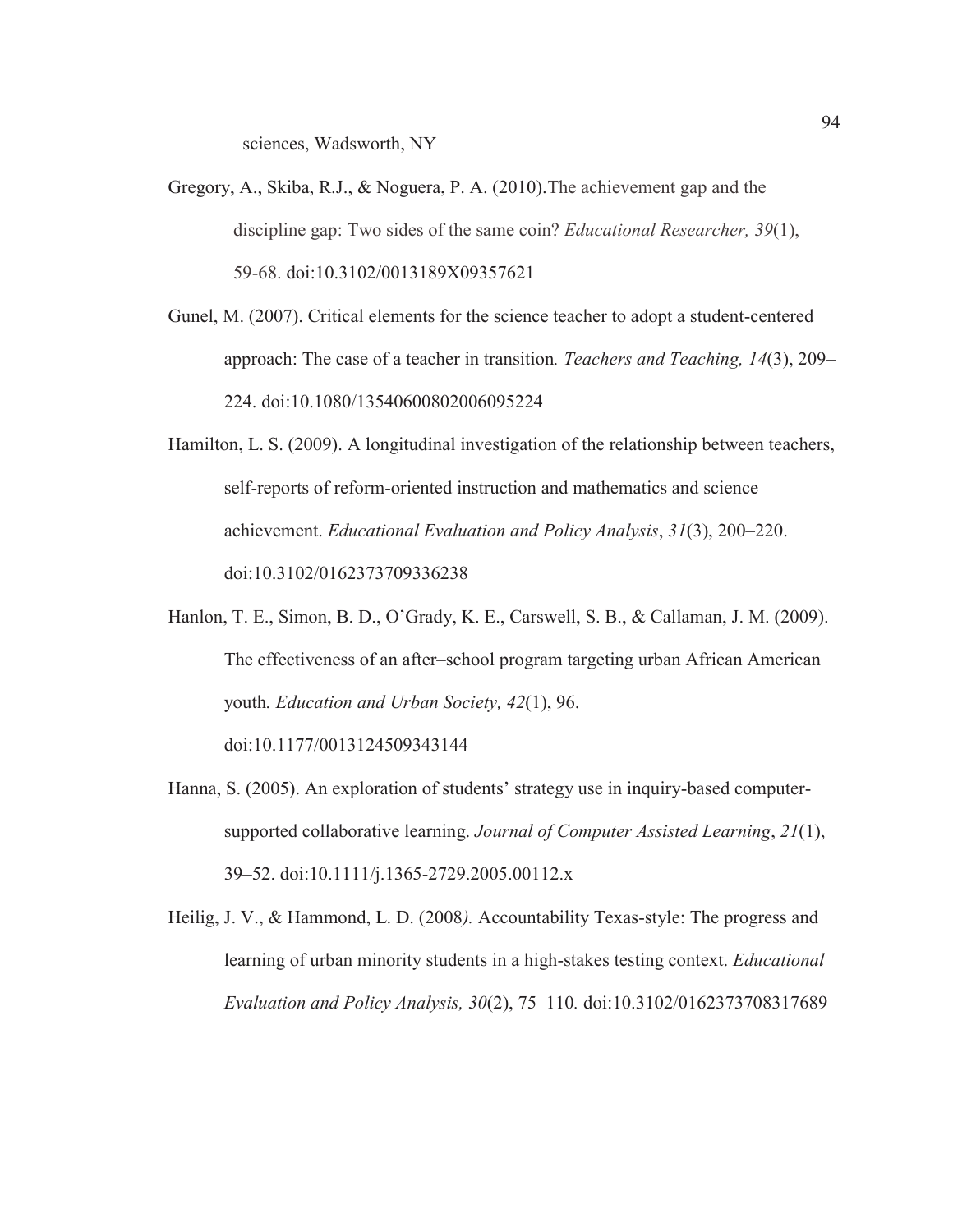Herrera, B. G., Ehrhart, K. H., Ehrhart, M. G., Solomon, J., & Kilian, B.

- (2009). Can test preparation help to reduce the African American-Caucasian test performance gap? *Journal of Management*, *35.* doi:10.1177/0149206308328506
- Hook, S. J., Clark, T. L., Haag, J. N., & Duran, L. B. (2009). Developing an understanding of inquiry by teachers and graduate student scientists through a collaborative professional development program. *Electronic Journal of Science Education, 13*(2), Retrieved from ejse.southwestern.edu.
- Hyde, J. S, Lindberg, S. M., Linn, M. C., Ellis, A.B., Williams, A. A. (2008). Gender similarities characterize in math performance. Education Forum. Retrieved on July 31<sup>st</sup> from www.sciencemag.org.
- Hug, B. Krajcik, J. S. and Marx, R. W. (2005). Using innovative learning technologies to promote learning and engagement in an urban science classroom. 40(*4),* 446-472. doi:10.1177/0042085905276409
- Jeremy, D. (2009). The Validity of Standardized Testing in Science, American Secondary Education 38(1), 46-61. Retrieved from http://www.ashland.edu.
- Kay, K., Hui, L., Lee, C. K. (2010). Disaggregated Outcomes of Gender, Ethnicity, and Poverty on Fifth Grade Science Performance. Research in Middle Level Education, *33*(7), 1-12. Retrieved form http://www.amle.org/
- Kazempour, M. (2009). Impact of inquiry-based professional development on core conceptions and teaching practices: A case study*. Science Educator, 18*(2), 56-68. Retrieved from http://www.nsela.org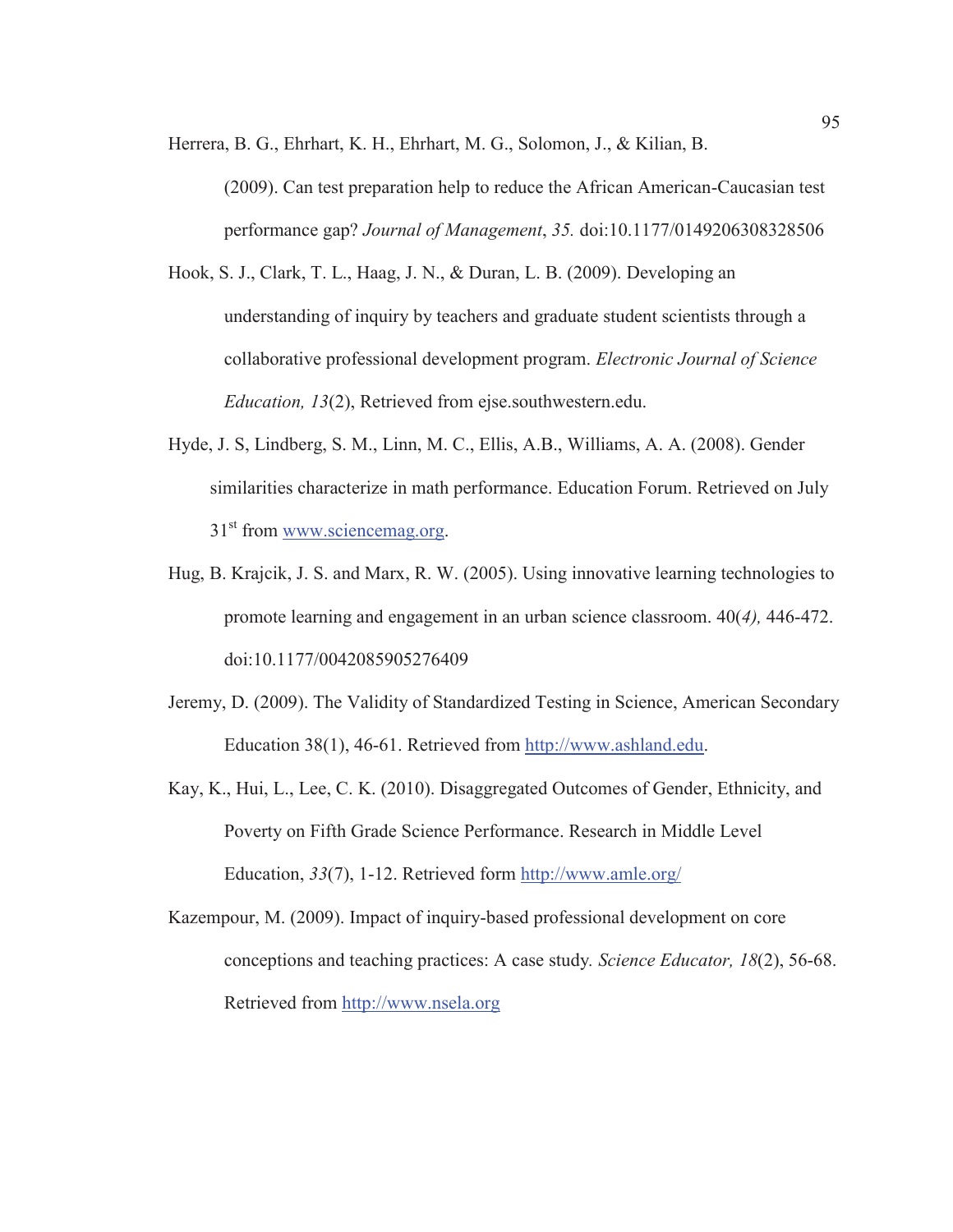- Kello, T. J., & Jones, B. D. (2008). The effects of stereotypes on the achievement gap: Reexamining the academic performance of African American high school students*. Journal of African American Psychology, 34*(1), 194–120. doi:10.1177/0095798407310537
- Ketty, S., June, M. C. (2010). Ethnic and Gender Differences in Identifying Gifted Students: A Multi-Cultural Analysis. International Education, *39*(2), 42-56. Retrieved from http://cehhs.utk.edu.
- Kim, J., & Mueller, C. (1978). Introduction to factor analysis: What it is and how to do it. Sage University paper series on quantitative applications in the social sciences, series no. 07-013). Newbury Park, CA: Sage.
- Kirchner, P. A., Sweller, J., & Clark, R. E. (2006). Why minimal guidance during instruction does not work: An analysis of the failure of constructivist, discovery, problem-based, experimental, and inquiry-based teaching*. Educational Psychologist*, *41*(2), 75–86. Retrieved from http://igitur-archive.library.uu.nl.
- Klooster, P. M., Visser, M., Jong, D. T. (2008). Comparing two image research instruments: The Q-sort method versus the Likert attitude questionnaire, *19*(5), 511-518. Retrieved from http://dx.doi.org,
- Knuchel, B. (2010). *Effects of an adolescent literacy program on ninth grade students deficient in literacy skills* (Doctoral dissertation). Retrieved from ProQuest Digital Dissertations database.
- Lainema, T. (2008). Perspective Making: Constructivism as a Meaning-Making Structure for Simulation Gaming. *Simulation & Gaming, 40*(1), 48-67.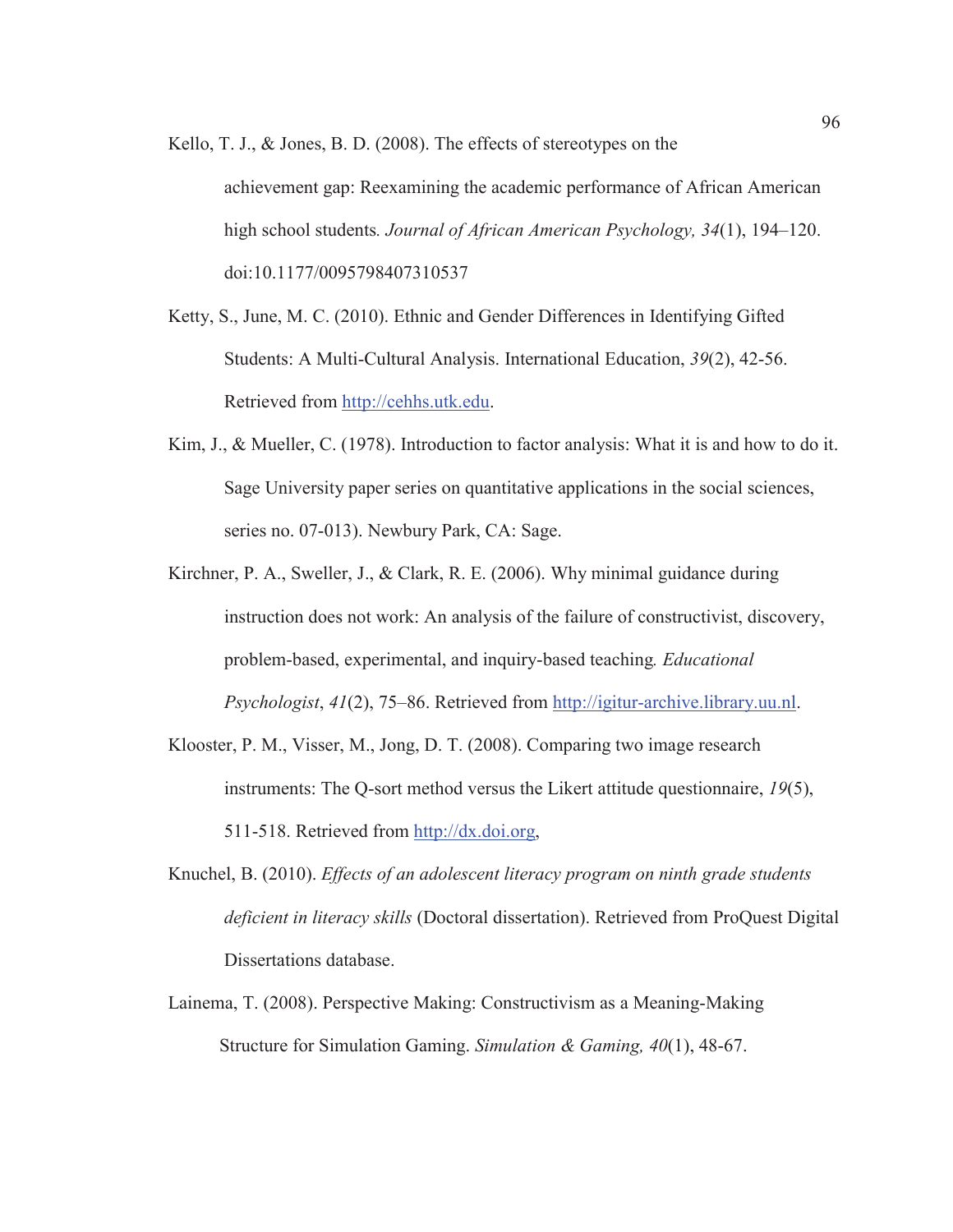doi:10.1177/1046878107308074

- Lambert, J., & Ariza, E. N. (2008). Improving achievement for linguistically and culturally diverse learners through an inquiry-based earth system curriculum. *Journal of Science Education, 20*(4), 61–79. Retrieved from http://www.eric.ed.gov.
- Lay, J. C., & Stokes-Brown, A. K. (2009). Put to the test: Understanding differences in support for high-stakes testing*. American Politics Research*, *37*(3), 429–448. doi:10.1177/1532673X08320843

Le, V. N., Lockwood, J. R., Stecher, B. M., Hamilton, L. S., & Martinez, J. F. (2009). A longitudinal investigation of the relationship between teachers' self-reports of reform-oriented instruction and mathematics and science achievement*. Educational Evaluation and Policy Analysis, 31*(3), 200–220. doi:10.3102/0162373709336238

- Lee, J. (2008). Is test-driven external accountability effective? Synthesizing the evidence from cross-state causal-comparative and correlational studies. *Review of Educational Research, 78*(3), 608–644. doi:10.3102/0034654308324427
- Leonard, W. H., & Penick, J. E. (2009). Is the inquiry real? Working definitions of inquiry in the science classroom*. The Science Teacher, 76*(5), 40–43. Retrieved from http://www.eric.ed.gov.
- Lewicki, D. (1993). The effects of a constructivist method of instruction in general chemistry laboratory on college students' achievement and conceptual change,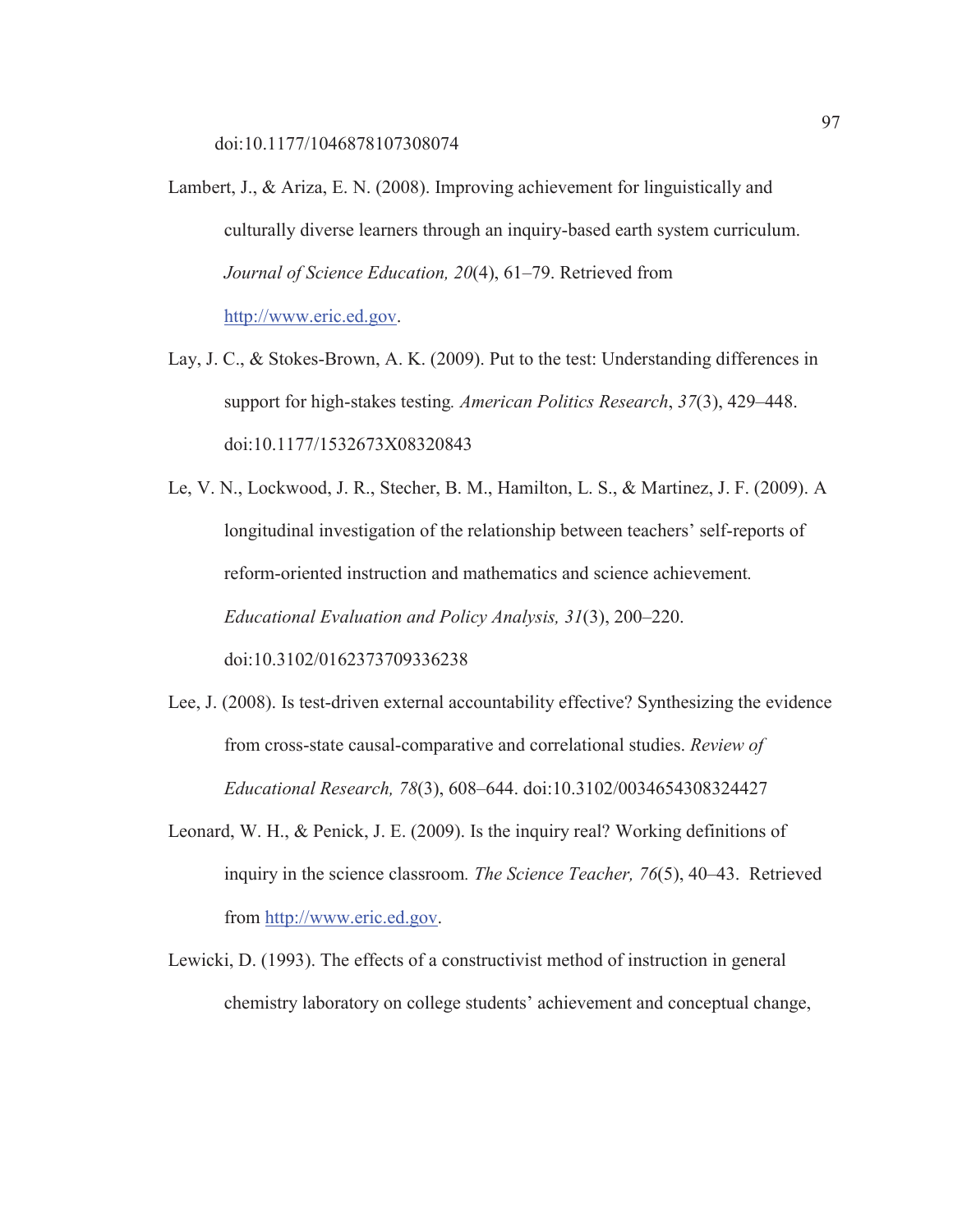Third misconceptions seminor proceedings (1993). CU. Retrieved from http://www.mlrg.org.

- Lewis, C. W., James, M., Hancock, S., & Hill-Jackson, V. (2008). Framing African American students' success and failure in urban settings: A typology for change. *Urban Education, 43*(2), 127–153. doi:10.1177/0042085907312315
- Lin, Y., Demaree, D., Zou, X. & Aubrecht, G. (1982). Student assessment of laboratory in introductory physics courses, Journal of Research in Science Teaching, *19*(2), 155-165. doi:10.1063/1.2177033
- Linn, M. C., Else-Quest, N. M., Hyde, J. S. (2010). Cross-National Patterns of Gender Differences in Mathematics: A Meta-Analysis, *136*(1), 103-127. doi:10.1037/a0018053
- Lleras, C. (2008). Race, racial concentration, and the dynamics of educational inequality across urban and suburban schools*. American Educational Research Journal, 45*, 886–912. doi:10.3102/0002831208316323
- Llewellyn, D. (2005). Brooks & Brooks. (1999). *Teaching high school science through inquiry: A case study approach. Thousand Oaks*, CA: Corwin Press.
- Long, C. (2010). Fostering creativity or teaching to the test? Implications of State testing on the delivery of science instruction. *The Clearing House*, *83*(2), 54–57. doi:10.1080/00098650903505399
- Lynch, K. (2006). Research and theory on equality and education. Handbook of sociology and social research, Part I, 85-105, doi:10.1007/0-387-36424-2\_5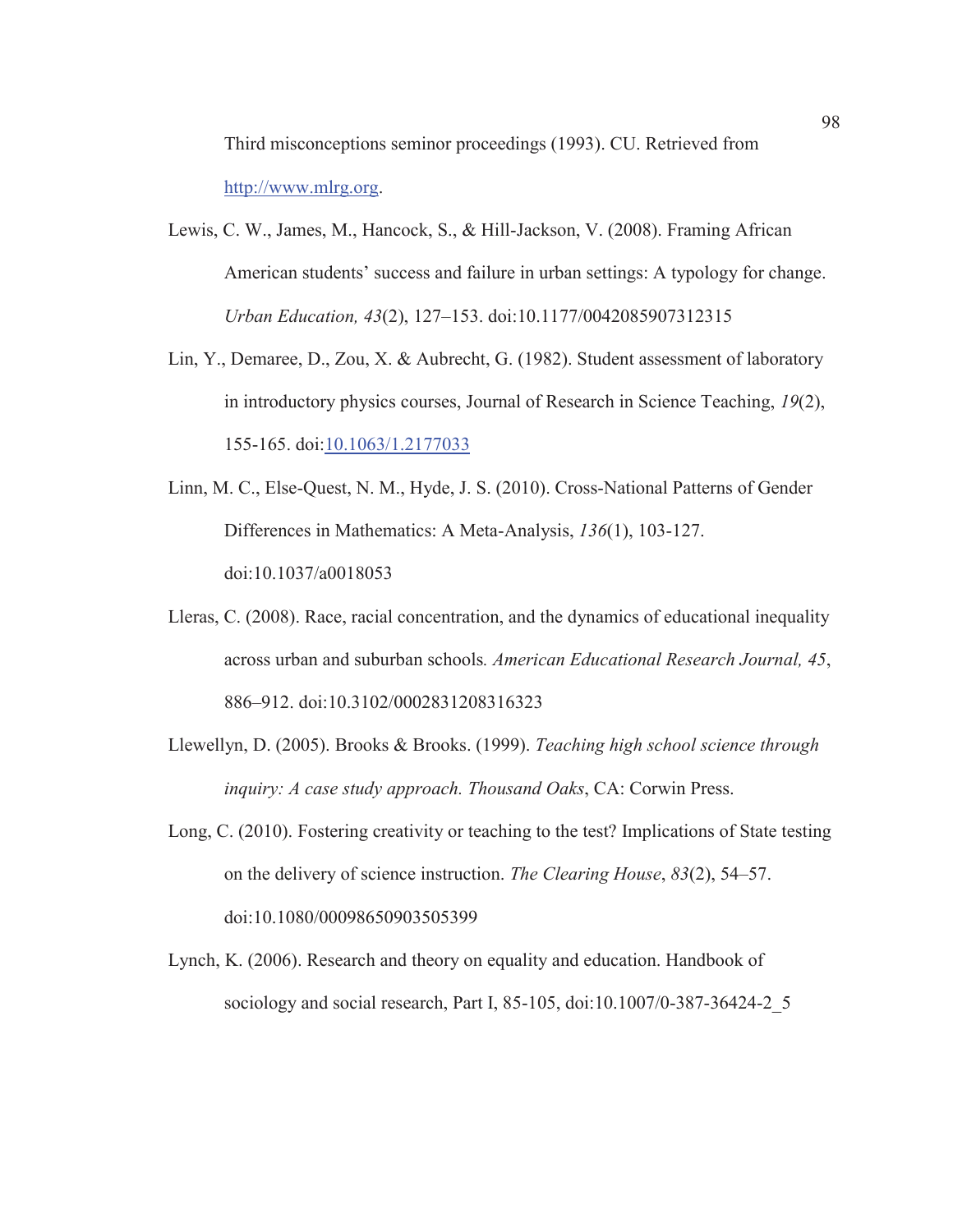Macpherson, S. (2009). Teaching biology or teaching to the test? How high

stakes standardized tests impact the biology classroom. *The International Journal of Learning*, *16*(7), 525–534. Retrieved from http://ehis.ebscohost.com

- McGlamery, S. (2004). What factors contribute to the success of African American? women in science and mathematics: Do teaching techniques matter? *Ninth Annual Conference* POCPWI. Retrieved from http://digitalcommons.unl.edu
- Mastropieri, M. A., Scruggs, T. E., Norland, J. J., Berkeley, S., McDuffie, K., Tornquist, E. H., & Connors, N. (2006). Differentiated curriculum enhancement in inclusive middle school science: Effects on classroom and high-stakes tests. *Journal of Special Education*, *40*(3), 130–137. doi:10.1177/00224669060400030101
- Mehalik, M. M., Doppelt, Y., & Schunn, C. D. (2008). Middle school science through design-based learning versus scripted based inquiry: Better overall science concept learning and equity gap reduction. *Journal of Engineering Education, 97*(1), 71–85. Retrieved from http://www.inesweb.org
- Metz, A. M. (2008). Teaching statistics in biology: Using inquiry-based learning to strengthen understanding of statistical analysis in biology laboratory courses. *Life Science Education, 7*(3), 316–326. doi:10.1187/cbe.07-07-0046
- Mickelson, R. A., & Greene A. D. (2006). Connecting pieces of puzzle: Gender Differences in Black middle school students' achievement. *The Journal of Negro Education, 75*(1), 34-48. Retrieved from http://www.eric.ed.gov
- Miller. P. H., Blessing, J. S., Schwartz, S. (2006). Gender Differences in High-school Students' Views about Science, *International Journal of Science Education,*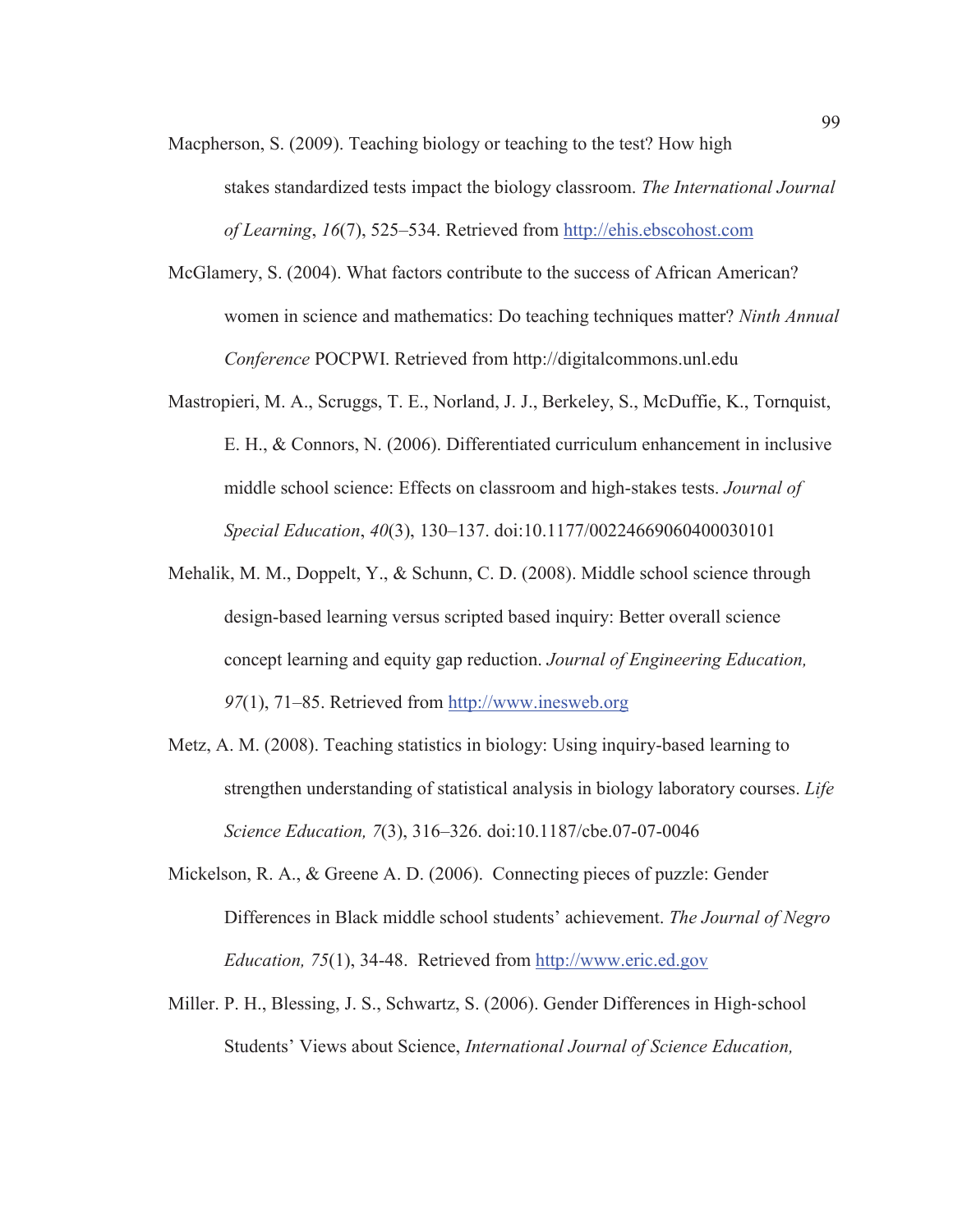- Monica, B. (2005). Can Technology Narrow the Black-White Achievement Gap? *32*(12), 13-17. Retrieved from http://thejournal.com/
- Monique, M. M., Henry, F., Frances, C. A. (2011). Do Gender Differences Exist in the Academic Identification of African American Elementary School-Aged Children? *Journal of Black Psychology, 37*(1), 78-98. doi:10.1177/0095798410366709
- National Research Council. (1996). *National Science Education Standards*. Washington, DC: National Academy Press. Retrieved from http://www.nap.edu.
- National Research Council. (2000). *Inquiry and the National Educational Standards: A guide for teaching and learning*. Washington, DC: National Academy Press. Retrieved from http://www.nap.edu
- Oliver, R. (2007). *Using technology-supported inquiry learning to engage first-year students in large classes*. Retrieved from http://otl.curtin.edu.au
- Organization for Economic Co-operation and Development. (2010). PISA 2009 Results: What makes a school successful? *Resources, policies and practices*, *4*. Retrieved from http://dx.doi.org/10.1787/9789264091559-en
- Orkwiszewski, T., & Lord, T. (2006). Didactic to inquiry-based instruction. *American Biology Teacher*, *68*(6) 342-345. Retrieved from

http://www.jstor.org

Panasan, M., & Nuangchalerm, P. (2010). Learning outcomes of project based and Inquiry-based learning activities. *Journal of Social Sciences*, *6*(2), 252-255. doi:10.3844/jssp.2010.252.255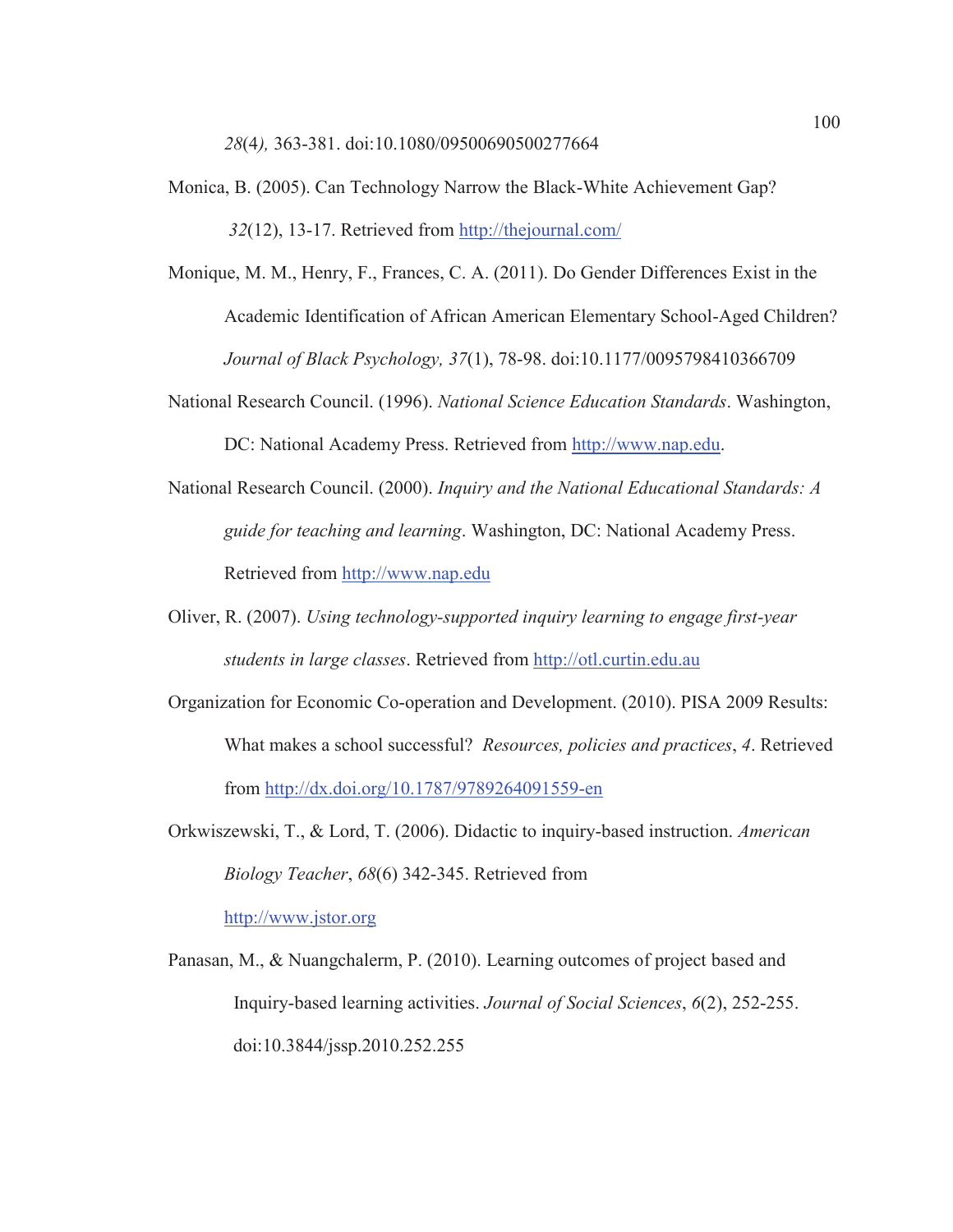- Prime, G. M., & Miranda, R. J. (2006). Urban public high school teachers' beliefs about science learner characteristics, implications for curriculum. *Urban Education, 41*(5), 506–532. doi:10.1177/0042085906291924
- Reilly, T. O., & McNamara, D. S. (2007). The impact of science knowledge, reading skill and reading strategy knowledge on more traditional "high-stakes" measures of high school students' science achievement*. American Educational Research Journal*, *44*(1), 161–196. doi:10.3102/0002831206298171
- Reis, H. T., & Judd, C.M. (2000). Handbook of research methods in social and personality psychology. Cambridge University Press. doi:10.2277/0521559030.
- Rogers, J. (2010). Pre-Nursing Students Perceptions of Traditional and Inquiry Based Chemistry Laboratories, *49*(3), 75. Retrieved from http://search.proquest.com
- Ross, J. C., Michael, D. H. (2005). Adult student motivators at a university satellite campus, presented at American Educational Research Association Annual Meeting in Montreal, Canada, April 11-15.
- Salinas, B., Moises, F., & Johana, G. (2010). Effect of learner-centered education on the academic outcomes of minority groups*.* Retrieved from http://www.thefreelibrary. com/Effect of learner-centered education on the academic outcomes of... a0211235546
- Serpell, Z. N., Boykin, W. A., Madhere, S., & Nasim, A. (2006). The significance of contextual factors in African American students' transfer of learning. *32*(4), 481– 441. doi:10.1177/0095798406292466

Shaw, J. M., & Nagashima, S. O. (2009). The achievement of student subgroups on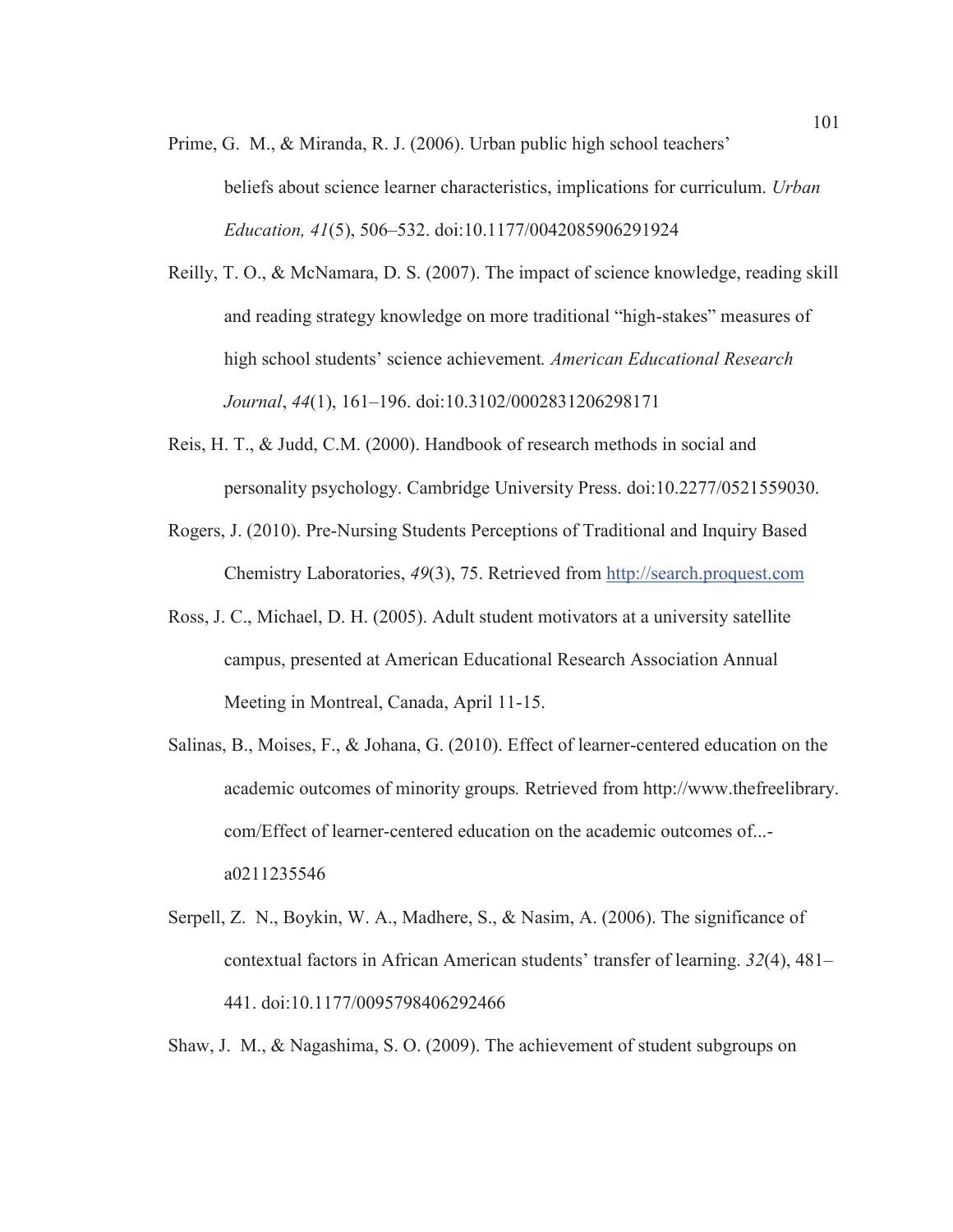science performance assessments in inquiry-based classrooms*.* 

*Electronic Journal of Science Education, 13*(2). Retrieved from http://ejse.southwestern.edu

Simsek, P., & Kabapinar, F. (2010). The effects of inquiry-based learning on elementary students' conceptual understanding of matter, scientific process skills and science attitudes. Istanbul, Turkey: Marmara Universities, *2(*2*)*, 1190-1194. doi:10.1016/j.sbspro.2010.03.170

Smith, S. (2008). *African-American student achievement and success.* Chicago, IL: Office of the Mayor, Office of Education Liaison.

Smith, T. M., Desimone, L. M., Zeinder, T. L., Dunn, A. C., Bhatt, M., & Rumyantseva, N. L. (2007). Inquiry-oriented instruction in science: Who teaches that way? *Educational Evaluation and Policy Analysis, 29*(3), 169-199. doi:10.3102/0162373707306025

 Southerland, S. A., Smith, L. K., Sowell, S. P., & Kittleson, J. M. (2007). Resisting unlearning: Understanding science education's response to the United States national accountability movement. *Review of Research in Education, 31*(1), 45– 77. doi:10.3102/0091732X06299015

Steele, C. M. (1992). Race and the Schooling of Black Americans. *The Atlantic Monthly*, April 1992, 68–78. Retrieved from http://www.eric.ed.gov

Stephen, T. (2007). Demonstrating inquiry-based teaching competencies in the life sciences: Part 1. *Journal of College Science Teaching*, *37*(1), 48-50. Retrieved from http://www.nsta.org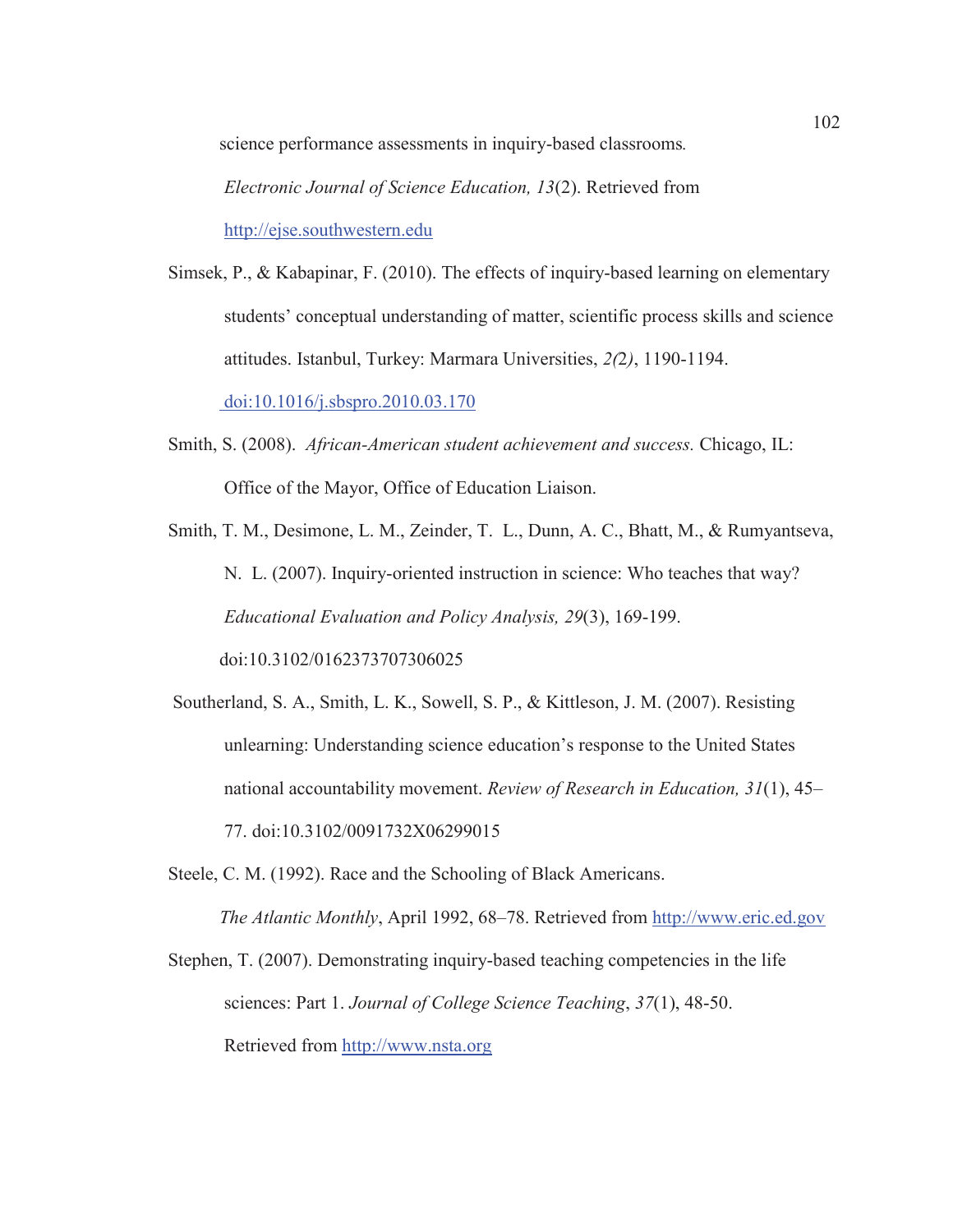- Stewart, K.S. (2008). Students' Perceptions of the Important Outcomes of Inquiry-Based Teaching and Learning. Published Heritage Branch, Ottawa, Canada. Retrieved from http://digitool.Library.McGill.CA
- Styron, R. & Peasant, E. (2010). Improving Student Achievement: Can 9th Grade Academies Make a Difference? *International Journal of Education Policy and Leadership 5*(3). Retrieved from http://www.ijepl.org
- Subedi, B.R. (2007). Predicting reading proficiency in multilevel models: An ANOVAlike approach of interpreting effects, *Educational Research and Evaluation, 13*(4), 327-348. doi:10.1080/13803610701702647
- Sulaiman, T., Suan, W. H., & Abdullah, S. K. (2010). Effective teaching approach employed by primary school science teachers. US-China Education Review, *6*(10) 67-75. Retrieved from http://www.eric.ed.gov
- Supovitz, J.A., Mayer, D.P., & Kahle, J.B. (2000). Promoting inquiry-based instructional practice: The longitudinal impact of professional development in the context of systemic reform. *Educational Policy*, *14*(3), 331-356. Retrieved from http://citeseerx.ist.psu.edu
- Sweeney, R. M., Hansen, L. M., Verma, G., & Dunkhase, J. (2009). Embracing learners' ideas about diffusion and osmosis, a coupled inquiry approach*. Science Scope*, *33*(1), 38-45. Retrieved from http://www.nsta.org
- Tabbye, C., Deborah, R., Ciara, S., Tiffany, G., Courtney, C. (2008). Gender Matters, Too: The Influences of School Racial Discrimination and Racial Identity on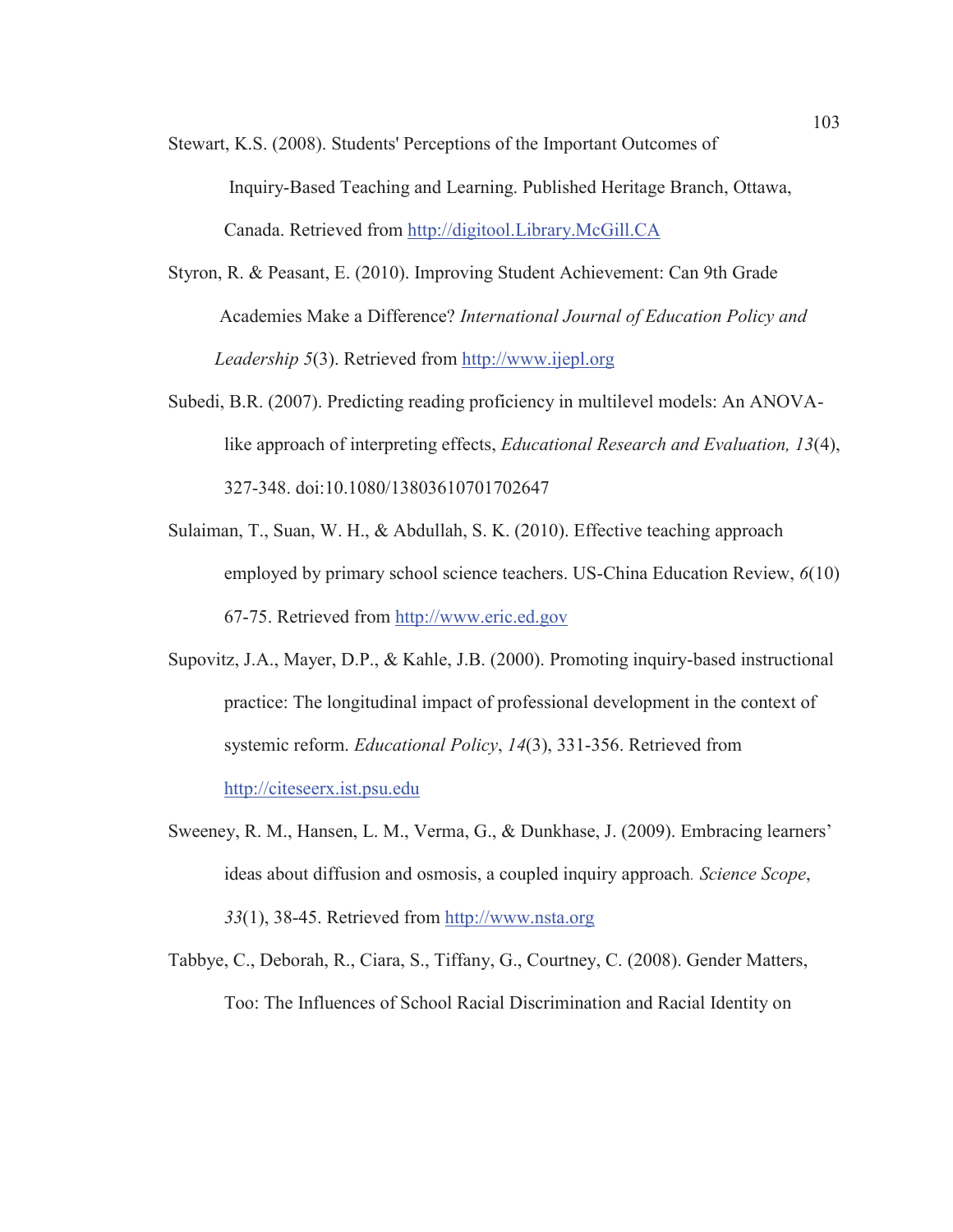Academic Engagement Outcomes among African American Adolescents. Developmental Psychology, *44*(3), 637-654. doi:10.1037/0012- 1649.44.3.637

- Teilingen, E. R., & Hundley, V. (2005). The importance of pilot studies, Sociology at survey, (35), Social research, University of Survey.
- Thomas, O. N., Caldwell, C. H., Faison, N., & Jackson, J. S. (2009). Promoting academic achievement: The role of racial identity in buffering perceptions of teacher discrimination on academic achievement among African American Caribbean African American adolescents. Journal of Educational Psychology, *101*(2), 420– 431. doi:10.1037/a0014578
- Thompson, S. (2007). Demonstrating inquiry-based teaching competencies in the life sciences: Part 2*. Journal of College Science Teaching, 37*(2), 63–65. Retrieved from http://www.nsta.org.
- Turner, M. J., & Rios, J. M. (2008). Determining paths to success: Preparing students for experimental design questions on standardized tests. *American Biology Teacher*, *70*(3), 140–152. Retrieved from http://www.nabt.org/
- U.S. Department of Education. (2006a). National assessment of educational progress*: The Nation's Report Card*. Retrieved from

http://nationsreportcard.gov/science\_2005/

U.S. Department of Education. (2006b). National assessment of educational progress: Statement from the education trust on NAEP science results. Retrieved from http://www.edtrust.org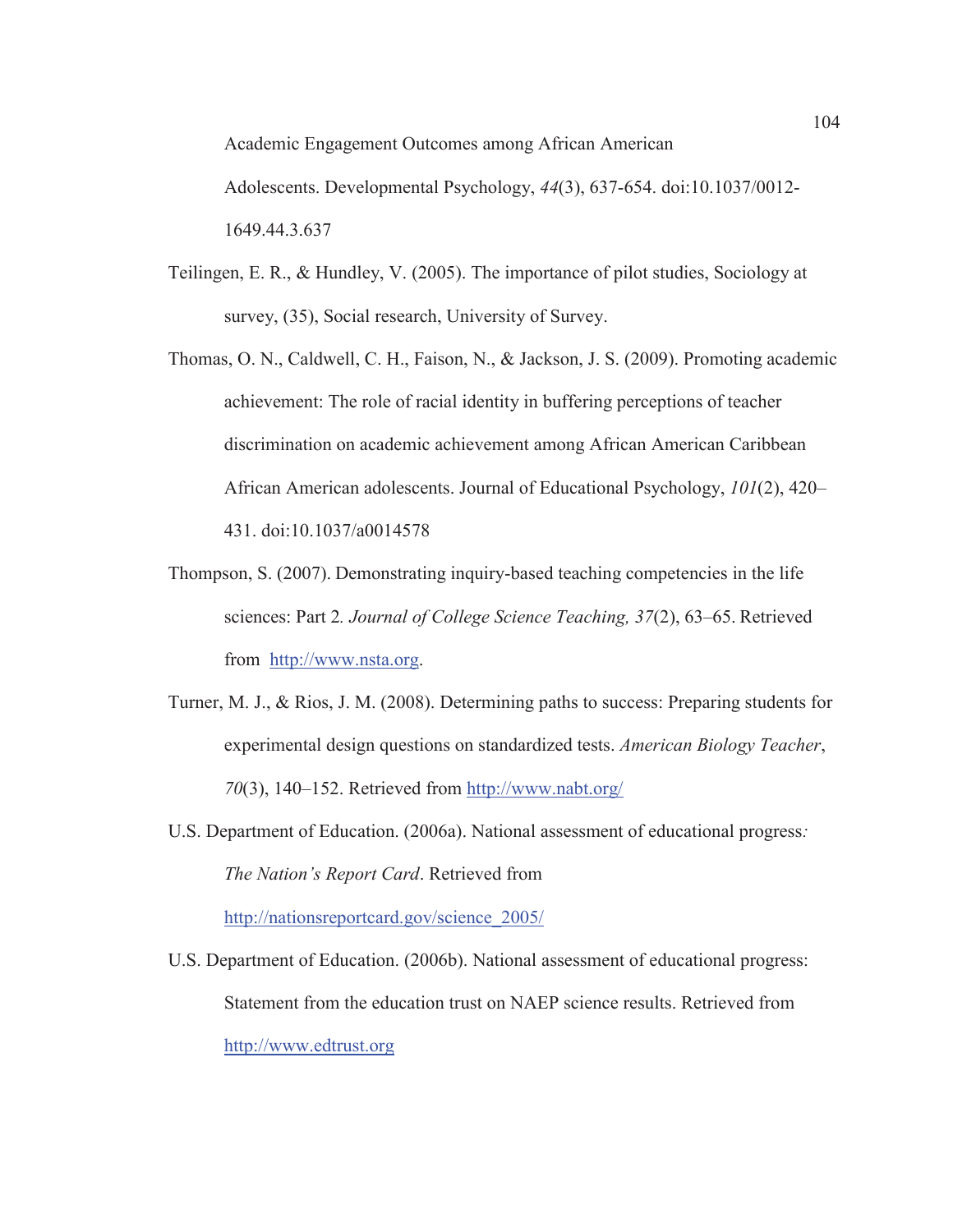- U.S. Department of Education. (2007a). No Child Left Behind Act of 2001: Reauthorization of the Elementary and Secondary Education Act legislation and Policies. Washington, DC: National Academy Press. Retrieved from http://www.ed.gov/
- U.S. Department of Education. (2007b). *Trends in International Mathematics and Science Study (TIMSS).* Retrieved from http://nces.ed.gov/timss
- U.S. Department of Education. (2010). National Center for Educational Statistics, PISA Reports. Retrieved from http://www.oecd.org/edu/pisa/2009
- Vanosdall, R., Klentschy, M., Hedges, L. V., & Weisbaum, K. (2007, April). A randomized study of the effects of scaffolded guided-inquiry instruction on student achievement in science. Research paper presented at the Annual Meeting of the American Educational Research Association, Chicago, IL. Retrived from ftp://69.85.25.92/Public/Science/pam/vanosdall.pdf
- Vianna, E., & Stetsenko, A. (2006). Embracing history through transforming it: Contrasting Piagetian versus Vygotskian (activity) theories of learning and development to expand constructivism within a dialectical view of history*. Theory Psychology, 16*(1), 81. doi:10.1177/0959354306060108
- Walker, K. A., & Zeidler, D. L. (2007). Promoting discourse about socioscientific issues through scaffolded inquiry*. International Journal of Science Education, 29*(11), 1387–1410. doi:10.1080/09500690601068095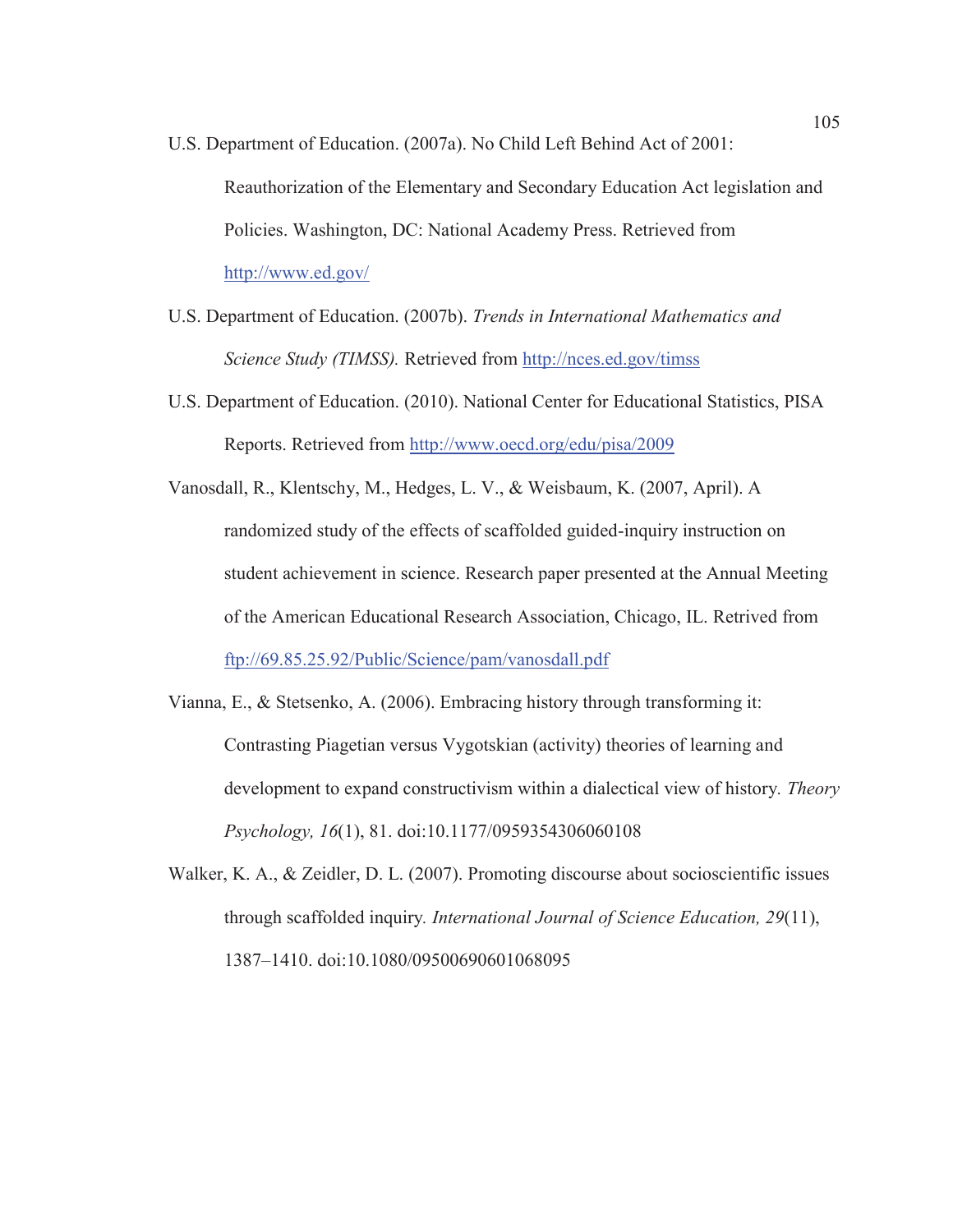Wiggan, G. (2007). Race, school achievement, and educational inequality:

Toward a student based inquiry perspective. *Review of Educational Research, 77*(3), 310–333. doi:10.3102/003465430303947

- Williams, R. F. (2009). African American-Caucasian biracial students in American schools: A review of the literature*. Review of Educational Research, 79*(2), 776– 804. doi:10.3102/0034654309331561
- Wolf, S. J., & Fraser, B. J. (2007). Learning environment, attitudes and achievement among middle-school science students using inquiry-based laboratory activities. *Research in Science Education*, *38*(3), 321–341. doi:10.1007/s11165-007-9052-y
- Yager, R.E. (2009). Inquiry: *The key to exemplary science.* NSTA. Retrieved from http://www.nsta.org
- Zacharia, Z. C. (2008). Comparing and combining real and virtual experimentation: An effort to enhance students' conceptual understanding of electric circuits. *Journal of Computer Assisted Learning*, *23*(2), 120–132. doi:10.1111/J.1365- 2729.2006.00215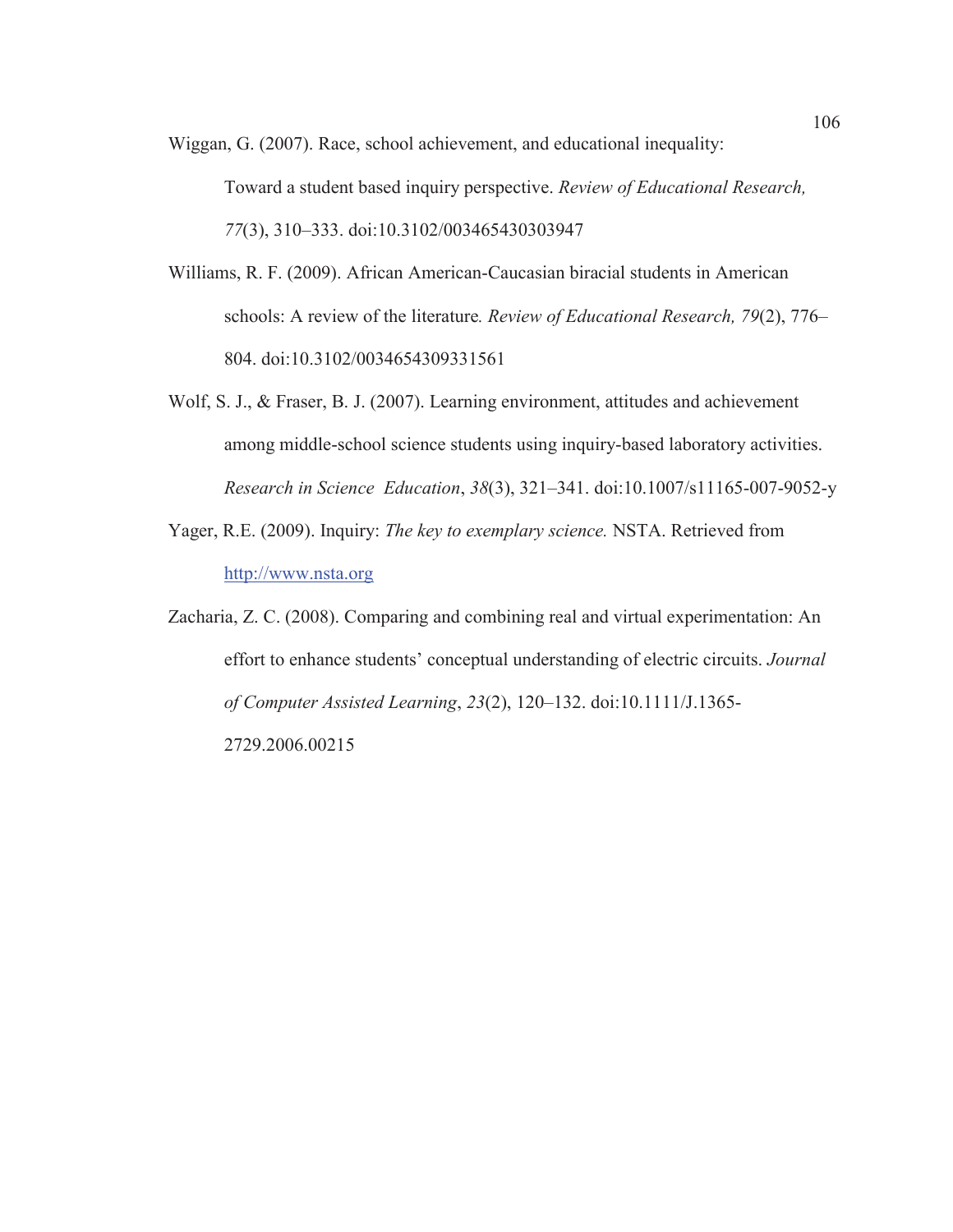### Appendix A: Demographic Information

Place an X in one box per section.

Gender:

Female \_\_\_\_\_\_\_\_\_\_\_

Male\_\_\_\_\_\_\_\_\_\_\_\_\_\_\_\_

Race /Ethnicity

White\_\_\_\_\_\_\_\_\_\_\_\_\_

Black or African American

American Indian or Alaska Native \_\_\_\_\_\_\_\_\_

Asian Indian \_\_\_\_\_\_\_\_\_\_\_\_\_\_\_\_

Other Asian

Native Hawaiian or Other Pacific Islander\_\_\_\_\_\_\_\_\_\_\_\_

Hispanic or Latino Origin? Yes\_\_\_\_ / No\_\_\_\_\_\_\_\_\_

Other\_\_\_\_\_\_\_\_\_\_\_\_\_\_\_\_\_\_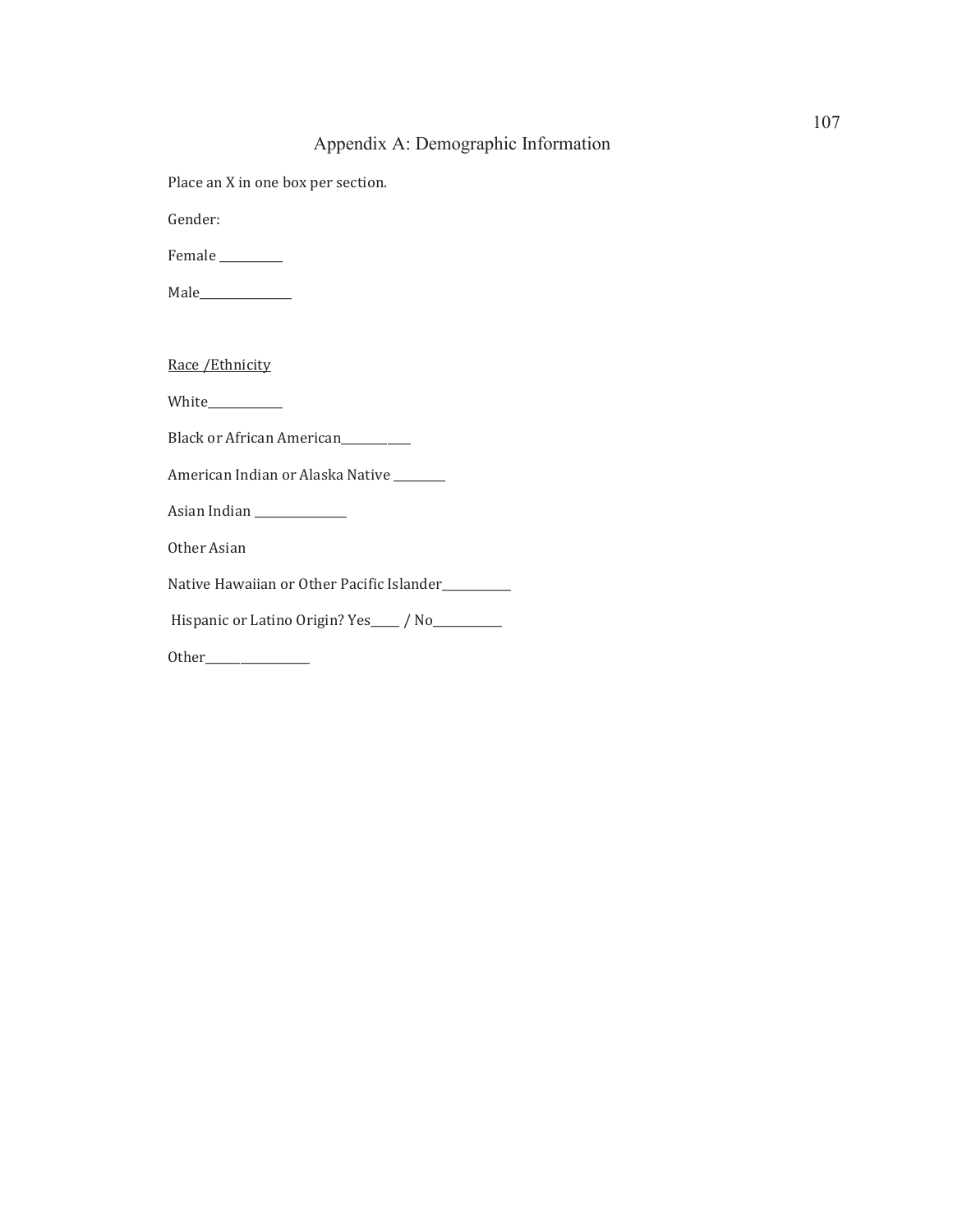| Statement                                                                                                             | Strongl      | Disagre        | Neutra         | Agre           | Strongl |
|-----------------------------------------------------------------------------------------------------------------------|--------------|----------------|----------------|----------------|---------|
|                                                                                                                       | y            | e              | L              | e              | y agree |
|                                                                                                                       | Disagre<br>e |                |                |                |         |
| 1.<br>Students follow the step-by-step<br>instructions in the laboratory<br>manual.                                   | $\mathbf{1}$ | $\overline{2}$ | $\overline{3}$ | $\overline{4}$ | 5       |
| 2.<br>Questions in the laboratory manual<br>require the interpretation of data.                                       | $\mathbf{1}$ | $\overline{2}$ | 3              | $\overline{4}$ | 5       |
| The instructor is concerned with<br>3 <sub>1</sub>                                                                    | 1            | $\overline{2}$ | 3              | $\overline{4}$ | 5       |
| correction of data.                                                                                                   | 1            | 2              | 3              | $\overline{4}$ | 5       |
| Students are allowed to go beyond<br>4.<br>laboratory exercises and do<br>experiments on their own.                   |              |                |                |                |         |
| Laboratory activities are used to<br>5.                                                                               | 1            | $\overline{2}$ | 3              | $\overline{4}$ | 5       |
| develop concepts.<br>The instructor lectures to the whole<br>6.                                                       | 1            | $\overline{2}$ | 3              | $\overline{4}$ | 5       |
| class.                                                                                                                | 1            | $\overline{2}$ | 3              | $\overline{4}$ | 5       |
| Students are asked to design their<br>7.<br>own experiments.                                                          |              |                |                |                |         |
| 8.<br>During laboratory students record<br>information requested by the                                               | 1            | $\overline{2}$ | 3              | $\overline{4}$ | 5       |
| instructor or the laboratory manual.<br>Laboratory session raise new<br>9.                                            | 1            | $\overline{2}$ | 3              | $\overline{4}$ | 5       |
| problems or result in data that can<br>not be explained immediately.                                                  |              |                |                |                |         |
| 10. The instructor or laboratory manual                                                                               | 1            | $\overline{2}$ | 3              | $\overline{4}$ | 5       |
| identifies the problem to be<br>investigated.                                                                         | 1            | $\overline{2}$ | 3              | $\overline{4}$ | 5       |
| 11. Laboratory activities require<br>students to solve problems.                                                      | 1            | 2              | 3              | $\overline{4}$ | 5       |
| 12. The laboratory manual requires that<br>specific questions be answered.<br>13. The instructor or laboratory manual |              |                |                |                |         |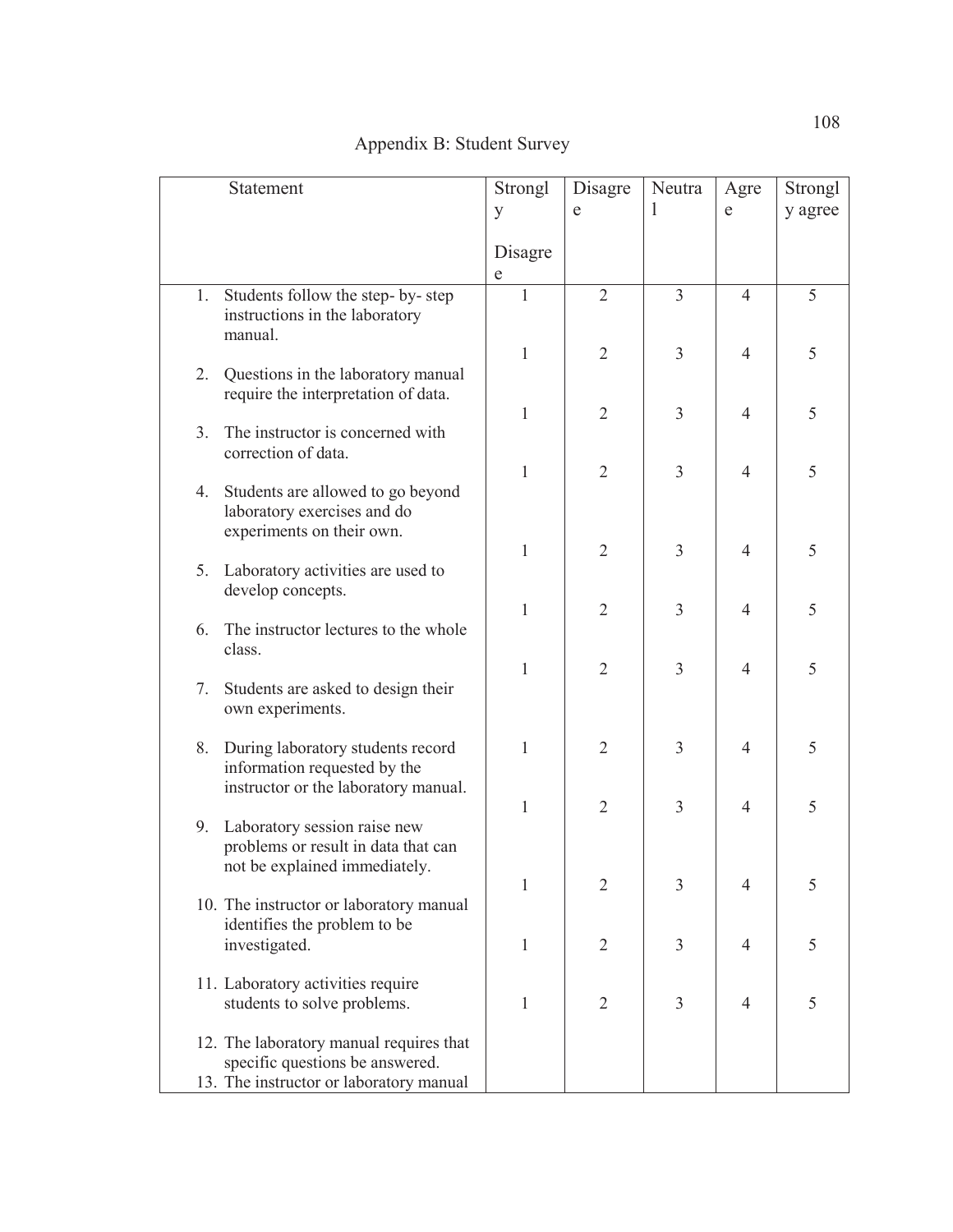|                                                                                                               |   |                |                |                | 109 |
|---------------------------------------------------------------------------------------------------------------|---|----------------|----------------|----------------|-----|
| requires that students explain why<br>certain things happen.                                                  | 1 | $\overline{2}$ | 3              | 4              | 5   |
| 14. Laboratory is used to investigate a<br>problem that comes in class.                                       | 1 | 2              | 3              | $\overline{4}$ | 5   |
| 15. Laboratory experiments develop<br>critical thinking skills in biology.                                    | 1 | $\overline{2}$ | 3              | $\overline{4}$ | 5   |
| 16. Questions in the laboratory manual<br>require that students use evidence to<br>back up their conclusions. | 1 | 2              | 3              | $\overline{4}$ | 5   |
| 17. Students discuss their data and<br>conclusions with each other.                                           | 1 | 2              | 3              | $\overline{4}$ | 5   |
| 18. The instructor or laboratory manual<br>asks students to state alternative<br>explanations of phenomenon.  | 1 | 2              | 3              | $\overline{4}$ | 5   |
| 19. During laboratory students, record<br>information they feel is important.                                 | 1 | $\overline{2}$ | 3              | $\overline{4}$ | 5   |
| 20. Students propose their own<br>explanations for observed<br>phenomenon.                                    | 1 | 2              | 3              | $\overline{4}$ | 5   |
| 21. Students identify the problems to be<br>investigated.                                                     | 1 | 2              | 3              | $\overline{4}$ | 5   |
| 22. During laboratory students check the<br>correction of their work with the<br>instructor.                  | 1 | $\overline{2}$ | 3              | $\overline{4}$ | 5   |
| 23. In discussion with the instructor,<br>assumptions are challenged and<br>conclusions must be justified.    | 1 | $\overline{2}$ | 3              | $\overline{4}$ | 5   |
| 24. Students usually know the general<br>outcome of the experiment before<br>doing the experiment.            | 1 | $\overline{2}$ | $\overline{3}$ | $\overline{4}$ | 5   |
| 25. The instructor gives information to<br>students in small groups.                                          | 1 | $\overline{2}$ | 3              | $\overline{4}$ | 5   |

Adapted from Abraham, (1982) with permission.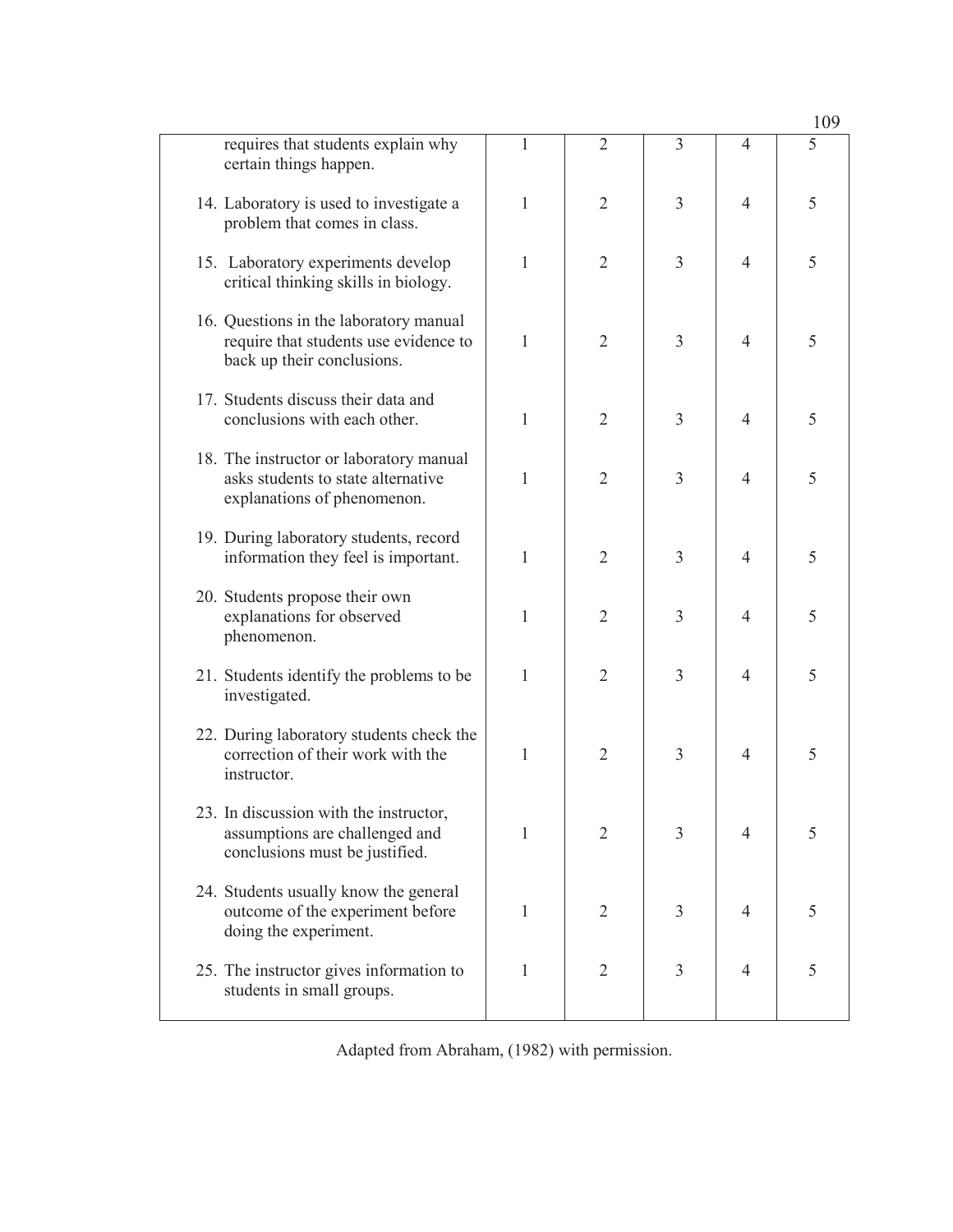# Appendix C: Letter of Permission to Modify the Instrument

To Whom it may concern:

I have no objection to the modification requested in the attached letter from Usha Patke.

yu Michael R Abraham

David Ross Boyd Professor

Chemistry and Biochemistry

University of Oklahoma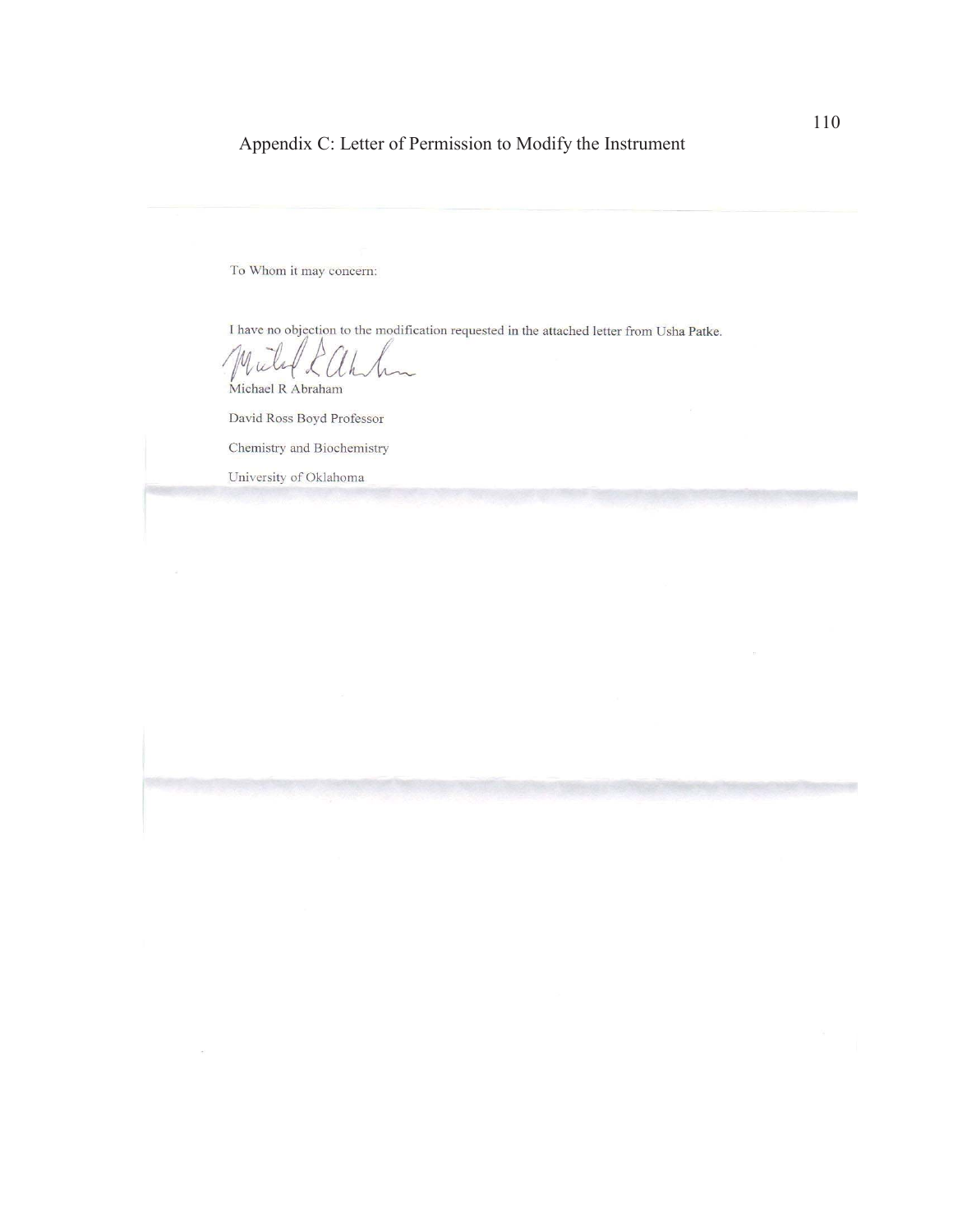#### Appendix D: Request for Permission to Modify the Instrument

The Richard W. Riley College of Education and Leadership

### **WALDEN UNIVERSITY**

#### **Request for Permission to modify LPVI**

Date: 03/15/2012

Usha Patke 4033 Saddle Brook Creek Drive Marietta, GA, 30060

Dr. Michael Abraham The University of Oklahoma Department of Chemistry and Biochemistry 620 Parrington Oval, Room 208 Norman, Oklahoma 73019-3051 Email: mrabraham@ou.edu

Subject: Request for permission to modify the Laboratory Program Variables Inventory (LPVI) on 5 point Likert scale Dr. Abraham:

 I am Usha Patke, a doctoral student at Walden University. I am planning to do a doctoral study on inquiry-based laboratory investigations and performance of African American students on standardized tests. My Doctoral Research Supervisor is Dr. Patricia M. Marin.

 I would like your permission to modify the Laboratory Program Variable Inventory (LPVI) published in your article, *Abraham, M.R. (1982) A descriptive instrument for use in investigating science laboratories, Journal of Science Education, 19(2), 155-165.* I will be using the LPVI to collect students' self-report on use of inquiry-based laboratory investigations. I will need your permission to . I will need your permission to modify the LPVI on 5 point Likert scale in my doctoral study in order to seek Walden University IRB approval for my proposed doctoral study. Please send me your signed letter of permission at the above address as soon as possible. Thank you very much for your prompt attention to this matter. Please contact me, usha.patke@waldenu.edu with any questions you may have.

Best wishes.

Usha Patke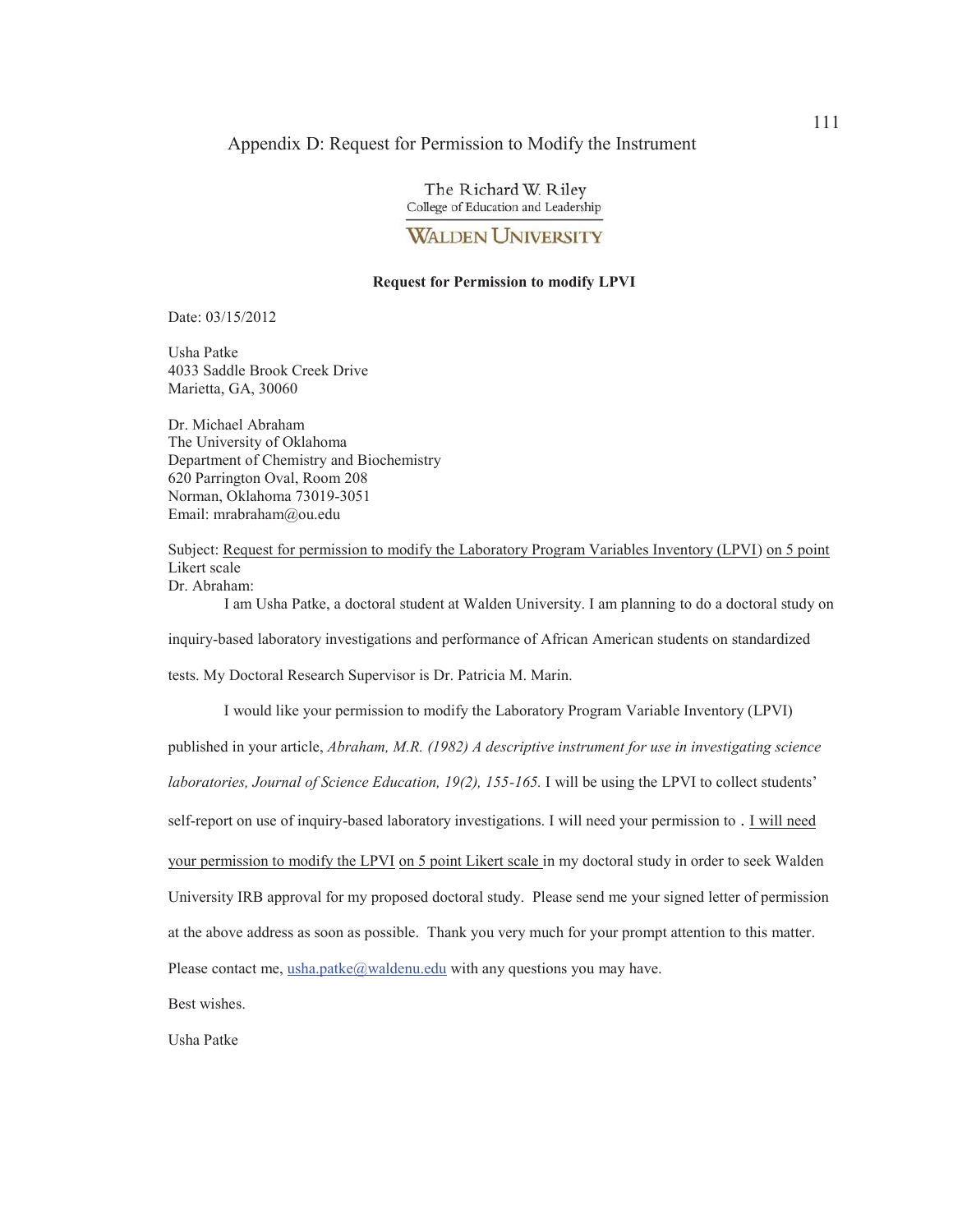#### Appendix E: Letter of Cooperation

### Letter of Cooperation From a Community Research Partner

September 27, 2012

Dear Usha Patke,

Based on my review of your research proposal, I give permission for you to conduct the study entitled "Inquiry-Based teaching and the Performance of Black Students on Standardized Tests in Biological science" within the small learning school xxxxx. As part of this study, I authorize you to collect data. Individuals' participation will be voluntary and at their own discretion.

We understand that our organization's responsibilities include: providing the homeroom of  $10<sup>th</sup>$  graders to distribute the consent forms and collect the consent forms and conduct the survey for 30 minutes. We reserve the right to withdraw from the study at any time if our circumstances change. I confirm that I am authorized to approve research in this setting. I understand that the data collected will remain entirely confidential and may not be provided to anyone outside of the research team without permission from the Walden University IRB.

Sincerely,

XYZ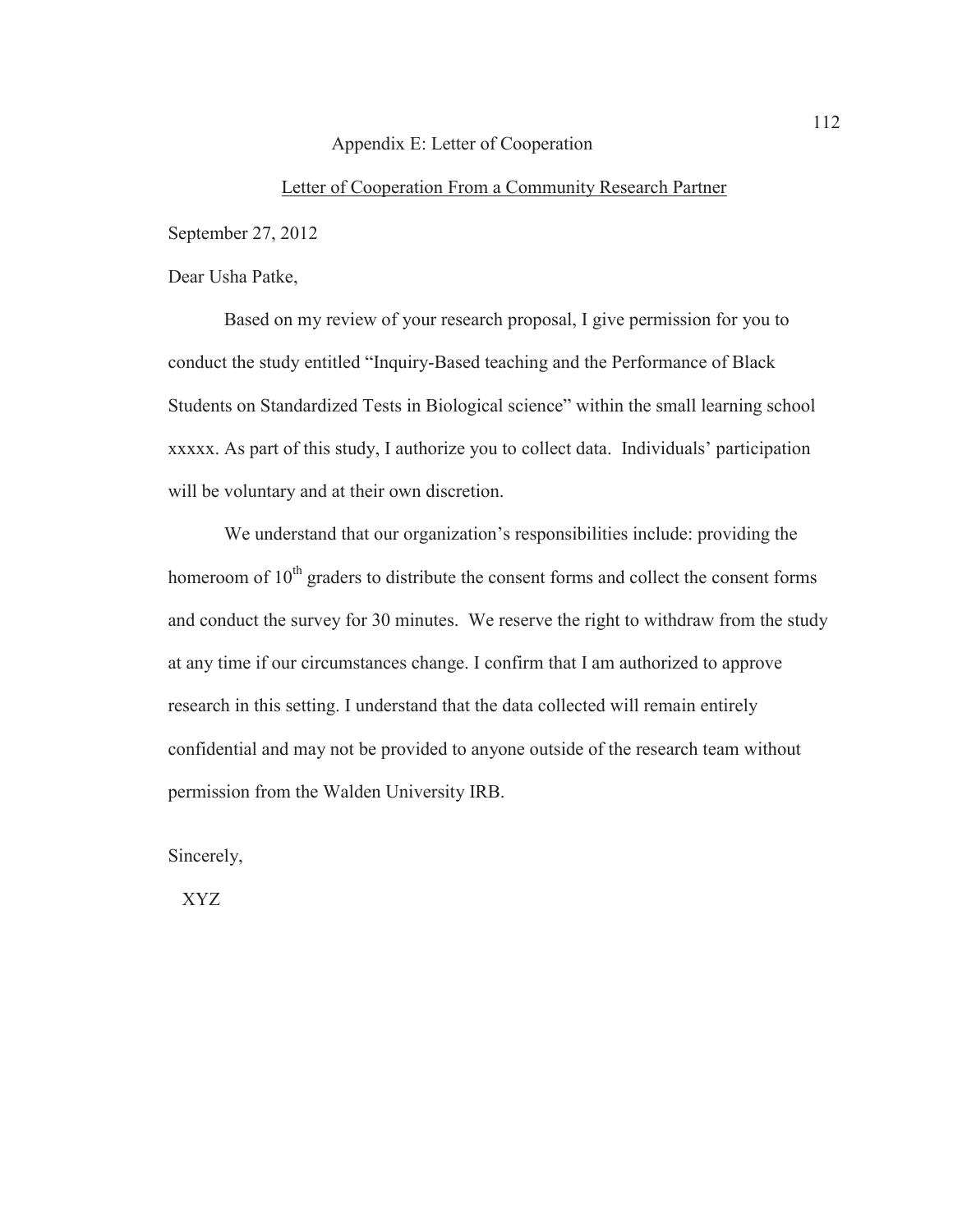#### Appendix F: Assent Form for Research

Dear Student

My name is Usha Patke, and I am a Doctoral student at Walden University. The purpose of this study is to find out how different instructional methods used in science classroom help students to achieve. I am inviting all students enrolled in biology class and who have attended end of course test in Biology in April 2012, to join this important project. Participation is voluntary.

 If you agree to be in this study, you will be asked to answer a questionnaire, which has 25 statements. The whole exercise will take approximately 20 minutes. The questions are to be answered individually. The Data may be collected only once. The link for the online confidential survey, Survey Monkey will be sent to your email ID provided below. Study risks are minimal and are no greater than those encountered in day-to-day life.

Privacy:

 Everything you answer in the questionnaire during this project will be kept private that means that no one else will know your name or what answers you gave. If you have any questions, you can contact me at my cell #404 769 2723 or email me at uptake@atlanta.k12.ga.us. You can also contact the Walden University's Research Participant Advocate at 612 312 1210 or email my dissertation chair, Franklin CampbellJones at fcampbelljones@waldenu.edu. A copy of the letter is provided for your record. If you decide to participate in the study, please sign your name below and submit along with consent form in a self-addressed envelope of the researcher or return it to the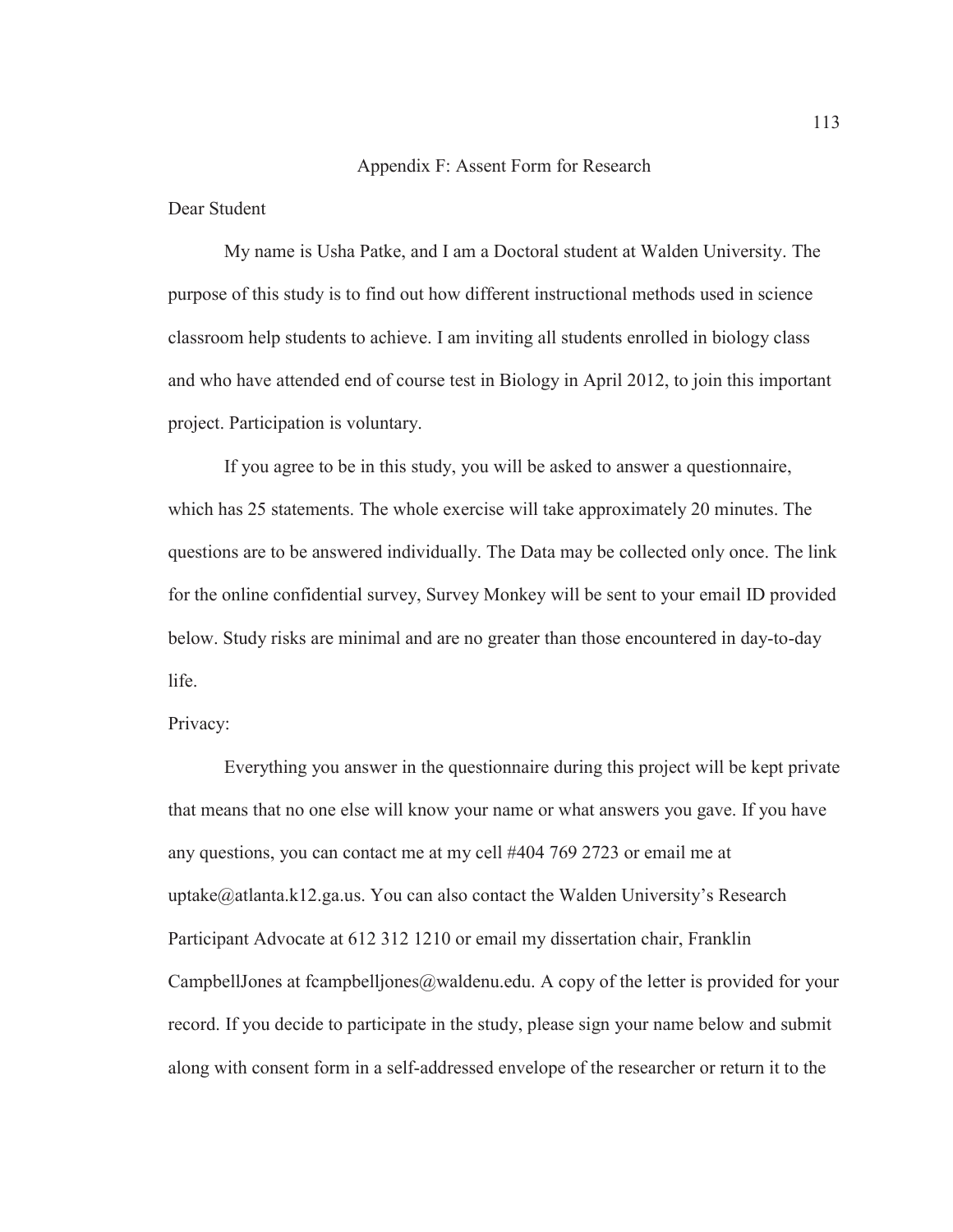school drop box provided in the counselor's office on each floor of the school.

The drop box will be locked and only I will have the key to access the drop box.

| Name of Child        |  |
|----------------------|--|
| Student email ID     |  |
| Student signature    |  |
| Researcher Signature |  |
| Date:                |  |